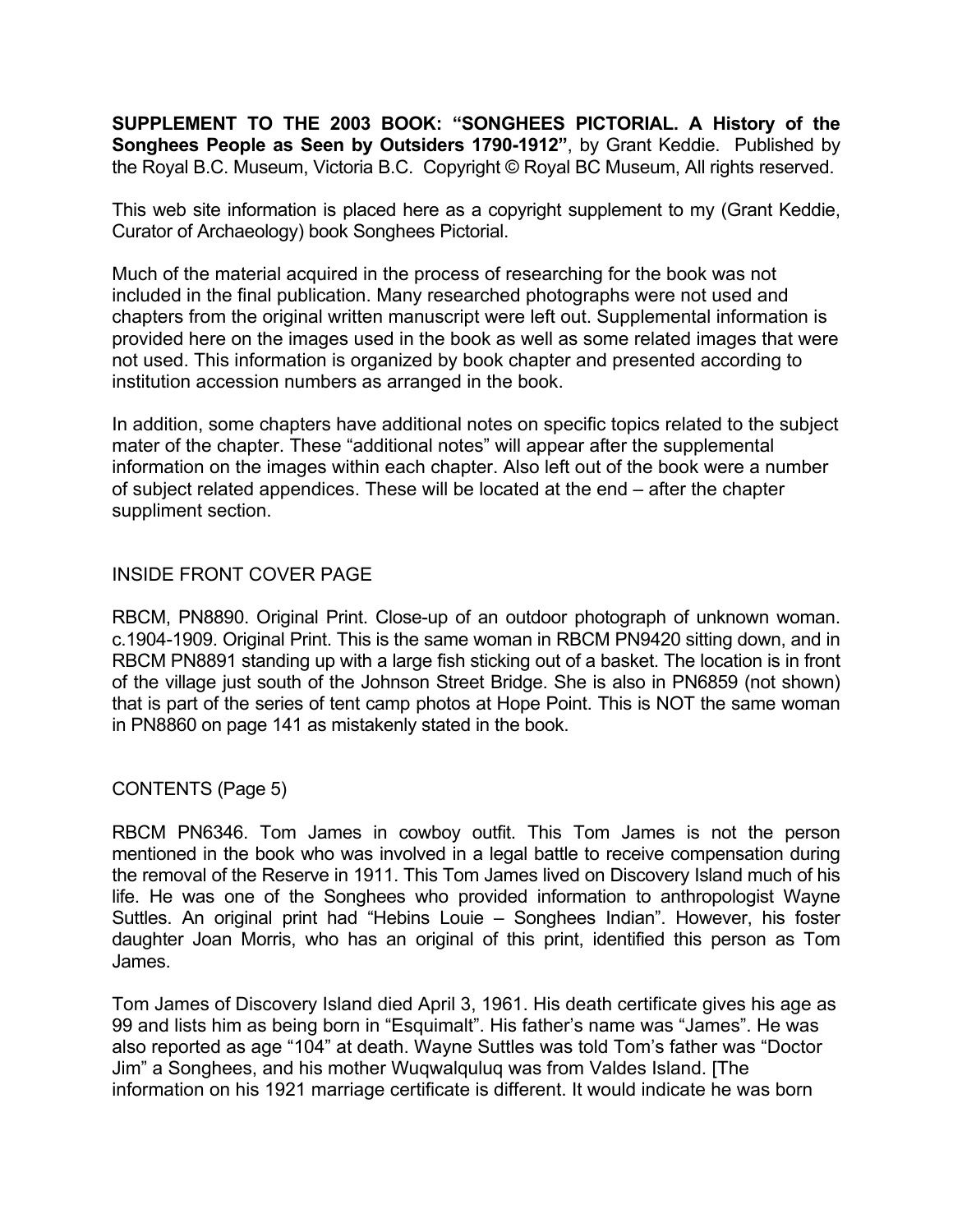about 1871 in "Malahut" [Malahat]. His father is listed as Tommy Cutwhamalak and his mother Mary. There may be some mix-up here with another Tom James].

On March 27, 1921 Tom (age 50) married his second wife Elizabeth Harry (age 57, B:c.1864). She was a Penelekut from Kuper Island. Her father was Bill Tsilloughkaynim and her mother Eltzemia. They were married by Charles Tate at the "Indian Church Esquimalt". At this time they lived on the Tsout reserve in East Saanich.

Tom's third wife was Alice Sam (B: c. 1874, D: Feb. 1, 1963, age 89) of Saanich. Rev. Charles Tate performed the marriage. Alice's father is listed as "Sam" on her death certificate. Wayne Suttles recorded her father as Sam Charles – a Songhees, and Alice's mother as Cowichan with an East Saanich mother and a Beecher Bay father. Alice was the granddaughter of Setakanim of Beecher Bay and her granddaughter was Martha Guerin. Chief John Albany told Grant Keddie that Alice's father was Sam Qullamult and that Alice inherited a house on the New Songhees Reserve from her father. Their daughter Hilda married Joseph Thomas of the Esquimalt Band. Tom's son Andrew owned a house on Chatham Island Reserve #2.

A Memorandum of the Royal Commission in 1915 stated that Tom James fishes for 4 months a year off Discovery Island. He "last worked" as a fisherman in 1941. He lived on Chatham Island in the 1940s-1957. In the years prior to his death he lived on Cooper Road on the New Songhees Reserve.

DEDICATION PHOTOGRAPH (Page 6)

\* For more quotes from Chief John Albany, see Appendix 7 below.

RBCM PN8844. An unnamed boy with his dog at Mud Bay on the Old Songhees Reserve, c. 1910. Original Print. This same child can be seen with family members in RBCM PN8883.

INTRODUCTION (Pages 7-9)

RBCM, PN6811. Most houses are of the traditional shed–like style with planks tied to their sides. Original Print. Note the extensive Douglas fir forested areas in the background – the presence of which is supported by later photographs and maps. The Original drawing is in the Washington State Historical Society Archives, Tacoma, Washington. Alden's caption reads: "Victoria, Vancouver Is., Songies Village, Victoria Harbour". James Alden produced at least four watercolors of burial sites and several other scenes that included First Nations in canoes in the Victoria area.

RBCM, PN16951. The dating of this photo is based partly on the fact that the span of the Point Ellis Bridge that fell May 26, 1896 is still missing and the work on the new bridge contracted to Victoria Machinery Depot Co. Ltd on January 14, 1903 has not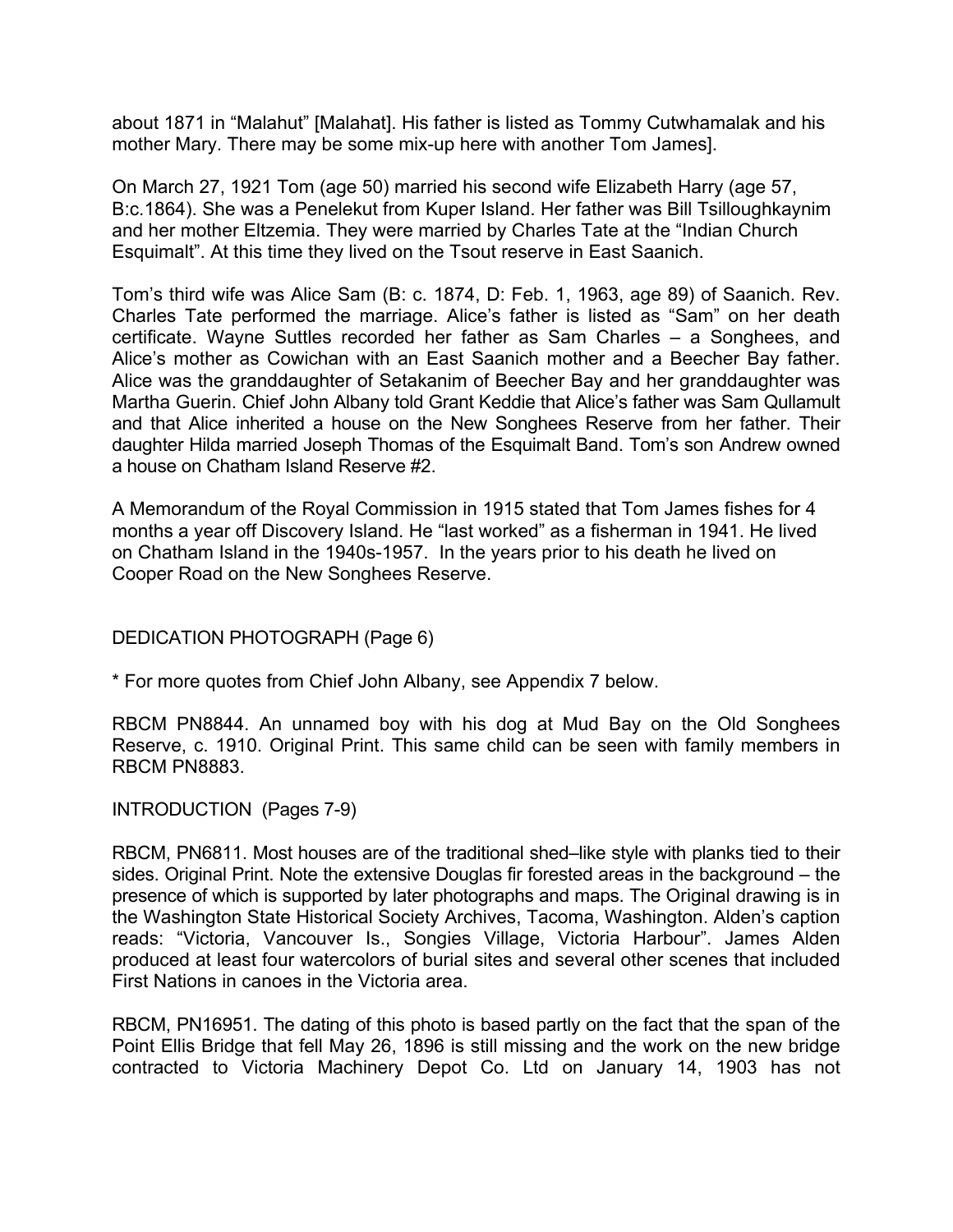commenced. Several old style houses torn down in July, 1899 are missing from the photo. Thomas George's 1901 house is not present.

About the Photographs (Pages 10-12)

RBCM PN8816. Daniel and Elizabeth Joseph are the owners of the house. Original Print. The area shown in PN8831 can be seen in the background of this photograph. Jimmy Fraser can be seen in PN8804 and PN6878.

RBCM, PN5901. The crabs in the picture are assumed to represent the items she sells, but this may have been staged for the photograph. Original print. Also RBCM, Carte de visite, PN5901 and BCARS, HP3470; HP34407, HP34220, HP18450. This photo was copied to a fake background for a post card of John Valentine & Sons Pub. Co., Montreal and Toronto, #104,199JV, - with caption "Indian Squaw British Columbia".

CHAPTER 1. Songhees – the Place and the People. (Pages 13-15)

Territory. Grant Keddie drawing.

Provincial Archives of Manitoba, G.1/2581. From transparency of Original. The "Samas" village of 1839, was once located at the east side of the Cadboro Bay. The village appears on this map as three joined fortified dwellings.

BCARS, HP8667. Cadboro Bay. Original Print.

#### ADDITIONAL NOTES

In the post contact period the use of territories and the boundaries of territories would change with the fluctuating nature of families, which included intermarriage with non-First Nations who had different views of land use. For example, First Nations on Southern Vancouver Island went out of their traditional territory to work in the coalmines at Nanaimo, to fish in newly vacated areas, or to neighbours bogs to pick for the commercial cranberry industry.

Change in settlement is reflected in the archaeological record. There are a greater number of archaeological sites found in more exposed localities through time. This pattern is noticeable after about 1800 years ago, again around 1000 years ago with the expansion of defensive sites, and in the case of a few sites only since the  $15<sup>th</sup>$  century.

Large archaeological sites over 2000 years in age are few in number, and occur in protected areas central to many food resources. If there was a lower density of population with a simpler technology in this earlier period, the people may have exploited a wide range of food resources. This would be in contrast to the need of a larger population to specialise.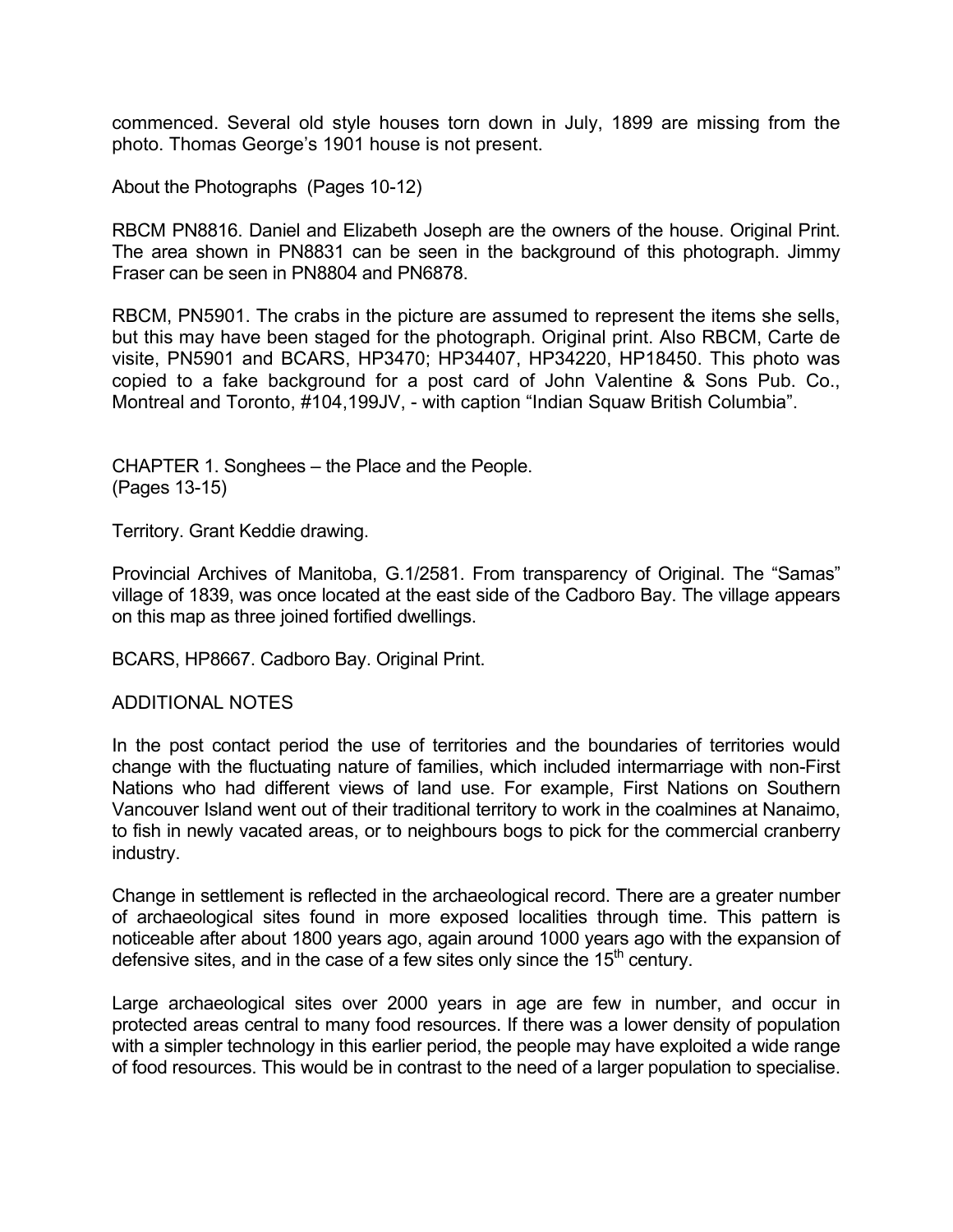Larger populations need to focus on several resources that have the reproductive and distribution characteristics that would allow for intensified exploitation.

Many food resources are subject to over exploitation. Fish and camas plants would be a general exception to this rule among societies in this area. Although people would continue to gather many resources, an increase in fish populations, the development of new fishing technology, and the management and expansion of camas beds, likely played an important role in the development of local cultures in the last 1800 years.

### CHAPTER 2. Before European Settlement. (Pages 16-19)

"Carta que comprehende". Portion of a Spanish map 1791. Another Spanish map of south end of Vancouver Island from the Galiano and Valdes Voyage of 1792, also shows these rectangles, representing villages. They can be seen around the centre of Parry Bay at Metchosin and at Gordon Head and Cordova Bay. Public Record Office of Great Britain, FO 925/1650. The title of the latter document is "Carta Esserica de la Costa NO. de America. Comprehendida entre la Entrada de Juan de Fuca, y la Salida de las Goletas con algunos Canales interriores arreglada segun los resultados de loas Goletas Sutil y Mexicana desde 5 de Junio a 31 de Agosto de 1792." An accompaning document pertaining to the numbered places could not be located.

Aboriginal trench embankment or defensive site. This is known as archaeological site DcRv12 located at the centre of Parry Bay. Stone burial cairns can be seen to the west in the open fields. Above ground stone burial cairns are always associated with these defensive sites dating to the last 1200 years. The area to the west of this archaeological site in Metchosin may have served as a "no mans land" between the early  $18<sup>th</sup>$  century territory of the Songhees and the T'sou-ke in the Pedder Bay area. Between here and William head there is a large burial ground composed of stone cairns with no associated village, and only one small shellmidden that is probably late prehistoric or early historic in nature.

RBCM, PN11781. Original Print. Chief David Latesse. His age varies, and is usually exaggerated in Newspaper and magazine articles. More solid documents suggest he was born between 1857 and 1862. Some articles wrongly suggest that Latasse himself was involved in warfare. He was born too late to be involved in the episodes described. He was telling the oral history learned from his father's experience.

### ADDITIONAL NOTES

- On June 18, 1790, Manuel Quimper anchored outside Sooke inlet where "several canoes came out" with fish and "after exchanging it went away." The next day a single canoe came out. Ten canoes visited, including "those who said that they were the chiefs of the port and to whom I gave some pieces of copper." On June 20-21 several canoes came out to exchange "salmon berries, some cooked roots like onions which are very tasty, and another fruit like a grape" and shellfish.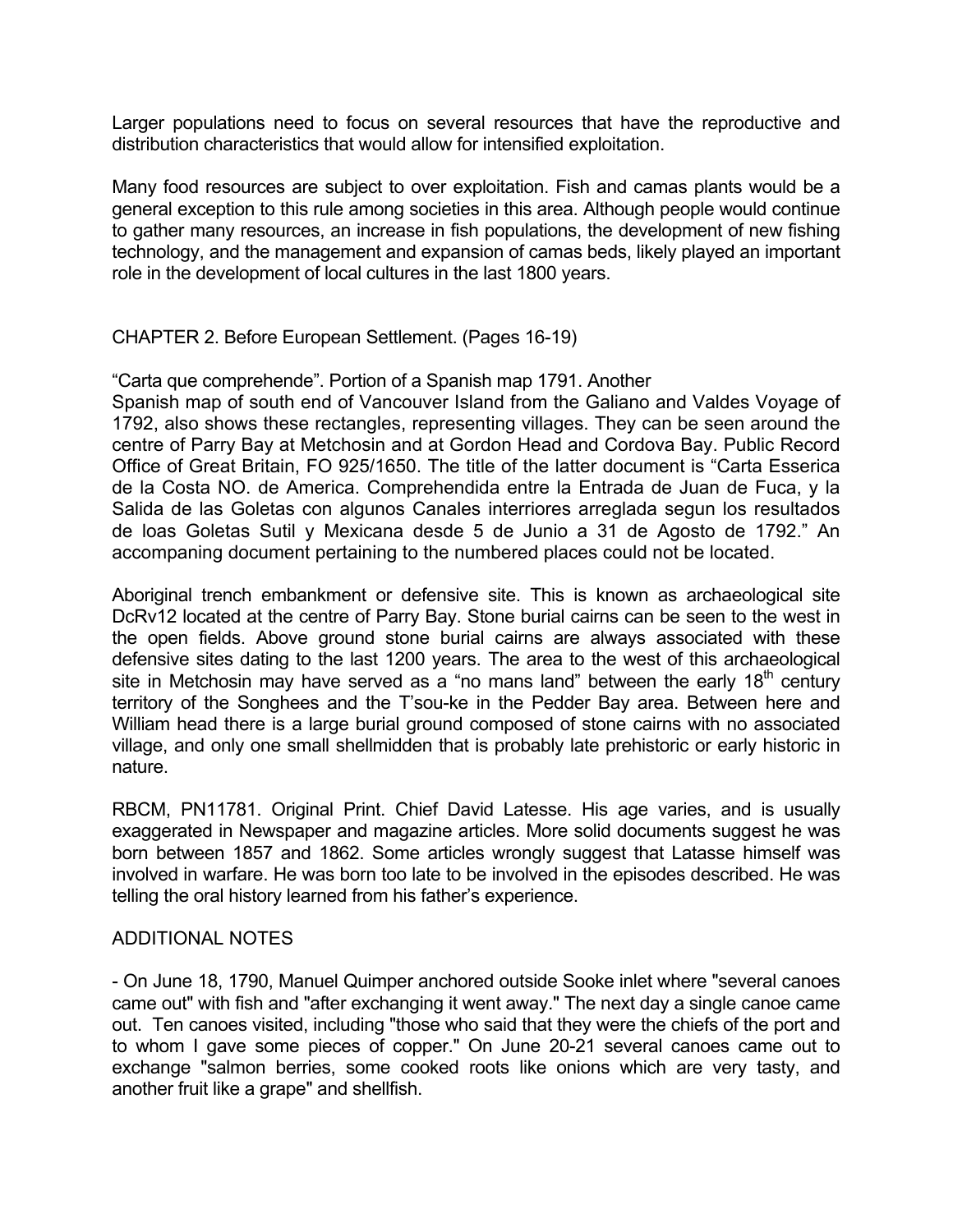**- On June 23 six canoes of men and women, came into the harbour and proceeded to their village on the west side of the harbour [below downtown Sooke]. Later two canoes came in from the south point of the entrance to the strait and "exchanged six sea-otter skins for the king's copper."** 

**- The next year Pantoja mentioned that Sooke inlet had numerous people. Later, Quimper noted "about five hundred". They "do not make a practice of fishing or hunting, maintaining themselves entirely on seeds while they last [camas bulbs which at the season of Quimper's visit were a focus of economic activity]. Together with the fish they [the camas] serve as a general source of food.** 

**- On June 28, 1790, Quimper anchored in Pedder Bay where four people in a canoe [one of whom he had seen earlier in Sooke Inlet] were presented with some pieces of iron cask-hoops and some beads. The next day he gave presents to the occupants of three canoes. [In 1792, Dionisio Alcala Galiano, in the vessel Mexicana and Cayetano Valdes in the vessel Sutil were greeted by 3 canoes with 4 or 5 people in each while close to Pedder Bay. The latter were "clad in woollen blankets and brought other new ones that they were ready to exchange for a sheet of copper."]** 

**- On July 18, 1790, Quimper anchored the Princesa Real in Parry Bay. On July 20, chief Janape, on a trading venture from San Juan inlet, came out of Esquimalt harbour with three canoe loads of "seeds". These would be Camas bulbs, which Quimper noted abound in the Harbour.** 

**- The next year, the First Lieutenant Don Francisco Eliza, in the pack boat San Carlos, anchored in Esquimalt harbour on May 29. While here on May 31, Eliza sent an armed long boat under second pilot Verdici to the entrance to Haro Strait where an attack occurred. The people attacking the Spanish represented a population ranging from 547 to 784. This size of a population would infer the existence of at least 3 or 4 large villages in the area unless some of the attacking peoples were recruited from outside groups. A location of "2 1/2 leagues" would be south of Brodie rock or about 2 km S.S.E. of Gonzales Point.** 

**- On maps prepared for Eliza in 1791, and the Malaspina expedition of 1792, there are villages marked as "rancherias de Indios". Two houses are located on what appears to be Gordon Head. Songhees remembered this location as a village named "Kwatsech" - an archaeological shellmidden [DcRt 75]. Another cluster of two houses appears near the centre of Cordova Bay and is likely the location of archaeological site DcRu 81.** 

**- On July 8, 1792, Commanders Don Dionisio Galiano and Don Cayetano Valdes in the schooners Sutil and Mexicana anchored in the southern part of Esquimalt harbour. They "landed to visit the villages of Tetacus [Quimper's "Tutuzi"], where**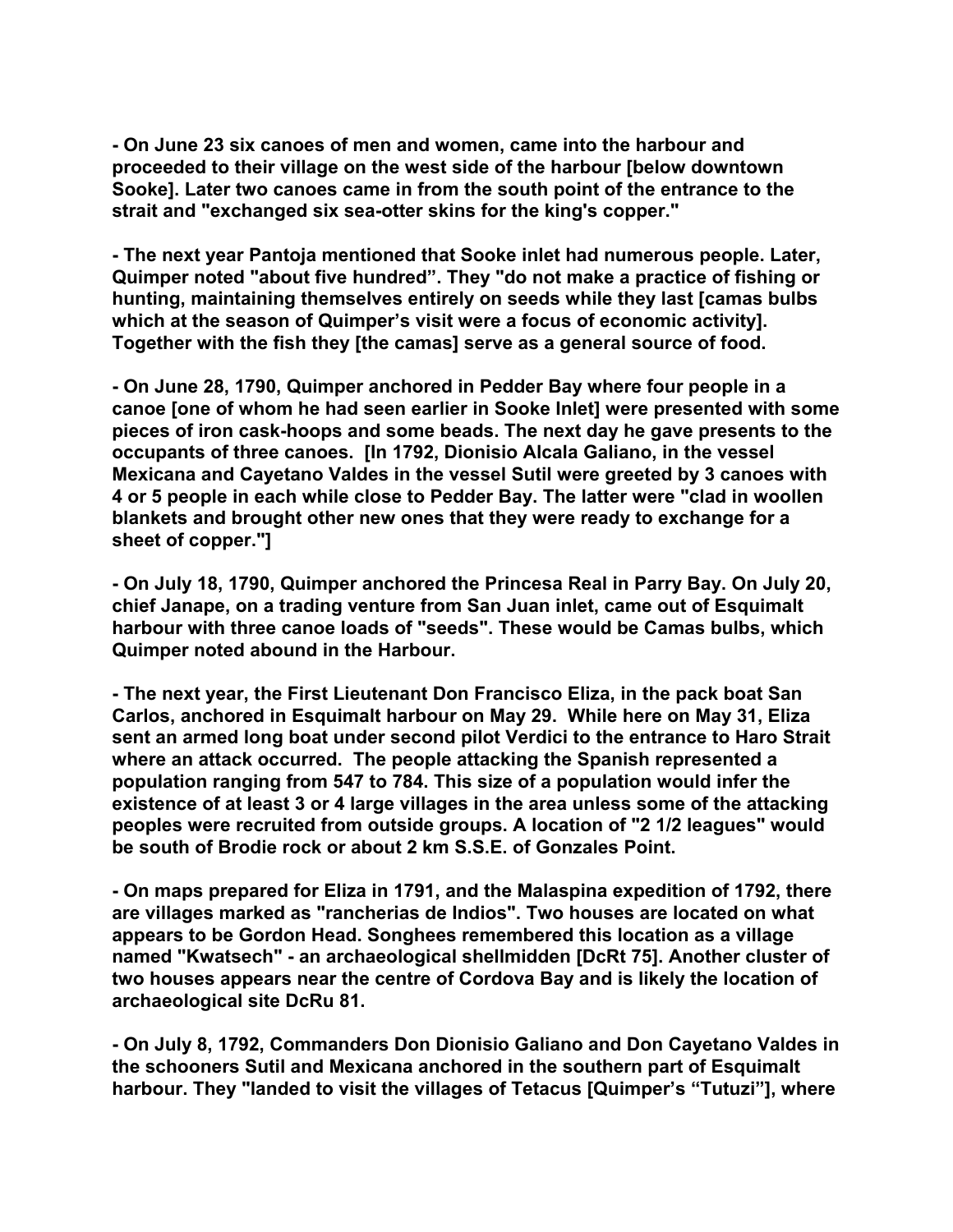**there were about fifty Indians." Tetacus or Tatoosh was a well-known Neah Bay chief, not a Songhees. He may have had relatives or trading partners in Esquimalt harbour, or was feared by them, but it is unlikely that they were his people as inferred by Galiano. The year before when the ship Columbia went as far as Clallam Bay on the other side of the Strait, the local people told Robert Haswell there were no skins further up the Strait - because Tatoosh "had Purchased them all".** 

**- By at least the 1740s, eastern Canadian fur traders seemed to be well aware of a group of people near the West Coast called the "Flathead nation" - after the practice of artificially flattening their heads.** 

### **THE EARLY 1800S**

**- For a legend of events before the founding of Fort Victoria, see appendix 8 below.** 

**- During this period the Songhees are mentioned in a transaction involving the return of Kway-tim, the son of the Nanaimo chief Stahqult, taken on a Lekwiltok raid and sold on the West Coast of the Island. He escaped to the Tseshaht, who wanted to pass through Songhees territory to return him. The Songhees would not permit travel across their territory "without paying tribute in something more than a feast; but the Se-shaht thought that as they were taking back the …son of the Nanaimo chief, no tribute would be asked." The Songish chief remarked "that Stahqult was a rich man, and would be only glad to get his son back at any price". The Tseshaht gave the Songhees chief an old Lekwiltok slave women and a feast of dried elk. At this feast the Songhees chief told a story received from the Swinomish of Puget Sound about "the coming of white men" across the prairies from the Ocean beyond.** 

**- The Fort Langley Journal of May 4, 1828, reports that the Lekwiltok and Kwakiutl are fighting the Clallam. On September 11, the Skaget and Clallam had left in 37 large war canoes to attack the Lekwiltok.** 

**- At this time the H.B.Co. tried to control this trade from Fort Vancouver on the Lower Columbia and their other southern stations. Their competition with Americans for the aboriginal trade was so strong that they traded briefly at a loss in order to put them out of business. On February 5, 1843, James Douglas wrote a letter from Fort Vancouver to James Hargrave:** 

**"You are aware that we have of late years been annoyed by American vessels occasionally dropping into the river. …their fine scarlet blankets larger than our best three points, …sold at the low price of a Beaver each."**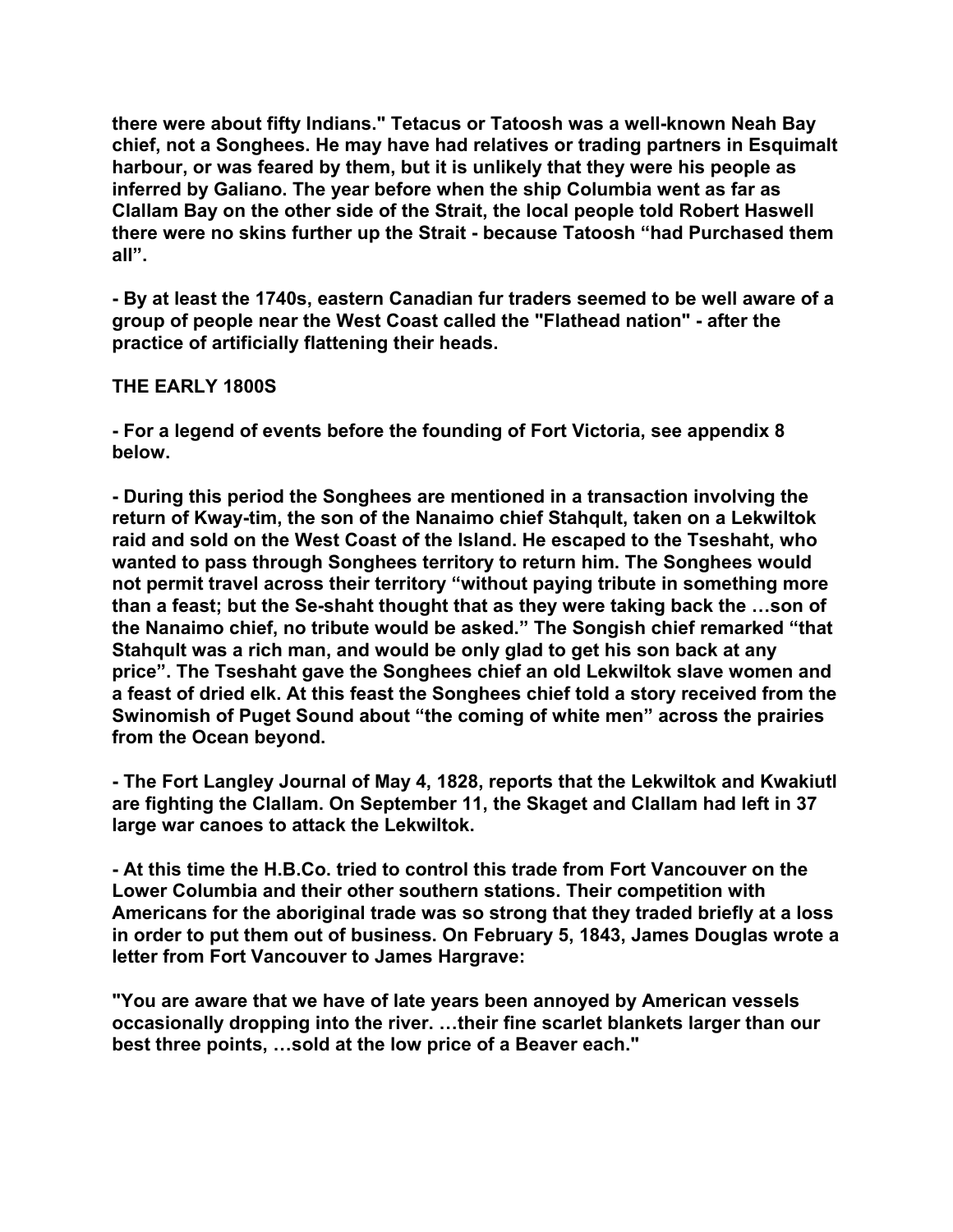**- Mention is made of the Songhees in Kwantlen stories from the Fraser River - as one of the groups telling stories "of gigantic white-winged canoes" in 1792. During the visit of Simon Fraser in 1808, the Kwantlen observed he had daggers "of metal like those of the Songhees …secured from the tribes on the outer sea".** 

**- James Douglas notes the economic situation in a letter of March 18, 1838:** 

**"The affairs of Fort Langley have not, in all respects closed so prosperously this season as usual. The Fur trade suffered greatly from the interference of the Colquilts [Lekwiltok] …who have succeeded in opening a friendly intercourse with the Musquiams …and have diverted into another channel, the trade formerly derived by Fort Langley, from the Gulf of Georgia. This evil arises from the difference between the Fort Simpson and Fort Langley Fur Tariffs, which in general exceeds 100%".** 

CHAPTER 3. Settlement Among the Songhees. (Pages 20-23)

Hudson's Bay Company Archives, Provincial Archives of Manitoba, Map Collection, G.2/25 (T11146). Adolphus Lee Lewis was a half aboriginal person trained as a surveyor. He spent most of his career working for the Hudson's Bay Co. at Fort Vancouver and other locations in Washington State. The original 1842 map is in colour and shows: The Dark green colour = "Woods and Forests"; Light area = "Plains"; Yellow = "Wet Marshes"; blue = "Lakes"; brown = "Rocks and Hills".

Another early map not used in the book is an 1846 map by Lieutenant Mervin Vavasour of the Royal Engineers. Titled: "Sketch of Cammusan Harbour, Vancouver's Island, shewing the position of Fort Victoria, from a Drawing of Js. Scarboro Capt. H.H.B.C.". It shows the Gorge Falls as "Oysterbed Rapids", the south shore above as "Samphire Bank" and the waters below the falls as "Concordia Arm". The H.B. Co. wharf and salmon house are located north of the Fort. The original is in the Hudson's Bay Company Archives, G1/198. The Songhees village is not shown on this map as it was traced from "a chart of Camoosan Harbour" drawn by Captain James Scarboro. This original map dates previous to November 18, 1843. On the latter date John McLoughlin sent a letter to the Hudson's Bay Company in London, noting that item "No. 40, is a chart of Camoosan Harbour, in which you see the situation of Fort Victoria" (McLoughlin's Fort Vancouver Letters. Second Series 1839-44. The Publications of the Hudson's Bay Record Society, London, 1943).

Hudson's Bay Company Archives, Provincial Archives of Manitoba, H.1/1 fo. 79. 1855 Map showing Cadboro Bay. This is referred to as: "Victoria District, Lot 31, Section XXXI (Between Mount Tolmie and Cadborough Bay), Attached to indenture: endorsed in pencil "H.B. Co. purchase No. 2, undated. (Probably 1855)".

Stone Net Weight. The strong inner bark of the Pacific Willow was used to make rope to tie stone weights like this one. Grant Keddie, Drawing.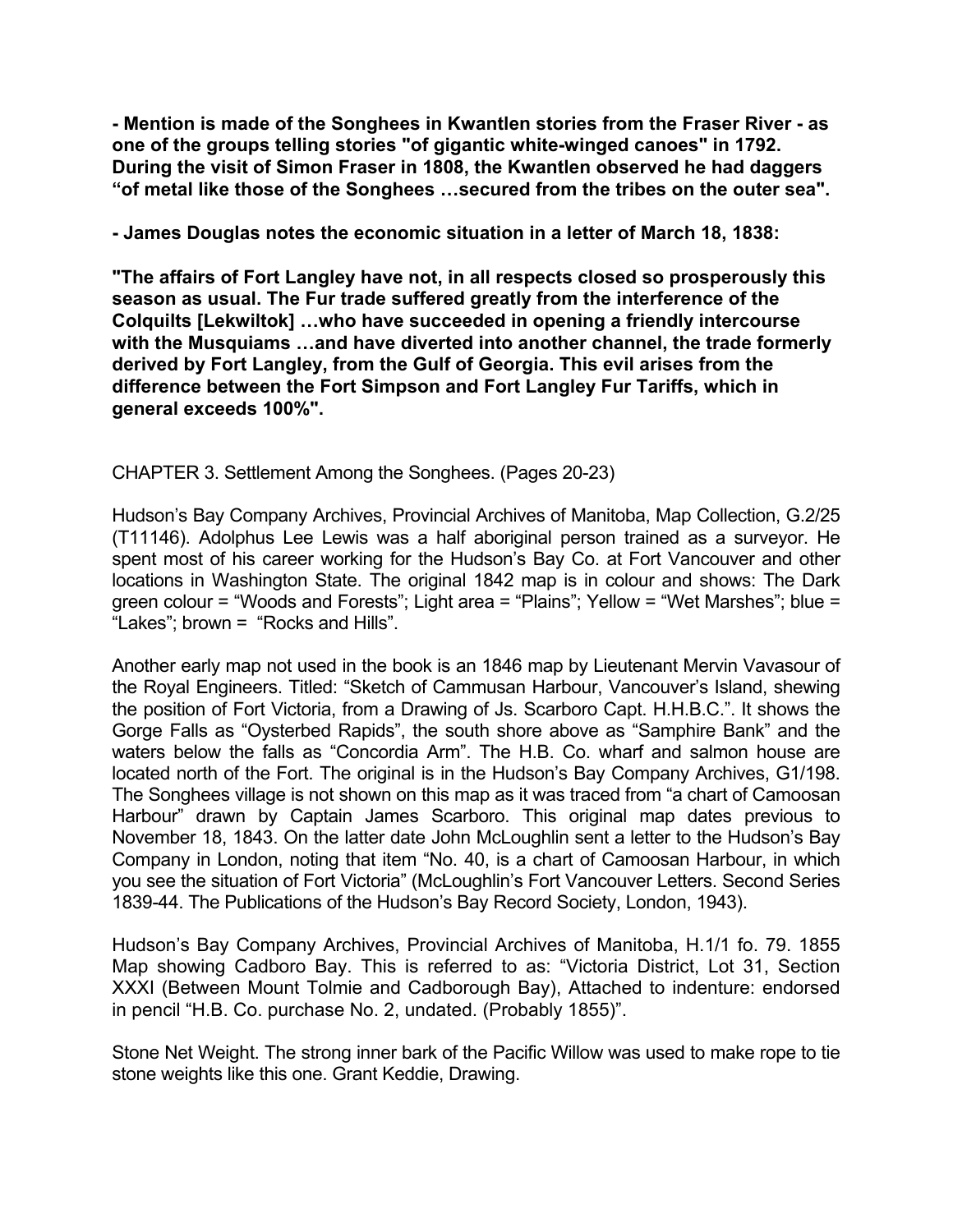## ADDITIONAL NOTES

# **Douglas describes in a letter on March 18, 1838: "The land around the harbours is covered with wood to the extent of half a mile, interiorly, where the forest is replaced by a more open and beautifully diversified Country presenting a succession of plains with groves of Oaks and pine trees, for …15 or 20 miles."**

It is likely that McNeill landed at the same place that he returned to on December 12, 1839, with Dr. John McLoughlin and John Work. The landing location is in the harbour mid way between Menzies and Oswego streets. This location was once called Beaver Cove after the Steamer and Doctors Landing after McLoughlin.

### **McLoughlin later writes that he "reached the plain on the south end of Vancouver's Island, which Captain McNeil examined in 1837 and reported as a fine place for an Establishment. It is a very fine harbour accessible at all seasons, but is not a place suitable to our purpose."**

The Weekly Victoria Gazette editor stated in 1858 that: "Previous to the year 1843, the present site on which the town of Victoria stands was a forest of majestic oaks, interspersed with a few fir trees and thick willow copses. - Even the Indians had not a location here at that period, the present Songish tribe having then their encampment some four or five miles at the back of the present town, near the farm now occupied by Mr. [Thomas] Lee [dairyman, Cadboro Bay Farm], facing the Canal de Harro".

**Bolduc** 

**- One of the names in Bolduc's handwriting was mistaken as "Isamishs" in the 1845 French publication and as "Isanisks" in the 1847 version of De Smet that was used as a reference by Kaye Lamb and Wilson Duff.** 

**- On March 24, Bolduc "bought a canoe; and , travelling with the chief of the Tsamishes and ten of his men" paddled to Whidbey Island. There the son of the chief explained that his father Netlam had "gone to Kamosom (the name of the point of Vancouver Island)" to see him.** 

**- A 1901, newspaper article by an unknown author suggests in regard to the Victoria harbour area that: "In 1843 the only buildings that existed was the little fortified village of the Songhees, situated on the western side of the entrance to the harbour, and about a mile inland. Their little Fort was a protection against their fierce enemies the Cowichans, who made frequent raids upon them." The information for this article appears to have come from the 1887, publication of Bancroft that is a confused version of the writings of Bolduc. If Bolduc was in Victoria's outer harbour when he mentions the First Nations coming out of their retreats, he or others would have mentioned the existence of a village here. Drawings done in the mid 1840's on the old reserve show two aboriginal houses on the bluff (just back of Songhees Point) to the West of the entrance to the inner**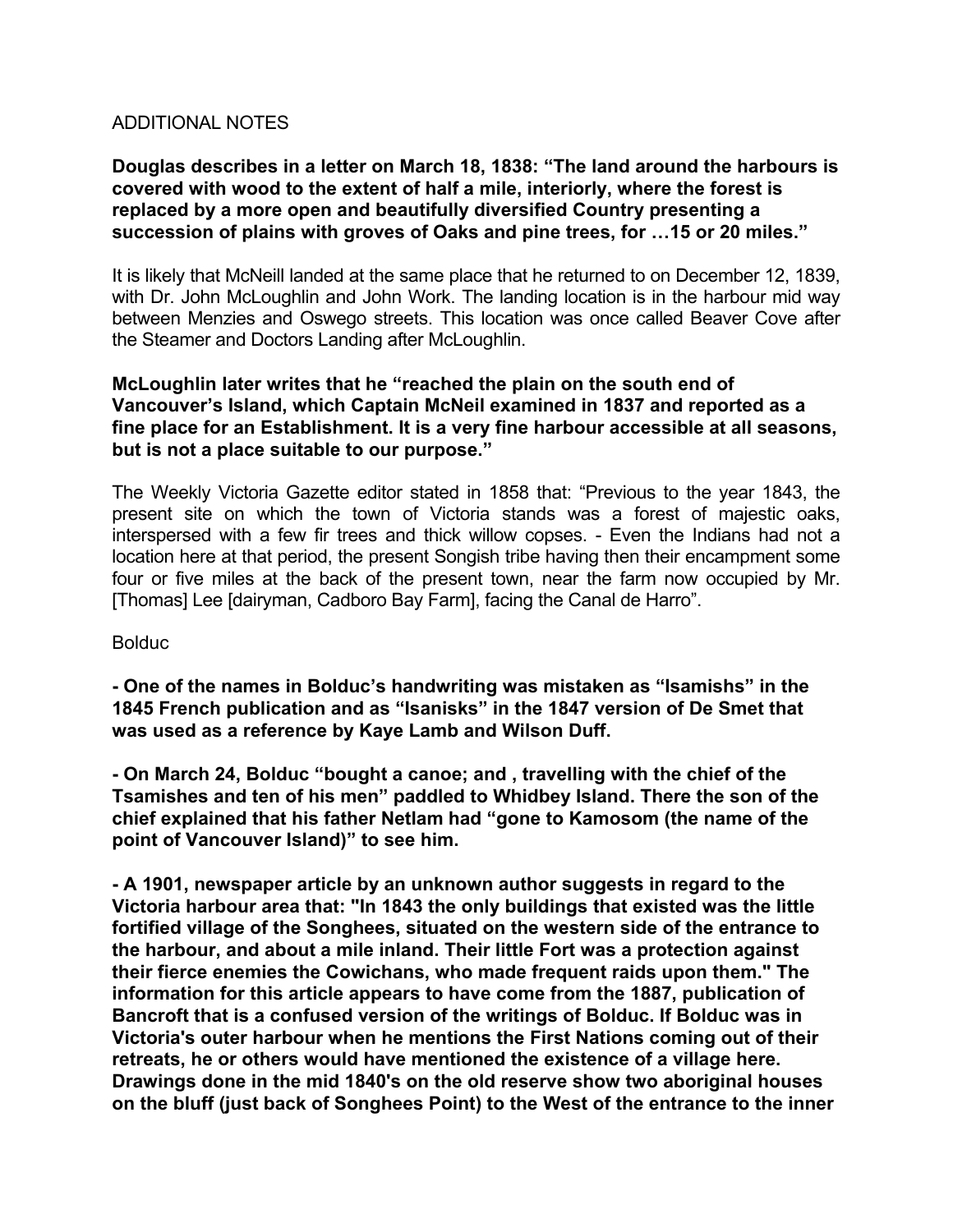### **harbour. These disappear by about 1855. These, however are European style houses and appear to have been built after 1844.**

- Fort name. In spite of a letter dated April 14, 1843, from McLoughlin, which refers to the general location as: "named Camooson, by the natives, and which we have named Fort Victoria as the Council directs." A formal motion was passed June 10, by the Hudson's Bay Council to use the name "Fort Victoria."

### CHAPTER 4. Life in the 1840s. (Pages 24-33)

Paul Kane's Landscape Log and Portrait Log kept on his 1846-48 journey were accurate. Kane used different spellings for the Songhees - "Sangeys", "Sangas" and "Samas". He knew the difference between the "Sangeys", the "Clallum", and others. Later exhibitors of his oil paintings and editors mistakenly referred to some Songhees images as Clallum. Only in one case does Kane refer himself to "The inside of a Clallum Lodge" rather than his usual use of the word "Sangeys" for most of the local population. In this case it would be because it was actually a Clallam and not a Songhees household next to Fort Victoria. In 1849 Robert Staines clearly states that: "On the other side of the Fort within 150 or 200 yards is a village containing a part of a tribe called the Clallum; the great body of whom dwell on the opposite or south side of the straits to which they all belong". Paul Kane's drawing of Fort Victoria viewed from the south (landscape log #82) shows what might be one of these houses just to the left of the S.W. blockhouse. The forts "salmon house" (located to the north) would not be seen from this angle of view. After Kane's visit James Douglas reported (November 6, 1847) erecting a 100' by 40' building on stone piles at the waters edge in front of the Fort. It was the next year that the stockade was extended to include two new stores (Douglas letter of December 5, 1848).

Stark Museum of Art, #31.78/58,WWC58. Canoe's returning. Paul Kane's landscape log #80. A later oil painting of Kane's combined this image and that of a variation of the next drawing to give the false appearance of two villages across from each other.

Stark Museum of Art, #31.78/66,WWC66. Amalgamated Songhees Village. Listed in Paul Kane's landscape log (#84) as "Sangeys Village on the Esgimault". The same village is shown in Stark Museum of Art, 31.78/58,WWC58 (log #80) and in Kane landscape log 82 drawing that also shows Fort Victoria (Original, Royal Ontario Museum 946.15.212 and Lanternslide of original made for Charles Newcombe in 1906, RBCM, PNXH105). Kane later added three Haida canoes being paddled backwards to this image and called it "The Return of a War Party" (Start Museum of Art #31.78/90, WWC90). Charles Newcombe had copies of some of the Kane paintings used here "reproduced by kind permission of E.B. Osler, Esq, M.P., of Toronto, who owns the originals" (Charles Newcombe, 1909:53. Guide to Anthropological Collection in the Provincial Museum, King's Printer, Victoria, B.C.).

Stark Museum of Art (31.78/80,WWC81). Inside house. **These cedar plank houses were generally communal houses with family sections having their own fire cooking area.** Food and other goods can be seen stored on the raised platforms over the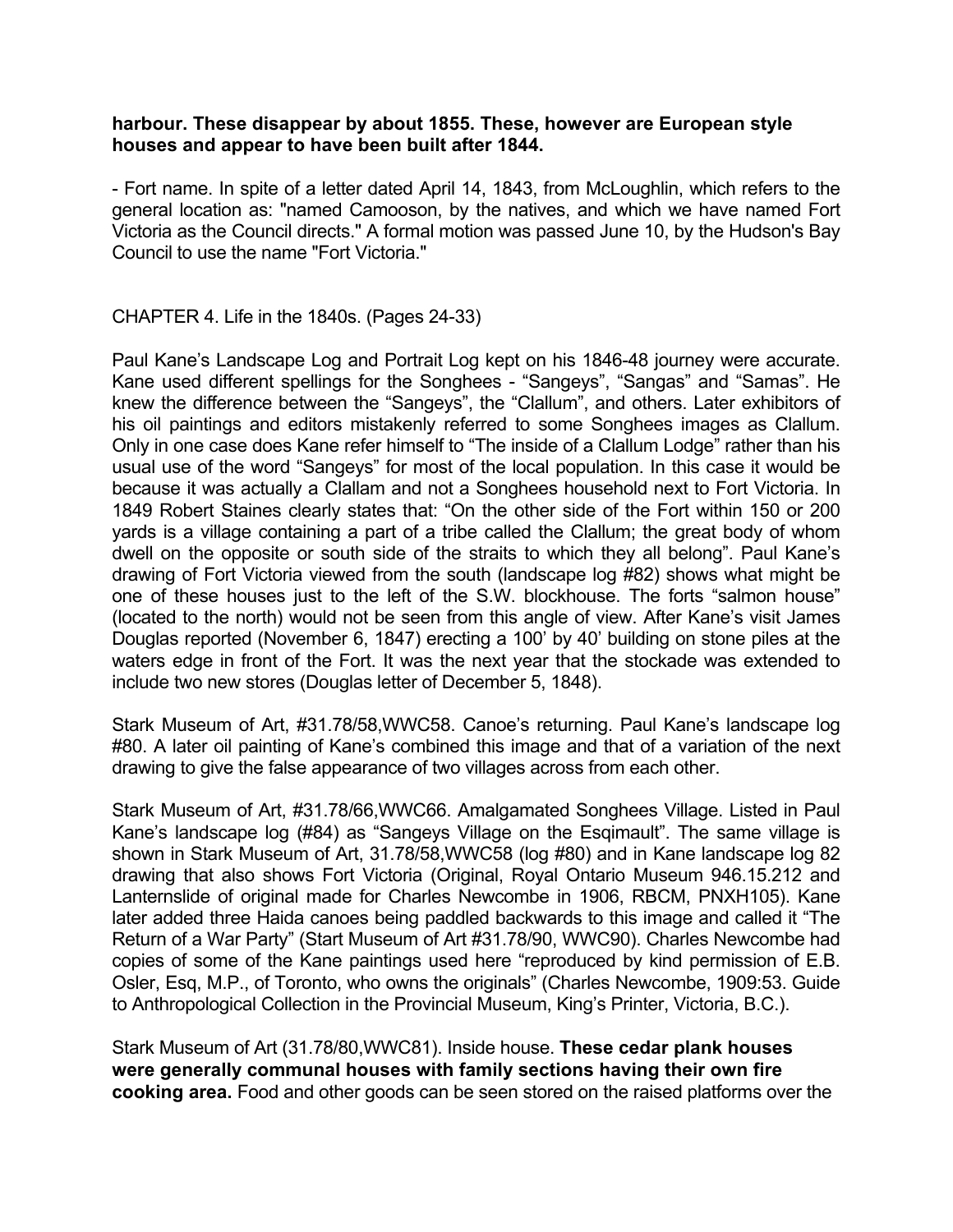sleeping areas. Paul Kane landscape log #88. "Interior of a Lodge Vancouver's Island" on the painting itself.

Stark Museum of Fine Art, 31.78/25, WWC25. Men gambling. Landscape log #

Stark Museum of Fine Art, 31.78/4, WWC4. Temporary lodges. Paul Kane's Landscape log #74. It is not certain if this drawing was done in the Victoria area or on the Olympic peninsula. Kane did observe the numerous temporary fishing lodges of visitors to Esquimalt harbour during his visit.

### **The Paul Kane Visuals**

A great deal of confusion has surrounded the location of the drawings and paintings of Paul Kane. Kane's contemporaries sometimes referred to the Songhees as the Clallum because they spoke a similar language (North Straits Salish) as the Clallam (Straits Salish) on the American side. Kane's original field catalogues show that he, unlike his future interpreters, knew the difference. Kane, like others of the time referred to the area across the water from Fort Victoria as "the Esquimalt", in reference to the Esquimalt Peninsula. In those days there was no city of Victoria or Municipality of Esquimalt. Even today many people still mistakenly refer to the community of Victoria West as being in Esquimalt. Several authors have mistaken some of Kane's paintings as those of a village in Esquimalt harbour.

**Kane did a composite painting combining two drawings of the same Victoria West village [Stark Museum No. 31.78/58, WWC 58 and 31.78/66, WWC 66] to make it appear as two villages on opposite sides of the harbour. The first of these is described in his original field "landscape log" (#80): "The canoes returning from gathering camas to the Esquimalt" and (#84): "Sangeys Village on the Esquimault"** 

American Antiquarian Society, Worcester Mass. Drawing by Captain Henry Warre. The S. W. bastion of the Fort is located in the foreground. These are the lodges of the Clallam referred to by Paul Kane during his visit less than two years later.

Hudson's Bay Company map G.1/131 (N8362). This location is just north of St. Lawrence Street along Dallas road. The same houses are marked on an earlier 1851 map. Joseph Pemberton, Victoria & District Puget Sound Districts Sheet No.1, Ministry of Crown Lands. The 1851 map was the base map to which material was added and some areas altered in 1854. The 1851 map is Victoria District & Part of Esquimalt. Ministry of Crown Lands. Map No. 108577, Vault 5, Locker 1 (with letter of Sept. 11, 1851). This village marked as "Remains of an Indian Fishing village" is also on an 1853 Hudson's Bay Company Archives map, G.1/181. The archaeological site DcRu75 is located here. It dates back to the  $15<sup>th</sup>$  century A.D. The point to the south of this village is Camel Point. It once had a trench dug across the back end as part of a defensive structure. The landform to the south was sometimes mistakenly marked on maps as Ogden Point - which is found further south.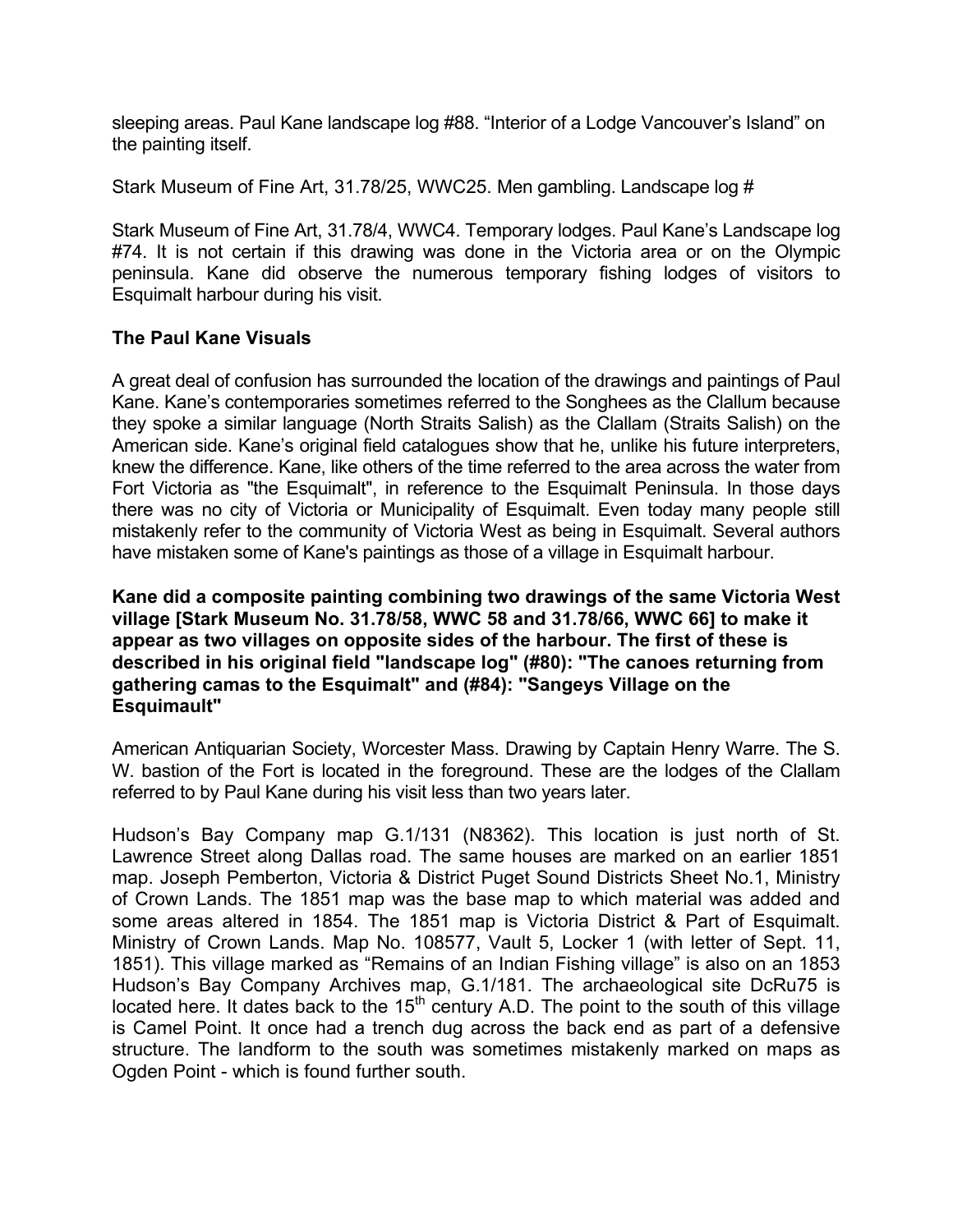BCARS, HP97971, H-01492. Original Print. Across James Bay in 1858. A Clallam village was located, in the late 1840s, to the extreme right of Mouatt's home. The Royal B.C. Museum complex is now in the area on the right of this photo.

RBCM, PNH104. Sketlesun, a Songhees from the old Cadboro Bay village. He is the  $6<sup>th</sup>$ person on the Che-ko-nein treaty of 1850. No. 46 in Paul Kane's portrait log. In the catalogue for Paul Kane's Exhibition of 1848 he is listed as "124 Sca-tel-son – a Songhes Indian, Vancouver's Island". Because he is wearing a Chilcat blanket, this image has been confused with that of a "Tsimshian chief".

Stark Museum of Fine Art, 31.78/73, WWC73. Woman weaving. Paul Kane portrait log # 64. "A You-Sanich women weaving a blanket" This appears to be the same name as the 1839 census name "Eusanitch" referring to a Saanich group. It is not certain weather Kane drew this woman near Fort Victoria or during a visit to one of the Sannich villages.

Stark Museum of Fine Art, 31.78/45, WWC45. Clallam women making a basket Paul Kane portrait catalogue #56.

Stark Museum of Art (31.78/96WWC97). A Songhees woman in 1847, spinning what is probably dog hair for weaving. Listed in Paul Kane portrait log #45 as "A Sangeys girl spinning".

Museum of Fine Arts, Boston, C18868, Acc.# 59.153. Graves at Laurel Point. An article by Robert Monroe (1960) suggests this was drawn in 1850, but there is no evidence that the artist McMurtrie was here at that time. McMurtrie served as a draughtsman in the hydrographic party surveying the American coast from 1849-50; and in 1851-53, in the same capacity, under Lt. James Alden. Alden visited Nanaimo to get coal for his ship in 1853 – 1855 and did drawings in Victoria of the Laurel Point burials in 1854 and Halkett Island in 1857. McMurtrie may have been with Alden in these later periods. This burial site was also drawn and watercoloured in three views by Tyrwhitt Drake in August of 1859 (see King, 1999:153). A lithograph engraved from a drawing by Charles Chistian Nahl of this gravesite was published October 16, 1859, in the Victoria Gazette (see Archives, PDP03722).

There were at least two photographs of these graves taken after they were vandalised. A lithograph of these (unidentified) can be found in Lord (1866, opp. p. 102) - The animal figures and arms have been broken off the wooden grave figures. Three skulls have been incorporated into the lithograph. These skulls have nothing to do with this burial – they have been drawn in this lithograph to represent the two dominant types of artificial head shaping – The northern Vancouver Island style on the left and the southern Island type on the right, compared to the unshaped skull in the middle. This was made from a photograph taken during the winter of 1859-60 by an unknown member of the Royal Engineers. Another version of the vandalized figures is shown in Mayne (1862), and is likely from the same source.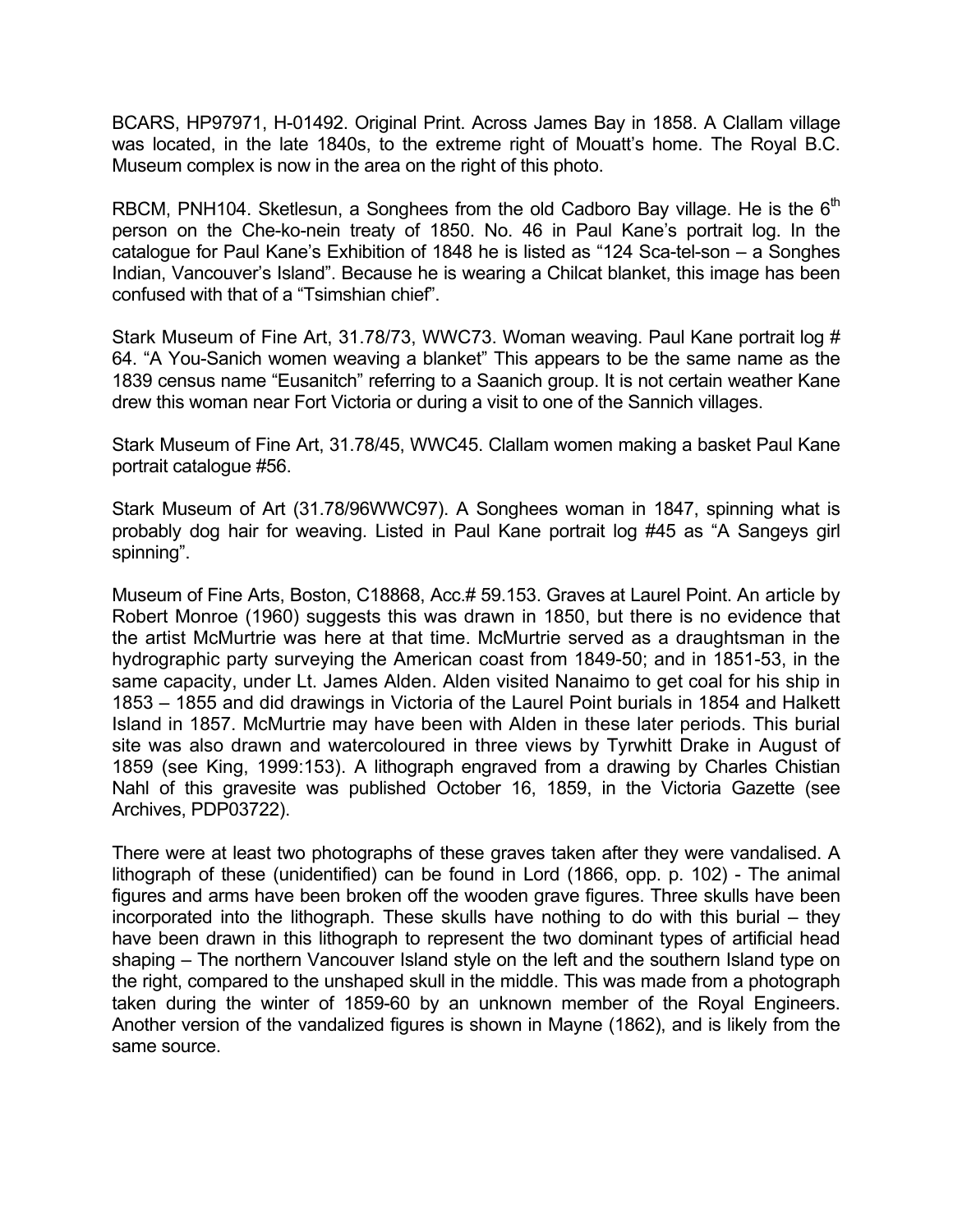An original print (Archives HP07907, A-2659), shows the location where the burial houses and figures were once located. This 1859 photograph shows the original long thin point known as Laurel Point. This entire area is now under landfill. The photo shows Shoal Point in the left background and Songhees Point on the right. Area in foreground is now S.E. of Broughton and Wharf Streets. This latter original print is part of a panorama with A-2660, From the Knight Album 10; also see 3:15, 4:15, and 7:16. #7907 has "Deadman's Island" penciled beneath the print pointing to what is in fact Pelly Island. Pelly Island may have once been a burial site but this was not "Deadman's Island" – which was located in Selkirk Waters. This latter photo has been wrongly attributed to Frederick Dally.

### ADDITIONAL NOTES

### **The houses of this "Clallum" village adjacent to the Fort seem to have been removed in late 1849 or early 1850. The person named Yoletan was likely the Yokom from the Port Angeles area who later moved to Beecher Bay.**

Another Clallum village was located to the east of Laurel Point. The editor of the Weekly Victoria Gazette wrote on August 28, 1858 that: "The Indians, as soon as the white traders made a permanent location in Victoria harbor, shifted their encampment to where they are at present. Their first location [Johnson Street Ravine to the Rock Bay area] is still called Old Camp by the whites. Numbers of the Clallams from the opposite shore [Olympic Peninsula] also migrated about that time to Victoria, and for many years had an encampment near where Capt. Mouatt's residence is; but within these last two years they have entirely disappeared". Mouatt owned the property to the west of what became the property of the legislative buildings. Rectangular outlines of what could be plank houses are seen on an 1855 map in a location east of Mouatt's property. Today, this location would be along the shore between Oswego and Pendray streets near the S.E. corner of Laurel Point.

**A Songhees woman named Sitlamitza (Mary Ann James) was born here in her father's house. Her mother died giving birth to her and her Clallam father was killed when she was a baby. Sitlamitza was adopted by her uncle - chief "Seesinak". This is the "Say-sinaka" of the 1850 treaty with the Kosampson family of the Songhees. His grandson was Joe Sinupen and great-grandson Edward Joe – both chiefs of the Esquimalt First nations. Sitlamitza explained: "That when Sir James Douglas moved the Indians to the reserve across the bay, my uncle asked for a place at Esquimalt. That my younger days were spent between Victoria, with my aunt, Seeinak's sister, and Esquimalt, with an occasional visit to my grandmother at Saanich".** 

**Two men that may have lived at this James Bay village include Setakanim who is reported as one of the first "Clallam" to go to Beecher Bay. The other man was Klay-a-kum who moved out to Witties Lagoon and fished at a reef netting station in Beecher Bay with permission from his part Sooke uncle.**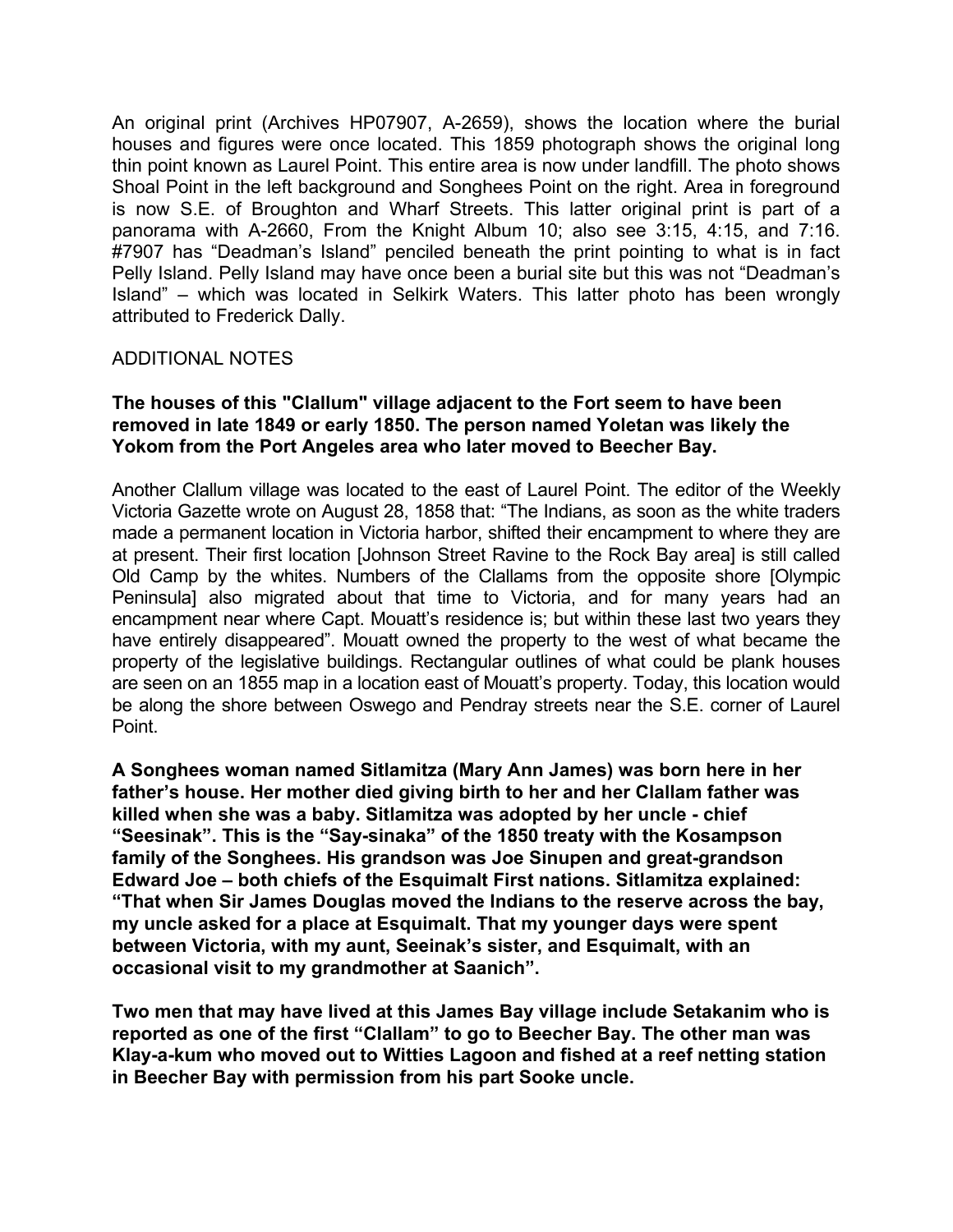**Father Lempfrit notes in 1849: "Both shores of the Bay are covered with lodges." Many of the Songhees - besides those who probably continued to occupy the village of Kalla on the Esquimalt Reserve and those who continued to live at Cadboro Bay had not yet moved into the main Village. Lempfrit says that he "went to their village beyond the bay and …baptized 186 of them on a single occasion and on another, 56". It is uncertain which village Lempfrit is referring to but his use of the term "beyond the bay" may suggest that he was referring to the village of four longhouses which is shown on an 1851, map on the bay just south of Camel Point. Lempfrits number of 186 people is close to the total of 183 people given for the Swengwhung family on an 1856, population list. This list was probably based on the 1850, figures for the Swengwhung which contains the same number of "men with beards".** 

**This unnamed village is shown on an 1853, map as "Remains of Indian fishing village". The inhabitants appear to have dispersed to other villages in 1850-52. Possibly these were the Swengwhung family of the 1850, treaty.** 

**- The part of the reserve that we now call Songhees Point at the constriction in the inner harbour across from Laurel Point was referred to by the Songhees as "Pallatsis" [It is not the name of the village]. This means "the cradles" - referring to the custom of placing the cradleboard and the branch that suspended it at special places of power above high water. Pallatsis was a place where young men who performed special cleansing rituals dove into the water with a large rock to take them to the bottom. This was undertaken to gain spirit powers that would assist them in life.** 

CHAPTER 5. Wage Economy and Warfare. (Pages 34-39)

Hudson's Bay Company Archives, Provincial Archives of Manitoba, G.2/38 (T13107). 1852 Map. The Johnson Street Ravine at centre drained the swamps in the downtown area concentrated between Fort and Yates and Quadra and Vancouver Streets. Rock Bay Creek drained a large area north of Bay Street - and south of Bay to the North of Fernwood Street from the old Harris's Bog. "A Plan of the Town of Victoria Shewing Proposed Improvements". Transparency of original.

RBCM, PNX306. Lanternslide. Newcombe Register of Lantern slides lists this as "Nootka, Salish, two women, with basket of spuds and clams, Maynard"; Lanternslide has "Mrs. R. Maynard" and "Maynard 1880". Woman on right is identified as Songhees in private collection photo. Also RBCM, PN6118-A and same subjects with different pose in PN6118-B. Another pair of studio photographs of a Songhees woman with a basket of potatoes was taken by Hanna Maynard about 1880. This is an original print RBCM, PN6114 (same as Archives HP34380). A lanternslide of the same has written on it: "Salish woman-Coast-with basket. Maynard photo about 1880". The same image is an RBCM, carte de visite, PN6116a and a near similar view a carte de visite PN6116b and a lanternslide PNX230 - with "Indian peddler Victoria in Maynard 70"-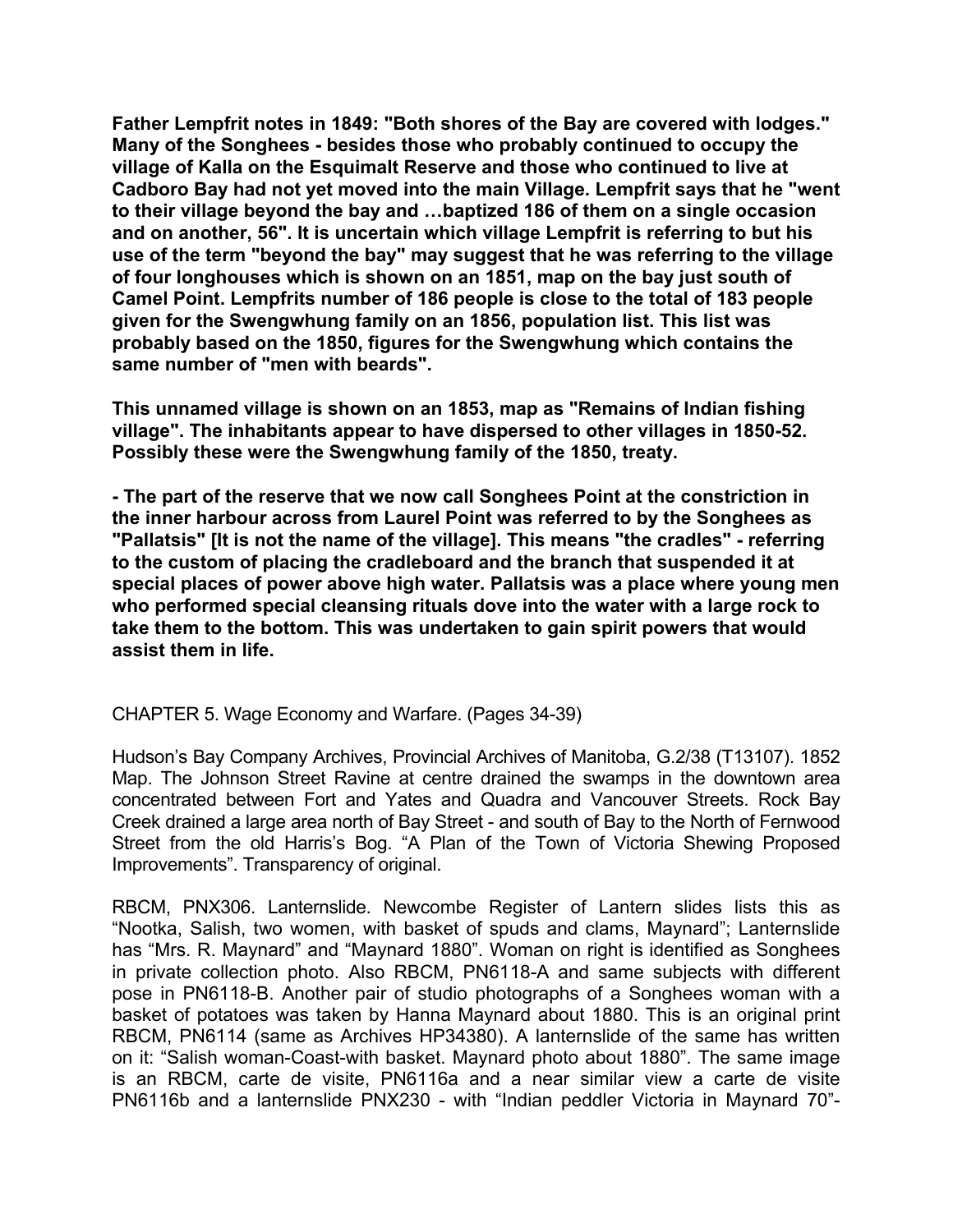(same as BCARS, HP16460). This last photo is listed as fig. 7 - "Salishan Songhees" on p. 138 of Boam and Brown (1912).

Archives PDP01185. Songhees and visiting Clallam. There are six First Nations with blankets in the foreground. The man standing on the left is "King George Clallum Chief" of Port Townsend, Washington. Titled "Bivouac near Fort Victoria". From colour transparency.

Archives PDP01182 H. M. Frigate Constance. Haverfield has drawn in two "fishing canoes" on the right and a "war canoe" on the left. Constance Cove was named after this ship. Other related Haverfield watercolours include PDP1181-86 and PDP04464.

### ADDITIONAL INFORMATION

### THE SAN JUAN ISLANDS

### **- On October 27, 1849 the Company had "Salmon fisheries, which yielded over 500 barrels". In 1851, there was a major failure of the Fraser River salmon run, and the Company started a fishing operation on San Juan Island - in addition to the "small fishery" at Fort Victoria.**

The Songhees had fall fishing villages on the San Juan Islands. Some of the Songhees families were related to the Klalakamish people who once had a village in Garrison Bay. In the spring of 1853, the H.B.Co. established Belleville Farm, on San Juan Island, with 1300 sheep. By 1854, Tsimshiam, Haida, Bella Bella, Klallam and Cowichan peoples worked here for wages.

The journal of Charles Griffin, notes the April 4, 1854, visit from Songhees chief "Freizie", the April 8, encampment of a "whole band" of Clallam waiting for the Salmon fishery, and on May 15, another group of Clallam back from 'Kamas' picking. On June 3, and 6, "great numbers" of mostly Clallam arrived to begin fishing. On July 13-14, Griffin mentions a canoe of Songhees sent by Douglas, and that "all the Indians" were "encamped at the different fisheries". On September 14, Griffin went to a local "Songhees village" and on October 5, sent an employee there to trade for dried salmon.

**- The 1840s was a period of depopulation from disease and warfare. Dysentery was killing people on the southern coast in the summer of 1844 - its affect on the Songhees is unknown. In 1847 the measles was prevalent for some time on the middle Columbia River. Thomas Lowe reports from Fort Vancouver that it affected most of his workers by December 8. Charles Wren writing on January 27, 1848, from Fort Nisqually in Puget Sound, notes the serious measles epidemic there, which was followed by influenza outbreaks.** 

**George Simpson writes June 24, of dysentery, typhus and measles, on the Columbia River introduced by immigrants from the east and resulting in "a fearful**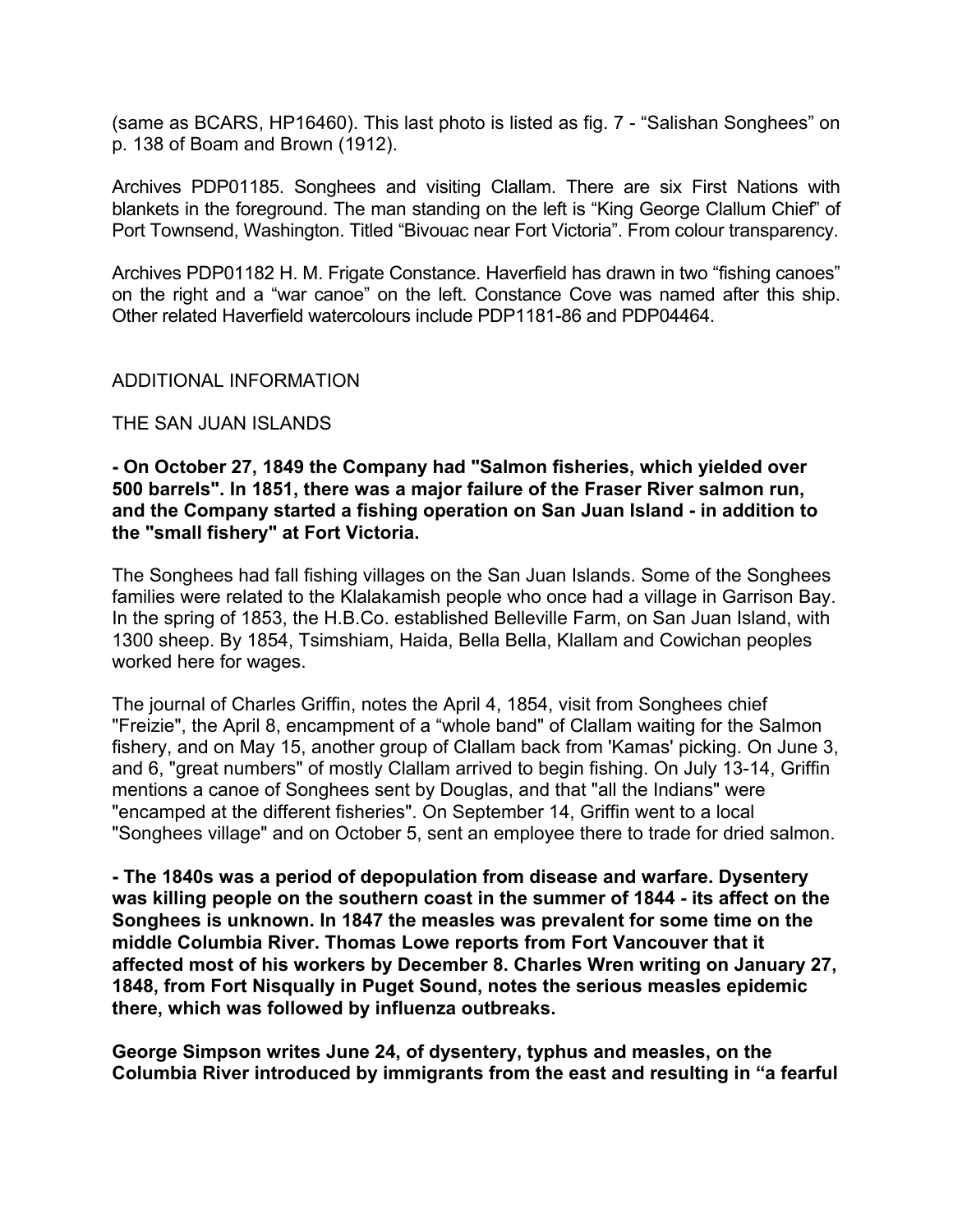**mortality among the natives, with much loss of life and suffering among our own people, about 20 of our Servants having died".** 

**- Victoria Voltigeurs. They lived in a village up Colquitz Creek near its junction with Swan Creek. The location can be seen on the 1854 Pemberton map at the location of the name Jollibios. In a letter of March 2, 1859 to Pemberton, Douglas notes: "As I before explained to you verbally - before 51, a Canadian Village, for defence against Indians, was established on the Portage Inlet, with a guarantee to each settler of a free Grant of 20 (twenty) acres of Land each. Of those settlers I consider …Nocholas Auger, J.B. Jollibois and John Lemon entitled to the Grant."** 

**- On June 11, 1849, Father Lampfrit noted that the Songhees were "at war with another nation [Cowichan] who inhabit a different part of the Island".** 

**- On May 6, 1852 Douglas writes to Tolmie: "I am very anxious to procure 12 or 15 Gelding Horses to mount a body of rangers; which I am now forming for the protection of the settlements, and especially of the running cattle, which are continually straying into the woods, …and offer an irresistible temptation to the prowling Indian."** 

**- On July 4, 1852 Captain Kuper of the H.M.S. Thetis makes reference to the effect of the March incident: "The Indians during my second visit to Esquimalt, were almost all absent at the Salmon Fisheries - they have latterly been quiet and peaceable, but there was some disturbance in March last which however was fortunately put down without bloodshed, since then everything has gone on quietly."** 

**- On November 5, 1852, Peter Brown, a shepherd of the H.B.Co., was murdered at Christmas Hill in Saanich. The suspects were a "leading Cowichan brave and the son of a Nanaimo chief" who had stayed with him the night before. The Naval ship, H.M.S. Thetis under Captain Kuper, was sent to apprehend the suspects with 130 marines and seamen, assisted by the Voltigeurs - "a body of 11 half whites enlisted in the Colony for that purpose."** 

CHAPTER 6 Northern Invasions, 1853-59. (Pages 40-47)

Archives HP93855, E9925. Fort Victoria, 1857. The fruit trees in the foreground are on the north end of James Douglas's property – now the location of the Royal B.C. Museum. Photographer: Unknown Royal Engineer, Original Print. A lithograph of this photo appeared in The Illustrated London News, September 4, 1858. The photo must have been produced in 1857, in order to allow it to get to England and be engraved by this date. The original photograph from the Dallas papers Acc. # 98006-04 has "Fort Victoria"- "1857" written on back. Another print in the Beinecke Rare Book and Manuscript Library, Yale Collection of Western Americana, Views of the Pacific Northwest, Box 1, is titled "Hudson's Bay Co. Fort, Victoria, Vancouver Island, 1857". Possibly taken by Richard Roche.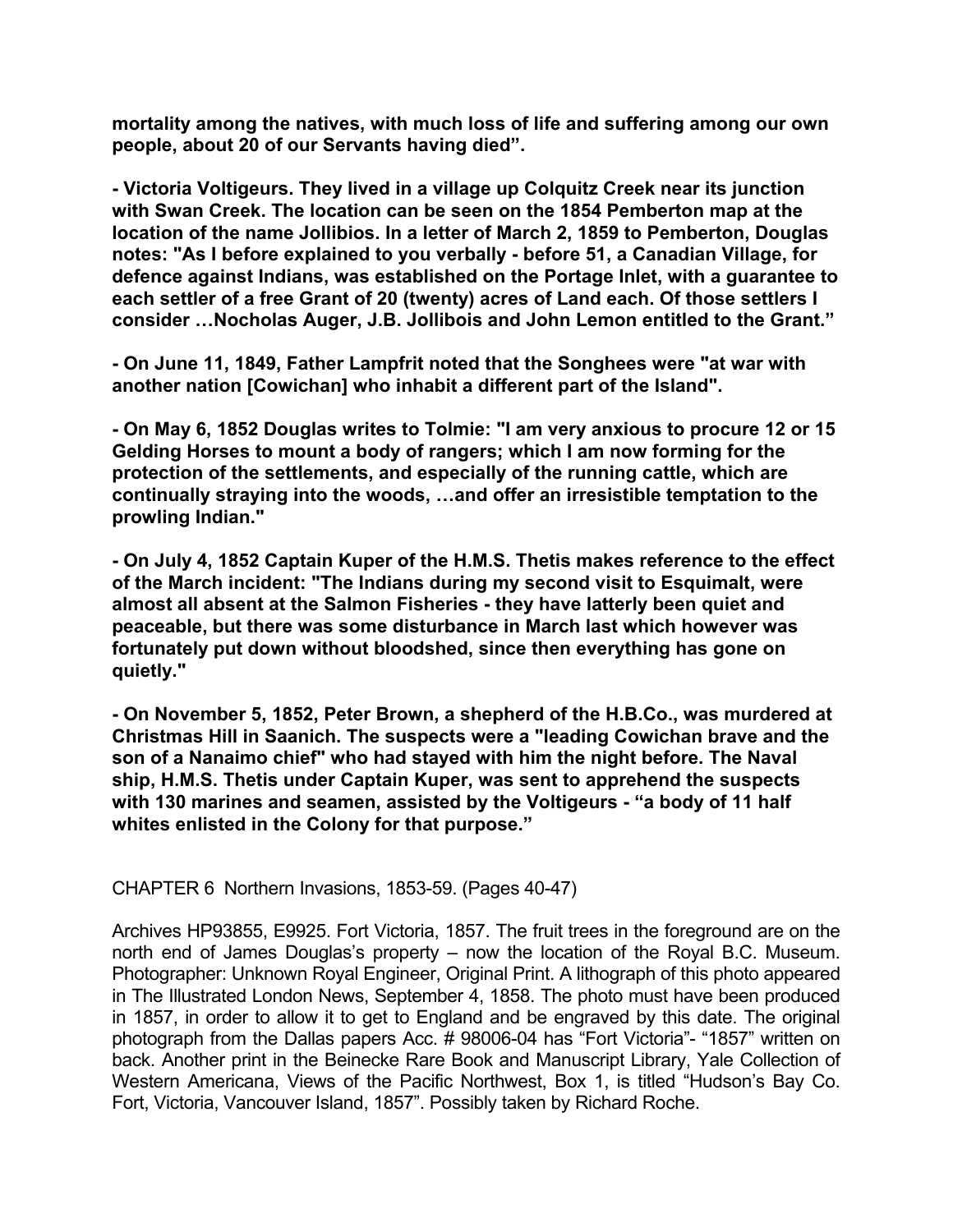Yale Collection of Western Americana, Beinecke Rare Book and Manuscript Library. WA Mss-1817, Box 1, Folder 1 and Folder 2. The oldest photographs of Songhees 1857-1859. The photographer is unknown – but is likely Captain Richard Roche who took other photographs on board the ship in 1857 and a panorama of the James Bay area in 1859. The upper photograph here, showing four people, is also in the Royal B.C. Museum Archives as E-6422. Two other Archive photographs show some of the same people. E-6421 shows the man on the right of E-6422 with bow and arrows and holding his hat. This man is also seen sitting wearing his hat in E-6423 with another man, a woman and a boy. The woman and the boy are the same people seen with the man in E6422. The other man in E-6423 appears to be the same man sitting next to the shed in E-6421. All three of the latter photographs are on one page in the Claudet Album in the RBCM Archives. Over top of E-6422 is written: Indians, Mouth of the Frazer River, British Columbia". Below photograph E-6423 is written: "By Leut\_\_\_\_\_\_R.N. H.M.S. Satellite".

Two of the latter photographs were taken on shore next to a small split cedar shed (this is not the shed show at Point Roberts in RBCM Archives G-01085 and listed as a Francis Claudet photograph).

The upper photograph used here is labelled (in Beinecke Library): "A group of Victoria Indians taken on board H.M.S. Satellite" and the lower is labelled: "Victoria Indians: woman, man, and child". As the Beinecke Library photographs are part of a larger, better documented, collection belonging to a member of the joint U.S./British Northwest Boundary Commission, I am trusting that this information is more reliable. R.D. Monroe (1982:10) shows E-06423 from the B.C. Archives and refers to it as a Richard Roche photograph of a group of Tsawwassen people (I assume this is an assumption based on the B.C. Archives information?). The archives on-line web site lists this as a "Claudet [ca. 1880]" photograph.

Private Collection of Rod Mitchell. Haida visitor to Victoria. This same woman is in two other views: RBCM lanternslide X315 and lanternslide "84". The Mitchell slide has "Indian woman Victoria B.C." written on it in Maynard's handwriting. Lanternslide "84" originally had what appears to be "Victoria woman", but the first part was changed by another person (Newcombe?) to "Haida". X315 had "?Northern" with "Haida" added in pencil later.

The Rock Bay camps, 1859. Re-drawn after a sketch by John Woosley of May 18, 1859. A bridge, built in 1862, once exited across this bay. This is the origin of Bridge Street that intersects with Bay Street to the east of the Point Ellis (Bay Street) Bridge.

RBCM, 11628. Original carte de visite. One print refers to this man as a Songhees – others with a similar theme have no information.

Archives HP1184, A-530. H.M.S. Original print. Forward at Reserve. This ship played a major role in local Naval Activities in the 1860s. The two gun boats, the Forward and Grappler reached Esquimalt from England on July 12, 1860. The British Colonist reports on January 31, 1862, p.3, that "The gunboat Forward was yesterday afternoon launched from Scorgie & Bolton's ship yard" (after being in for repairs). The photograph, therefore dates to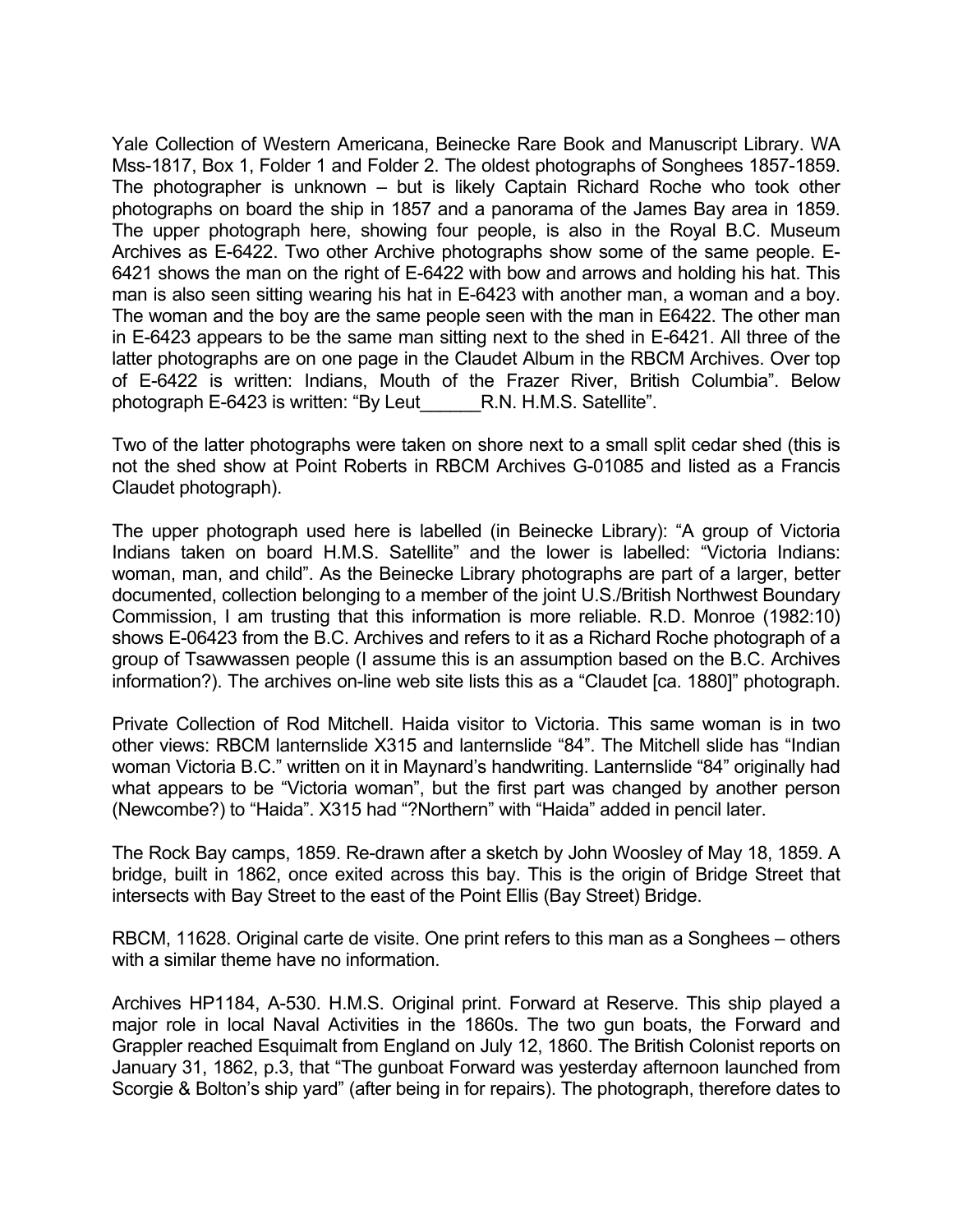late 1861 during the time the ship was in repair. The Forward came into Victoria harbour on a trail run on March 6, 1863 but was not in for repairs at this time. Another photograph, RBCM PN06806, shows a sternwheeler being built at this location (Spring of 1863). This was likely the Alexandra built from February 1862 until its launch on July 29. The Forward was hauled upon Laing's Ways on May 27, 1868 (not this location – Laing's shipyard was at Major Bay or "Fisherman's Wharf" from 1859-82.

## ADDITIONAL NOTES

- Washington State House of Representatives. By December 20, 1855, their worst fears were expressed in a resolution requesting the navy Department to station an armed steamer on the coast to protect the settlements which:

"Are continually in danger of being attacked by …those living within the limits of our own Territory, as by the warlike tribes inhabiting the coast …north of us, as far as Sitka… our citizens are thus widely separated, and …unable to act in concert, there are resident upon Puget Sound, the straits of Juan de Fuca, and …between Cape Flattery and the mouth of the Columbia river, at least eight thousand Indians, of whom two thousand are warriors. …These Indians have given many proofs of their hostility to the whites, by repeated acts of robbery and murder, and, more recently by engaging in a war of extermination against the citizens of this Territory. …We have in the northern Indians, who are in the habit of visiting our settlements, ostensibly for purposes of trade, but really for the sake of plundering, a more formidable enemy than those living amongst us. …Several of these tribes could each furnish from five to eight hundred warriors, and should a combination of the various tribes be formed, they could probably send against us a force of ten thousand men. That they have in their possession some small pieces of cannon, …arms and ammunition, and skilful in the use of their weapons. …They often visit our coast, …several hundred at a time, and that every year …in increased numbers, …they use large canoes, containing from fifty to seventy-five men each, which are managed with great dexterity, and capable of being driven at a speed equalling that of an ordinary steamer. …The danger has recently become so imminent, as to compel most of the settlers on Puget Sound to abandon their homes and seek safety in forts."

By January 1856, a request was made to establish a military post at Port Townsend

- On June 12, 1856 sixteen large canoes of Haida and Tsimshian arrived at Nanaimo on the way to Victoria. On August 8, the Nanaimo journal reports that the trading vessel Otter left to deliver a mail packet - put in charge of a Tsimshain named Peal, who was waiting outside the Harbour with 13 Tsimshian and Haida canoes. The vessel Otter had towed them from Victoria to prevent a fight with Cowichins and others. Later the Otter towed them halfway to Texeda Island. On August 9, Peal returned - being afraid to proceed due to "some disturbance" between the Haida and Nanoose. On the 13th, the Otter towed the canoes to Cape Mudge "owing to Peel …having some important communications for the north."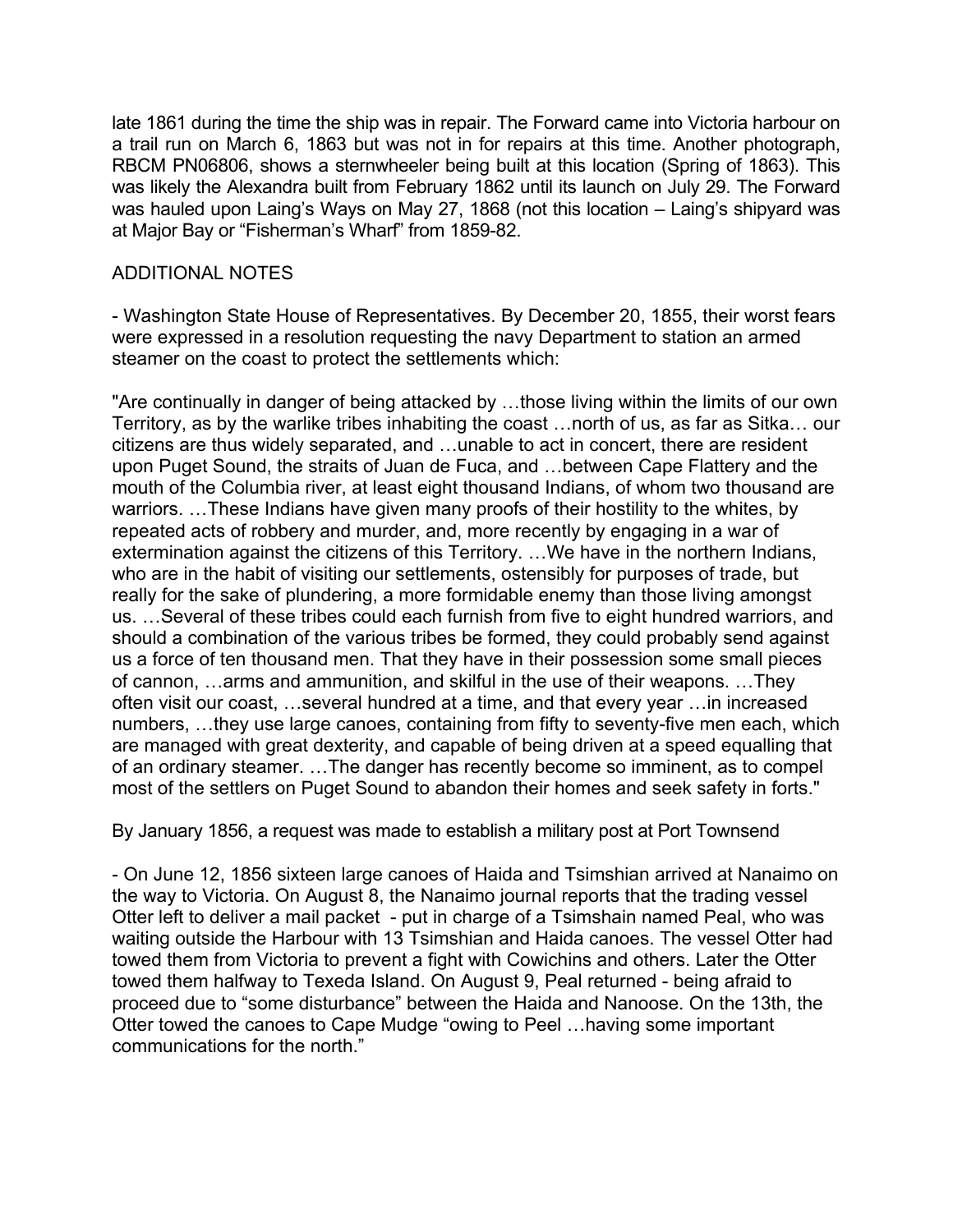- On November 30, the U.S.S. Massachusetts passed the same area towing some Tlingit who had been "very obnoxious to the inhabitants of Puget Sound".

### MARRIAGE AMONG THE SOUTHERNERS

In 1858, hostilities between the Songhees and the Pacheedaht from the West Coast of the Island were ended by a formal marriage alliance. A wedding feast at the reserve on August 14 saw a distribution of "blankets on the part of the bridegroom… baskets of cammass roots, dowry brought by the bride". The Pacheedaht were described as a branch of the Ditidaht, ruled by two brothers:

"Quist's, the older, has three wives …Muckleluck, the bridegroom …had already one spouse …It seems that his motive in coming among these people to obtain a wife was to cement an alliance with them as a protection against the Clallams. …Women generally marry young, the bride in the present case being 14 or 15 years old. The average age at which they marry is about 16".

The Pacheedaht "purchased a considerable quantity of articles from the H. B. Co.". They took to their canoes, and with the chief bringing up the rear with a canoe of twenty persons "silently glided out of the harbour."

Banfield observed in the Nitinat district this year that Halibut were the big article of trade with the Sooke, Clallam and Songhees in exchange for potatoes, blankets, camas, clothing and "ornament". He noted that:

"A women slave five months since was worth twenty-five or thirty blankets. They trade them from the Indians on the east coast and to the Clallums, Sookes and Victoria Indians. …A large percentage is gained on the slave traffic and canoes - slaves fetching, at Victoria, forty-five and fifty blankets; canoes net about one hundred and fifty percent profit."

### VISIT OF THE CLALLAM

In 1858, the Songhees cemented their relationship with the Clallam of the Olympic Peninsula. On October 12, over a hundred people in twelve canoes arrived for a four-day potlatch. One of the important visitors was Chits-a-mah-han or Chetzemoka [c.1808 -1888] – also called the Duke of York. He was the leader of a mixed group of about 200 Chemakum and Clallam peoples at Port Townsend, Washington. One of his two wives, Chil-lil or Jenny Lind, and 20-30 of his followers were present. It was common for highranking First Nations to take on names of high-ranking Europeans. The chief's older brother S'Hai-ak or King George – the chief before him - is seen in the Haverfield drawing of 1848. Chetzemoka's other wife See-hem-itza was called Queen Victoria. Their son Lahka-nim or the Prince of Wales, was named after his grandfather who was known to "proudly display a knife he had received from men on Captain Vancouver's Ship".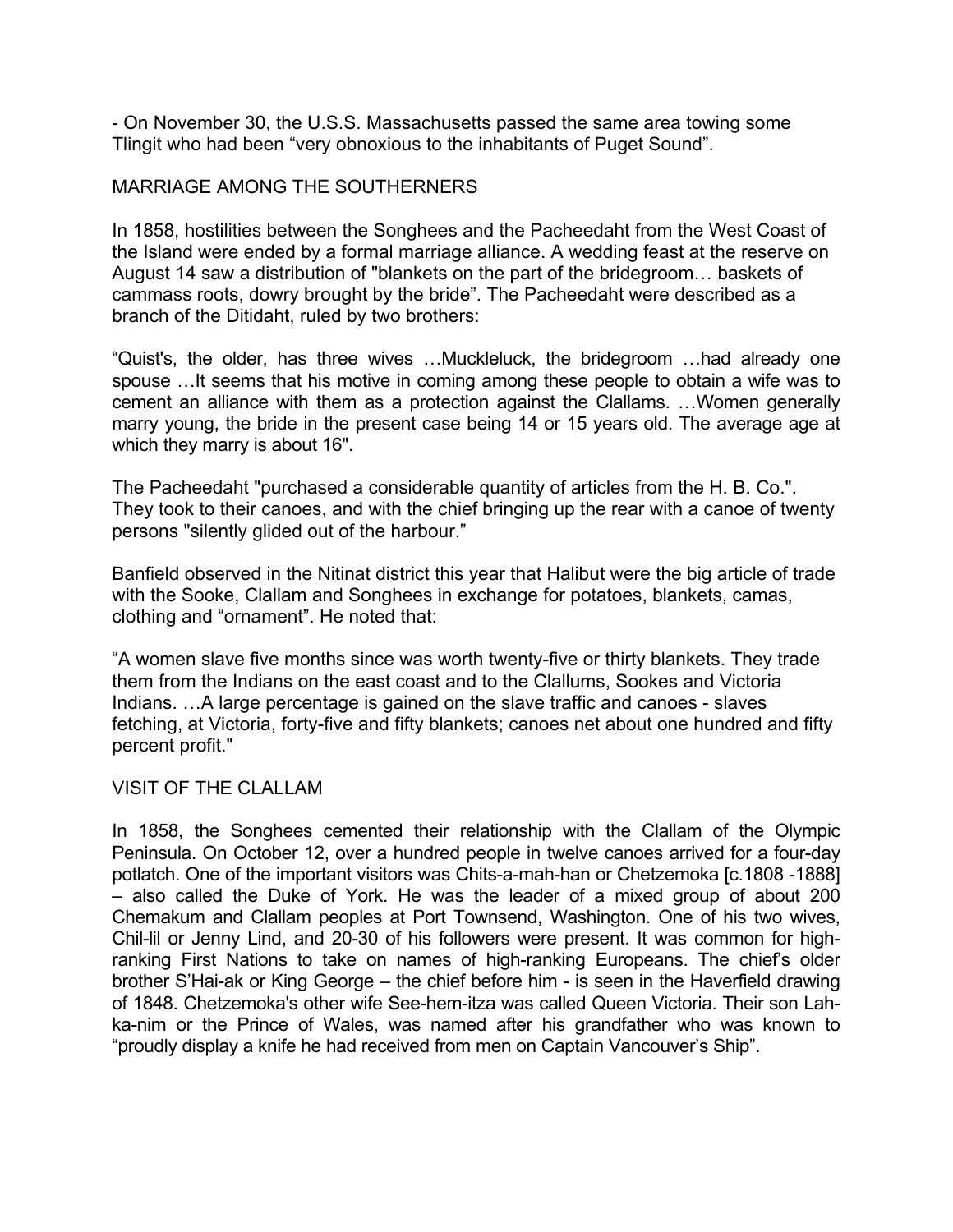The Gazette reports the "usual ceremony of firing off guns" and distributing blankets on the landing of the guests, and how, at the all day festivities the day before, "crowds of whites were at the village" as witnesses. They report another five hundred to a thousand people are expected. On the 14th, two groups of 200 arrived and more Cowichan and Saanich.

## A HAIDA VISIT

On January 1, 1859, some thirty canoes of about 300 Haida had arrived. Several canoes contained as many as forty family members. The Haida were "engaged in singing and dancing, …They possess a great number of articles of their own make, such as carving of miniature men, blankets made of bark, bows and arrows, small canoes." The Haida sold these items in the streets of Victoria. On July 21, the Gazette expressed surprise at the quality of Haida crafts:

"A carving on wood of a steamship, displays great ingenuity, …It is …designed from a Russian steamer, which occasionally visits the island to trade, and of which the Indians have before brought reports. The carving is ... out of a piece of solid oak, with pieces of bone for the masts, bowsprit, guards and …On the bow is carved …the double-headed Russian eagle …this carving is by far the most ingenious and clever Indian curiosity we have seen."

Chapter 7. Aboriginal Title and the Victoria Treaties. (Pages 48-58)

1850-52 Fort Victoria Treaty Territories. (As interpreted by the author from various sources). Drawing: Grant Keddie.

Esquimalt Harbour from Mill Hill, 1857. The area of the future Naval Base at Constance Cove is at the upper far right. James Alden #22 - "View of Esquimalt Bay From Mt. Seymour [Mill Hill]"- in The Washington State Historical Society. Another more detailed image from the same location (NWDNC-76-E221-Alden) is at the Cartographic and Architectural Branch of the National Archives at College Park, MD.

Washington State Historical Society. Mouth of Millstream Creek. Local style of Songhees canoe in water. From colour transparency. Original says "Mouth of 'Rowe's Stream', Head of Esquimalt Bay, Vancouver's Island". Archaeological site DcRu19 is located on the right. I determined by a single radiocarbon date that the first occupation of this site was about A.D. 1310.

Archives HP94527, F-08503. Original Print. Esquimalt Reserve, 1868. The location seen in an early close-up photograph that shows salmon drying racks and canoes on the beach is on the far left of this photo (Admiral Hasting's album, "1866-1869". Vancouver City Archives, Copy Print, A-6, (57), also IND P.169, Neg. 116). This photo shows two large semi-European Style "longhouses" on left. These may be those Esquimalt chief Edward Joe reported as belonging to Chief Joe Sinupen and Tamikw. However, another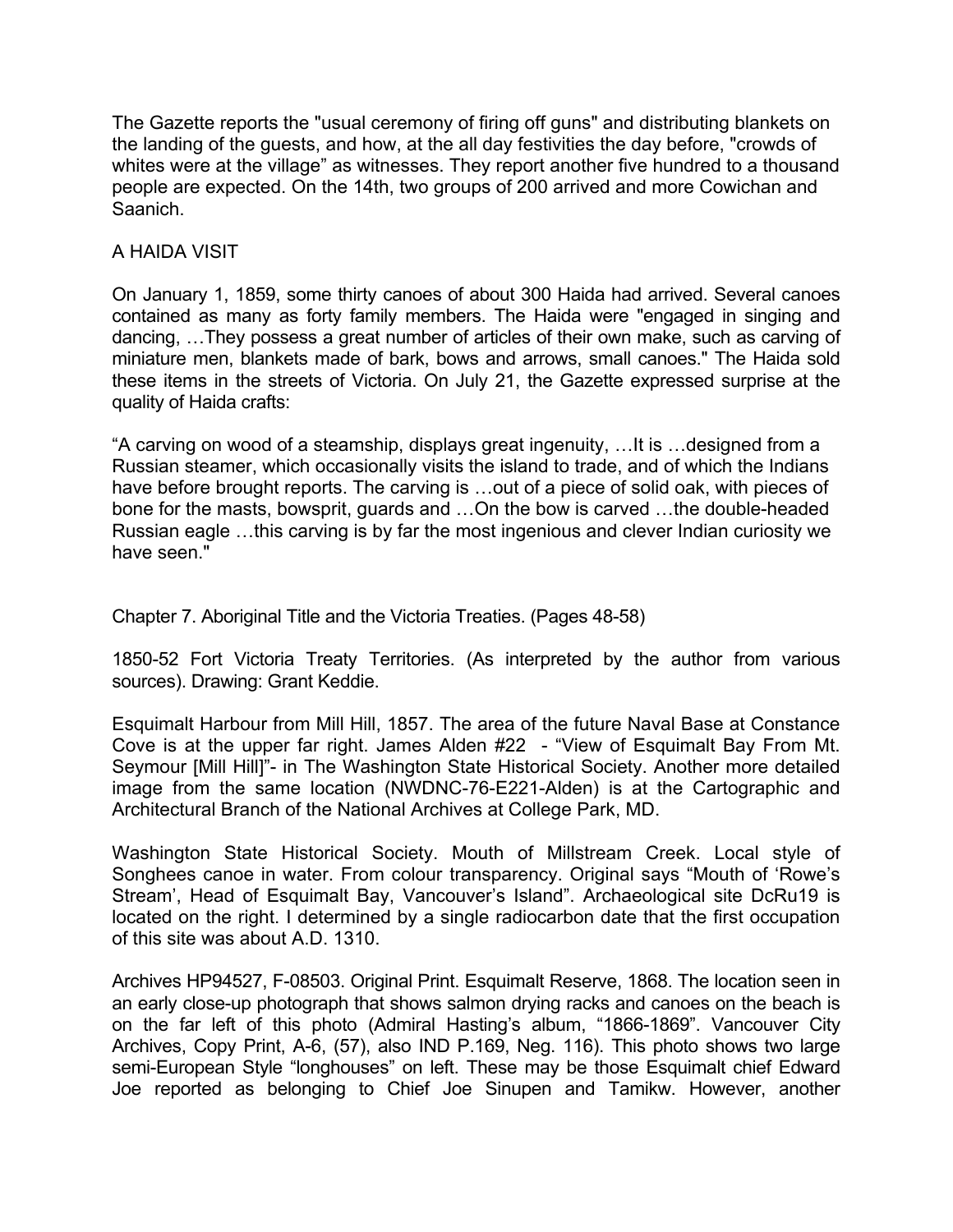photograph, Archives HP015357, A-05984 taken of the Reserve in 1881 by Edward Dossetter shows two very large "longhouses" that are not in the 1868 photograph. These later and larger 1881 houses may be the ones referred to by Edward Joe. Another close-up photograph, Archives HP054035, C-08040, taken c. 1895-1909 shows a closer version of these large semi-European style "longhouses" that are located in the area seem at the left in the 1881 photograph. A series of photographs of the shoreline area was taken by Harlin I. Smith of the American Museum of Natural History in 1909. AMNH 46003, shows some local style small fishing canoes at centre of the photograph. This is the location of the old village of Kalla. The photo shows shell on the beach that has mostly eroded out of the shellmidden.

"View of Esquimalt, Vancouver Island, July, 1858" Thetis Island in Constance Cove at centre. Foreground area is now buried under Naval facilities. The house in the far background above the beach was a Hudson's Bay Co. fur trading house in the 1850s and rented out to tenants, such as Eleanor and Arthur Fellows in the 1860s.

Hudson's Bay Company Archives. Provincial Archives of Manitoba. HBCA Map Collection, H.1/1 fo.6. The small rocky areas at centre right are the Moss Rocks-Fairfield Hill Park area. The map shows the old Fairfield Swamp and creek north of May Street that extended west through St. Anne's and into James Bay. The low swampy area on the right - to the north of Fairfield Road - drained eastward to join Tod (now Bowker) Creek. Other runoff drained out two intermittent creeks near the centre of what is now Ross Bay (one near the east end of the cemetery and one just outside at the west end along Memorial avenue). The "Foul Bay" here, usually spelt "Fowl Bay" at the time, refers to the larger bay - that later included both Ross Bay and Foul (now Gonzales) Bay. This was an important resource area for gathering plants such as tuli reeds and for bird hunting. "Victoria District, Foul Bay -- Clover Point Area, Section 1, Lot no.2 , 1851--1852". Drawn by Joseph D. Pemberton.

"Clallam Village" east of Laurel Point. Four plankhouses are re-drawn here (by the author) from an 1855 lot map to this portion of an 1863 map to shown the village location in relation to the modern streets and Legislative Buildings.

\* Note: There is no archaeological evidence of a village site in close proximity to the Legislative buildings. I observed a thin deposit of shell midden mixed with historic artifacts (bottle, ceramic and metal fragments) in the bank when the new Ferry terminal was being built just west of Menzies St. and on the north side of Belleville Street. In later examining street excavation trenches immediately south of this dump area no midden was present. This would indicate that the deposits were limited to an area of a few meters on the south side of Belleville Street. The bottle and ceramic fragments were types that could not be precisely dated but are generally found in the 1860s to 1880s, period. This material is just as likely to be associated with some non-aboriginal as opposed to aboriginal activity in the area. I examined numerous street and lawn excavations around the legislative buildings between 1972 and 2000 without finding any sign of aboriginal midden deposits. Future examination needs to focus on possible buried deposits along the old shoreline west of Oswego Street.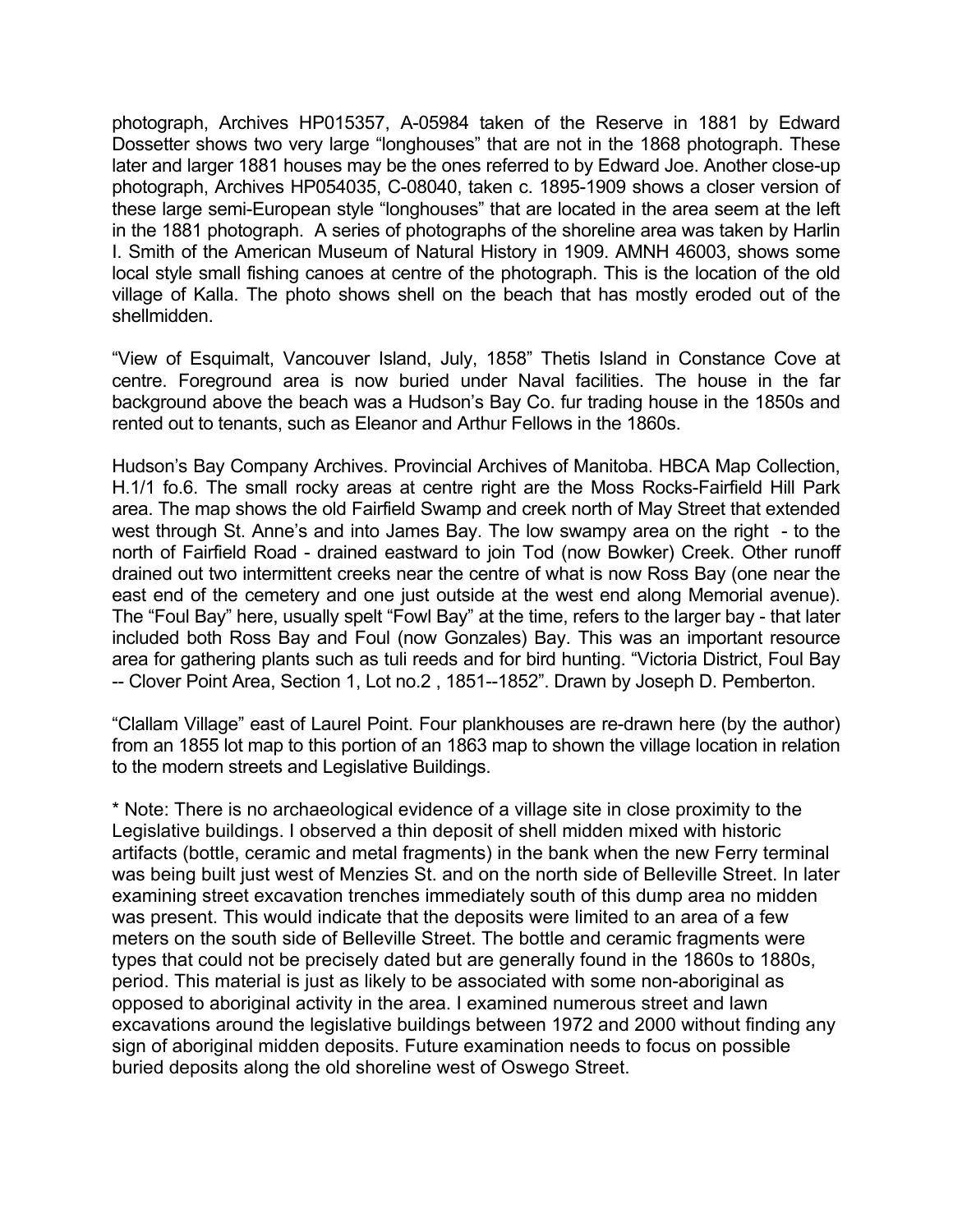Place Names of the Chekonein. Sophie's father Jimmy Johnny (1857 – Nov. 18, 1939) can be seen in the photographs of April 5, 1911. Her grandfather was Jimmy Chicken – who owned Jimmy Chicken Island (later called Mary Todd Island). Ned Williams's father Henry Williams (c. 1860–June 7, 1937) and his mother Annie (c. 1860–March 6, 1928) were both born of Discovery Island.

Archives HP090809, G-05586. McNeil Bay belonging to the Chilcowich Songhees. The archaeological site DcRt 16 covers the entire back of this bay and dates back to at least the  $15<sup>th</sup>$  century. Gonzales Point on the other side of Anderson Hill in the background of this photo (on the Victoria Golf Club course) was named Kukeeluk or "place of war". (A shell midden at this location is recorded as archaeological site DcRt 21). Original Print. Another photograph Archives HP000625, G-07287, was taken the same day as this photo. Home of A.A. Green in foreground.

RBCM, PN6838. Original Print. Discovery Island. The village on Discovery Island is archaeological sites DcRt36. The historic village locations seen on Chatham Island are recorded as DcRt63 and DcRt53.

Washington Historical Society. Becher Bay Village, 1865. The large old style plank house in background may have been home of Yokum. Located at back of small bay at East side of Smyth Head reef netting station. ADDITIONAL NOTES:

- The "Fort Victoria Treaties" were examined in detail by Wilson Duff in 1969, and another perspective presented by Kennedy and Bouchard in 1995. Additional archival information has allowed for a re-interpretation of some of the treaties and is used here in a partial overview. What is missing is a professional linguistic analysis of the treaty names and their linkage with genealogies extending to the present day.

The South Saanich Treaty

- Wilson Duff comments on this treaty: "Ten men made their marks: Whutsaymullet was noted as Chief and was followed by Comey-uks and the others. The latter may be Chief Skomiax …Jimmy Fraser told me that his grandfather Freezy (Chee-al-thluc) invited James Kumeyaks of Sidney Island to move to Victoria". In 1886, Indian Agent William Lomas identifies "Jim Sko-ma-ax" as being from Sidney Island. Later when James Sqwameyuqs was chief of the Songhees, Sidney Island (Sallas Island) was suggested as a place they might move to – a place Sqwameyuks's family would have hereditary rights.

- The 7th name on the 1852, treaty list is Kulquey-lum who is the person "Kul.kway.lum" living on the Songhees Reserve in 1876. This appears also to be the same name "Quall qualum" used by Songhees chief (1935-1942) Alex Peter who was Sqwameyuqs's nephew. Duff shows that the 4th and 5th names on the list were passed on to Saanich individuals - Dick Harry and Johnny Sam. James Fraser told Duff that the Sidney Island people were "A little diff[erent] from Saanich and Songhees."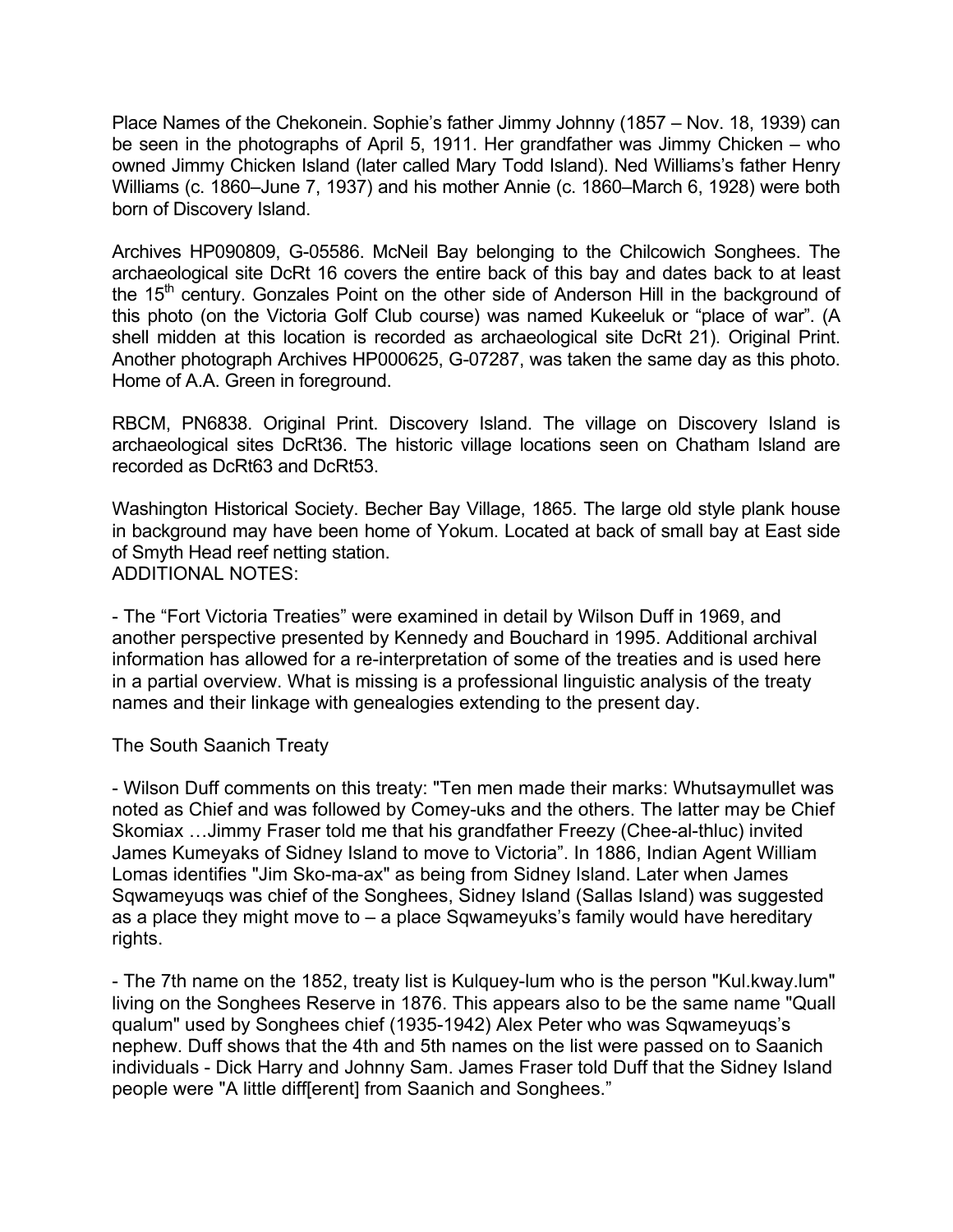The others, not mentioned here, are #3.Kwull kolatchu, 4. Hay-yuthlunsit, 5. Till-kaymut, 6. Whey-cheeay, 8. Ach-chey-mult, 9. {it}Sy-yook, 10. Tu-aulus.

- A "site of proposed steam sawmill" is marked on an 1852 map, as well as on an 1854 map that shows the southern boundary of this treaty. The sawmill is located near what is today Cordova Bay road to the north of Maxine Drive. A few sheds were erected but the sawmill was re-located to Albert Head Lagoon later in 1852.

The Esquimalt Harbour Region

- In reference to the Fort Victoria area, the editors of Paul Kane's Wanderings of an Artist, said "Its Indian name is the Esquimalt, or, 'Place for gathering Camas'." This interpretation is not correct, as it is not related to the local name of the Camas plant, or the word Camosun once used to refer to the greater Victoria area.]

- In the 1950s, Wilson Duff asked several elders the meaning of the word Esquimalt which he described in English as "roughly, Swhaymalthelth". The elders were not able to give a direct translation but pointed out that this word was applied loosely to the harbour, the village, and the people. Two of the Songhees, Sophie Misheal and Ned Williams, suggested the name applies properly only to Duntze Head and the site of the dockyard just inside Duntze head. Anthropologist Wayne Suttles suggested that the longer aboriginal name might be translated as "vicinity of the village of Whyomilth".

Since the vicinity of the village of the Whyomilth at the mouth of the Millstream is "a place of gradually shoaling waters", this is a good explanation for the Word "Swhaymalthelth" which became anglicised as Esquimalt. However, names of villages were often translated as the place of a certain group of people and the explanation that the word for Esquimalt simply refers to the place of the Wyomilth is also a plausible explanation. Often when peoples moved they took the name of their old village with them because it referred equally to the people as it did to the place.

An 1847, Admiralty map shows "Village Bay" in what is now known as Constance Cove just inside Duntze Head and as "Village Rocks" some tiny islets just outside the present Lang Cove. Duff pointed out that if this area was formerly the site of a village, it might explain why two elders associated the name with Duntze Head. During the construction of dry-dock facilities in 1989, I observed the remains of a destroyed aboriginal shellmidden in the Constance cove area. This site was in the locality of the seasonal herring drying camp photographed in c.1866.

Are these the remains of the village, which resulted in the naming of Village Bay? Did the Wyomilth people once live here and later move to the Millstream area? Could this location possibly have been the village observed by Spaniards in the 1790's or was that village at one of the shellmidden sites at Pilgrim Cove, Dallas Bank or other locations further up the Harbour?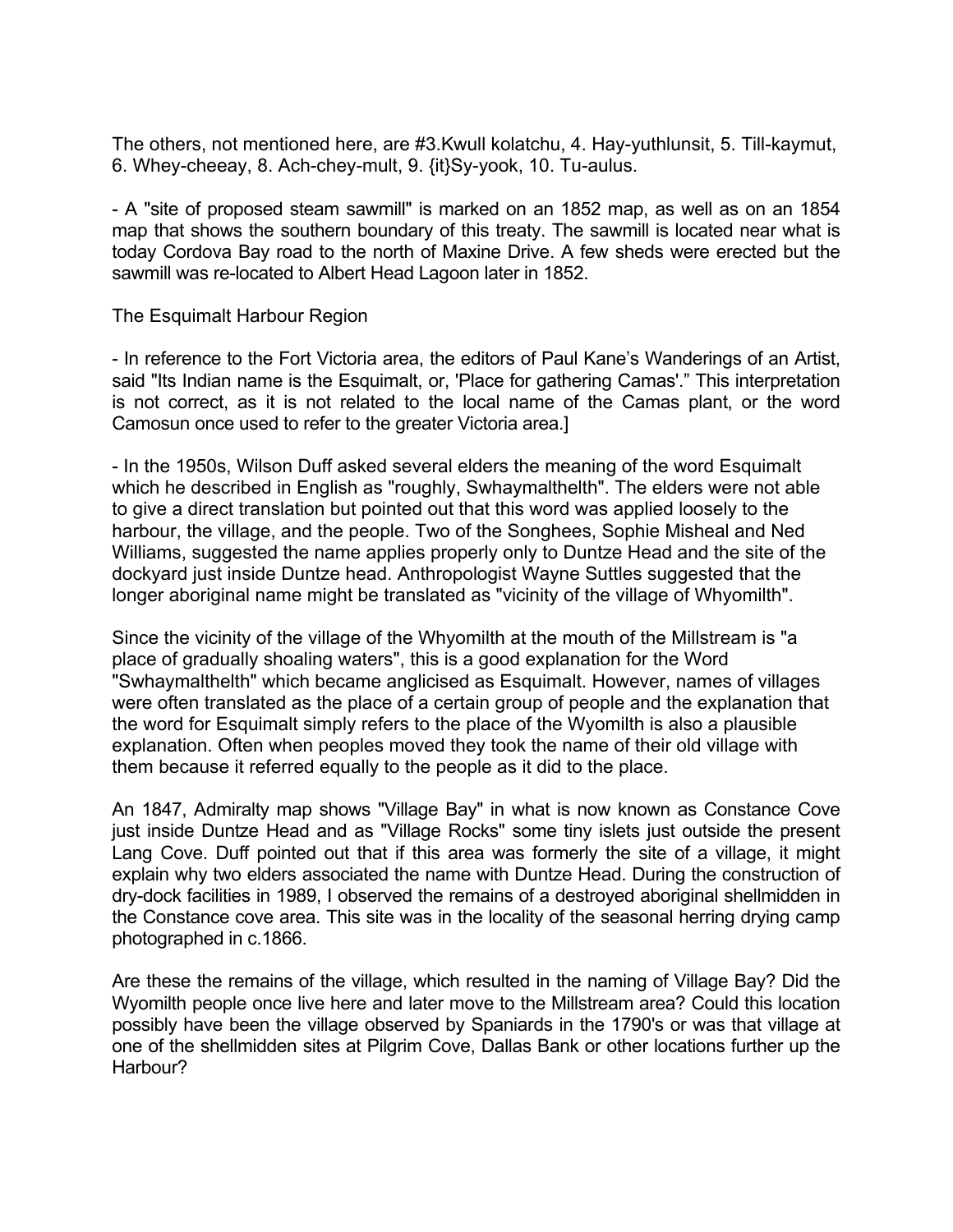- On July 19, 1790, when Don Manuel Quimper entered Esquimalt Harbour - which he called "Puerto de Cordova" - there were no written observations of villages. On May 29th, 1791, the San Carlos, in command of Don Francisco de Eliza anchored in Puerto de Cordova. On June 11th, the Santa Saturnina, commanded by Jose Maria Narvaez, entered the port and stayed until the June 14, mapping the harbour. Pantoja at this time noted in his journal that the Harbour had "but few inhabitants". Only during the 1792, visit of Galiano and Valdes, who anchored in the southern part of the harbour, do we hear of a village of 50 people and "to which he gave the name Chachimutupusas".

- The village inside Duntze head may have had some association with the name Esquimalt, especially if Whyomilth people occupied it or it may also have been the village called "Chachimutupusas". At present there is no direct evidence as to the location of the village mentioned in the Spanish journals. Possibly, the finding of the missing data with the 1791 Eliza map in the British Admiralty Office will yet reveal the exact location.

- In light of the sketchy information, the best conclusion we can come to regarding the name Esquimalt is that it is an anglicised version of the name of the Whyomilth peoples. Whether the survivors of this group moved to either the Esquimalt or the Old Songhees reserves or both is not known. The name Esquimalt probably refers to the location of the Whyomilth village site, which was probably on the east side of the mouth of Millstream. A radiocarbon date on a shell sample that I extracted from the bottom of the deepest part of this large shellmidden, showed that the site was occupied beginning about 640 years ago.

- The name Esquimalt became associated with a group of Kosampson treat people in the village of Kalla - which became a part of the Esquimalt Reserve.

The Swengwhung Treaty

- Problems with interpretation occur when trying to understand what Douglas meant by "the Bay" east of Clover Point. In the 1850s, Bays were named mostly as they were viewed from the Ocean. Douglas was probably referring to the large Bay then called "Fowl Bay" with two unnamed sub-bays that today we call Ross Bay and Gonzales Bay. The Songhees name for this bay, in the Chinook trade jargon, was Kula Kula [bird] Chuck [water]. The name likely referring to the many waterfowl available here.

Maps of the region by Joseph Pemberton from 1851-1855 show "Fowl bay" (sometimes "Foul") as including the large bay between Clover Point and what was then called Fowl Point (now Harling Point). An Admiralty map of 1847 shows the larger bay as "Foul" bay. It was not until 8 years after the Douglas Treaties that "Fowl Bay" was divided and re-named as two smaller bays. One of Pemberton's local maps in 1855 does place the name "Foul Bay" within the easternmost small bay, but the name Ross Bay did not exist.

THE ORAL TRADITIONS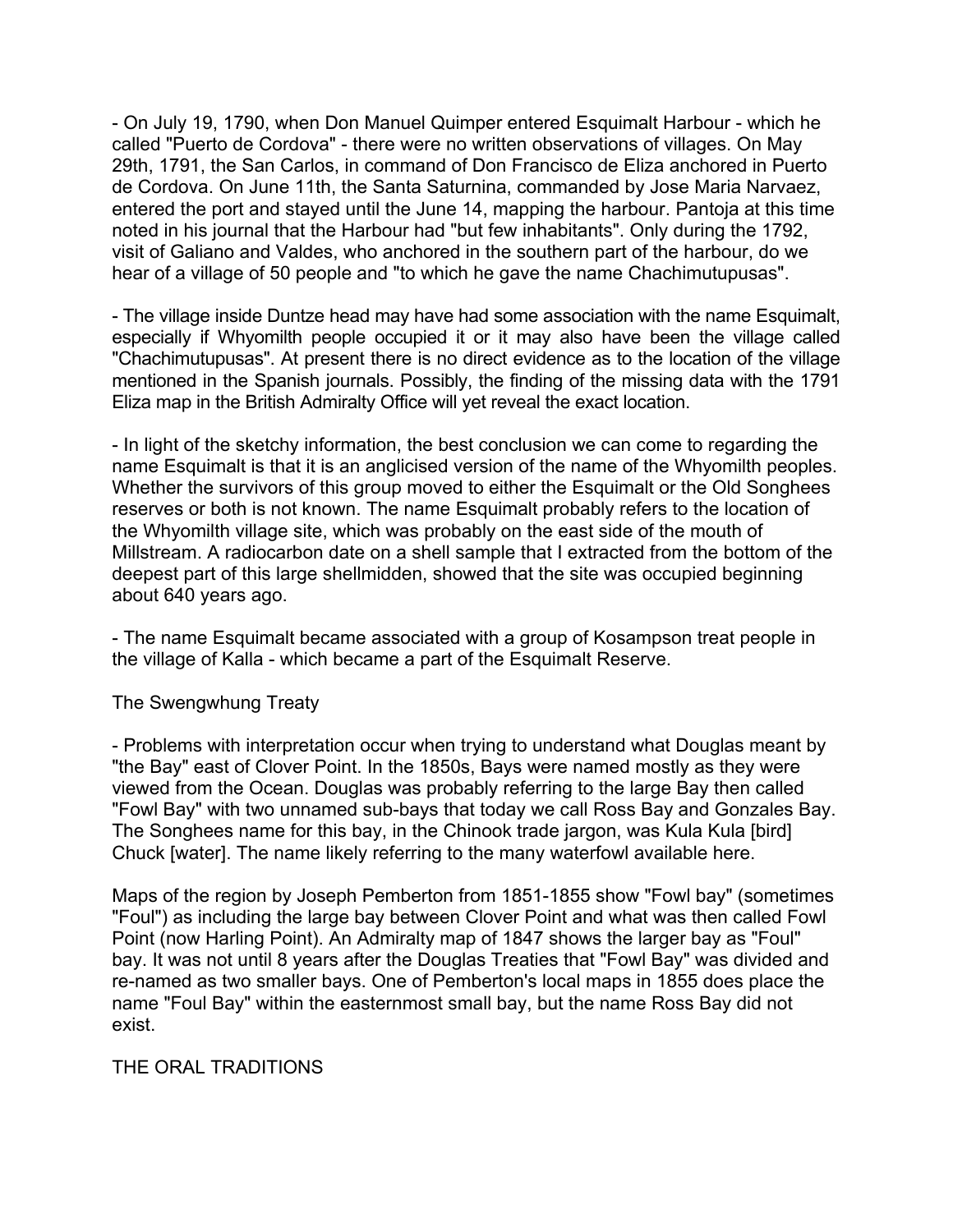- In 1893, Bishop Lemmons obtained information on the amalgamated groups who lived on the Songhees Reserve from Louise Falardeau or Ch-nar-me-air (c.1843-Aug. 15, 1908) - the second wife of Louis Falardeau:

"the present population across the harbour is made up of four different little tribes, only one of which originally belongs to Victoria …the Skween-ghong [Swengwhung] alone originally lived on Victoria Harbour …I am assured that there are only four or five men left of the …Skween-ghong. I got this information from Mrs. Falardeau, who is a reliable women and who knows all about it, for she remembers the time when these Indians moved to Victoria harbour. She declared to me positively that these are the facts ... I heard the same thing today from other Indians, who told me about it unasked."

- In the 1950's and 60's, some Songhees elders said that Swengwhung was the name of the people who formerly lived on the upper part of the Gorge above the bridge. Jimmy Fraser said that the name of the people living inside the Gorge Park area was a Songhees name but that it referred to the name of the language rather than the people. Fraser said these people died out from some sickness and were now all gone "except one old Duncan woman whose mother belonged" to these people. Ned Williams "had heard that their houses had been on the little bay at Gorge [Kinsman] Park".

In 1950, Fraser and Williams indicated there were two villages on the north side of the Gorge. One located at the point near Austin Avenue and one at the end of Inez Street at the west-end of the shellmidden site DcRu 7. I dated the base of the shellmidden in this area to about 1000 years ago. Members of the Esquimalt band argued that the Swengwhung were a new group of people from various outside villages who settled in the Gorge only after the founding of Fort Victoria.

- In 1935, Diamond Jenness interviewed David Latess and Jimmy Fraser. Jenness recorded that the "old summer home of the Songhees was at Xthapsim [Kosampson Park], just above the Gorge …their winter home at Cadborough bay"; and that it was "through fear of both the Comox and the Kwakuitl that the Songish retreated in summer above the Gorge at Victoria." These statements undoubtedly reflect activities related to raiding in the early 1800's, by the Likwiltok and their allies from the Johnstone Strait region. The settlement pattern referred to may have been a short-term pattern in response to warfare.

### THE HISTORIC CLALLAM VILLAGE AND THE LOT 24 RESERVE

- In 1905, Anthropologist Charles Hill-Tout collected information from Songhees who lived on or who had close family ties to the Esquimalt Reserve. Hill-Tout's interpretation of the information indicated that James Douglas had: "Also transplanted the village of the Qsapsem [Kosampson], who dwelt near the spot where the Parliament Buildings now stand, to Esquimalt Harbour where a remnant of the tribe still lives." Hill-tout does not say where in Esquimalt harbour the group moved to, but it is assumed he meant the Esquimalt Reserve. The group observed by Newcombe and Culin in 1908, on the West side of Esquimalt harbour, could also have been part of, or the main body of, the group Hill-Tout referred to. This group was, according to Culin, "from Beecher Bay".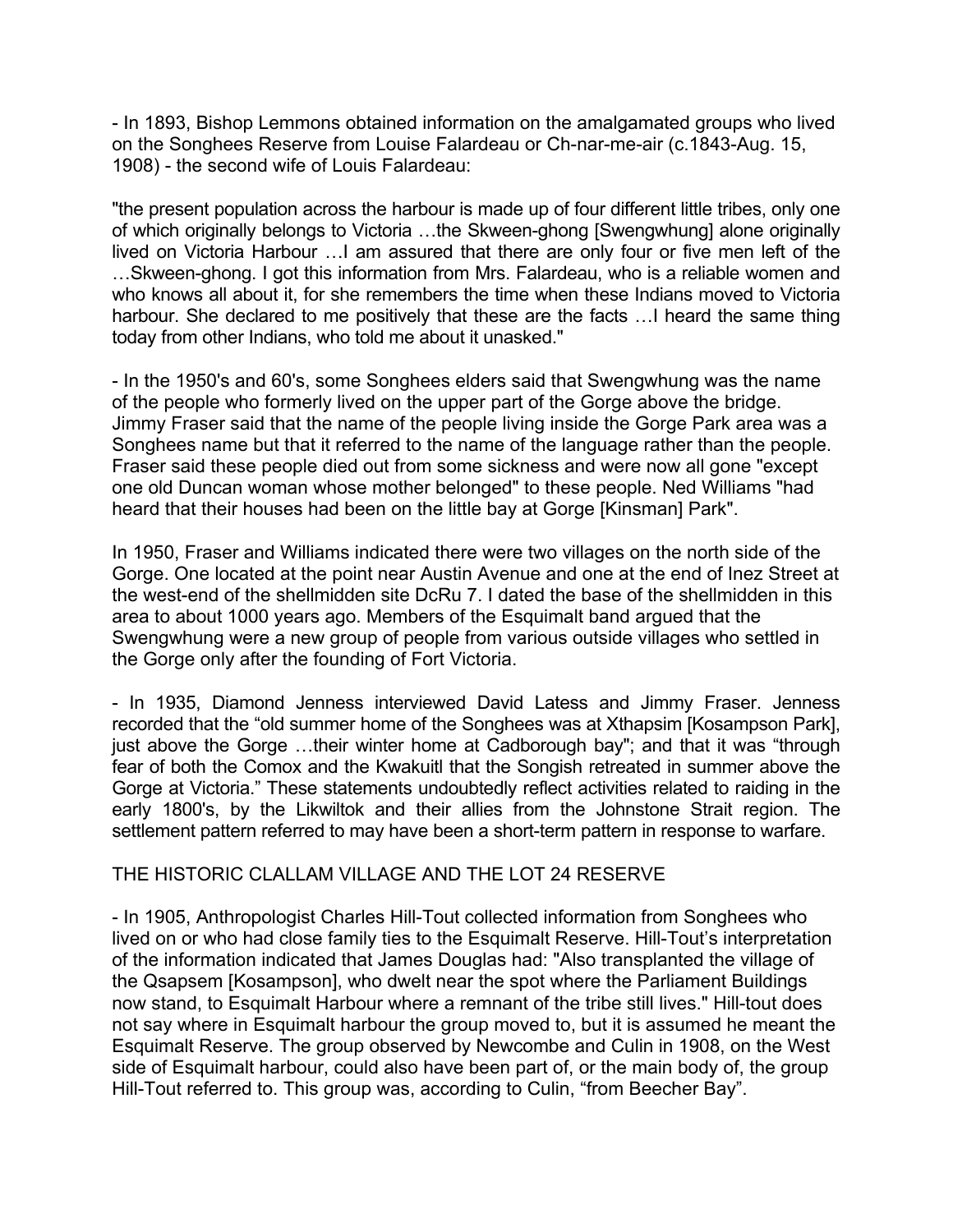Songhees elder Sophia Micheal, in referring to the Dunn's Nook area on the west side of Esquimalt harbour said her father Jimmy Johnny had "remembered houses there belonging to people other than the Esquimalt". Oral histories about the Clallum people who lived in the Victoria harbour Clallam villages indicate that some of them moved permanently to Beecher Bay - possibly some of these peoples maintained a camp in Esquimalt harbour after most had moved to Beecher Bay and Wittie's Lagoon?

One of the people that Hill-Tout received his information from was Sitlamitza or Mary Anne James. She was a part of at least one family of Kosampson people that lived in the "Clallam" village on the shore to the West of the Legislative buildings. Sitlamitza was born in this village about 1847 to 1850.

In 1912, William Roberts, a Songhees Band councilor, stated that Mary Anne James "belongs to Saanich Arm [Upper Gorge] and is of the Sapsam [Kosampson treaty] tribe, which is not Songhees" [ie. Not a member of those people that made up the Songhees Reserve]. The Reverend C. M. Tate, who worked among the Songhees since 1873, responded with a simplified view that:

"The home of the Sapsams was Victoria harbor, and their village stood in front of where the parliament buildings now stand. The home of the Songhees was at Albert Head, from which place they moved to Victoria harbor when the Hudson's Bay Company built their fort".

A notarized statement, dated January 10, 1912, by Mary Anne James states in part:

"That my Indian name is Sitlamitza. That I was born in my father's house in front of where the present parliament buildings now stand. That my mother died in giving birth to me, and my father was killed when I was a baby. That my uncle, Chief Seesinak ["Say-sinaka" was the  $5<sup>th</sup>$  person on the Kosampson treaty list of 1850 – his grandson was Joe Sinopen, born 1863, and his son Edward Joe, born 1885, were both former chiefs of the Esquimalt band], adopted me. That when Sir James Douglas moved the Indians to the reserve across the bay, my uncle asked for a place at Esquimalt. That my younger days were spent between Victoria, with my aunt, Seesinak's sister, and Esquimalt"

It is likely that Mary Anne James's mother's family, father's family, or both, originally came from Esquimalt harbour to join the Clallam village after the founding of Fort Victoria. This may have been a result of previous marriage relations with the Klallam - Mary Ann's nephew Chief Edward Joe of the Esquimalt Reserve had a grandfather named Skekanim who was from Port Angeles. Later when treaty negotiations began in 1850, Mary Anne's uncle "Say-sinaka" asked for a reserve in one of their old village sites back in Esquimalt harbour. It is likely that the family had maintained a seasonal occupation of the upper Esquimalt harbour area during their stay at the "Klallam" village or stayed with relatives who continued to stay there. There is no surviving evidence of a pre-contact village site at or near the legislative Buildings.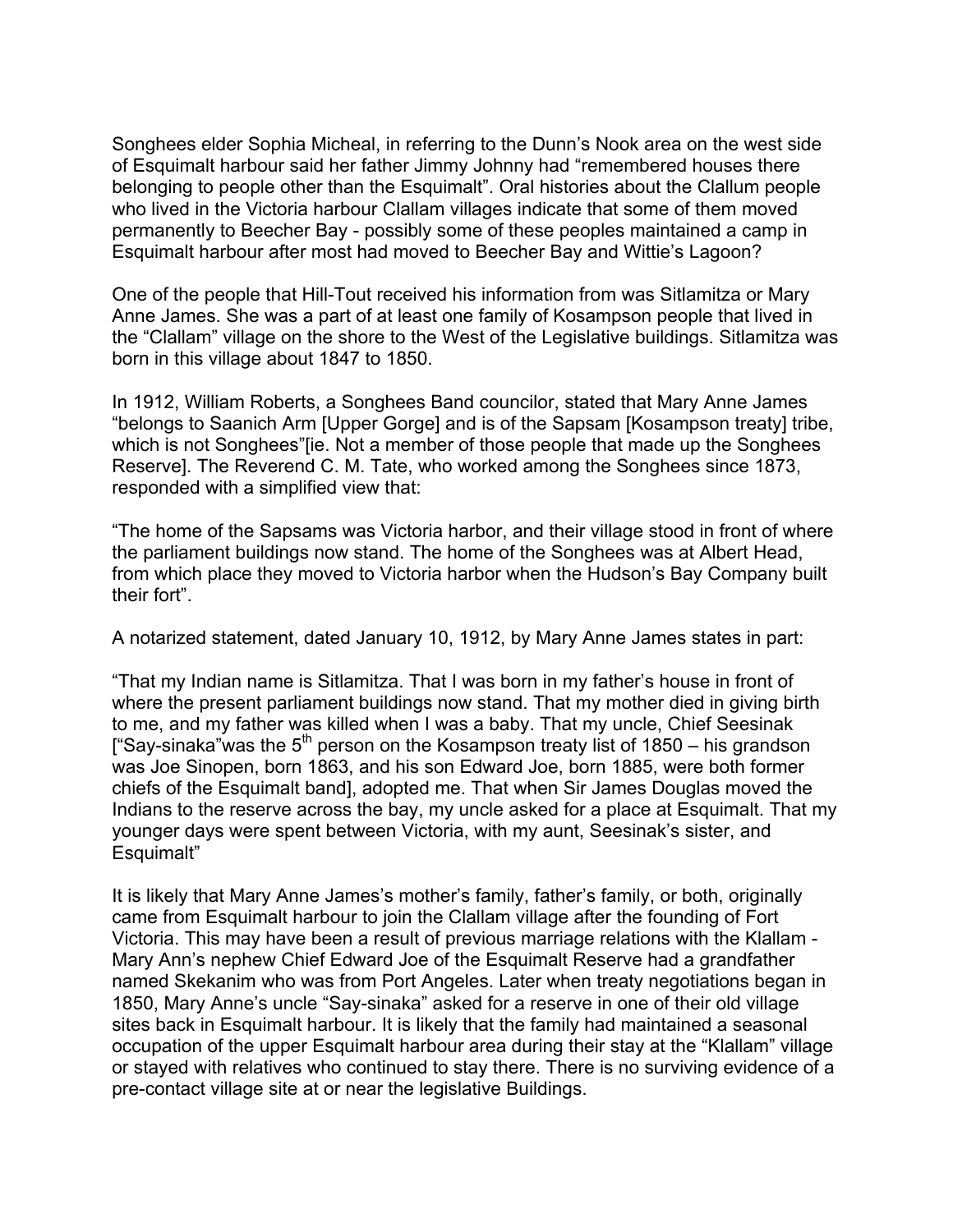Hill-Tout himself says that before the Fort was build the Kosampson lived "on the Gorge". James Deans, who came to the Craigflower area in 1852, was told that their village was on the Gorge at what is now Kosampson Park.

House outlines of the Clallam village can be seen on an 1855 map that shows surveyed lots several blocks west of the 10 acre "Indian Reserve" land that was to become the site of the Legislative buildings. The map shows four elongated houses with lot boundaries cutting through two of them – suggesting they were abandoned by this time. Three houses span Lots 513-15, and one house spans lots 516-17. This location today is along the waterfront in the area of Oswego and Pendray Streets at the S.E. corner of Laurel Point.

- During a Crown Lands Committee hearing in 1864, Pemberton stated under examination that the James Bay Reserve existed when he came to Fort Victoria in 1851, but that it was considered "a floating reserve till 1855, when it was defined and marked."

- An 1855, map also shows "Indian Reserve (10 acres)". There is no mention of which group of First Nations Douglas talked to, but it is obvious that lot 24 was "reserved" for a group of people "on the general sale of their lands". The treaty for this location clearly pertains to the "Swengwhung" people, but we know that there was a "Clallum village" nearby at this time with Kosampson people living there. These Clallum were likely related to the Clallum who lived around the same time, in the village adjacent to Fort Victoria - as shown in the Vavasour drawing of 1846. One possibility is that the reserve was set-aside for this group of Clallum visitors who resided at this location for somewhere between 6 to 13 years. Some of this group moved to Esquimalt harbour and others later to Beecher Bay.

- When Wilson Duff interviewed Edward Joe of the Esquimalt Band after 1960, he naturally claimed the whole of Victoria harbour as belonging to the Kosampson, knowing that his great grandparents lived there. Duff indicates that Hill-Tout probably received his information from Edward Joe's Kosampson father who, "correctly or incorrectly", was bias in favour of expanding the Kosampson claim. The extent to which there may have been intermarriage between the Clallum group living east of Laurel Point and the various Songhees family groups is unknown. Possibly some members of the Swengwheng group also lived at this village. We know that members of both the Songhees reserve and Esquimalt reserve had names, identified as "Swengwhung", passed down to them.

There was one village that may have been occupied by Swengwhung peoples in the early 1850s. An 1851 map shows an "Indian village" back of the bay south of Camel Point, which by 1853 is shown as "Remains of an Indian Fishing Village". Who occupied this village is not known. Much more research is needed to fully understand the details of historic settlement in this area.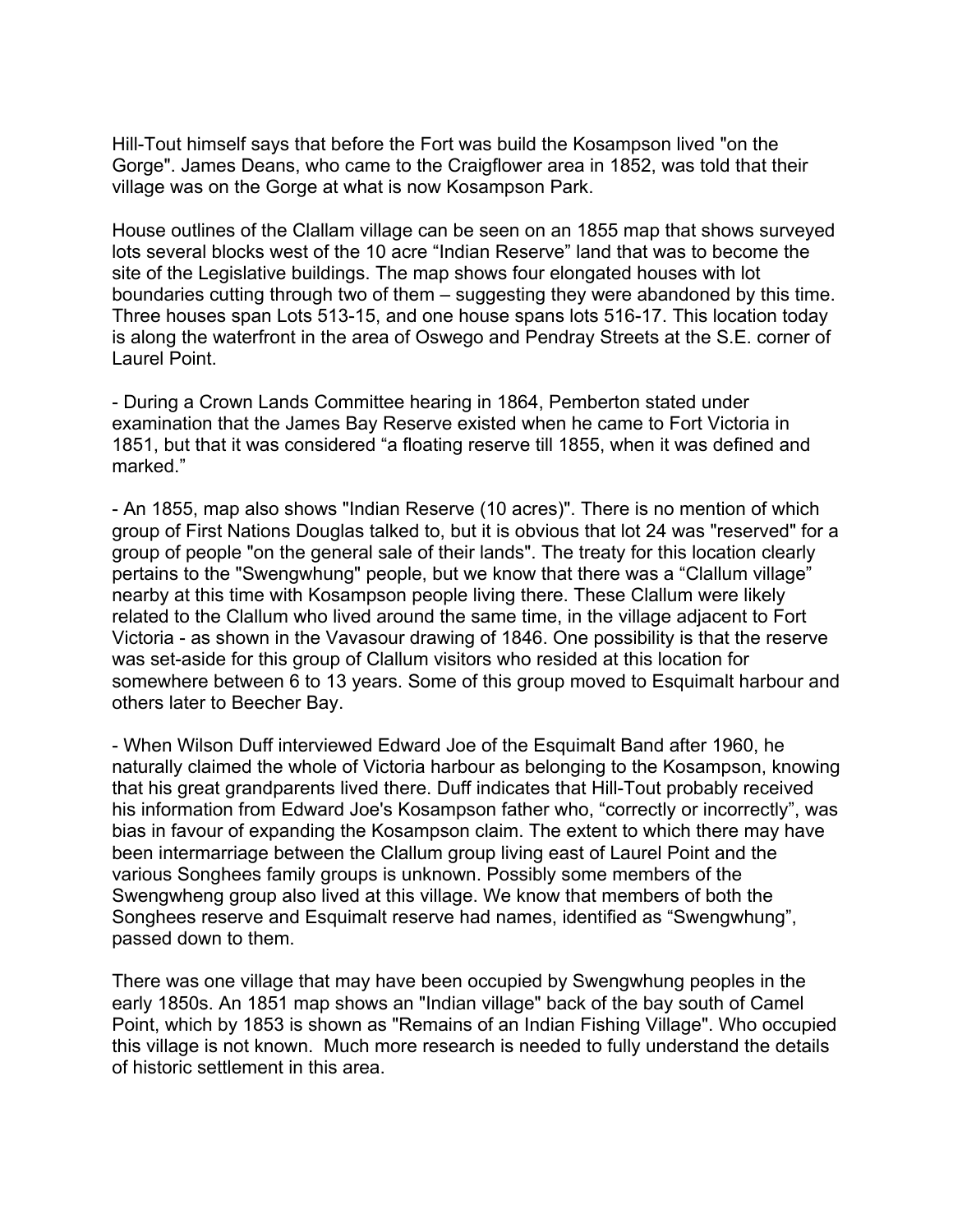The Chilcowitch Treaty.

Includes the lands: "between the Sandy Bay east of Clover Point, at the termination of the Whengwhung line to Point Gonzales, and thence north to a line of equal extent passing through the north side of Minies Plain". The prologue includes "commencing in the sandy Bay east of Clover Point where the Wheng-Whung boundary terminates, to Point Gonzala and thence north to Minies Plain - a wooded Rock District; and a part of the lands of Chaytlum" [a Chekonein].

There were 12 men listed on this treaty, as on the census dated 1856, which also shows 13 women, 17 boys and 16 girls for a total of 58 people.

Duff's informants associated McNeill Bay with two treaty groups, the Chilcowitch, and the Chekonein of the next treaty to the East. The informants of Boas, Hill-Tout and Suttles make a similar association. According to Duff's informants a tribe that formerly lived here was a large group called the "Chekwungeen" [Chekonein] that formerly also owned Gonzales Bay. The informants of all these researchers also recognise variations on the name Chilcowitch. Hill-Tout notes the later as being "around Ross Bay" and Suttles as "somewhere in the vicinity" of McNeill Bay. Ned Williams had heard that the Chilcowitch people "had moved from McNeill Bay to Gonzales Bay long Ago".

It could be interpreted that a large group of people once living at McNeill Bay splintered into two groups. One of these moved to Gonzales Bay and became the Chilcowitch. The remaining Chekonein later moved somewhere else - likely to Cadboro Bay. Lemons gives the name Skongh-ee for the group at McNeil Bay. This may be a more modern term applying to related groups from the area.

Boas is the only one to give Kukoak as a group at McNeil Bay. This seems to be a variation of Kukeeluk or "place of war" that Duff's informants say was a former village on Gonzales Point. A shellmidden confirms the likelihood of a village being here.

Boas is also the only one to name the Kltlasen from McNeill Bay. Possibly this was an earlier group that lived here - as the memory and knowledge of the elders Boas talked to might go back much further than informants of later visitors.

Boas is the only one to give the names of the Lelek and Chuchuleq for groups in Cadboro Bay, but Suttles also identifies the latter with the name given to a people who "came from Cadboro Bay to Birch Bay [Washington] annually for clams and deer."

Elders in the 1890s gave Bishop Lemons the name Sna-kah for the main group at Cadboro Bay and a related name was given to subsequent researchers. The name "Samas" and related terms were applied to the main group at Cadboro Bay in the written record starting in the 1820s. These names were anglicised versions of non-North Strait Salish languages. The group at Cadboro Bay may have referred to themselves or their location as Sna-kah.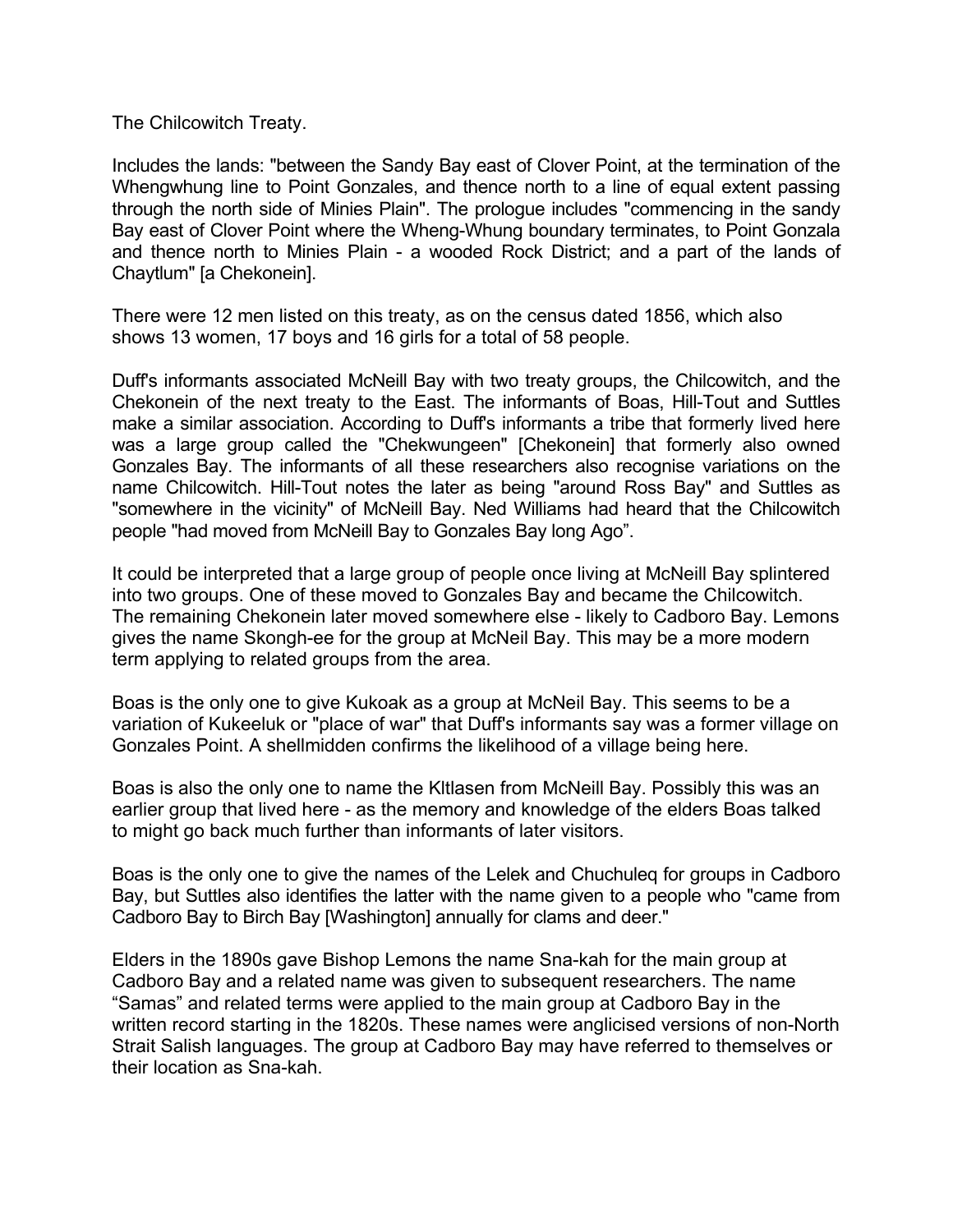There were two long houses marked at the Northeast corner of the Cadboro Bay village (archaeological site DcRu 15) in 1842. Three years earlier the population was given at 127 people. By 1856, the population of the Chekonein people was given at 190. Maps from the 1854-55, period show three longhouses at Cadboro Bay at a time when many members of this group are assumed to have moved onto the Old Songhees Reserve. This suggests that some outside groups may have moved into Cadboro Bay after 1842. The Chekonein had a high proportion of children to adults (125 of the 190) which could account for some but not all of the population growth. The Sitchanalth people of Willows Beach were within the treaty area and may have been one of the groups to move to Cadboro Bay. Other sources of new population may have been the village of Kwatsech at Gordon Head or related Skingeenis people from the Discovery and Chatham Islands - the Chekonein boundary extended to Haro Strait and would have likely included these Islands.

### THE TEECHAMITSA TREATY AREA

- Songhees, Sophie Misheal, told Duff in 1960, that the 'Stsanges" who lived at Albert Head Lagoon were "the lowest people around here," and that they were raided for slaves by the Songhees and Klallum.

- Albert Head Lagoon is the only place the village of the Stanges people would have been. Here, there is evidence of an old village (DcRu 13) at the back of the spit and a neighbouring defensive site on a bluff at the N.W. corner of Albert Head (DcRu76).

- In 1852, a sawmill was built inside Albert Head Lagoon. When this burnt down on August 29, 1859, the Victoria Gazette reported that some unnamed aboriginal people "who camped there recently, had caused the conflagration by their campfires".

- Charles Hill Tout collected information in 1905, from Chief Freezies son William Jack Quametcten; Sinopen [Esquimalt chief]; and Mary Ann James [Kosampson and Clallum]. Hill Tout lists the "Sones" as being "near" Albert Head lagoon.

Both the "Stanges" [Albert Head Lagoon] and "Qeqayeqen" [Parry Bay area] were considered "Lqungen" by Songhees in 1886. Franz Boas listed the two groups together and indicated they lived "From Esquimalt to Beecher Bay".

- The story of Marston captured as a slave suggests there was a village in this general area about 1824.

- There was a village at Dunn's Nook, on the west side of Esquimalt harbour visited on July 15, 1908, by Stewart Culin and Charles Newcombe. They were told about "some other Indian camp" they thought was a temporary camp of northern people visiting for the summer. To get there they took a boat from the town of Esquimalt in which they "sailed across to the Indian Reserve. …Dr. Newcombe's informant was mistaken about the Indians being camped at this place. Those we found belonged here, and came originally from Beecher bay… There were some large canoes drawn up on the beach,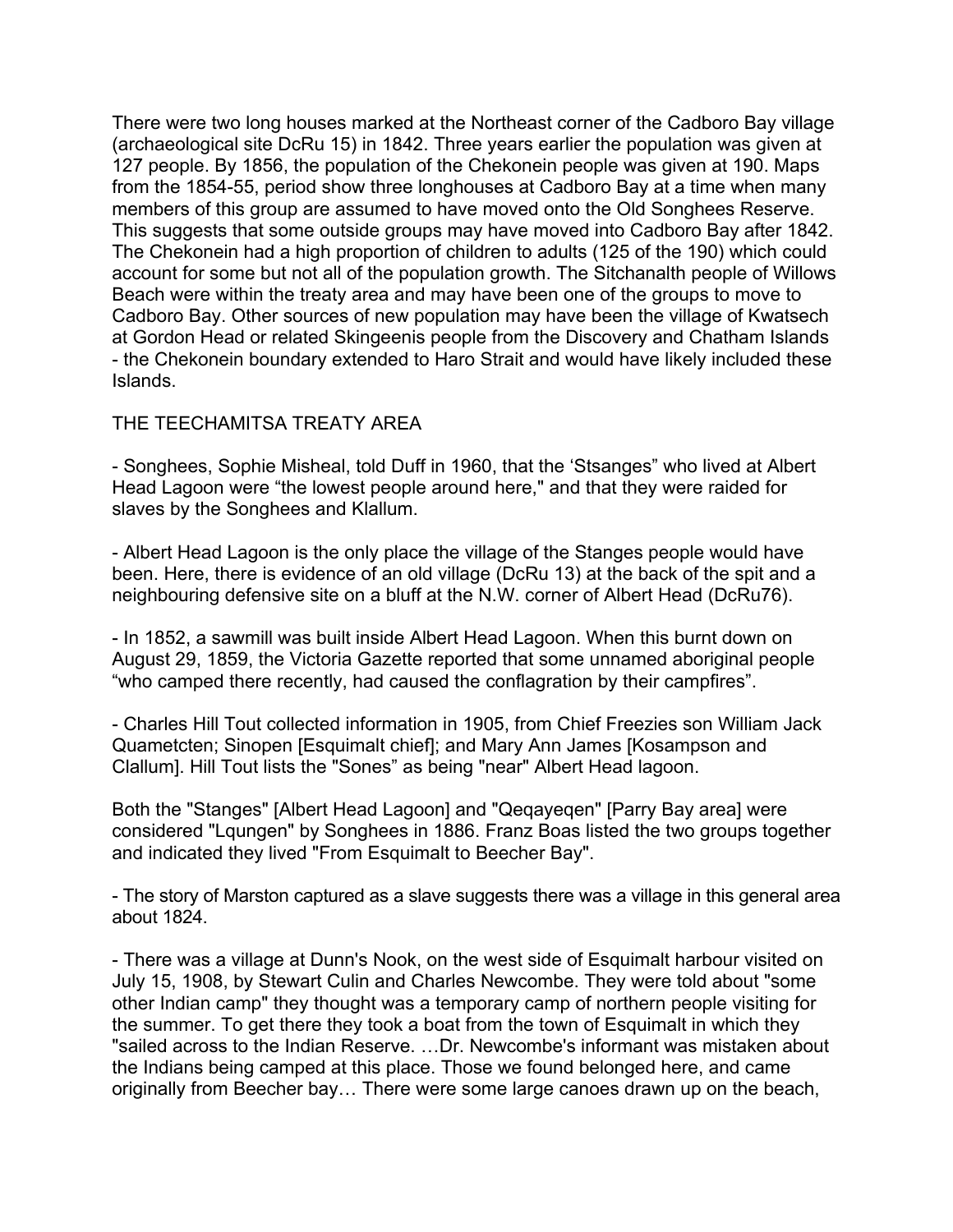and from an old man at one of the large old houses I bought two tuli mats, a paddle, three stone fish-line sinkers, and a very well-carved adze."

### THE PEOPLE OF THE KAKYAAKAN TREATY

The people of the Kakyaakan, Chewhaytsum and Soke treaties cannot be identified without an understanding of the complexities of the history of the immigration of Clallum peoples from the State of Washington and the movements of mixed ethnic trading families in the early to mid 19<sup>th</sup> century. A man named "Stackeinum", described as an important Clallam "chief" who frequented Fort Langley in the late 1820s,lived in Port Angeles, Victoria and Becher Bay. A Saanich man named Yokum also made similar moves. Another man that lived in the summer village near Fort Langley with Yokum was "Chaheinook" (also Chinuck and Cheenuck). In 1829, he was described as "one of our best traders from the south end of the island". It is his name that is the likely origin for a village in Beecher Bay.

In a report of March 4, 1855 George Gibbs saw the people around greater Victoria as being "Clallam" based on their speaking the same language as the Clallam on the America side of the Strait - modern linguists have now divided them into speakers of two different but related languages. In speaking about the problems of getting accurate population counts of First Nations, Gibbs indicated: "Many of the Clallams of Vancouver's Island, too, visit the American side of the Straits, and swell the apparent population". Clallam elders said that the most desired marriages were with people of Vancouver Island.

The Kakyaakan treaty made on May 1, 1850, places this family "between" Albert Head and Pedder Bay. They had "about 26" men and the Headmen were "Quoite to kaynum" and "Tly-a-hum". The archaeological evidence indicates that any population living in this area would have been focused on two locations. One is the Witties Lagoon area where evidence of villages can be seen in the large shellmidden (DcRv 2) along the spit and in the small middens of two aboriginal defensive sites, one on the bluff to the southwest (DcRv 5) and one on Tower Point (DcRv 82) to the east. The second location is the defensive site above Taylor beach (DcRv 12) where the symbol for a village is marked on a Spanish map of 1791.

The people who call themselves Scia'new today are the representatives of this earlier population. Their history is confused by the fact that they intermarried with Sooke and Clallum peoples and moved and settled in territory that was once part of the larger territory of the T'Sou-ke. The Kakyaakan once spoke a language more closely related to Songhees and Sooke than to Clallum. Saanich elder Christopher Paul, in referring to the Becher Bay Scia'new (Cheerno), said: "This chiyanexw, they were speaking different in those days: And when they intermarry the Clallam people, now they're speaking Clallam language… they were speaking different before… Their old language."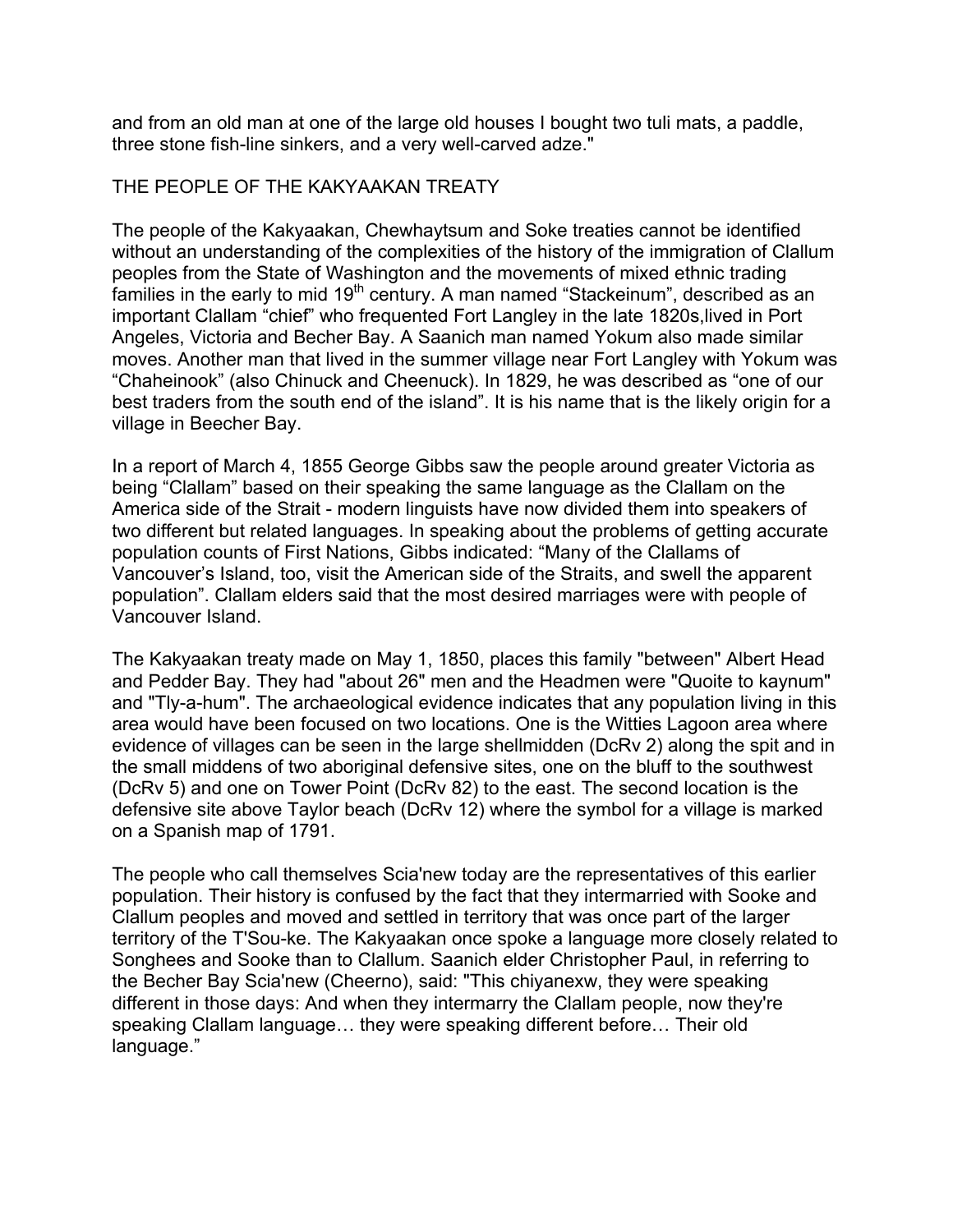The people who lived in the Kakyaakan treaty area were originally Songhees. Martha Douglas Harris, who spent much time on the property of her father James Douglas in Metchosin in the 1860s, refers to a story happening long before European settlement that involved "The Songhees, who lived at Metchosin". Elders indicated to Franz Boas in 1886, that the Kakyaakan were "Lqungen" or Songhees and at that time the Sanges and Kakyaakan families were living from Esquimalt harbour to Becher Bay. Boas notes that: "In Beecher Bay (Tschianuch) only the Tlalem [Clallam] live for the present time, they have moved in from the south shore of the Fuca Strait, as the chief from that place belongs to the Tlalem on his mother's side". This was Tly-a-hum of the 1850 treaty, also known as "Klay-a-cum" and "Cla-who-kina". He was born about 1839, and "appointed as chief by James Douglas" before 1864.

The Kakyaakan family may have moved around considerably as they were once located at Jordan River where they had killed several members of a family of Sooke.

In 1907, Hill-Tout listed "Tciwetsun" as one of three Lekungen villages at Becher Bay, but it is known that these were mostly Clallam people from the village of the same name at Port Angeles. The Treaty name Chewhaystum is an English rendition of this name. The other villages were "Tcianuk" ("Chiahnook") and "Nukstlaiyum" – the last a rendition of "Klallam" and representing a later migration of peoples to the area.

The naval survey map of 1846 shows two lodges at the Village Islands Bay north of Smyth Head on the west side of Rocky Point peninsula and one lodge on the east side of a small bay and creek inside Eemdyke Passage to the west of Edye Point. This village is shown at this location on 1850, 1853 and 1854 maps. Another additional lodge appears on the 1854 map on the west side of the same small creek – near archaeological site DcRv2. In 1855, only the latter village is marked.

The Eemdyk Passage village location was described in 1849, by the Surveyor Walter Grant: "Here a fishing village of the Clellum indians is situated whose Winter Dwelling is on a Rock bound Bay called Chukwaikin on the Western side of Rocky Pt."

Rocky Point itself is on Bentinck Island at the entrance to Eemdyk passage. Another name given to Rocky Point by Grant in 1849 was Neguhtohl. A variation of this name was also used to refer to the Kakyaakan of Witties Lagoon. Songhees, Jimmy Fraser, associated the name Kakyaakan with a "point near Race Rocks Lighthouse" [Near Rocky Point].

In Douglas's 1856 census he includes the Kakyaakan as one of the two "Rocky Point" groups. It appears that they were living, at least seasonally on the eastern part of the Rocky Point peninsula inside Bentinck Island by this time - and may be the occupants of the new lodge established in 1854.

The Kakyaakan were likely living in Victoria in the mid 1840s. They were not living at Wittie's Lagoon in 1849. That year William Grant observed, that in Parry Bay (between William Head "Kleopat" and Albert head "Point McGregor"): "there being no natives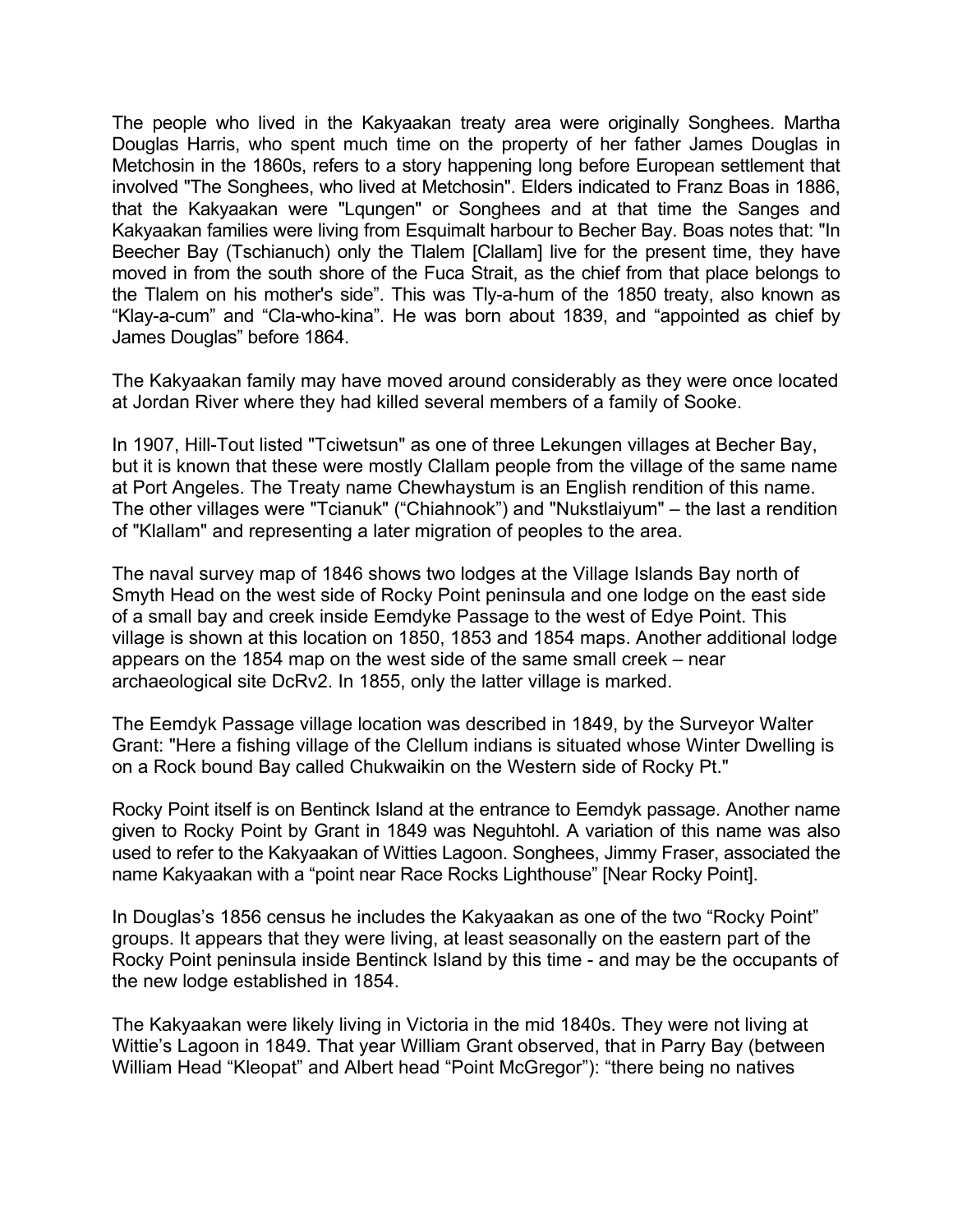residing on the spot the plain has been less burnt over by fires than other parts of the island.

The Kakyaakan likely moved to Witties Lagoon in 1851 – the year a lodge appears on a map of the Lagoon spit. The lodge and Lagoon spit area are clearly outside of lot 23 of Section 1 sold to James Cooper in 1851.

This same lodge can be seen on the high end of Witties Lagoon spit on a map of the Metchosin District dated September 26, 1853. It is clearly marked "Indian Village" and is on the location of Archaeological site DcRv2. The lodge is also marked on maps dating to 1855. This lodge was visited by Martha Cheney on September 25, 1853, and March 6, 1854. Stories were told to Martha Douglas in 1867, and to the Wittie family after 1867 by the "old Indian chief" living in the Lagoon area. The old chief was likely the father of Klay-akum, of the 1850 treaty.

The people occupying the lodges at the Eemdyke Passage villages abandoned one location in 1855 and the other before 1858 - but maintained garden areas there. The Kakyaakan had the right to move permanently to Beecher Bay by right of their marriage relationships with the T'Sou-ke and appear to have made the Village Island Village their main Winter village before 1858. At Beecher Bay they intermarried with Clallam from Port Angeles, whose language dominated, and they became part of the band known as the Scia'new.

#### Beecher Bay

Between 1846 and 1858 maps show the location of a winter village composed of two houses located north of Smyth Head in the Bay near Village Islands. Potato patches existed inside Smyth Head and further east near Church Hill. An 1870, map shows 7 houses at this location. A new influx of population was likely due to the commercial salmon industry that had developed in the area. William Banfield observed in 1858 that Beecher Bay was one of the best salmon stations on the Island with four to six hundred barrels of salmon taken every year, as well as dog fish oil. He refers to an "Indian trail" in Beecher Bay that "takes one to an encampment on the southern extremity …there are about one hundred and fifty Indians living here; a portion of the Clalam tribe".

This village area became part of lot 64, which was designated as Becher Bay Indian Reserve #2. On June 11, 1877 Indian Commissioner Sproat visited this general location. Sproat observed:

"These Indians are the representatives of the signers of an agreement of the 1st of May 1850, between the Chiefs of the family of Ka-Ky-aakan, Metchosin district and James Douglas …we found at the Land office a pencil memorandum that the Indians had a place on section LXIV on the shore of Beecher Bay opposite Creyke Point [Smyth Head area]. They had a village there, but no defined acreage of land".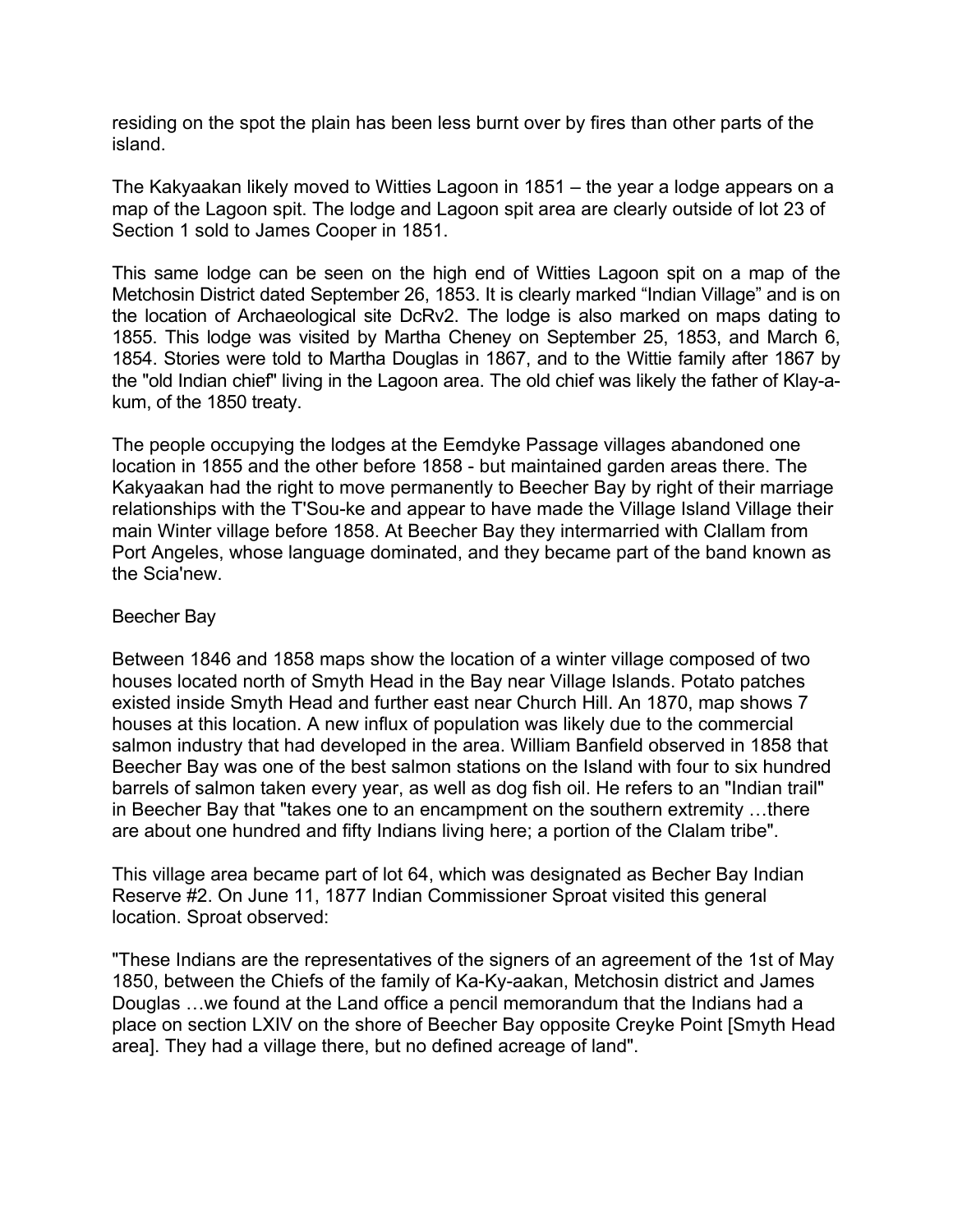This must be the Village Island Village as it was the only one in the area before the treaties of 1850. Klay-a-kum was the chief of the Village Sproat visited.

Sproat said: "Indians had built houses on the farm belonging to Mrs. Wittie, Metchosin, though the land has been sold to white men 20 years ago [The adjacent property was sold to James Cooper in 1851 and James Yates and Robert Burnaby in 1856]. The chief Klaya-kum [who wanted to stay] …said his father and grandfather lived at the place." In compensation Klay-a-kum was given a fishing station reserve at Albert Head, which in turn was taken away for the Quarantine station in 1892.

Information on the history of this area was collected in the 1940s, by Wayne Suttles from Henry Charles of Becher Bay. Charles said that Klay-a-kum lived in Victoria and moved out to Witties beach "where the [Kakyaakan] tribe had formerly lived". This group may have abandoned the Witties Beach area for a short time and moved to Victoria. However it does appear by the statements on the treaty that Klay-a-kum was a direct descendant of the people that lived here and he had the right to re-occupy the location.

According to Henry Charles this group later moved to Beecher bay. While living at Witties beach, Klay-a-kum began sharing the reef-net location with a Sooke uncle at Beechey Head. They camped there in mat houses while fishing. A small midden located north of Beechey Head may represent the remains of their encampment. Later, after the group moved out to Becher Bay, Klay-a-kum established a location off Smyth Head. This location is recorded as archaeological site DbRv11, where piles of rocks used to hold down one end of a reef net have been found under water. Edward Joe of Esquimalt also said that the Kakyaakan had lived on Witties Lagoon and later moved to Becher Bay - where they were joined by more Klallam from the U.S.

Songhees, Alice Sam told Wayne Suttles that her Clallam grandfather Stsekaynem had a "stockade" at Becher Bay in the location later used by Klay-a-kum. This would be at the protected Bay – archaeological site DbRv10 - near Village Islands with its fresh water creek and where there were houses located on the 1846 survey map. Oral traditions recorded by anthropologist Erna Gunther indicated that the Clallum of Pysht and Clallam Bay had been coming across the Strait to Beecher Bay and Sooke to dry Chum Salmon before Beecher Bay was settled by Clallam.

### THE CHEWHAYTSUN

According to the 1850 Treaty, the "Chewhaytsun" people occupied the area between Pedder Bay and Sooke Inlet. They were a Clallam group called Tse-whit-zen, from the village of the same name near Port Angeles; inside what is called Ediz Hook, (see Gibbs; Curtis 1913; Gunther 1927). Some of these people were related to the T'Sou-ke. On May 1, 1850, the Tse-whit-zen family had about 30 men with three headmen named "Alh chay-nook", "Wee-ta-noogh", and "Chanas-kaynum". Douglas's 1856 census shows 30 men with a total population of 177 people.

Who were these Clallam people?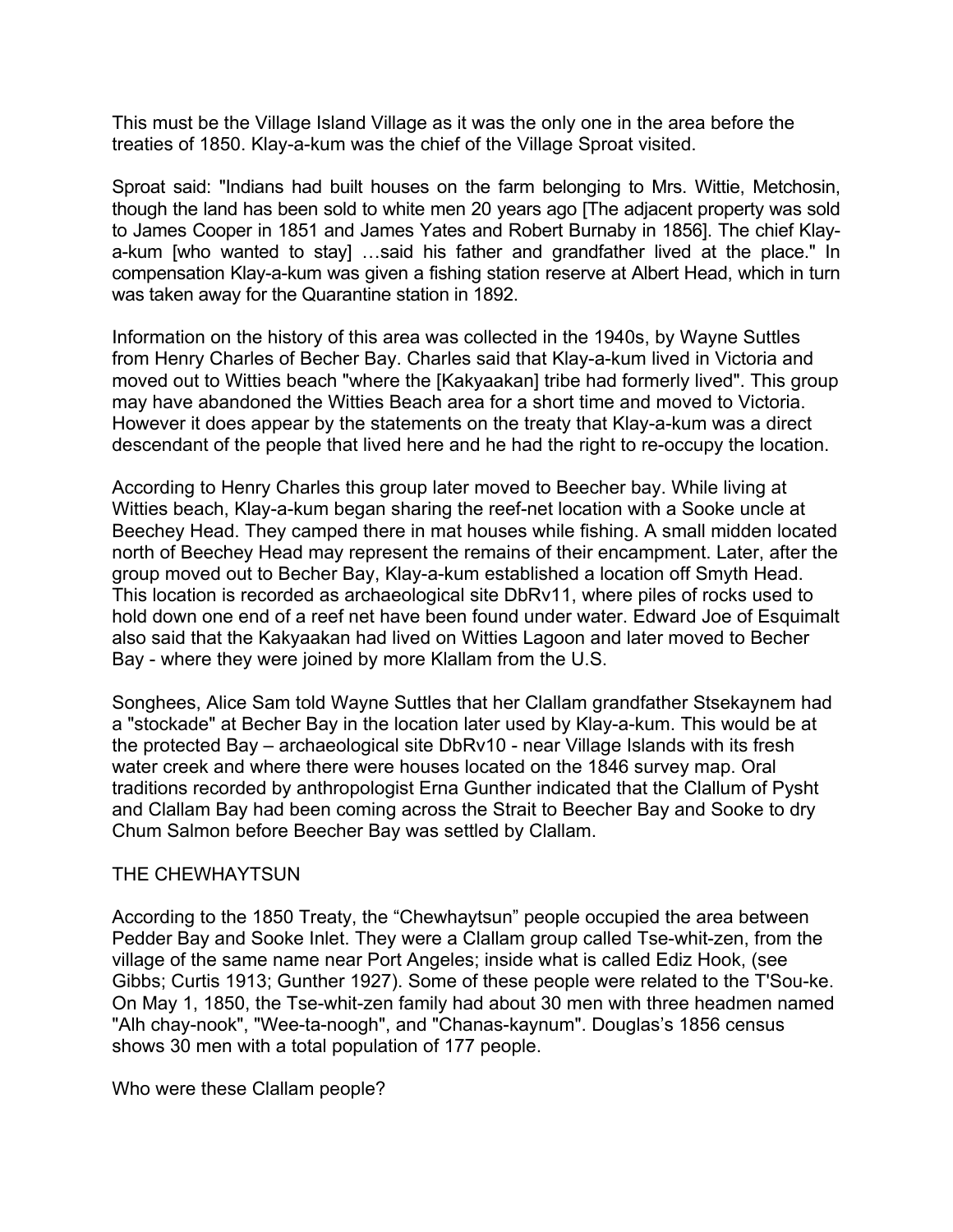Erna Gunther was told that a Clallam named Yo'kum and his extended family moved from Port Angeles to Becher Bay on two occasions. The two cousins, Qwaia'nux [same as Wee-ta-noogh] and K!tce'nut [same as Alh chay-nook] and the nephew of the latter, Tsuneske'nim [same as Chanas-kaynum]are the three people mentioned on the "Chewhaytsun" treaty. Yo'kum was not on this treaty but is likely a relative of the person that appears on the Sooke treaty with a similar name. Yo'kum was Sooke on his father's side and known to have a spirit power inherited from his "Sooke grandfather". It is possible that the Clallum man named "Yoltan" living in Victoria in 1849 is the same person who had returned to Port Angeles and then came to Becher Bay.

The first time these southern visitors "found the shores about Beecher Bay in Sooke territory unoccupied and settled there". It is likely this statement only refers to the western and northern shores of the Bay – as this incident must have occurred after the establishment of the settlement on the eastern shore. Their new village, Tci'nux (Chiahnook), was said to be the name of their old village. It is possibly a variation of the name of the Clallam chief "Chaheinook". After living there a few years a quarrel arose in which a Klallam killed some Sooke. Consequently the whole colony went back to Port Angeles". There is a story about the son of a Sooke "chief" killing a relative of the "Chief of the Tscllallums of Chuchwaetsin" not long before 1857, which may have led to this later incident.

Soon after their return to Port Angeles, an incident happened which caused them to return to Beecher Bay. They found "their old village site Tcia'nux, occupied by whites, so they settled at Meq!o" os on the other side of the bay".

There are no houses marked on the 1846, 1852 or 1858 maps on the west side of Beecher Bay. A "Clallams" village of 6 houses appears on the 1870 map above Campbell Bay. It is likely that this village on the west side of Beecher Bay was established in the period 1862 to 1863 – which fits the time period given by the Clallam (60-65 years ago in 1927). After the return, about 1864, Yo'kum and a cousin and their sons built a large traditional style Clallam house at the location where Klay-a-kum had his house, at the village called Meq !o''os. Yo'kum's house finishing celebration may have been the "Potlatch at Chowitzen" or "Beechy Bay" reported by Barnston on July 1, 1864. Clallum tradition states:

"When the house was finished the owner invited the Klallam from the American side and some people from Neah Bay (Makah). For this occasion the man bought bolts of red and black calico and draped it in the shape of two large thunderbirds across the front of the house. The heads of the birds met at the centre and over them stood the figure of a man with the round door of the house between his legs. The owner of the house had this thunderbird power (tce'neqwa), which he inherited from one of his great grandparents who was a Sooke. This is not a Klallam spirit power".

The 1865 photo shows two large plank houses (traditional and modern) on the east side of Beecher Bay at the Smyth Head village. The large one in the background is likely the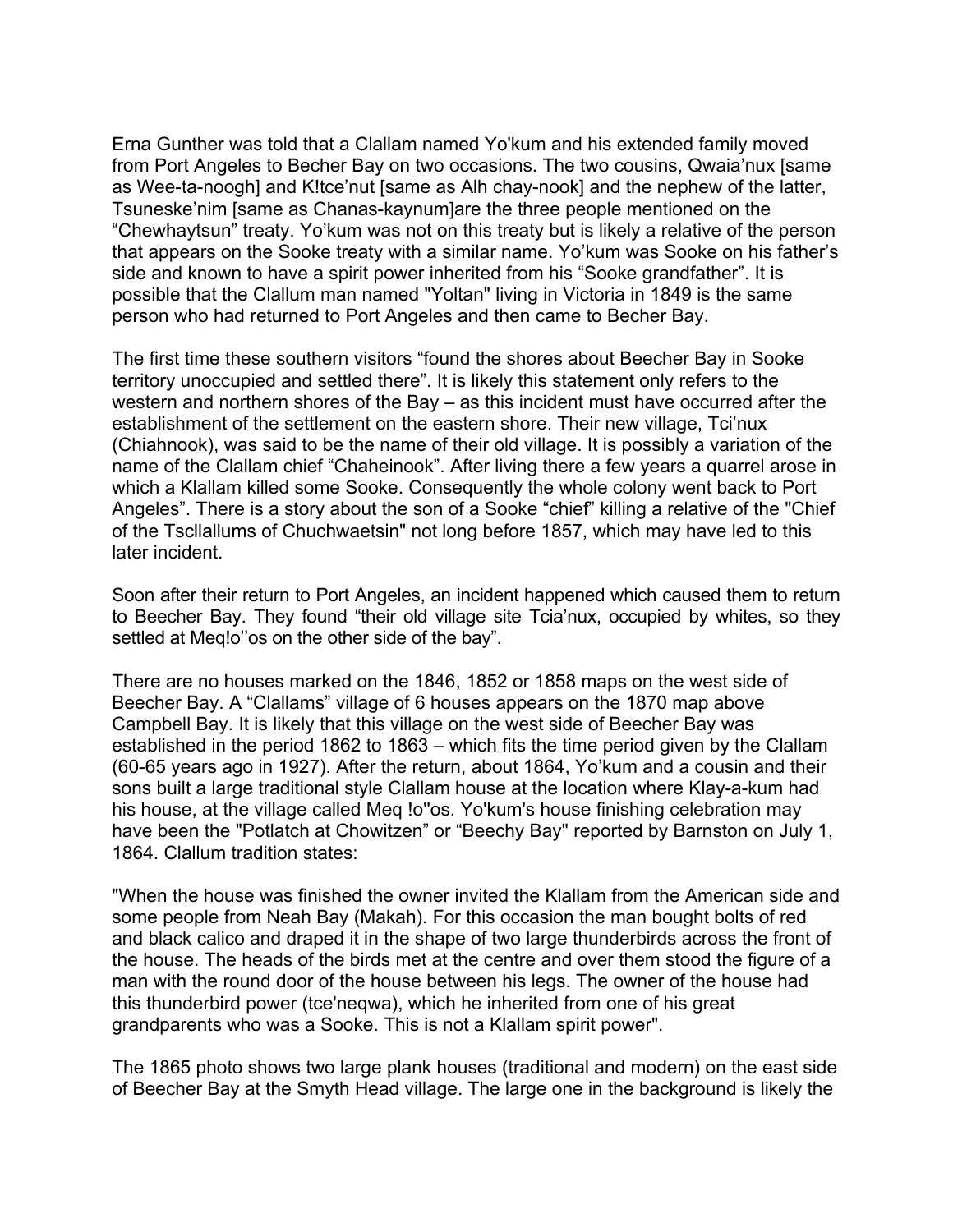one that belonged to Klay-a-kum and the more modern style gabled roof style was likely that belonging to Yokum.

The cousin who owned half the house "had a spirit power from the stars, so he cut tiny holes in the roof so that in the daytime a person looking at the roof from within would think that it was dotted with stars".

The largest house was occupied by "Yo'kum, his wife, four slaves, a friend of Yo'kum's with his wife and son; Yo'kum's cousin who owned half the house had with him his wife and their son with his two wives, a Cowichan and a Sooke, the former having two children. The other large house at Meq !o''os was occupied by Stek !e'nim and his fifty (!!) wives. There were many fires in this house". The latter figure of fifty wives is probably an exaggeration, the figure of eleven wives is given in 1849, for an unnamed Klallam with the most wives then living in Victoria.

In the village of Tcia'nux on the west side of Becher Bay the oral tradition states that there were initially 2 large houses, one owned by Yokum and 3 other men, one owned by the chief Tly-a-hum and 11 small houses. It is possible that Tly-a-hum had houses at both the east and west villages - as well as continuing to live part time at Witties Lagoon. Meq!o''os became his main village about 1864 and he vacated Witties Lagoon in 1878.

In 1878, Sproat indicated that the headman of the Campbell Bay village was named She.simpst. He was part of a contingent of the Village Island Village who agreed to leave the Campbell Bay village after being given other lands. They took their houses down from this site in 1878.

It would appear that it was a Clallam group from the village of Tciwetsin at Port Angeles that first came to Becher Bay in the 1840s after it had been vacated as a winter village by a group of North Straits speaking peoples. These "Rocky Point" people were living in the Village inside Village Islands on the west side of Rocky Point and at a fishing village inside Bentinck Island in 1846. It was these "Rocky Point" people with whom Douglas made the Chewhaytsun Treaty. They were later joined by Tly-a-hum and his family - of the Kakyaakan treaty.

It may be that Tly-a-hum's group occupied the village inside Bentinck Island while still using Witties Lagoon. James Fraser associated the name Kakyaakan with the point near the Race Rocks lighthouse (Duff Notebook #1, 1951). Grant referred to Rocky Point (on the east tip of Bentinck Island) as "Neguhtohl", which is a place name associated with the Kakyaakan (Grant 1849). He refers to Bentinck as the "Island of Hoyung", which is the name "Whoyung" given for peddar Bay in the treaties.

There is another location, which also appears to have been a village of at least some of the people related to the Chewhaytsun treaty. Maps of 1847, 1850 and 1854 show a single lodge inside the small bay at Hohap Point, 2 1/2km N.W. of Beecher Head.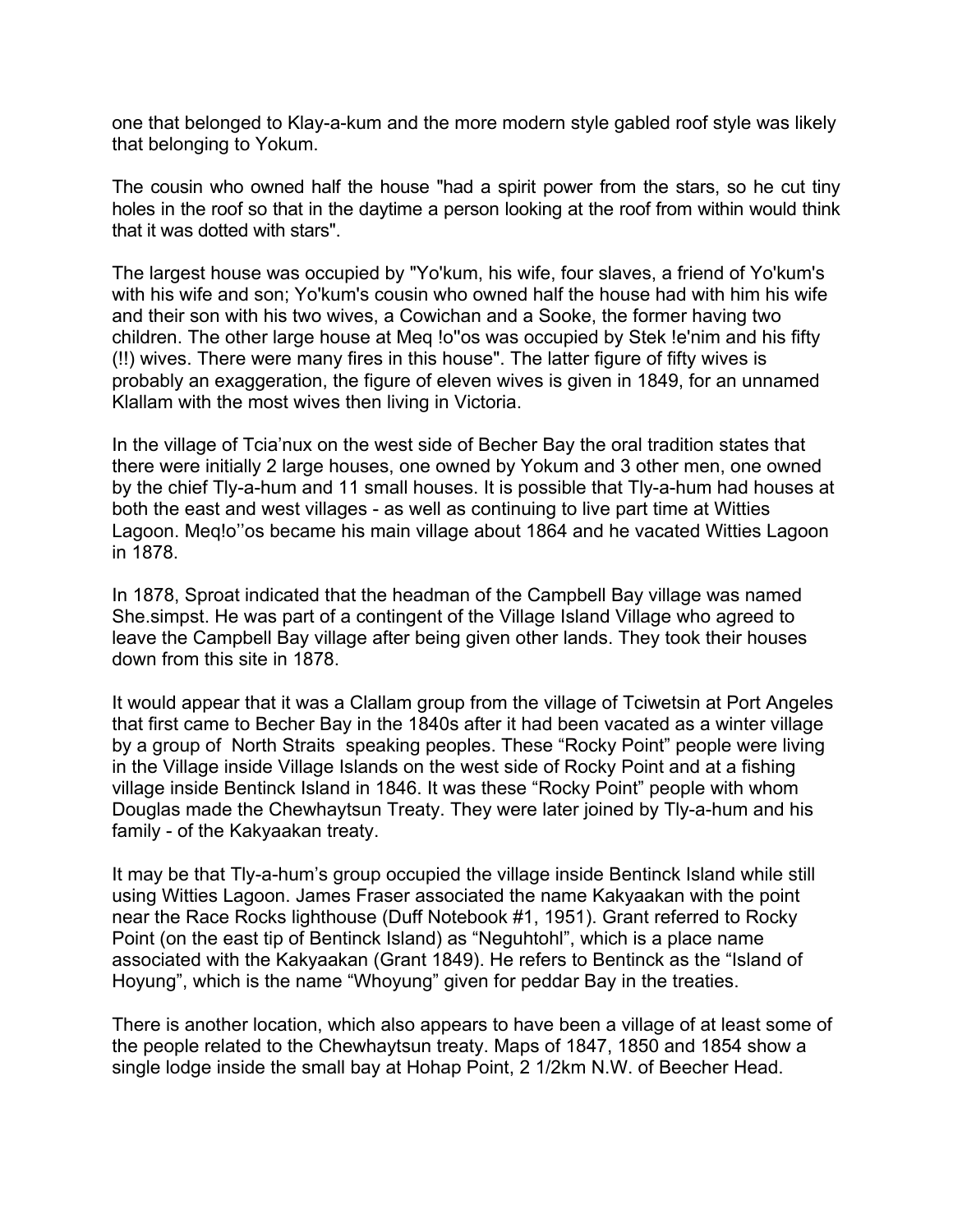T'Sou-ke band member Edward George, said the "Tetewatoison" lived in East Sooke "near a bay opposite the little island" and that these people later moved into Sooke harbour. The little Island is likely Secretary Island. Although there are archaeological shellmiddens - in Iron Mine Bay (DcRw 24) and inside the unnamed island to the south of Cabin Point (DbRw 2) - none of these have houses on them shown in the early maps of the area. The shellmidden inside Hohap point likely represents the remains of a winter village occupied at the time of the 1850 treaty.

## THE T'SOU-KE PEOPLES

In the early 1800s, it would appear the all of Becher Bay was part of the territory of various T'Sou-ke peoples. These related family groups lived in the territory from Pedder Bay and to the north of and including, Sooke harbour and basin. To the east of the T'Sou-ke lived the related families who spoke the Lekwungen language.

Hudson's Bay Company records identify 50 "Soaks" men in 1827. The actual population would be about 285 based on the census average of men to others in 1856. This was a considerable decline since the figure of 500 given by the Spanish in 1790, for Sooke harbour. Only 15 years later (1838 census) there were only 90 "Soke" with Tling.ilt listed as the "chief" of the "Skuningis" tribe. It is not known if this figure pertains to just Sooke harbour or the larger region. However, this same number of people is repeated in a population list for 1845, and a total of 100 are given on a list from 1841 and 1848. These lists show the area covered as the "East Point of San Juan to the Songes territory".

According to Henry Charles: "The Sooke originally had their winter village at the head of Pedder Inlet and in the summer they had a camp at the point at the east shore of the mouth of Becher Bay where they had a reef-net location. Not long before the whites came, a tribe called Skwanungus were living at Sooke Harbour. The Sooke fought with them for the Sooke River and although the Skwanungus were one of the largest tribes on the Island, the Sooke won and moved to the Sooke River while the defeated people moved to Sooke Bay". In 1898, James Deans indicated that "the Sooke Indians formerly lived at Mr. Reids place & that they moved in not very remote times". Mr. Reid's farm was on the point at the head of Peddar bay where we find the archaeological remains of a defensive site (DcRv 1).

Henry Charles indicated: "After the whites came, the Skwanungus were living at Sooke Bay and the Sooke at Sooke Harbour. A Neah Bay chief came to Sooke Harbour and the Sooke chief gave him his daughter in exchange for killing off the Skwanungus. …The Makah had come and cleaned the Skwanungus out." There is a story possibly pertaining to this attack told by Agnes George about a woman and her two children that survived. The "Skuningus" referred to in the 1838 census, show them as a "tribe" of the "Soke", which suggests that the fighting groups were two factions of the same people.

After this battle, according to Charles: "the Klallam fought the Sooke. Klallum from Port Discovery and possibly elsewhere came over and attacked them". The chief Wanseea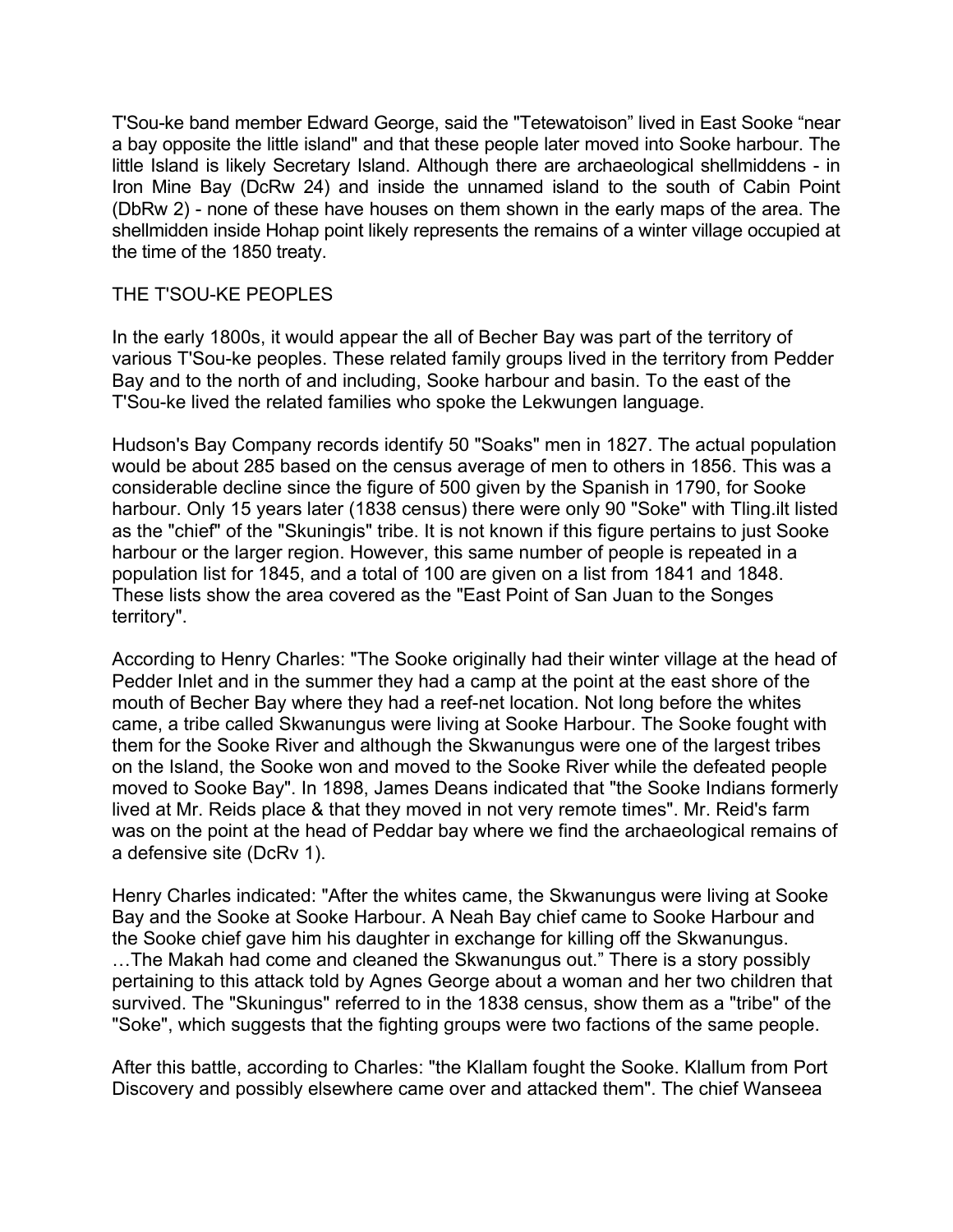(whose name is on the 1850, treaty) escaped, and others, taken as slaves, were later returned to reconstitute part of the band along with some French Canadians and Iroquois.

According to the Muirs, who came to Sooke in 1850, it was about the year 1848, that the Sooke were then "nearly annihilated" by Cowichans, Clallums and Nitinats. It was in 1848, that a Sooke chief was killed leading an expedition to Cowichan; possibly it was after this event that the Sooke were attacked. Sooke elders in 1934 told Diamond Jenness that they had been continually raided by American First Nations and that small pox "carried most of them off" before the big raid that devastated them.

The areas between Pedder Bay and Sooke Inlet appear to have been largely vacated after this population reduction and then reoccupied by mostly Clallam peoples. The various census show that a large number of people migrated into the area in the late 1840s to quadruple the population by the time of the 1850 treaties and the census of 1856.

The total number of people in the 1856 census, and mostly represented in the treaties from the Sooke Inlet to Beecher Bay area, is 446 people. The Chewhaytsun treaty mentions about 30 men which matches the 1856, Chewhaytsun - "Rocky Point" census with a total of 177 people for that group; the Kakyaakun treaty has about 26 in number but the 1856, census gives the Kakyaakan - "Metchosin" with a total of 59 people. The number of "Soke" is given in 1856, as 34 men with beards and a total of 210 people.

The people of Sooke and Becher Bay underwent a tragic reduction in population due to drowning in the Sealing industry. In 1895, the sinking of the schooner Walter Earl resulted in the loss of 6 Beecher Bay men; one from Rocky Point and five from Sooke, and 12 from Victoria, that were likely relatives. The Department of Indian Affairs report for that year claims "only two able-bodied men were left" at Beecher Bay. The women and children stayed on and managed to make a meagre living by selling fish in Victoria.

CHAPTER 8. First Attempt to Remove the Songhees, 1858-59. (Pages 59-65)

1859 five part Panorama View. Photographer unknown – possibly Richard Roche. Original Prints, B.C. Archives: HP14365 F-09563; HP014366 F-09564; HP10606; HP014368 F-09566; HP014369 F-09567.

Notes: The same view as Archives F-09564 is also G-04484. F-09567 and part of F-09566 are also in HP08103. Dating is based on the absence of the First Methodist Church on the corner of Broad and Pandora, built between July 23, 1859 and its opening in May, 1860; the absence of the Hook and Ladder Co. building built in front of the Fort built between Dec. 1859 and Feb. 1860; the presence of the finished James Bay Bridge after July 1859. No evidence appears for the blasting of the foundations for the H.B. Co. warehouse started Sept. 24, 1859. The absence of the St. John's Iron Church started April 17, 1860. The ground surface and vegetation conforms to a winter scene. The buildings in this panorama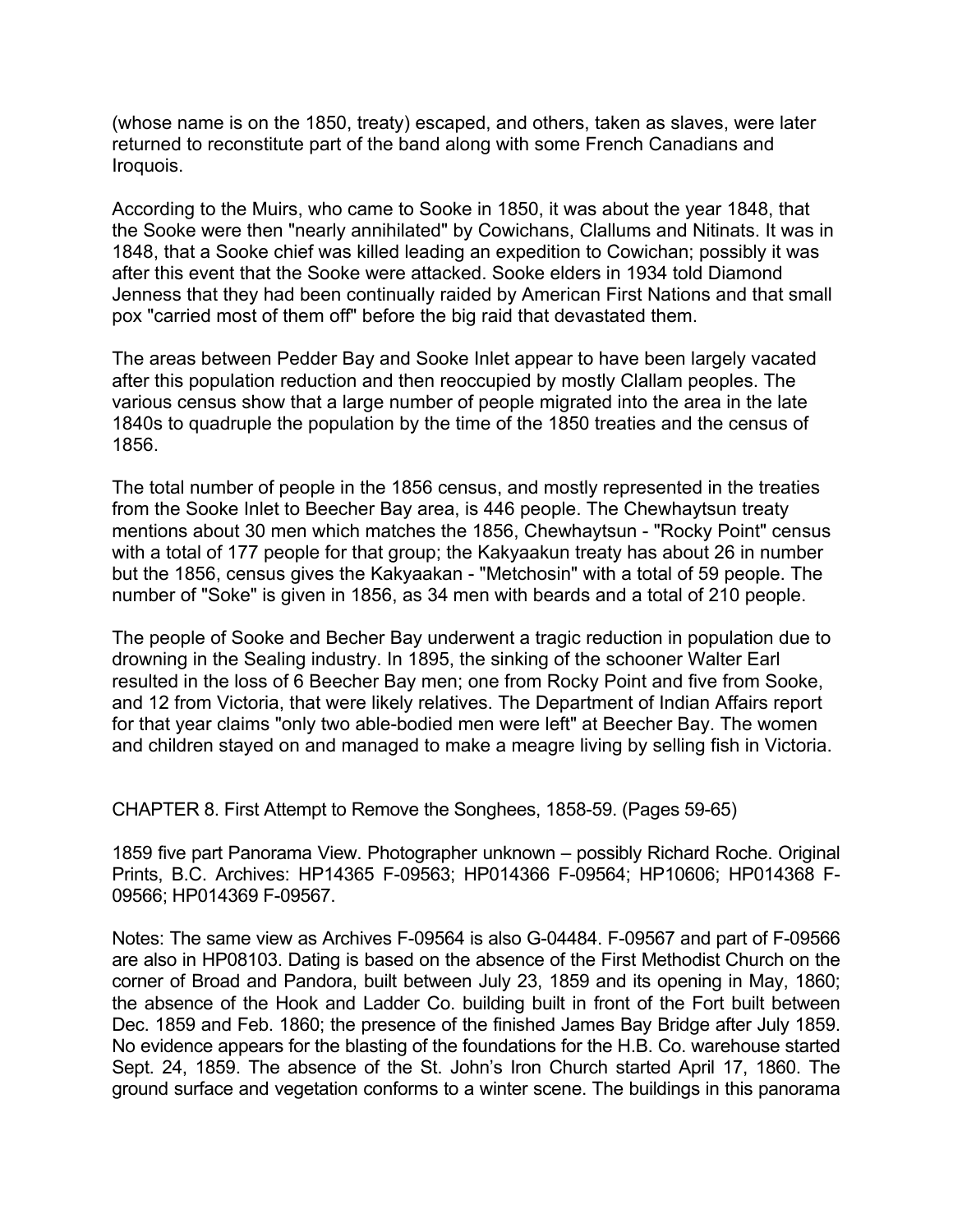are basically the same as those in the H.O. Tiedemann drawing that was done in the spring of 1859, and produced as a lithograph on June 13, 1860. The unfinished side-wheel steamer – The Cariboo - being started in the Tiedemann drawing was ready for testing by July 12, 1859 – and therefore gone from this panorama. ADDITION NOTES.

- THE MARINE HOSPITAL. On September 27, 1873 it was reported that Rev. Pollard and Crosby with Smith and Stephens of the Federal Government met with the Songhees Chief to purchase land for a proposed Marine hospital. The hospital was to take care of sick mariners who entered port. The building was built the next year. - Halkett Island. In 1867, Edgar Fawcett and three other boys were bathing on Halkett Island. They lit a fire with broken coffin pieces and set the island on fire. Two youths were charged and heavily fined for this act. Fawcett describes the island as being "opposite Leigh's mill". This is James Leigh & Sons Lumber Mill, then at the corner of David and Pleasant streets. The island was covered in trees and shrubs and in the trees were corpses "fastened up in trunks and cracker boxes …the bodies being doubled up to make them fit in the trunk. Some were also buried in the shallow soil and surrounded by fences, and "boxes of corpses were piled one on top of the other." A popular coffin for small people was one of "Sam Nesbitt's cracker boxes".

- On July 2, 1867, the Colonist notes that the fire "on Deadman's Island destroyed the Indians graves". They indicate that the Island had been used as a burial place by the Songhees for many years. "Carved images, intended to represent departed chiefs, generally appeared at the side of the boxes. The favourite weapons, canoes, trinkets, and occasionally a few blankets, were deposited by the side of the corpse". The island has caught fire many times, the last occurring September 18, 1993 - the year it was restored to the Songhees after being "cut off" in 1924 by the Federal Indian Reserve Commission.

- According to Fawcett, Songhees were buried "at two points on the reserve", but due to a smallpox outbreak, "the authorities insisted on the bodies being buried in soil." Christian burial grounds were located on the reserve at Hope Point and Lime Point.

Other Burial locations.

- WORK ISLAND. Work Island, off Work Point in Esquimalt, was used as a surface burial location by the Haida from 1860-1868 and possibly by some Songhees after this. On August 6, 1860, John Sabben reported visiting the graves of two Haida on an "island at the entrance to the harbour". On November 20, 1868 the colonist reports a burial party of Haida on their way to Rose Bay next to Work Island. A light beacon was built on the neighbouring Berens Island during the winter of 1874-75. A complaining letter to the Colonist in 1875, noted: "The Songish are in the habit of using a small island [Work Island] near Behrens Island for burial purposes. On Friday they cut up a dead body, put the pieces in a box and leaving the remains above the ground, where they are within a stones throw of the lighthouse, where there is a family of children".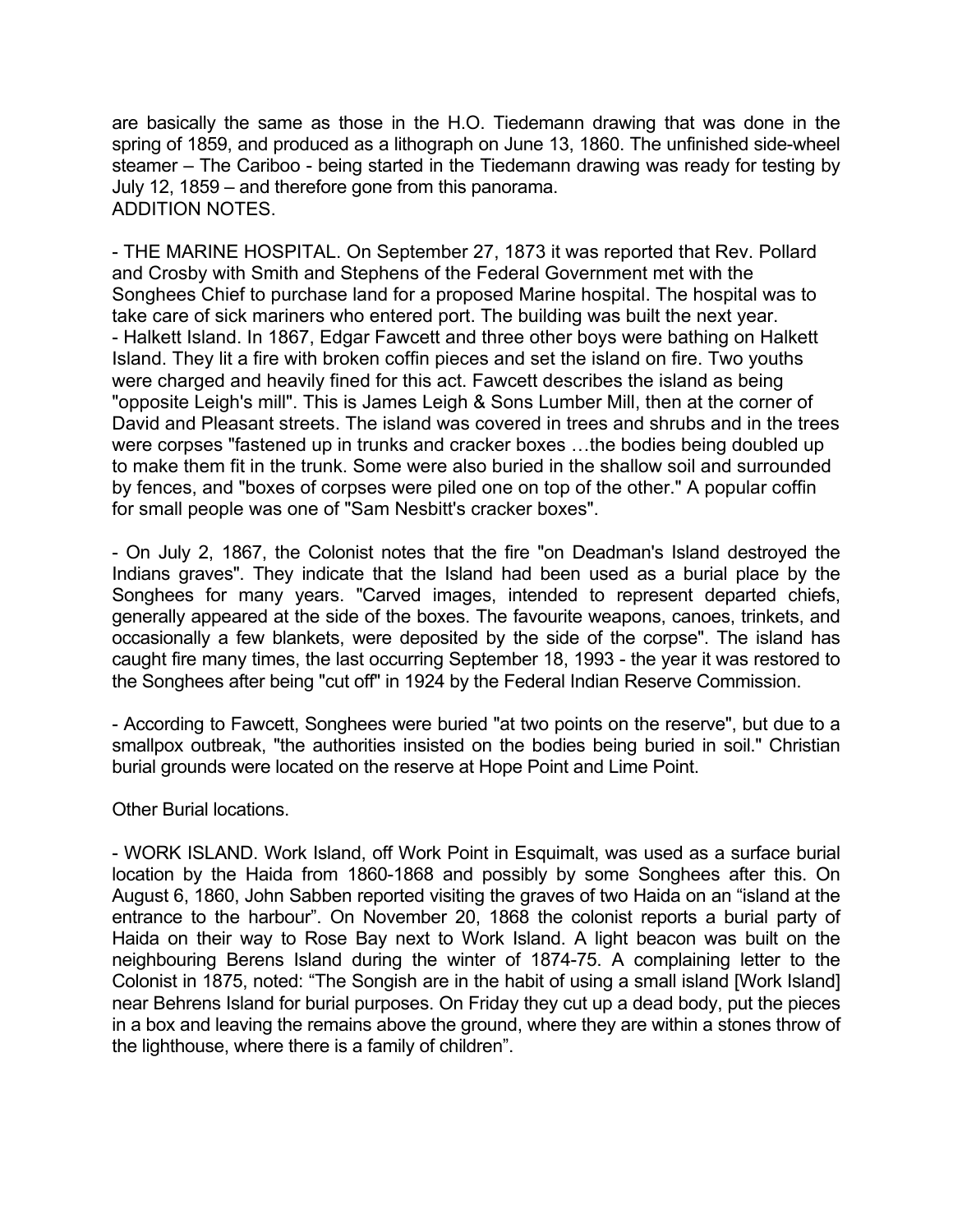- INSKIP ISLAND. In Esquimalt harbour, buried human remains have been identified on Inskip Island during archaeological work overseen by the Esquimalt Nation. These are now protected by law. Visits to this Island should not be made without the permission of the Esquimalt Nation. Captain George Inskip observed surface burials here in 1853:

"I landed on Inskip Island & found it to be the burial place …the body is placed in a canoe and covered with strips of bark on which are put stones to prevent, I suppose, the wind or birds from removing it and getting at the corpse. The canoe is then laid on the grass and allowed to decay. We saw them in various stages and a number of skulls, bones etc. lying about".

# CHAPTER 9. TROUBLE IN THE CAMPS, 1860-61. (Pages 66-76)

RBCM PNX529. Richard Roche - south side of Fort Victoria taken about January 1860. This is #4 of a 5-part panorama taken from the top of the old Legislative buildings. This photo same as BCARS, (Claudet Album) HP008248, A-02850. The three parts west of this includes G-04031 as a three-part combination. The third from the west is also HP008248, A-02851. Eastern most photo is HP008248, A-02852. The western part of this photo shows the earliest photographic view of the Songhees Reserve taken from the East side of the harbour. The photograph must date to the period between Dec. 30, 1959 and February 13, 1860 when Roche was in Victoria with the North American Boundary Commission. The foundations for the finished H.B.Co. Fur storage building, seen in the larger panorama (right side of A-02851), was started on September 24, 1859.

GEORGE FARDON TWO-PART PANARAMA 1860-61.

Fardon Panorama of 1860-61. "View of Victoria, Vancouver Island, From Hospital Point" [Songhees point]. From original coloured version of The Illustrated London News, Grant Keddie collection.

Notes: A set of four original photographs taken after Nov. 16, 1860 and before either Dec. 15 or March of 1861 are located in the British National Trust's Claydon House (see Pritchard 1996, p.85, 267-8). A lithograph of these was published in The Illustrated London News, January 18, 1863, under the title "View of Victoria, Vancouver Island, From Hospital Point". Part #1 on the left is found in the RBCM collection as an original print PN8935 and a lanternslide PNX530. Part #1 is also in BCARS, as print HP12183, F-9568 and HP66356. Part #3 in BCARS as 2 slightly different images HP007974, A-02701 (from a freezer stored nitrate negative). Dating is based on the addition of buildings not in the 1859 panorama, such as the First Methodist Church started July 23, 1859 and opened May 1860, or the absence of the Iron Church opened October 17, 1860 [with steeple possibly finished later?]. In the photo is the side-wheeler steamer, The Cariboo - launched in August of 1859 and blown-up on Aug. 2 of 1861. The N.E. bastion torn down August 7, 1860 would be hidden here by the H.B.Co. fur storage building. Some of the south side of the Fort was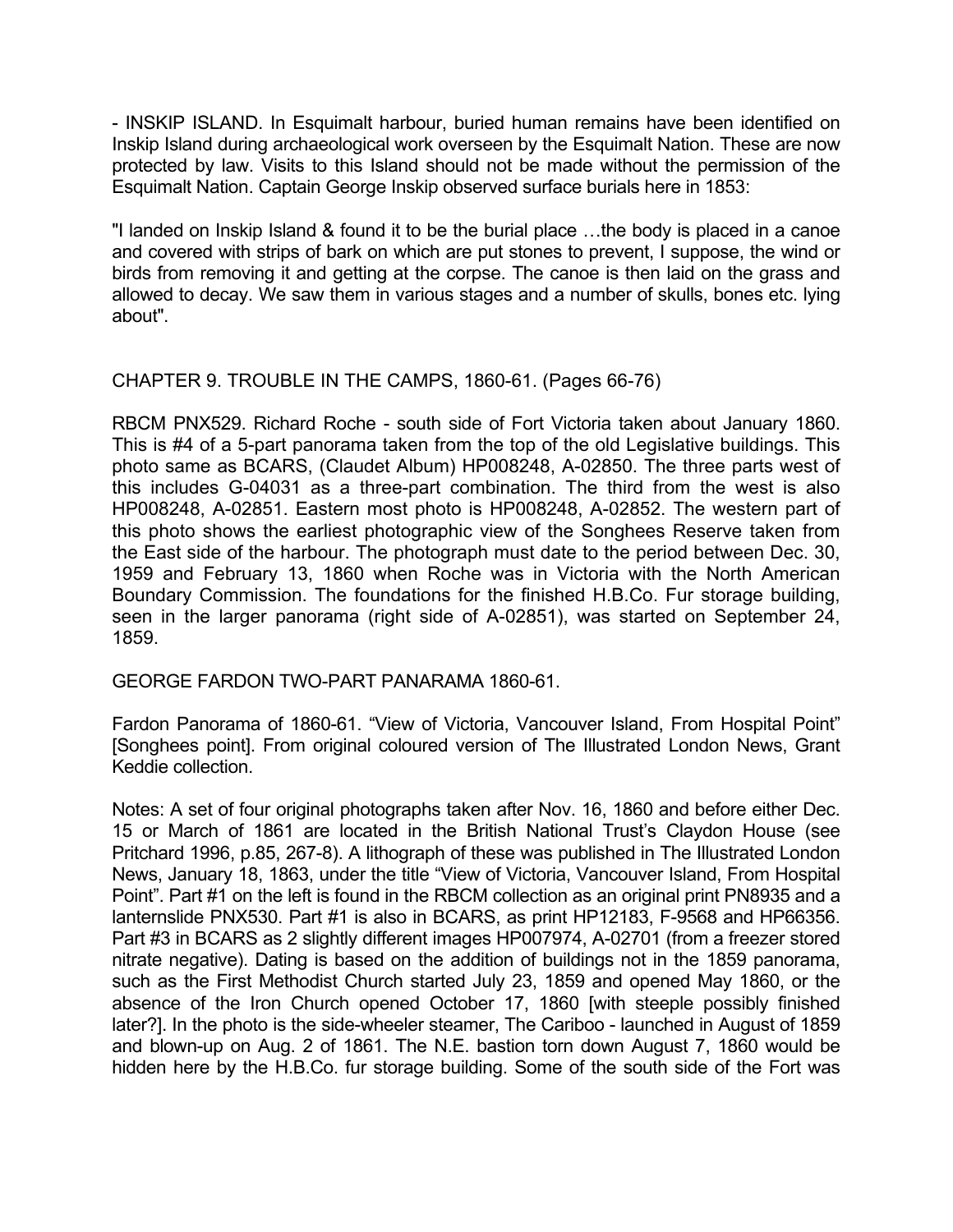torn down but would not be visible here. The photos were in the London Exhibit of June 1862.

B.C. Archives PDP002625. The Victoria Indian Mission School, 1860-1880s. Large octagonal building on left and separate home of Rev. Alexander Garrett on right. Portion of Birdseye View of Victoria, 1878.

Archives HP97976, H-1497. Haida encampment. Some Haida were allowed to stay on the Reserve by late 1859. A bill was paid October 6, 1860 for "sinking a well for the Haydahs". The location was at the S.W. base of Mission Hill- now near Kimta and Songhees Roads. Most Haida continued to camp at Rock Bay. In 1860 the rest of the Haida were moved from Rock Bay to this location. Original Print.

RBCM, PN9604. "Che-a-Clack" is the name given by Paul Kane in his original portrait log. This was changed to "Chea-clach" and mistakenly confused as a Clallam chief by the editors of his published journals. J. Russel Harper (p.306) indicates that the R.O.M. 912.1.89 (his IV-567) is an oil painting on canvas based on an oil on paper (his IV-566) in the Stark Museum. Chee-ah-thluc was listed third on the Chekonein treaty of 1850 his Cadboro Bay people being a prominent group that relocated to Victoria harbour. Roderick Finlayson referred to him as "Chee-ah-thluk" or "Tsil-al-thack" and his grandson James Fraser, who inherited his name, used "Cheachlacht". A legal indenture made in 1858 uses the names "Fresier (Chealtock) Thauawich".

Dr. John Helmcken recalled that in 1850, most First Peoples had only a blanket for clothing, but "King Freezy" had on a "fall hat and a long coat and considered himself somebody, as indeed he was, and friendly to the whites. He had a most remarkably flattened head – indeed all the Indians had flattened heads".

Freezie acted as an important messenger between Hudson's Bay Company forts. Douglas wrote to James Yale on August 15, 1850: "As Frize is proceeding to Fort Langley on his own affairs, I send you a live by him." In 1851, "Frize" visited Fort Nisqually in Puget Sound to deliver a letter to Douglas.

Walter Grant, writing c.1850, noted that the "Tsomass" chief Freezy had one older wife of "several years, and by whom he had a family" and a younger wife of "a few weeks". His first wife was Tsullace or Sul-lus, who was born about 1835, and married to Freezy "several years" by c. 1848, when he married his second wife.

"Che-a-Clack" is the name given by Paul Kane in his original portrait log. This was changed to "Chea-clach" and mistakenly confused as a Clallam chief by the editors of his published journals. J. Russel Harper (p.306) indicates that the R.O.M. 912.1.89 (his IV-567) is an oil on canvas based on an oil on paper (his IV-566) in the Stark Museum]

Left to right Archives: A-4656 HP12178; A-3461 HP9495; A-2640 HP7873; F6691 HP7813; A-4099 HP10602; A-9088 HP10604. PANORAMA OF FORT VICTORIA 1860. This six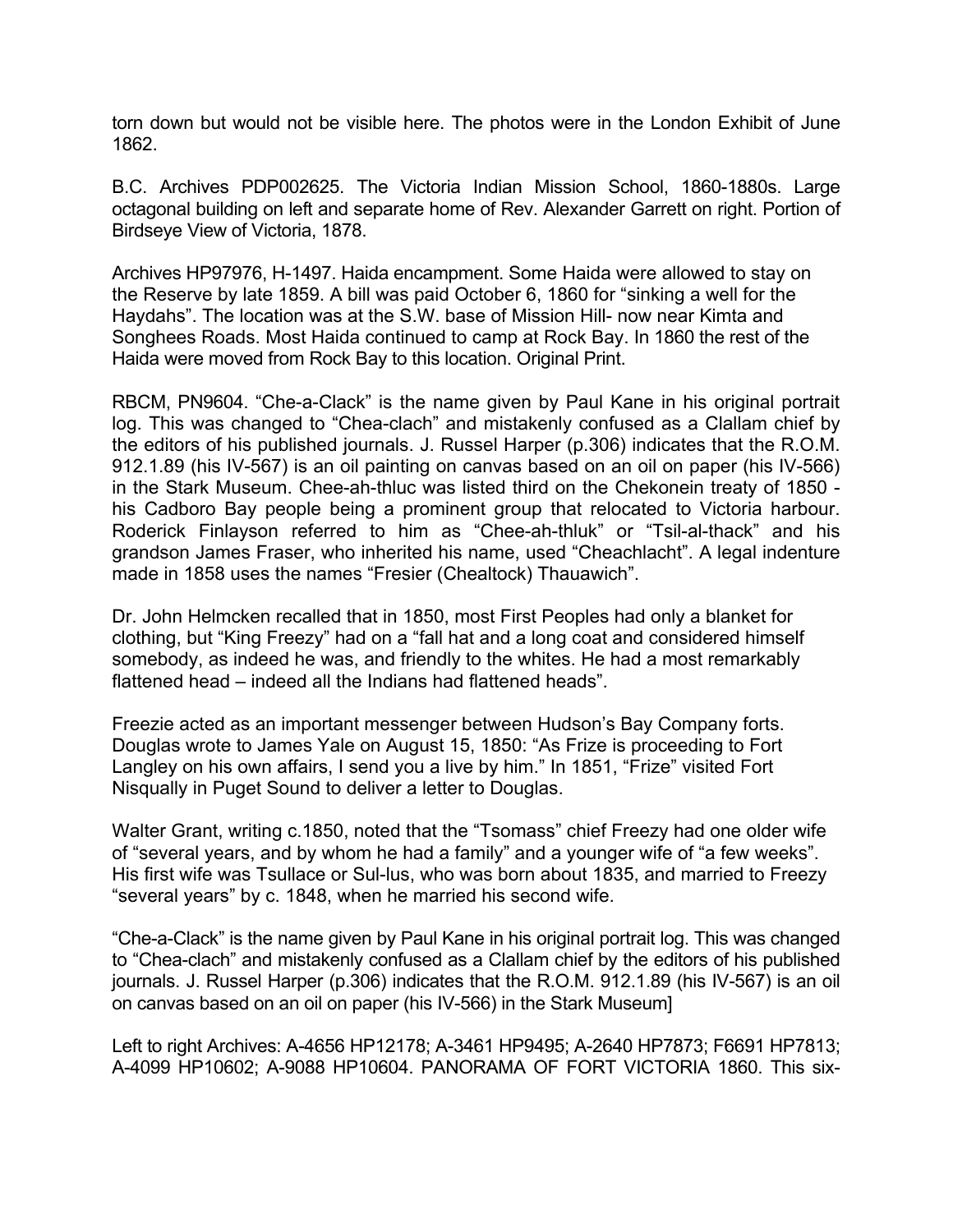part panorama with at least three additional views of the S.W. Bastion and the Interior of Fort Victoria were taken between April and November of 1860.

These photos have been wrongly attributed to the Maynards. They were taken before the Maynard's started local photography but later sold through Maynard's Studio. The photos appear in BCARS Maynard volumes 3, 5 and 6. The small new wooden building next to the Fort wall is the fireman's Hook and Ladder Co. building. This building was started in December, of 1859, and it was operating in February, of 1860. The Colonist building was vacated by the Newspaper in 1860, and demolished by March 26, 1861. Starting on December 14, 1860, the bastion at the corner of View and Government streets and the wall pickets were removed. It was announced on July 18, 1860 that the McDonald building in the Photos would be replaced with a 2-story brick store for Reid and McDonald. By November 24, 1864, most of the rest of the Fort buildings were being demolished and the lots put up for sale. Other photographs taken at this time include a view of the East Gate of the Fort (now at Fort and Government Streets). This shows the Residence of the chief factor and Mess Hall on the left and Bachelor Quarters and School Dormitories on the right - Lanternslide, RBCM, PNX374 and Copy Print, PN22701a. The inside N. E. corner of the Fort is shown in BCARS, I-60781.

Archives PN22700b. The S.E. bastion of Fort Victoria taken at the same time as the panorama. On the left of the Fort is the nearly finished Fireman's Hook and Ladder Company's building and the brick Webster & Co. building at 536 Yates Street. Copy Negative from contact of original negative,

#### ADDITIONAL NOTES.

- On February 16, Hills attended a gathering of 29 Songhees children - which included 16 girls and 13 boys, ages 6 to 12. They had a "treat" of rice, molasses & cakes prepared for them:

"Their dress was tattered & a piece of blanket was wrapped round. …The first thing I did was to take down all their names & hard work ... for the pronunciation is difficult. Some of the girls' names were …Katach-tenah, How-was, Kah-kalah, Salak-tenah, Sese-Otza, Yia-Kotsa. The boys - Tchcloose, Tchall, Socteya, Nink-h, Itchayet, Sepoc, Tasseyo. Some of the names …derived from Europeans, as Susu, Cecil, Peter Freesy."

#### The Indian Mission School.

- A meeting was held on July 10, 1860. Among those attending were Reverends Edgar Cridge, Alexander Garrett, J. Gammage, William Duncan and Dr. Piers. Cridge proposed the building of the school and Duncan saw to its organisation. A room was to be built to serve as a temporary school and church, and a collections committee appointed – this included Bishop George Hills, Cridge, R.T. Dundas, Garrett, R.L Lowe, William Duncan, A.F. Pemberton, Donald Fraser, Joseph McKay, and Roderick Finlayson. Donations made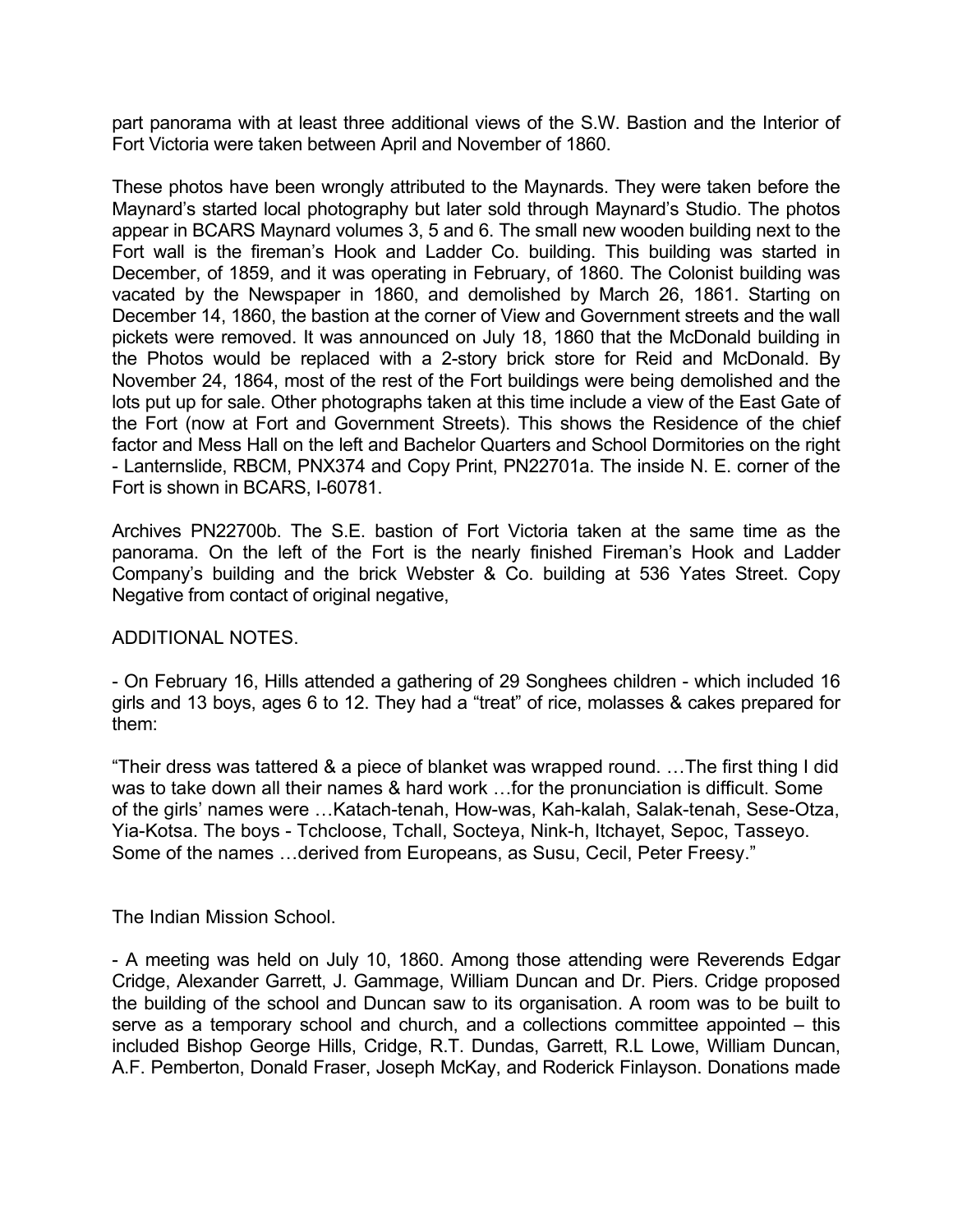by many people to the "Indian Improvement Account", included large personal donations by Captain Prevost and Governor Douglas.

- When Garrett applied to Douglas to acquire 15 acres for Church purposes, a letter of August 7, from the acting Colonial Secretary, William Young made it clear that Douglas had "no authority to alienate any part of the Indian Reserve, the title of which is vested in the Crown". He indicated there was no objection to building the school and residence but this must not be "construed into a pledge on behalf of the government with respect to any further disposition of the land question."

- On August 19, Bishop Hills notes: "…There is some truth in what they said, as no doubt the Songhees do understand the Chinook better than the Tsimshian." On December 22, the first examination was given in the presence of Governor Douglas:

"There were 157 Indian scholars in the room …Mr. Mallandaine the Catechist, examined them …and showed that they knew the English names for the various objects, and could spell and pronounce them. This, for three months work".

Of the Songhees, Haida and Tsimshian present, there were about 150 infants to adults. There were 250 names in the Mission book but an average attendance of only 50.

On January 16, 1861, the government advertised to lease "Indian Reserve Water Frontage" for "mercantile purposes" – to obtain revenue "to appoint missionaries and police for the education and protection of the aborigines". On February 27, Lady Franklin observed students seated "in separate tribes … hostile to each other". Some of the children wore a cape of "red & blue cloth ornamented with rows of mother of pearl buttons". In the village Franklin observed four families in one house and 5 or 6 in another - Each with its own fireplace. In one house she saw an infant with "the heavy bandage on its forehead" for artificially shaping the head.

#### A WINTER CEREMONIAL

Reverend Garrett, describes a Songhees potlatch on December 16, 1860 put on by a Mrs. McDonald - who had been his "hands and eyes and mouth" since he started the church. When examining the loud noises coming from the houses, Garrett observed:

"A space, about forty by twenty feet, had been carefully swept, three large, bright fires were burning upon the earthen floor; round three sides of this space a bench was fixed, upon which were packed… a crowd of young women… Each …with two sticks. In front of them, extending all the way round the rectangular space, was a breath of white calico. Under this calico the row of sticks… upon the ground, …was a young man provided with a good-sized box, which he had fixed upon an angle and used as a drum. Also, on the ground, …sat an old female chief, with her head reclining in the lap of the old crone; while around me there stood a motley crowd of all tribes… All this time the choir upon the benches kept up a sort of mixture between a howl and a wail, while they beat time upon the bench …our friend …making his wooden drum eloquent of noise…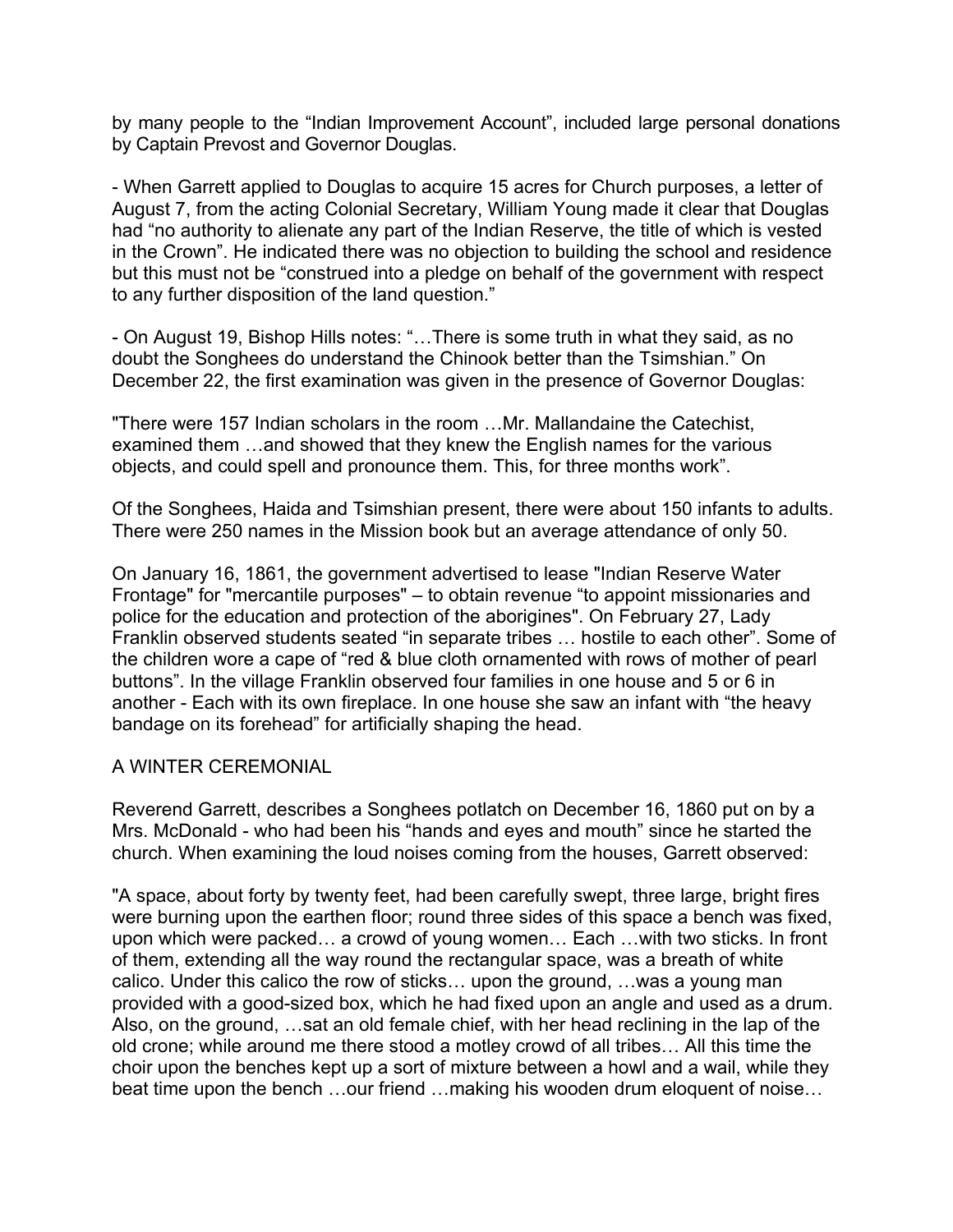female chief began to show signs of life… until her whole frame became violently agitated, …the uproar increasing in intensity as her agitation increased… she got up… jumped about between fires. Having… completed a journey round the fires, she came to a stand at the end of the rectangle next which the old man and women were sitting. The music stopped, and there was a perfect stillness, while the old man rose slowly and opened a box, and, taking out a pair of scissors, proceeded solemnly to the heroine, and cut off a lock of her hair, which he immediately placed in the fire… This being done, such a clatter and rattle and yell were raised as very nearly deafened me. A signal stopped it in a moment. Then the old women gravely rose, and opening a box, took out two handfuls of white down, and, proceeding to the centre fire, placed one handful in it; and then passing on to the other fire …This completed, the noise began again with redoubled energy."

Bishop then left and saw a man with two large boilers for cooking a feast of wild fowl the "female chief" was giving to the 50-60 men assembled in his house. Bishop went to this mans house - "carefully swept, with several good fires burning brightly upon the earthen floor". Inquiring about the ceremony he was told it was "their Tamanoes, or sacred feast" always held in the latter half of the last month in the year [just before Winter solstice]. It was held: "to make their hearts good for the coming year, and, secondly, to bring plenty of rain, instead of snow; that if they did not do so, a great deal of snow would come, and they should be very much afraid."

# SONGHEES MARRIAGE ALLIANCES

On March 23, 1860, about 75 Cape Flattery visitors arrived to see the Songhees and "buy a clootchman [woman] for their chief". The next year on February 28th, three canoes containing about twenty Clallam arrived at the Songhees village where they undertook their traditional mock warfare display before landing at the village for a marriage ceremony.

"They sang and whooped …for half an hour in front of the lodges, and were finally invited ashore by one of the Songhish chiefs. The object of the visit was to purchase the daughter of one of the Songishes for a Clallam youth."

On October 20, 1861, we see the arrival of seven Sooke canoes "for the purpose of purchasing a Songish maiden for one of their chiefs." On the 23rd, the Colonist announces that a potlatch will take place and that eighty Chinook canoes loaded with Island and Puget Sound groups have now arrived. During the event guards were posted near the Reserve to control the over 700 expected visitors - but due to high winds only a small number arrived.

Bishop Hill reports on October 24, that for several days this "great gathering" has included the "Songhees, Clallum, Skaget, Snohomish, Penelicut, Nanaimo, Saanich, Soke, Cowichen and others". The main potlatch, held the next day, was witnessed by 2000 people. The distributed of 3000 blankets was part of \$10,000 worth of goods given away.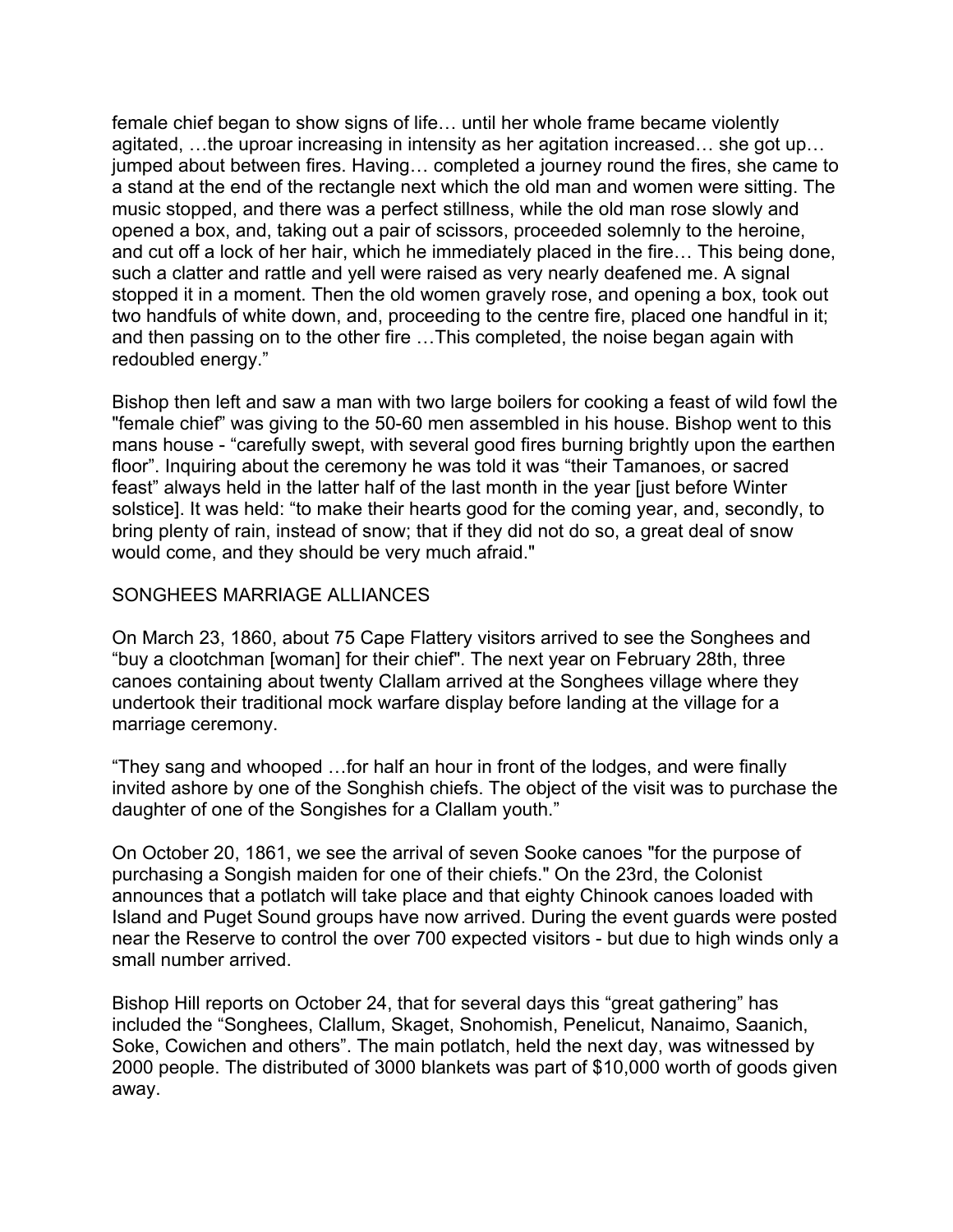# CAPTAIN JOHN

At the meeting of the northern leaders with Douglas on June 22, 1860, a Tongass complained about their chief being killed by the Haida, Captain John. Douglas told him that a complaint to Police Commissioner Pemberton would result in an arrest warrant.

On June 30, after some Haida fired on a passing schooner, marines and police proceeded to the Haida camp and publicly lashed the offenders. On July 3, the Police returned to the camp and arrested Captain John and his brother for the murder of the Tongass chief. In a fight with jailers both Haida were killed. Two Haida witnesses said Captain John was at fault. Because of a possible uprising Pemberton called for volunteers to patrol the town, and members of the local fire brigades were sworn in.

The bodies of Captain John and his brother were delivered to the Haida camp and interred in their burial ground. The Haida camp mounted white flags and the men and women had their faces blackened. Captain John, age 45, was described as being "rather light complexioned for an Indian, and wore heavy whiskers and moustache". Born in Alaska, he was part Kiagani Haida and part Russian. He lived with the Haida from an early age and married a Haida woman. He was a cabin boy on a Boston trading ship about 1839 - visiting Mexico, and California. It was claimed that John acquired great wealth, and eventually became a "Haida chief" by curing victims of a measles epidemic.

In 1853, Captain George Inskip observed Captain John as the "chief of the Cumshewas" - and mentions that he had "recently achieved supremacy by shooting his uncle, the old chief." The Colonist notes that Captain John came to Victoria in 1858 with a "celebrated" blind chief, Paul Jones, and mostly remained in Victoria. He had been gradually losing the power and influence he once possessed. After having discussions about the death of Captain John with other ranking Haida, the Governor informed them that all canoes entering the harbour will be stopped by a gunboat and searched, and all arms found kept safe until the owners are prepared to leave.

CHAPTER 10. The Smallpox Epidemic of 1862. (Pages 77-82)

RBCM PN4732. Lucy, a domestic worker in the home of Caroline Fellows, "used to paddle her canoe across from the [Esquimalt] village". Original Print. This print was used in The Daily Colonist on Aug. 4, 1929, p. 36, where it stated: "From an Original and unpublished photograph taken in 1862, for Mrs. Caroline Smyth, Formerly Mrs. Arthur Fellows". Written on the canoe in the print is "Gentile" and what appears to be "Owl"- possibly a nickname given to Gentile because of the sharp eye of his camera? The subject of a carte-de-visite by Gentile, PN4701A, has been mistakenly identified as Lucy. This carte, which appears to have belonged to Caroline Fellows has written on the back "Very like my Lucy".

Archives HP66879, F-6188. Location of an 1851 Village in unnamed bay south of Camel Point. Camel Point, across the Bay, was a pre-19 $\frac{1}{10}$  century aboriginal defensive site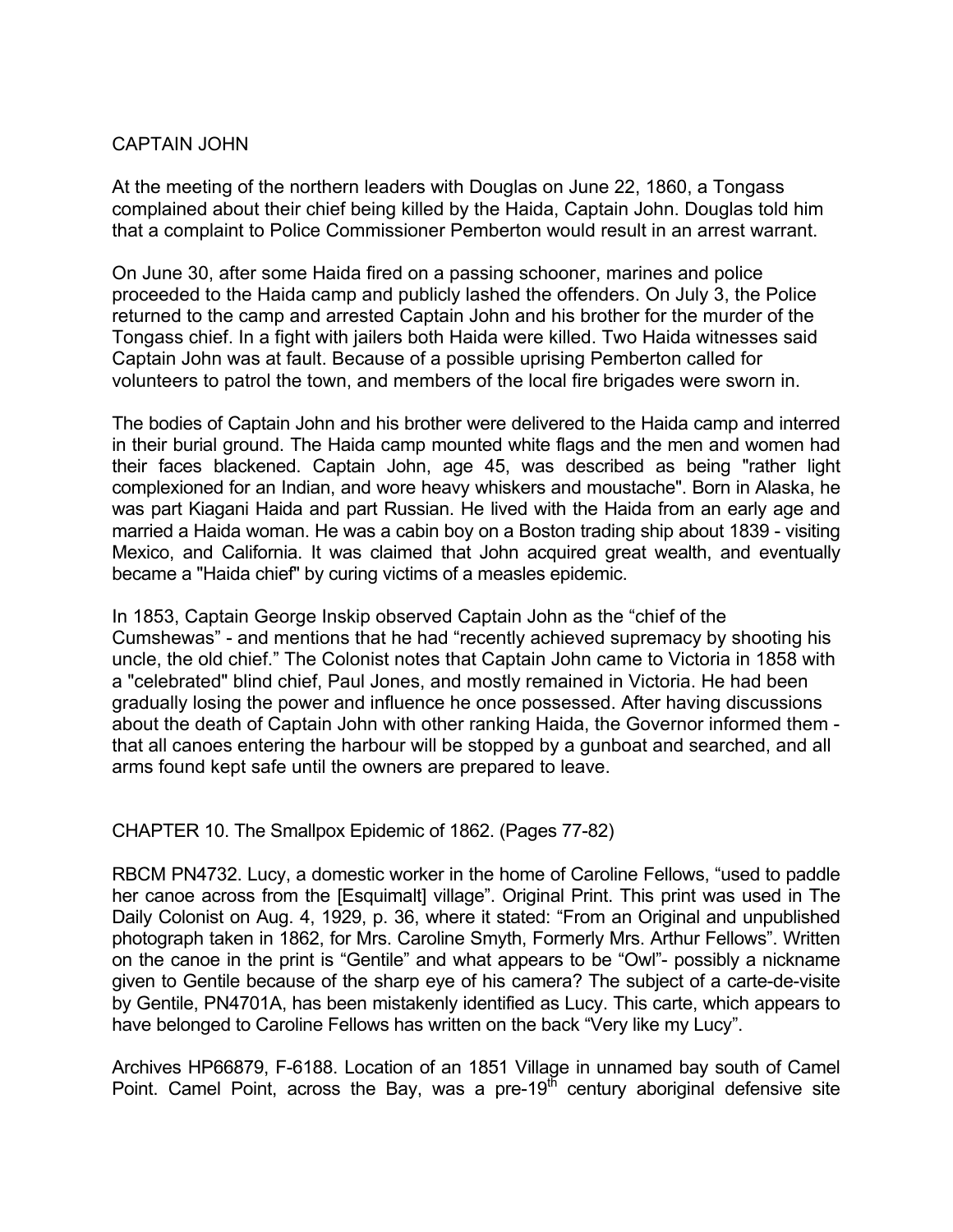adjoining a larger Archaeological site (DcRu75) that extended along Dallas Road to the intersection of St. Lawrence Street. This village was first occupied about 500 years ago. Original Print.

RBCM, PN6806. The Front of the Village in 1863-1864 showing sternwheeler steamboat being repaired or built. Original print. Dating is based on the presence of the 1863, Dickson and Campbell (Capital Iron) building in the far background. There are similar buildings in the background as RBCM PN907. This appears to be the same boat as in the Eastcott Album panorama. BCARS, HP15717. A BCARS print HP009458, has written on back: "Songhees Reserve, River S/T [Steamer] on Ways 185[missing #]". There is a second BCARS, print with reference to accession "Alston 172-006".

The Washington State Historical Society. The Coffin Islands, 1857. Two burial houses can be seen on the second island from shore, near the foot of Robert Street in Victoria West. From Colour transparency, Courtesy of.

CHAPTER 11. The Early Minority Years, 1862-74. (Pages 83-90)

B.C. Archives HP94498 F-08291. Woman with fish. From negative of original Print. Original print in Dally album, vol. 5, #1. The caption on a Royal Geographic Society copy print reads "Ikt quarter squaw" and version in the Dally group photos HP20351 is labelled "Songieth Tyhee Klootchman with fish for sale". Since this photo appears to have been taken several years after the death of King Freezie it is assumed that this is not Freezie's sister Mary Skwamia. If it can be shown that the photograph was taken earlier than 1865 the latter may be true and the man with her in BCARS, F08294 could be her husband Charles Wheedrisk.

B.C. Archives HP087822, E-07739. First Nations Mail Carriers. George Dietz and Hugh Nelson's Express operated from at least April 1863 to December 1867. Dietz and Nelson were in partnership with Barnard's Express - which in 1864 acquired the transference at Victoria of the Well's Fargo letters from San Francisco. The building sign saying "connecting with Well's Fargo & Co." would suggest the photograph dates to 1864. Barnard's Express bought out Dietz and Nelson in December 1867. This building can be seen in the large view of New Westminster, B.C. Archives, A-033330.

RBCM, PN905. Herring Fishing and Processing Station, 1864. Located at Woods Landing in Constance Cove, Esquimalt harbour. A woman can be seen at the campfire and a man standing. The nearby summer lodge is covered with mats woven from tuli reeds. The two further canoes pulled up on the beach are traditional style Songhees canoes. The large rakes for catching the herring can be seen leaning up behind the lodge. The gutted herring are drying on wooden pole racks to the right of the lodge. Original Print. In Frederick Dally's Miscellaneous Papers, file 17, he lists this as photo "#5 Indian at Esquimalt, canoes, fish etc." His #2 of this list is his "1864" Songhees village photo. BCARS, Dally Album #5, p. 5: "herrings drying, rush hut, fish-spears-Indian woman cooking". BCARS Dally Album #16: "Esquimalt Indian camp -- work canoes and fish drying. 1864". Dally album given to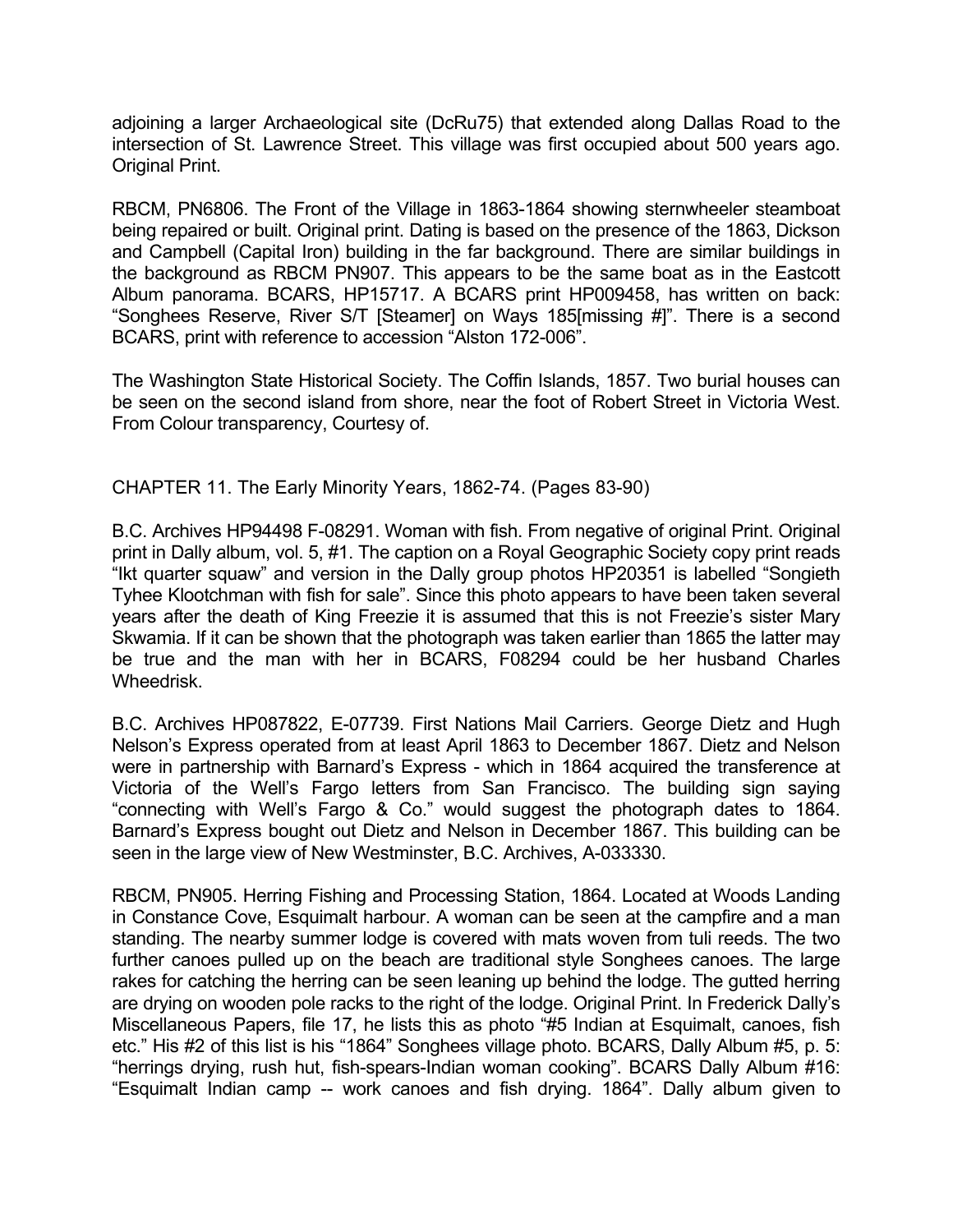Surgeon Lieut. Eastcott of the H.M.S. Reindeer has this listed as "Woods landing, Constance Cove, Esquimalt" with "1868" later pencilled in. The location of this Herring fishing site is seen in an 1867 Dally photograph - B.C. Archives HP094623, F-08522. It can be seen in the latter photo on the point of the small bay on left (in Constance Cove). Munroe Head and Ashe Head on the upper right are near the present New Songhees Reserve. The naval ships are the Sparrowhawk, the H.B.Co. Beaver and Alexandria on the left and the Malacca, Shearwater and Forward on the right. Photo dating: The Naval ship Shearwater was only at Esquimalt harbour in 1867, the Malacca in 1866-67 and the others were present in 1867. This print is in Dally Album 1, p. 32 and "Dally Album" vol. 4 which are both dated "1867-68". Some of same ships are in photo HP94630, dated May 15, 1870, in Dally Album 3:3. H.M.S. Scylla listed in addition to Malacca, Forward and Sparrowhawk. Ships listed in Surgeon Lieut. J. C. Eastcott Album "1868" in Vancouver city **Archives** 

Arthur Vipond Four-Part Panorama of 1864.

This panorama from left to right shows the Rock Bay bridge and the old camping area of First Nations visitors – now the area along Store Street between Pembroke and Discovery Streets. The Hope Point area of the Songhees Reserve is seen next with Store Street between Chatham and Pandora Streets in the background. The buildings on the Point are rental properties of non-Songhees – such as the Foundry of McDougall and Geddie. Next is the Limit Point area showing most of the more northern houses of the Songhees and the Johnson to Fort Street area in the background. On the right are the plank houses of the southern part of the Reserve with James Bay and the old Legislative buildings across the harbour. Photographer: Attributed to Arthur Vipond, Original Prints, BCARS, Vipond file B1, B2 (also RBCM PN8956), A2, A1 (also RBCM PN8954).

Notes: Four Original Prints in the BCARS, Vipond file (98005-2) and identified as B1, B2, A2 and A1. B2 is the same as RBCM, PN8956. BCARS, HP11876 is a view that includes a portion of B1 and B2. RBCM, PN8954 is the same as A1 and BCARS, A-02699 is a truncated version of A1. BCARS, HP11877 is a different but very similar view taken near the same time that includes portions of B2 and A2.

# \*\*\* Two OTHER 1864 PANARAMAS NOT USED IN BOOK

[1] BCARS, HP009456, A-03434. North end of Reserve c.1864. This photo – part of another panorama – overlaps with the north end of the Vipond panorama. It shows the area of Trahey's shipyard on left near Point Ellis Bridge and the area of today's Point Ellis House on other side of Bridge. Note Douglas fir forested area around Selkirk Waters in the background – only trees along foreshore have been cut. Original Print, possibly attributable to Vipond or Gentile. This is part #1 of a seven-part panorama extending around to the area of James Bay – the southern four parts of which are taken at about the same time as the Vipond panorama. Other prints of this view are BCARS, HP53535, C-06390 and a reduced version HP008035, F-02139. The seven images of the panorama have different archives numbers. They are listed here with print and negative numbers and alternate numbers and or negative numbers View from left to right. (1) HP009456, A-03434 [53535,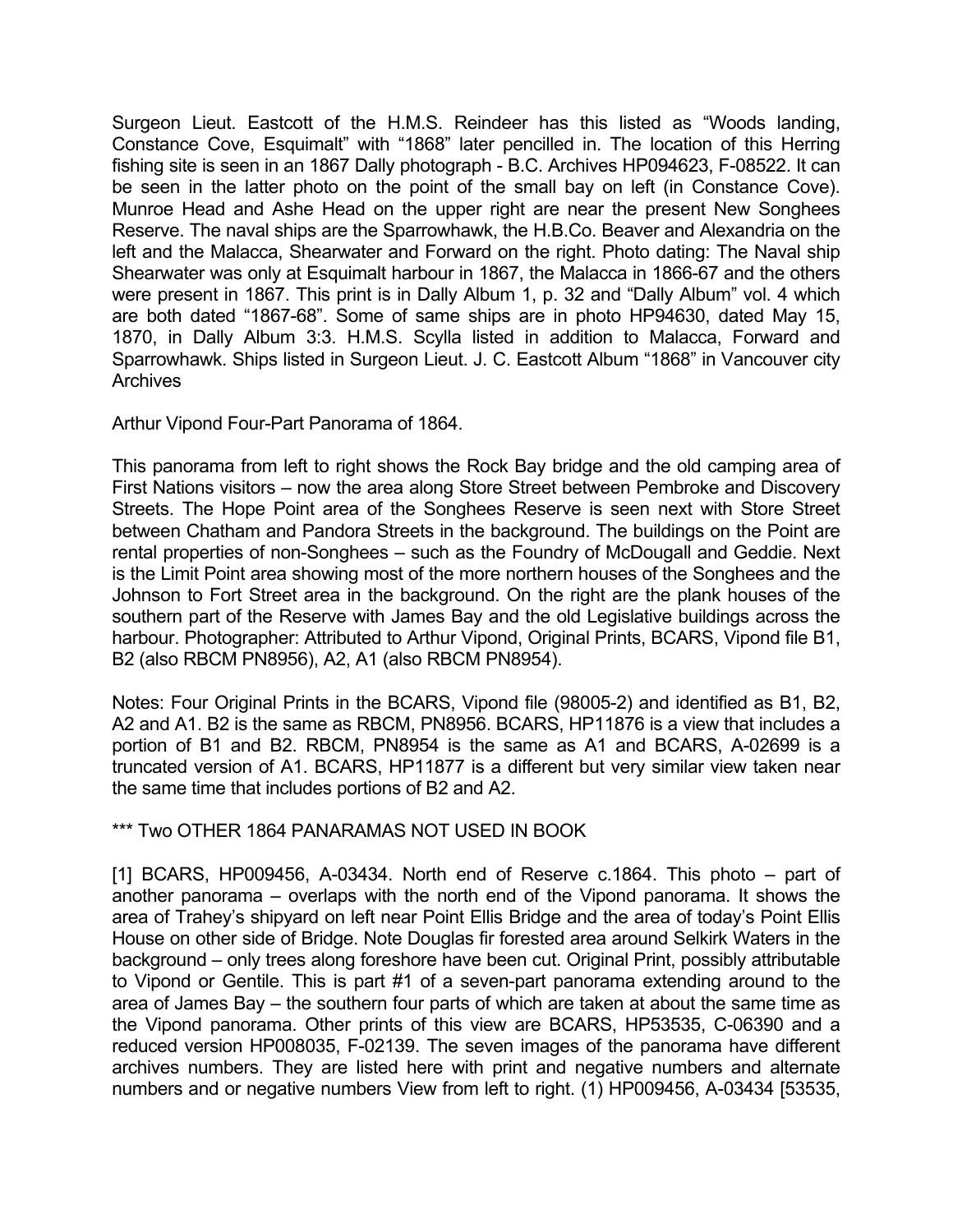C-6390; 9456(a)]. (2) HP009456, A-03435 [9456(b)]. (3) HP009456, A-03436 [9456(c)]. (4) HP009456, A-03437 [8524, A-2948 (should be 9456(d))?]. (5) HP009456, A-03438 [9456 (e)]. (6) HP009456, A-03439 [7972, F-9557 & 9456(f)]. (7) HP007973, A-02699 [7973, A-2699 (should be  $9456(g)$ ?) & also RBCM, PN 8954 – "copy of photo by Arthur Vipond" collection of B.G. Howland. The first six views were stored under "Victoria Harbour general views", while the first, sixth are also under Victoria Harbour Early Views, and seventh only under the latter.

[2] BCARS, HP94644, F-08526 and HP094643, F-8527. A two-part panorama shows a traditional plankhouse and a European style house on the left next to the fenced in garden of the Royal Victoria Hospital. Hudson's Bay Co. blankets are hanging to dry on the fence. This photo shows the view of the City as the Songhees would see it in 1864. Frederick Dally, Original Prints.

RBCM, PN903. The Songhees Reserve Village, 1864. Made from colour transparency from original in B.C. Archives. Same image as B.C. Archives HP34387 and HP15719. Dally manuscript 2443, box 1, file 17, provides the title in Dally's handwriting. In Dally album 5, p.2, HP60107 is labelled "Songish Indian Village Victoria Harbour. Vancouver Island. Brit. Columbia. 1864" and same image, vol. 9, p. 9 "Songish Indian Rancherie Victoria Harbour V.I."

B.C. Archives I-30804. Group of Songhees at the head of James Bay in 1875. Note less common northern style canoe. Location at the head of the old James Bay. For dating note the W.J. Pendray building at centre, finished in 1875, is near completion here. A second building built by Pendray in 1876 is not here. The second James Bay Bridge is shown in the photo. The re-enforcing construction of the First Bridge about 1865 is often confused as a second bridge. The third bridge was not completed until April 20, 1887.

# ADDITIONAL NOTES

- Portions of the reserve were rented for many purposes after 1860. An account by Augustus Pemberton shows 1860 income related activities from the removal of rocks and logs to rental for a Brickyard. Robert Burnaby leased the water front for a black lead and graphite store; the ship builder James Trahey gained a ten year lease "where the steamboat Cariboo was built"; Morris rented for a Stove Yard; Cusheoan for wharf and storage; Dennis Kavanach, for a wood lot near McDougal's foundry; and John Burke, for a market garden.

- On August 13, 1862, Commissioners Edward Alston, Dr. Augustus Pemberton and Joseph Pemberton were appointed to manage the Reserve with the power to grant leases. A lease map shows Bolton's wharf on the south side of Limit Point and McDougal and Geddis at Hope Point. In 1863, a 14-year lease - of lot #13 north of the Point Ellis Bridge - was for a Chamois and Buckskin dressing business run by Peter Jewell. Many First Nations were employed collecting Hemlock bark for the tanning process.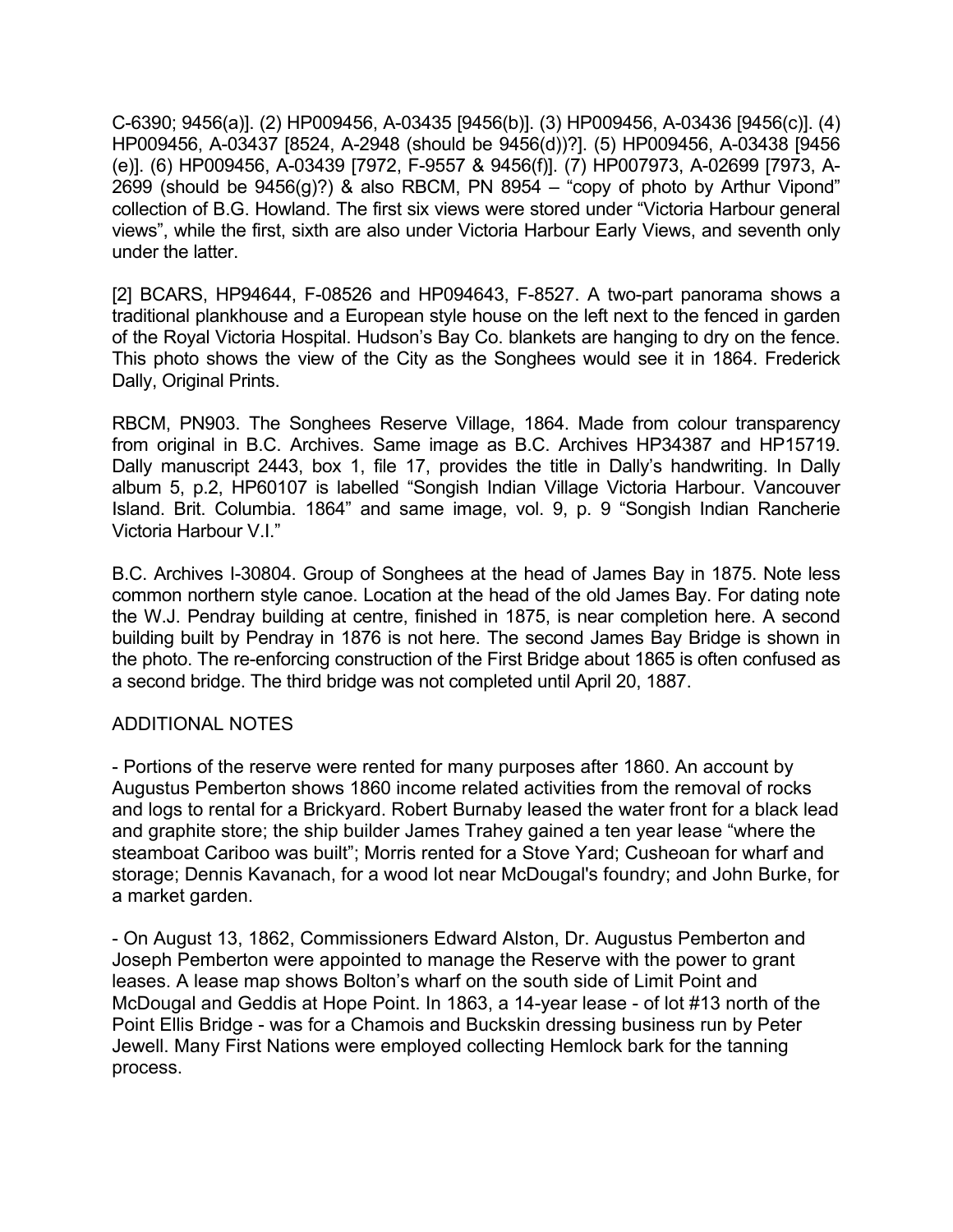#### CHAPTER 12. Potlatches and Winter Dances, 1863-74. (Pages 91-102)

1863 Panorama. Horses can be seen grazing. Photographer unknown: RBCM copy negative of original print from Album of Lt. Surgeon J. L. Eastcott of the Royal Navy. Private collection. Dating: based on Beaton and Turner building south of 1314 Wharf Street having only one two story section and no wooden wharf building in front of it as in later photos; The presence of 1205-13 Wharf Street built in 1863; The lack of a 2nd story on the Oddfellows building at Fort and Wharf; The H.B.Co. wharf-shed built Dec. 6, 1862.

#### FREDERICK DALLY PANARAMA 1866.

To the right of the low flood area – often called the upper Village - a few of the old plankhouses have been torn down and others are missing roof and wallboards. At the lower village on the right, at least one newer building appears near the Hospital. The large house on the back row just to the right of the open area is the location seen in two photographs of the 1869 potlatch.

The full view of this panorama is in four parts in the Hastings Album in the Vancouver City Archives. The B.C. Archives, Crease Album photo HP007926, A-02674 is this same panorama missing the left end. The missing left end portion is covered by B.C. Archives, HP09457, A-03440. Most of the Hastings Album panorama is incorporated in B.C. Archives, HP7926 in the Dally Album #3. B.C. Archives, HP9459 (2 versions) covers the left middle of the panorama. The RBCM photographs PN8473 and PN15243 cover parts of the right side of this panorama. There is also a Frederick Dally 3 part panorama of c. 1868 composed of: BCARS, (HP015261, F-08553); (HP015262, F-08554); (HP015263, F-08555) – On the left, some of the buildings on the rental property at Hope Point have been removed and the area overgrown. On the right several (since the 1866 panorama) old plankhouses have been removed and some repaired and added to. The area just to the right of the clearing between the houses is the location seen in the potlatch photographs of 1869 and the still standing carved house posts.

#### VIEWS OF THE POTLATCH OF 1869.

RBCM, PN06806. Canoes of visitors to the 1869 potlatch. Four Songhees style canoes with the straight pointed bow can be seen pulled up on the embankment. Most are of the Chinook style. Woven tuli mats are used here for small temporary shelters and for protecting the canoes from drying out and splitting. The title below the same image (BCARS, HP057602, C-09273) in Dally album #5, p.4 is: "Indian canoes -- Chinook shape - - Vancouver Island. Belonging to the invited visitors to the great Potlatch". Same image as HP34384 and HP15708. For location - note that the rock formation is identical to that in photo PN5952. Related to activities of HP57612-13. (Dally was known to attend a large potlatch here in 1863, but did not take photographs at that time).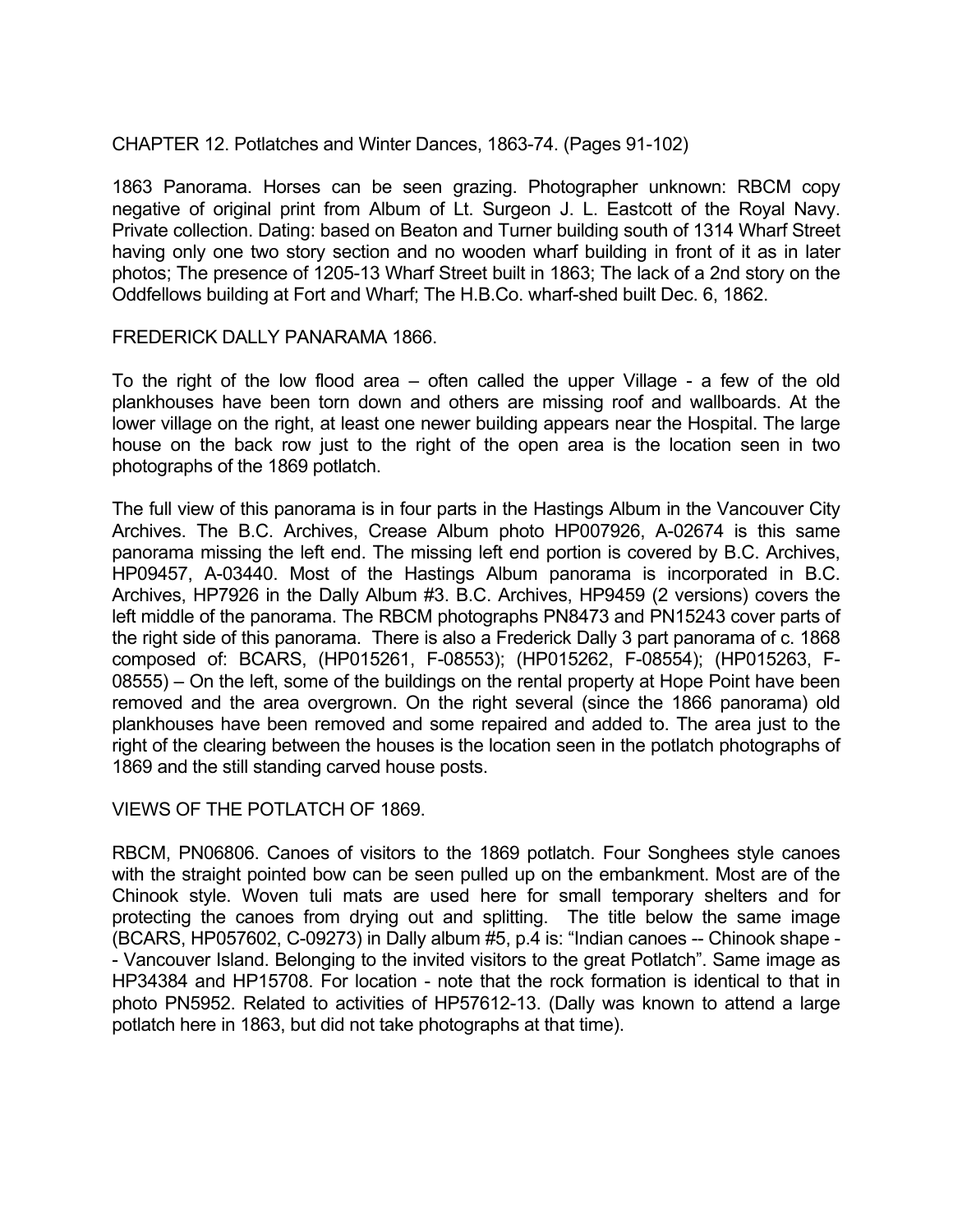Archives HP15872, A-6080. Numerous visitors await the throwing of blankets from the rooftop. This location can be seen just south of the low area seen in the 1863 and 1866 panoramas. Note the lightening snake design on the west coast style canoe at centre. B.C. Archives HP57613 is the same image with the people in the foreground cut out. Below this album photograph is "Great Songish Indian Patlatch. 1868". There was no large outdoor potlatch in 1868. A corner rounded version of this is HP057613, C-09284, original in Dally Album #5, p.3. On the latter is written "Indian distribution Feast or Potlatch. Bales of blankets, and fifteen hundred dollars were given away by different individuals to my knowledge". PN904 is a copy of the latter. Dally Misc. file 17 identifies "2 views of potlatch", which includes HP57613 (PN904) and HP57612 (PN6805).

RBCM, PN6805. This large gable roofed house is located just to the south of the low area and set back from the shoreline houses. The post remains from a previous house can be seen on the left. Original Print. Same image in BCARS, Dally album #5, p. 3, HP57612, labeled "The distribution of blankets, muskets &c at a grand distribution feast or potlatch". The same view in vol. 7 is labeled "Indian distribution of blankets to friends from a distance'. An 1872 photograph (RBCM, PNX530 - Photographer: Unknown, Lanternslide; BCARS HP049430, C-03668 Original Print) shows the 1869 potlatch house pulled apart and new buildings put up near the waterfront. The S.S. Beaver is seen in the harbour.

Another photograph (Frederick Dally, Carte de Visite, RBCM, PN6106) possibly taken at the 1869 potlatch (based on similarity of clothing and houses) shows women wearing Hudson's Bay Company blankets near an old style plankhouse. Dally labelled this "Songieth Indian Lodge". It is also BCARS, HP15923, and HP94503 from the Dally Album 5:16. This image is part of a group of 32 photos from a Dally advertising poster - BCARS, HP20351, G03768 – where it is labelled as "Songieth Indian Lodge".

BCARS HP94486 F-08294. Three Songhees. The woman on the right is chief Squameyuqs's sister. (Archives Dally Album 5:1 - the caption on Royal Geographical Society copy reads "Ikt quater squaw" - referring to the selling of salmon for 25 cents each). The man at centre is also in HP94498, F-08191 (PN5907) and PN5932 that are also part of Dally group of photos HP20351 G-03768. Also two views PN7788. The front view is a close-up of BCARS HP94486, F-8294. These two views are seen in Dally's group photographs (G-03768, HP020351) as "Songish Ind. V. I." Separately they are BCARS, HP94494 and HP94495. Also HP10555 on group photos on Maynard cards.

F-08323. "Songish Indian Women", about 1866-68. Original in Dally Album 4:97. Also in Dally advertising photograph HP020350, G-04610 as "Songeith Indian women" (some of these may have been taken by earlier photographers and sold by Dally).

B.C. Archives, HP094468, F-08311. "Songish Indian V.I. Women & girl", about 1866-68. In Dally album, vol. 9, p.40 caption "Songish". Dally advertising photographs caption is "Songieth Woman V.I."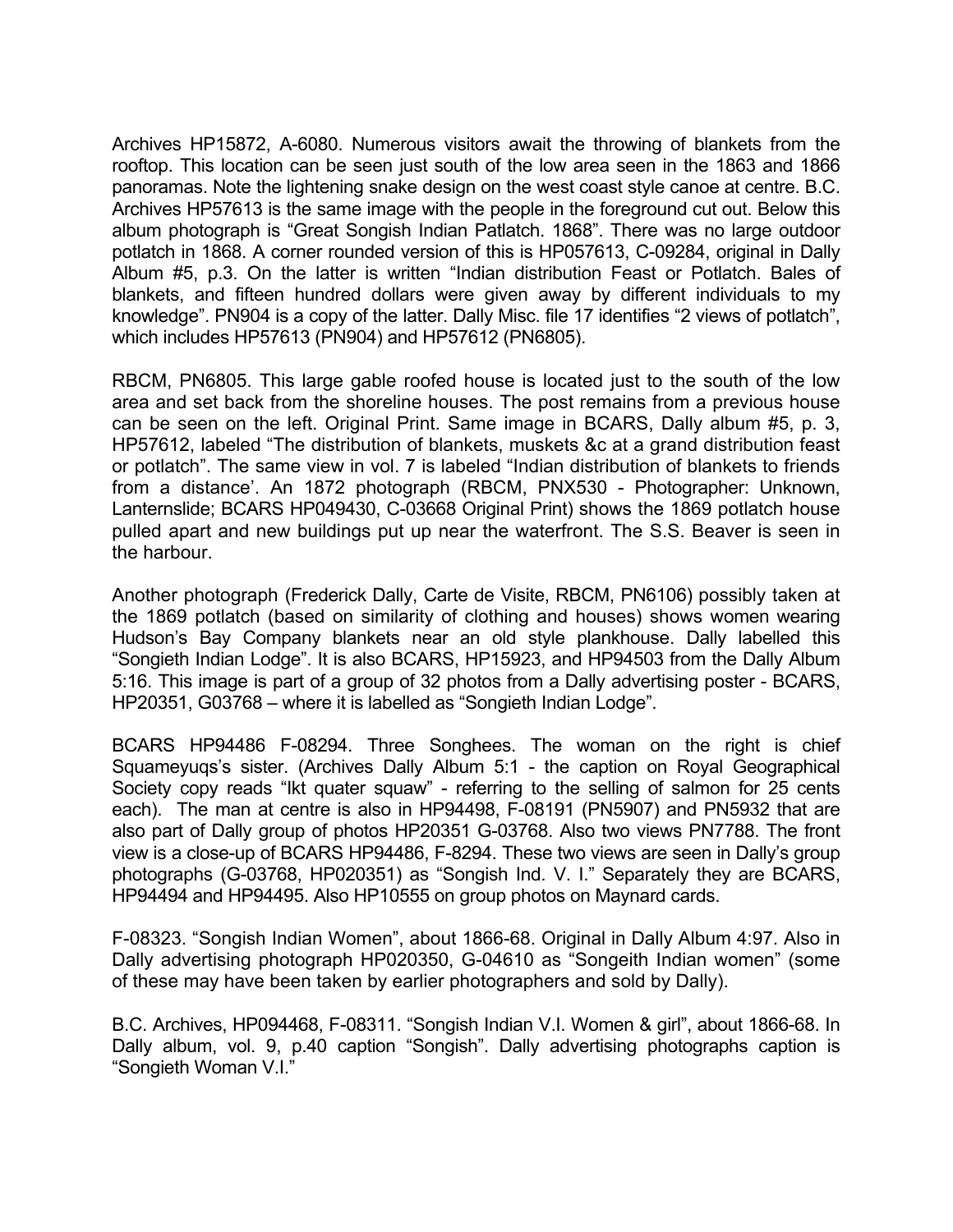#### TWO PHOTOS OF SONGHEES MAN NAMED "SAPALELL BUMMER".

RBCM, PN7567 and PN5933. "Sapalell Bummer" with and without a traditional style woven hat. A close-up of this man's face from PN7567 is shown in the Dally group advertising photo HP20351 G-03768, where it is titled: "Songieth Indian Victoria Harbour". His name is on the RBCM full portrait file envelope. The hatless original print is in BCARS, Dally volume 4:96 (HP94475). The other with the hat is also BCARS, HP94485 in Dally Album 5:34 "Songish Indian". A third picture of "Sapalell Bummer" standing with cane, was taken later by Hannah Maynard (Original print, RBCM, 5321-A). This is also a RBCM, Newcombe Lantern slide X242, which reads "Salish peddler in Victoria, 60's". Newcombe lanternslide catalogue reads: "Salish Man, full length, studio, leaning on stick, Maynard". A new composite of this image is attributed by Blackman to a Hannah Maynard photo: "this man's image was re-photographed against a Haida village photograph taken by Richard Maynard in 1884". Sapalell is mentioned in the Colonist on Feb.4, 1879 as being remanded for possession of liquor.

RBCM, PN04816. Squameyuqs, chief of the Songhees from November 12, 1864 to September 12, 1892. Same image is in BCARS, Dally Album, vol. 5, #16, HP94816, F-08309.

# THE POTLATCH OF 1874

Two Part Panorama of 1874 Potlatch Activities. The people gathering to the left of the steamboat Maude are standing by canoes that are covered by mats. Sqwameyuqs is about to give a canoe to each of the visiting chiefs. On the left the roofs are lined with piles of blankets and other goods about to be given away. The temporary mat covered structures behind the crowd at the centre are for concealing the dancers until they are ready to perform. Visitors have many of their canoes pulled up on the beach and one of their tent camps can be seen in the lower right. Part 1, PN6810, original print and Part 2, copy print from original print. Two other photographic views of the right side were taken within an hour of this photo. In one the tide has started on its way out and the crowds have gathered for the giving away of the canoes. Photographer: Unknown. Original Print, Sean Flynn, Private Collection. This may be attributed to Albert Maynard on the bases of his taking one of the other photos near same time. A third view shows the tide rapidly going out. Many of the canoes have been given away. The side-wheel steamer Maude has left the Harbour. Photographer: Albert H. Maynard, Lanternslide, RBCM, PNX19. The Lantern slide reads "potlatch on old Songhees Reserve"- Also same view RBCM print PN8923; BCARS, HP015741, H-4833 (with different cropped edges); BCARS, HP34388 - appears in the Victoria Colonist Sunday Magazine on November 6, 1910 as "Photo by A. H. Maynard", "The Reserve as it was Forty Years ago".

Another photograph (RBCM, PN6845, a sterio-view card by Richard Maynard) shows the general scene of the 1874 potlatch viewed from the downtown side of Victoria harbour. The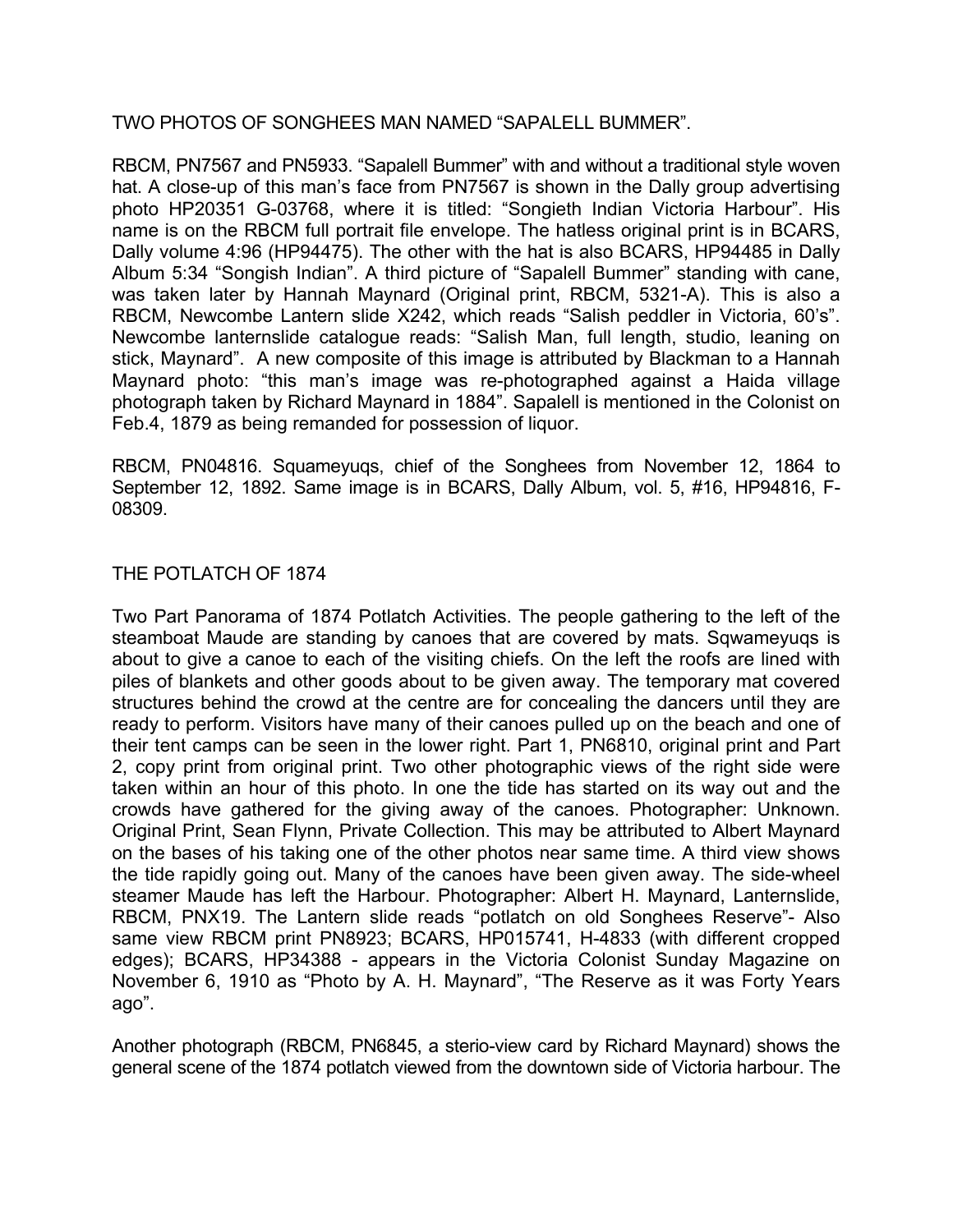new Marine hospital, opened September 1, can be seen on extreme left. A number of events were held over a period from April 19 to 27, 1874.

RBCM PN6807. View of 1874 potlatch activities from the south end of the village and behind the houses. The large plank building with the gabled roof on the far right of the twopart panorama can be seen at the back centre of this photo. Another distribution of goods is happening in front of the two European style houses in the background. The crowds at this location can be seen in the photo (PN6845) taken from across the harbour. "R. Mayard" on sterio-view card. This card and another sterio-view card, RBCM, PN06845, both have incorrect date in pencil written by the same person - "Indian village, Victoria, B.C.? 1870".

BCARS, HP18267, G-6931 & H-5004. CARVED HOUSE POSTS. In 1889, ethnologist Franz Boas rendered a drawing of two house posts. The first with geometric designs can be seen in panoramas between 1863 and 1871 as part of a house frame with its wall and roof boards removed. It formed one of two posts at the back of a house that supporting the two roof beams. The back of the posts was partially hollowed–out. It can be seen in the two 1869 potlatch photos. The second is that described inside the house of Chief Squameyuqs in 1874. This style found in Chief Squameyuqs house was also found in his mother's house in Quamichan.

Stewart Culin and Charles Newcombe observed them in 1900 when many of the old style houses were being torn down:

"Crossing the bridge we found three huge carved and painted posts of a Lku'ngen Indian house, lying upon the ground, the house having been taken down. …A large, old communal house was still standing, in which were two women sewing."

An arrangement with Chief Cooper was made to purchase the posts for American museums. The figures on the posts "represent the chief who gave the potlatch when he put the poles up. The lizards represent the spirit that caused him to give the potlatch. When giving the potlatch the large pole was uncovered first."

The post in the middle was described as a man with a male lizard and the one on the left a man with four female lizards. The term "Sin-il-ke" used at the time actually means snake. The sinxlke (sinulhkey) was believed to be a powerful four-legged serpent- like creature that usually gave power to shamans. It was a flying creature that could split rocks in passing through them. If a person who was unprepared in the knowledge of ritual saw one, or crossed its trail, his body would go into contortions and he would die. This creature was associated with lightning and can be referred to as a variety of lightning snake. The creature was pursued by the thunderbird, splitting trees when it struck them, leaving scales and bark lying about which were dangerous for the layman to touch.

The post on the right is now # 2/5904, in the National Museum of the American Indian in New York and the other two are #79787 and #79788, in the Chicago Natural History Museum. Stereo view card. The same view is also RBCM, PN6829 & PNX15.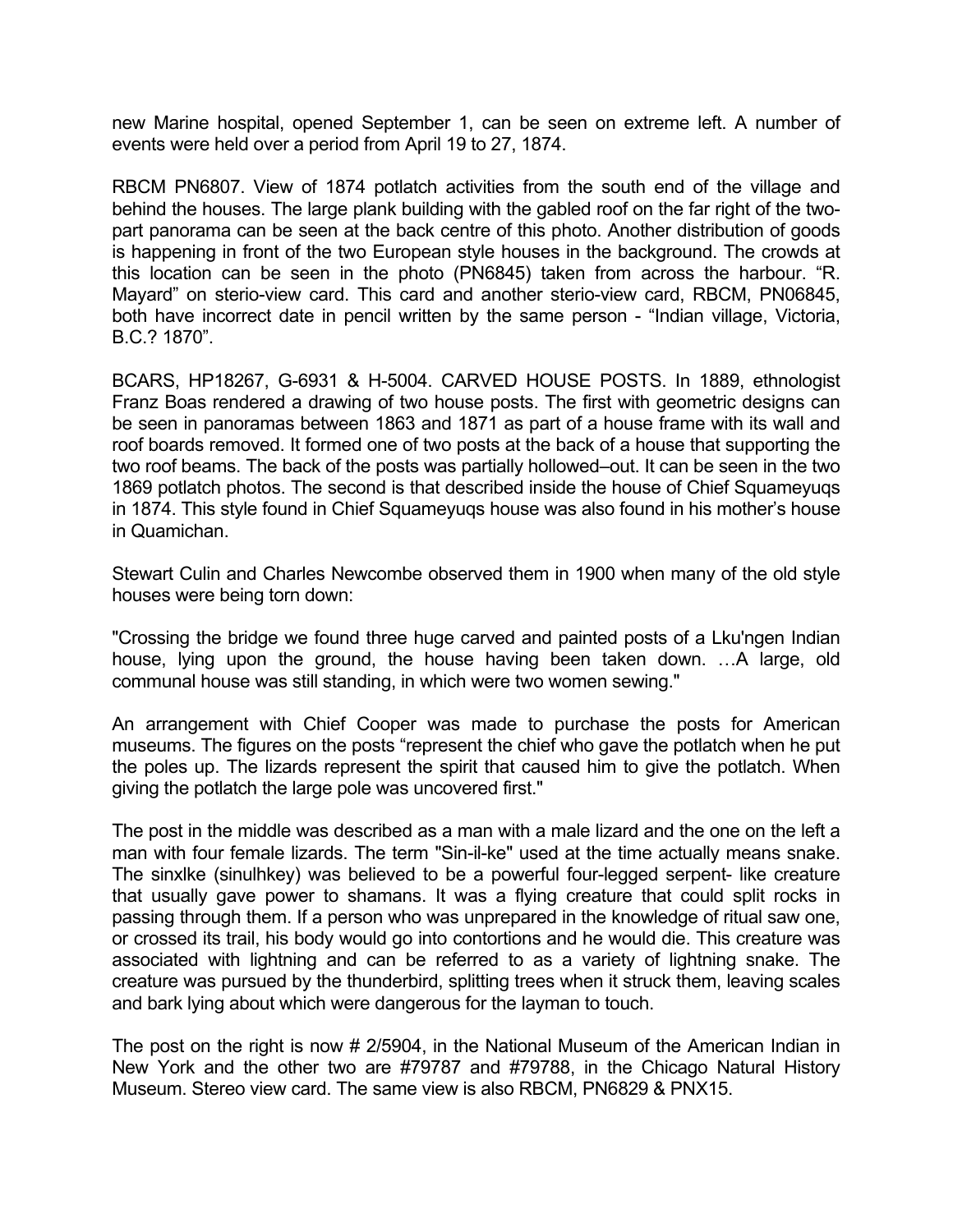# ADDITIONAL NOTES

#### THE POTLATCH OF 1870

On April 15, the Skagit from Washington arrived and invitations were out for a "grand potlatch". Three days later, the Quamichan and Clallam, "were preparing for a battle" because of an "old grudge" but the Songhees stopped the fighting by giving blankets to the Clallam.

On April 21 a Colonist reporter observed 700 visitors from 13 tribes: "Cowichan, Tsaulo, Saanich, Discovery Island, Nanaimo, Sooke, Chemainus, Quamichan, Penalakites, Skadget, Nittinet, Clallum and Clemenalts. About 200 canoes are stored in the different lodges".

Participants were involved in gambling with "Rolls of silver coin, and \$20 pieces". Behind one of the lodges were about forty gamblers with the round wooden gaming pieces - used to hide under the cedar mats:

"Upon the mats in front of the gamblers were scattered any number of four-bit and \$20 pieces. The gambling is done by guessing and sleight-of-hand… Two or three Indians who are called professional gamblers and travel about from camp to camp cleaning out the unsophisticated occupants, were pointed out".

There were a few "small potlatches of blankets and muskets" and on the 22nd, the men and then the women were presented with gifts. On the 26th, the Colonist reports that the visitors have paddled off with canoes "piled high with bags of biscuit, blankets and tin cups".

CHAPTER 13. THE RESERVE AND POLITICS OF A NEW ERA 1876 TO 1907. (Pages 103-111)

#### MAYANRD THREE-PART PANARAMA of 1877

B.C. Archives, Maynard photo catalogue, Vol. 14. Part 1- HP79716, F-6749; Part 2 – HP93790, F-6748 [also HP31227, B-02311]; Part 3 - HP93789, F-06747. [2 parts of panorama(s) were taken within a few years after this one – HP001541, A-00736 and HP001539, G-07119].

BCARS, HP51976, F-04584. The Limit Point area. Original Print.

RBCM, X191. Canoes along wharf. This photograph may have been taken at the time of a Colonist report on June 30, 1885: "there were 34 canoes with Indians lying at the slip between Johnson Street and Porter Brothers wharves yesterday". The RBCM, Second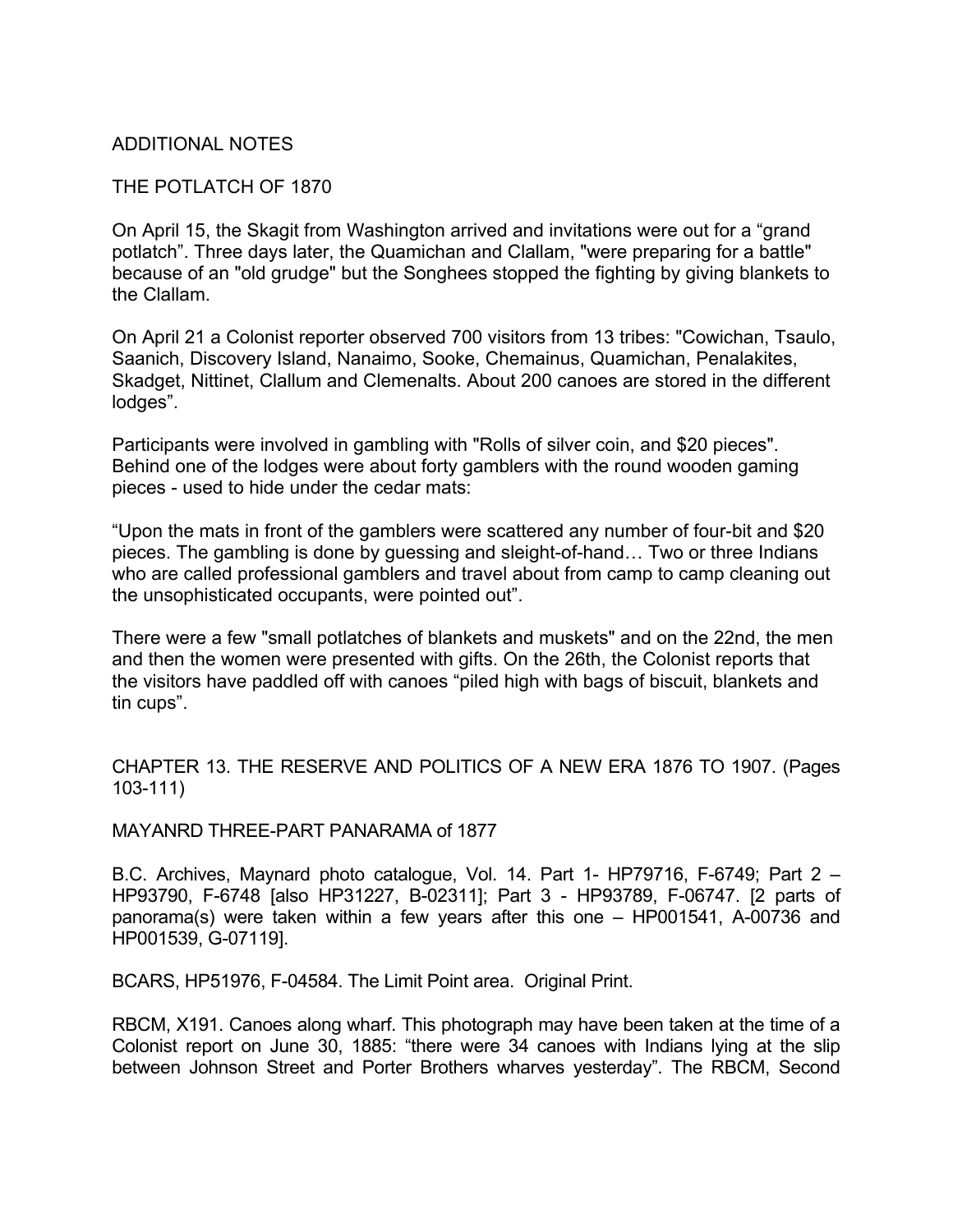Newcombe slide catalogue, M32 - "Victoria harbour, canoes at the wharf". RBCM PN2571 is from PNX191.

RBCM, X553. Limit Point to Hope Point area. Note some of the small newer houses in the background. Another photo taken near the same time is Original Print, RBCM, History Collection Album, cat. #972.280.2. (Copy Print RBCM, Ethnology Collection, PN13062). Other photos of same event are RBCM, PN17940; BCARS, HP044771, B09629 and HP025027, A-09322.

PEOPLE CAMPED ALONG THE SHORE WEST OF MENZIES STREET IN JAMES BAY.

RBCM PN8751. One of three photographs associated with a camp of First Nations – possibly Songhees - on shore of James Bay to the west of Menzies Street, about 1899. B.C. Archives HP18259, H-4996 (with canoes of visitors) shows Laurel Point on the left and the Songhees Reserve in background. Photographer: Ascribed to Richard Maynard, Original Print, BCARS, HP18259, H-4996. PN8751, seen in book, shows people having discussions, preparing food and one man carving. Note bows and arrows in rock crevice at centre. Photographer: Richard Maynard, Original Cabinet card, RBCM, PN8751. BCARS, H-04996 (same as BCARS, Glass Negative, G-5075 and RBCM, copy print, PN8474) is ascribed to Maynard on the bases that others taken at the same time are ascribed to him. The women seen at the right of PN8751, (facing the camera), is the same person seen in the left foreground of PN8474. An original Maynard sterio-view, PN6842, shows the same people (near the same time but in changed positions) as PN8751. PN6842 has "Songhees Indians, Victoria harbour" on back. The chequered blanket on the women sitting in PN6842, is off her back on the ground in PN8751. The man sitting above the bow & arrows on the rock at centre left of PN6842, is standing in PN8751.

RBCM, PN06104. Tsimshian visitors. Original card print says: "Nass River Lodge of the Order of Native Sons encamped on the way to the Fraser River". Photographer unknown. This photograph was taken in the area of the left foreground seen in PN5957. All same buildings as PN5957. Vegetation is lower (in perspective of position of photographer) than in PN5957, therefore the c. 1902 date may be a correct approximation. The building on the beach is the same shown in Crease album photo #991312. A post card marked Aug. 7, 1904 on front and on back, July 14, 1902 and 1904. Back of postcard (in an attempt at humour) says: "Naas River Indians - Lodge of the Order of Native sons. Lindley Crease Esq.". The number on the boat in photo is AQ37?

BCARS HP098838 H-02401. Cattle Point about 1900. Kelp was collected off the Discovery Islands and brought to Oak Bay to be sold to Chinese Immigrants.

RBCM, PN1433. Camp of Saanich First Nations September 23, 1904 after their return from Hop picking in Washington State. Location at old public market off Store Street, near Chatham Street. Original Print. PN11622 shows a close-up of part of this camp with two men outside and one woman inside a tent. The same buildings can be seen in the background of the two photographs.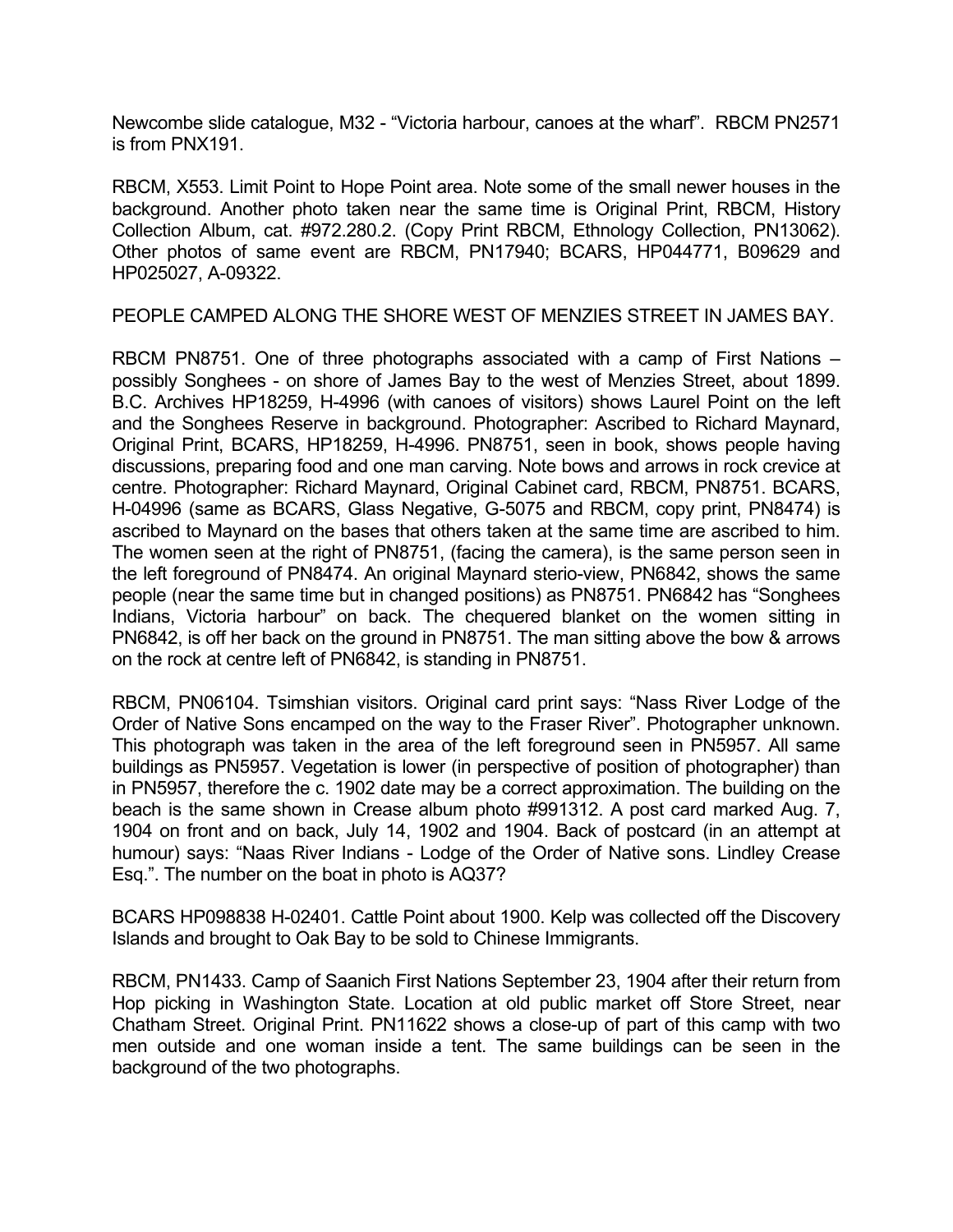National Archives of Canada, NMC12392. MAP - "Sketch of the Songhees Indian Reserve. Victoria B.C. Showing the Indian houses, gardens, and enclosures &c." Ashdown Green produced this map as a result of a formal survey of the Reserve in February of 1906. Songhees individuals had property on the reserve with some lands held as "Commonage". Leases of rental properties are also shown. (A similar map PAC, RG10, vol. 11028, File SRR-3, has locations of lots 47, 48 and 52 – that are not marked on this map).

(names of property owners from map]

ADDITIONAL NOTES

#### THE SONGHEES WIN AT COURT

During the negotiations with the Songhees the Federal Government tried, without proper authority, to erect immigrant quarantine sheds on Songhees Point near the old Royal Hospital. The Songhees tried to stop the contractor who did not obtained their consent and proceeded to court to sue the Federal Government over the issue. Judge Matthew Begbie, sided with the Songhees and issued an injunction restraining the contractor from erecting the sheds.

Powell wrote to Premier William Smithe:

"The ground on which the old hospital stands is a part of the Reserve, but on account of the great difficulty in obtaining a place for the smallpox patients, I have not interfered in any way with it, …no other buildings should be placed there unless in accordance with the Act by first acquiring a proper surrender from the Indians. …A building immediately adjoining …the site for these buildings is used by the Provincial authorities and this Department as a smallpox hospital."

Powel brings up the idea of Reversionary Interest between the two Governments, pointing out - "any land taken off a reserve shall revert to the Province" if not used by the Songhees, and cannot be used by the Dominion Government for any other purpose.

In a letter of November 23, to his Ottawa boss Vankoughnet, Powell complains that the immigration shed mix-up affected his "negotiations with the chief men of the tribe for their removal …it is unfortunate that just at this time their right to the Reserve has been, in their own opinion, ignored."

A reply of December 4, stated that the land was to be rented, not sold. That the Songhees Band would receive the rent and the land after the sheds were of no use. This he suggested would result in the Songhees dropping their suit and the government would not be liable to damages payable to the construction company that had already brought the lumber. The Songhees rejected the idea.

# THE RAILWAY WANTS IT FREE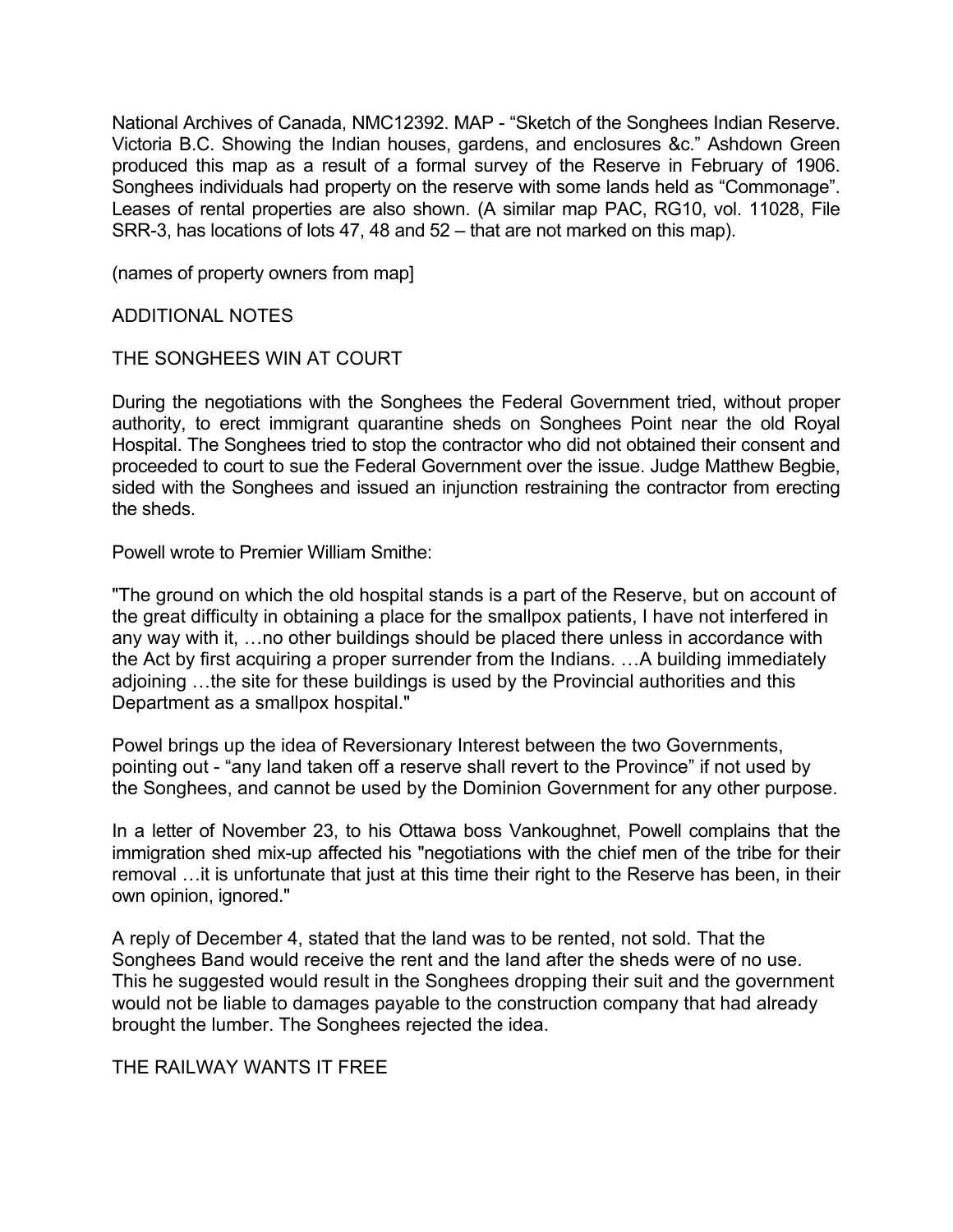In 1885, the Victoria and Esquimalt Railway Co. made application for free grants of land through the Reserves. On December 29, the Company defiantly notified Powell of their intention to take possession of a rail line right of way through the Songhees Reserve, stating "as they were allowed" under the Consolidated Railway Act of 1879. In April of 1886, the Company took steps to have the line located. Powell and O'Reilly recommended the purchase of 1635 acres in Metchosin at Weir's Beach for a new Reserve. However, the purchase was dependent on the sale of the two Reserves or the consent of the Bands. Since the Minister, John A. Macdonald, agreed with their recommendations; Robert Dunsmuir was authorised to negotiate with the Songhees – who rejected his offer of \$60,000 for the Reserve.

Powell appointed agent Lomas to evaluate right of way improvements. In July of 1887 money was paid directly to individual Songhees who were "well satisfied with the arrangement" and had already moved their houses off the right of way. However, Powell emphasised the payment was "not for right of way in which the whole band is interested, and which must be settled in accordance with the Indian Act".

The Songhees listed as receiving a total of \$1740 include: "Scomiah (chief) \$200; James Quskamault \$150; Sam Qullamilt \$250; Dave Simalahno \$25; Johnny \$5; Mrs. Sahsulth \$5; Jack Penelacut \$60; Cheetlam \$25; Tom Frank \$300; Semmahy \$40; Dick \$70; Spatielth \$260; Sahtla \$350".

Grading operations for the Railway through the Reserve started in 1887, and an extension to the City was finished on November 29. The Railroad was formally opened for traffic through the reserve in 1888. Order in Councils gave the Railway use of 15 acres in 1892, and 19 acres in 1895.

- On March 19, 1890, Robert Dunsmuir wrote the Victoria Indian Office regarding the purchase of the Weir farm in Metchosin. His company considered the property "totally unfit" for a reserve as the Songhees informed him: "it is both bleak and cold and in the winter season impossible in a South East wind to land from a canoe".

**On January 31, 1896, the Lieutenant Governor forwarded a resolution of the legislature requesting the Songhees move be referred to a special commission of three. One appointed by the Dominion, one by the Lieutenant Governor, and to resolve disputes, a member of the Supreme Court of B.C. This was agreed to by the Dominion with the qualification that they were:** 

**"agreeing to the proposition without prejudice to the claim of the Dominion government as to all other reserves in the Province of B.C. and that the title of the land which may be occupied as a reserve for the Songhees Indians in lieu of their present reserve be conveyed in fee simple to the Indians."** 

**Peter O'Reilly was appointed as a commissioner for the Dominion. The mandate of the Commission for the Province included a new reserve to the Dominion "in trust for the Indians and without any reversion to the province". The present Reserve lands were to revert to the province. A major disagreement arose from**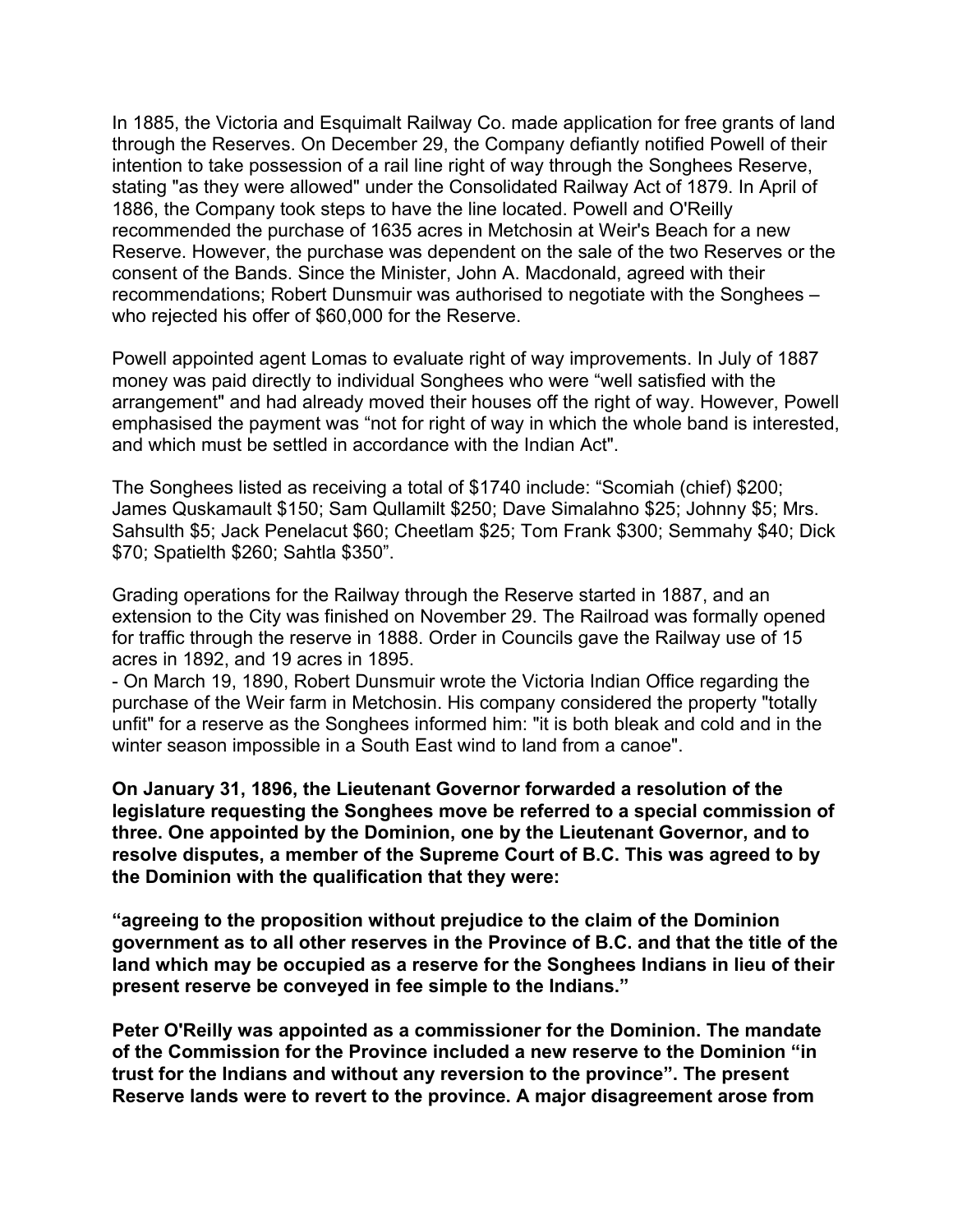**the Province not wanting to pay the Songhees compensation for the difference in value between the existing reserve and a new one.** 

**In 1897, Premier Turner visited Ottawa to discuss the Songhees move with Clifford Sifton, the Superintendent general of Indian Affairs. On June 14, the Colonist announces that Premier Turner's visit to Ottawa "cleared away the last misunderstanding about the removal of the Songhees reserve". The Dominion made two proposals: (1) B.C. agrees to give the E & N Railway co. the 19 acres they occupied. And in exchange for the remaining 93 acres procure a new location for the Songhees and pay the expense of removal. (2) B.C. should agree to disposal of the whole reserve and that the Songhees be given the proceeds of the sale left after the cost of the new reserve and the "rehabilitating" of the Songhees.** 

**The Province did not agree with the first proposal; and on the second, offered to dispose of only 56 acres - on the condition of the Province getting a new reserve and paying the costs of "removal and rehabilitation". The Province to then take the other half of the reserve "unburdened".** 

**On May 22, the city interests were put forward as Alderman Stewart motioned that the city had the right to bridge Victoria Harbour and to acquire the right of way for a Street through the Reserve to connect with Lime Street in Victoria West.** 

**In August, Clifford Sifton informed Premier Turner, that J. McKenna was being sent to "effect removal" of the Reserve. He met with Premier Turner on August 24, to discuss the matter.** 

**On November 5, Colonist …Mr. Turner is not willing to surrender what he thinks are the just claims of the Province, and Hon. Mr. Sifton …the legal rights of the Indians."** 

**In March of 1898, A. W. Vowell, the Indian Superintendent for B.C., was appointed to the Indian Reserve Committee. On April 23, the Colonist argues that there is an important constitutional question involving "reversionary" rights of the province to reserve lands. The Province contends that the Songhees reserve has a value separate from "the Indian title of occupation" and that any value the land possesses "arises from its urban situation". The Dominion Government's position is that the lands, or proceeds of sale, should be controlled by them for the benefit of the Songhees.** 

**The province sees its duty as providing another reserve and "rehabilitating the Indians in every respect equal to their present position… From a moral point of view, the location of the Indian should be far enough away to remove them entirely from the evils which contact with city life engenders" and the reserve**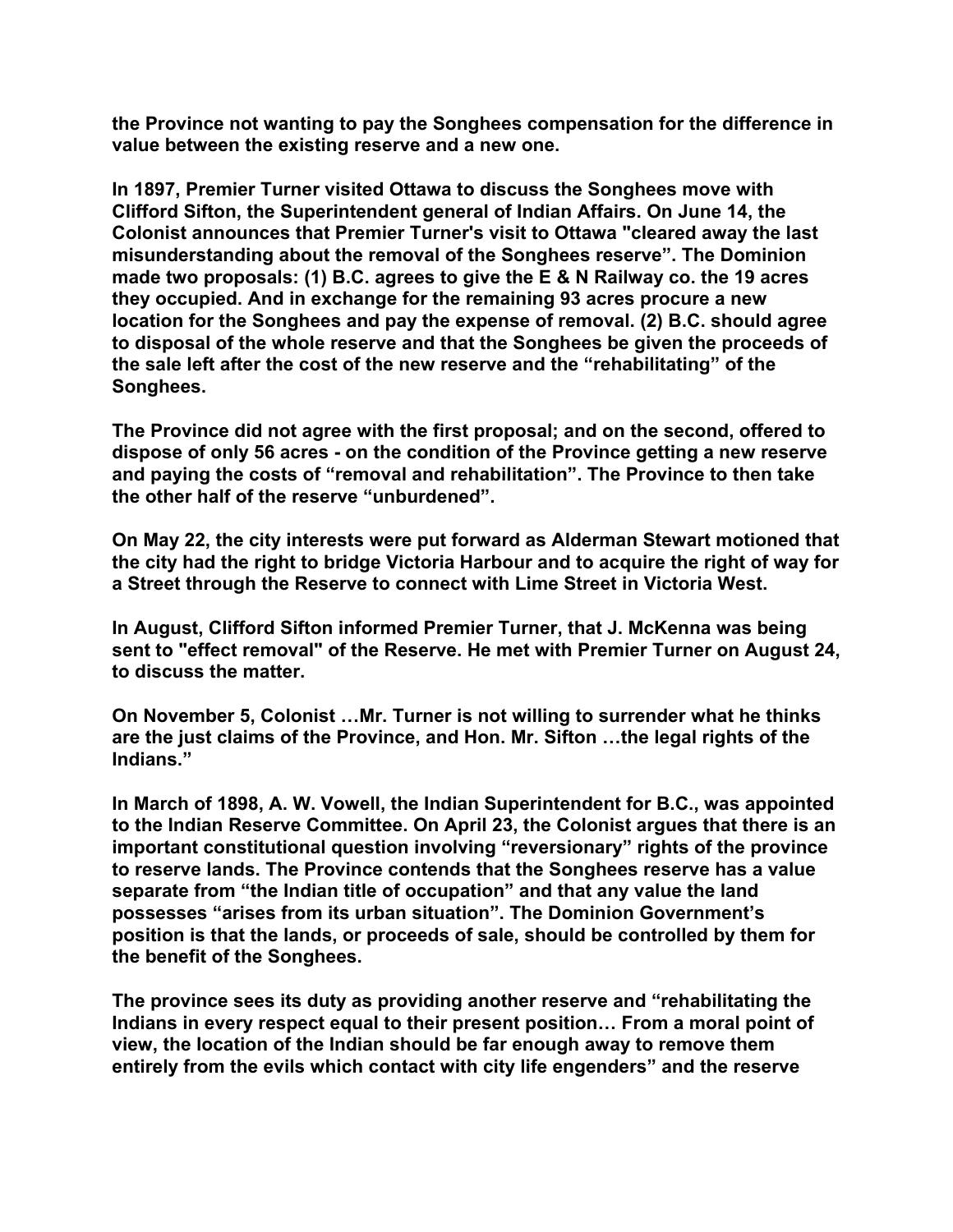**should provide an opportunity to "make a living agricultually" and to "be educated in farming".** 

**On April 28, the Colonist promotes a citizens meeting to lobby for Provincial rights to the Reserve after removal. The editor states that the Songhees "knew the value of the land and they want its equivalent and getting that they are willing to leave".** 

**The next month, Helmcken expressed concern that correspondence between Governments and the E. & N. Railway Co., pertaining to the Reserve, be made public. He was concerned that any agreements with the railway make provision for road allowances and free access for passenger or vehicle traffic for all time across any Railroad or bridge. Helmcken wanted the province and the city of Victoria to retain their rights and to deal with the Songhees "on a broad and liberal basis".** 

**In early 1899, resolutions were made to speed up the removal of the Songhees. By May, the Reserve negotiations became the subject of a confidence resolution in the House. On the 4th, it is reported that Helmcken complained that the discussion between McKenna and the province regarding the removal of the Songhees was without result and it was highly desirable that negotiations should be resumed. Helmcken moved a resolution that the Lieutenant Governor communicate with the Dominion requesting they instruct its commissioner to proceed in accordance with the terms of a resolution passed by the house on 28th January, 1896.** 

**This resolution stressed that under treaties with First Nations the Dominion "secured the lands… as long as they lived on them" and that otherwise they belonged to the Province. That by the terms of union "the trusteeship of the Indians was assumed by the Dominion on as liberal terms as had hitherto been carried on by B.C.". It was pointed out that the Province was "not a party to" the negotiations of the Commission. That McKenna "believed the best way was to meet the Indians and get the terms upon which they are ready to leave. As the Dominion government were the trustees, they would see the Indians' rights safeguarded". At this time, a major block was the Dominion's wish that the Province give nineteen acres to the E. & N railway.** 

**On June 4, 1899, the Colonist showed a Map of the Victoria harbour improvement scheme of Sorby - which included the alterations and use of Reserve. On December 12, the city's interference takes on a large role as it is reported that Alderman Hayward is pushing for the Reserve property to be transferred to the city. The Colonist argues that the Reserve has been a source of expense to Victoria, and proposes that the city pay the removal cost and take over the property – which could be sold at a "handsome profit".**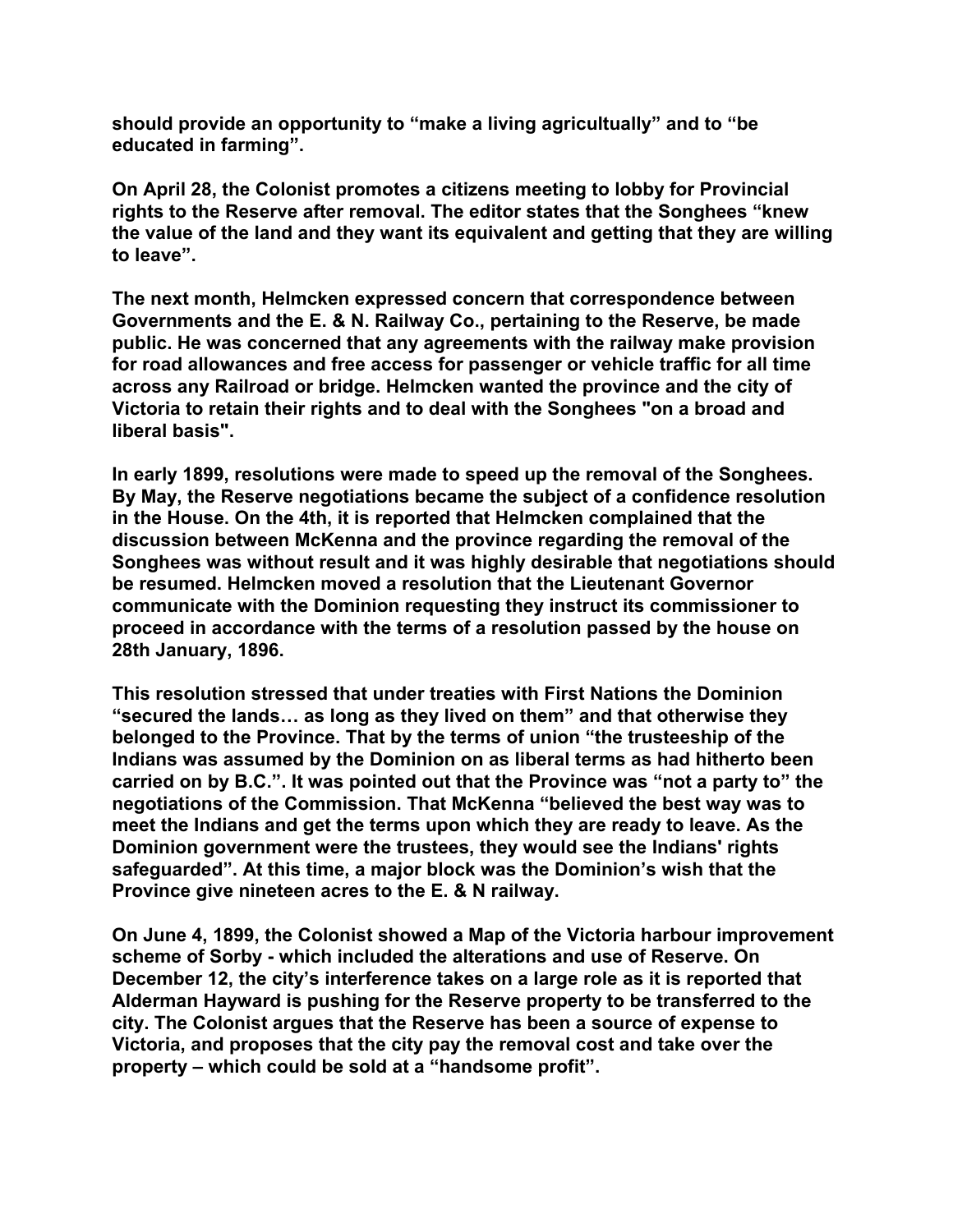The Railway delayed making payments for the land used, and a battle of government and railway lawyers began at an Arbitration Proceeding in Victoria on November 27, 1899. The subject under discussion was limited to the valuation of the 6.91 acres of actual right of way. The Province protested that they were not properly consulted and were concerned that any land being diverted from a reserve should revert to the province. The Railway lawyers tried to show that the land was of less value than emphasised by the Province.

On January 25, 1900, the Colonist prints a letter from Thomas Sorby who was developing a new economic scheme for Victoria harbour. At a meeting with Sifton, the Minister of the Interior, he had suggested a long-term lease of the Reserve to the harbour commission - as a branch of the public works department. He thought it: "absolutely essential" that the government give the commissioners rights to "control the whole water frontage". Sorby indicated the E & N railway would have ample room for expansion on favourable terms.

# A NEW ERA UNDER PREMIER McBRIDE

On March 7, 1905 Premier Richard McBride said: "it was clear that the Indians must retain possession of the Reserve until they were made party to an arrangement satisfactory to them. The Indians had been taught to believe that it would be foolish for them to yield their tenure without a considerable indemnity and generous terms. They could not be removed by force. The first essential was to get the Indians to acquiesce in an agreement."

At this time \$12,000 was held in credit to the Reserve for rents. It was suggested this money could be used for resettlement. The Reserve was valued at between \$100,000 and \$150,000. A public meeting of January 20, with Victoria Mayor Barnard resulted in the City Council urging the Legislature to reserve certain portions of land for specified City purposes.

In 1906, Mayor Morley made election speeches promising special attention to this question. A committee report of April 9, included terms of agreements with the Province that involved the city getting a portion of the Reserve on the condition of the sale of another portion, and the city – on approval of the Songhees -acquiring a new Reserve and meeting all expenses of removal.

On September 28, Premier Richard McBride sent a letter to the Dominion to say that he was now authorised to advise them that the Province is "agreeable to the detraction from their reversionary claim to the moneys to be netted from the sale of the reserve", and with the "total expenditure to be made on account of the Indians and the surrender of their present title."

Pedley met with Chief Cooper, who told him "owing to the many attempts to settle with them without material result, the Indians were tired of the whole business, and did not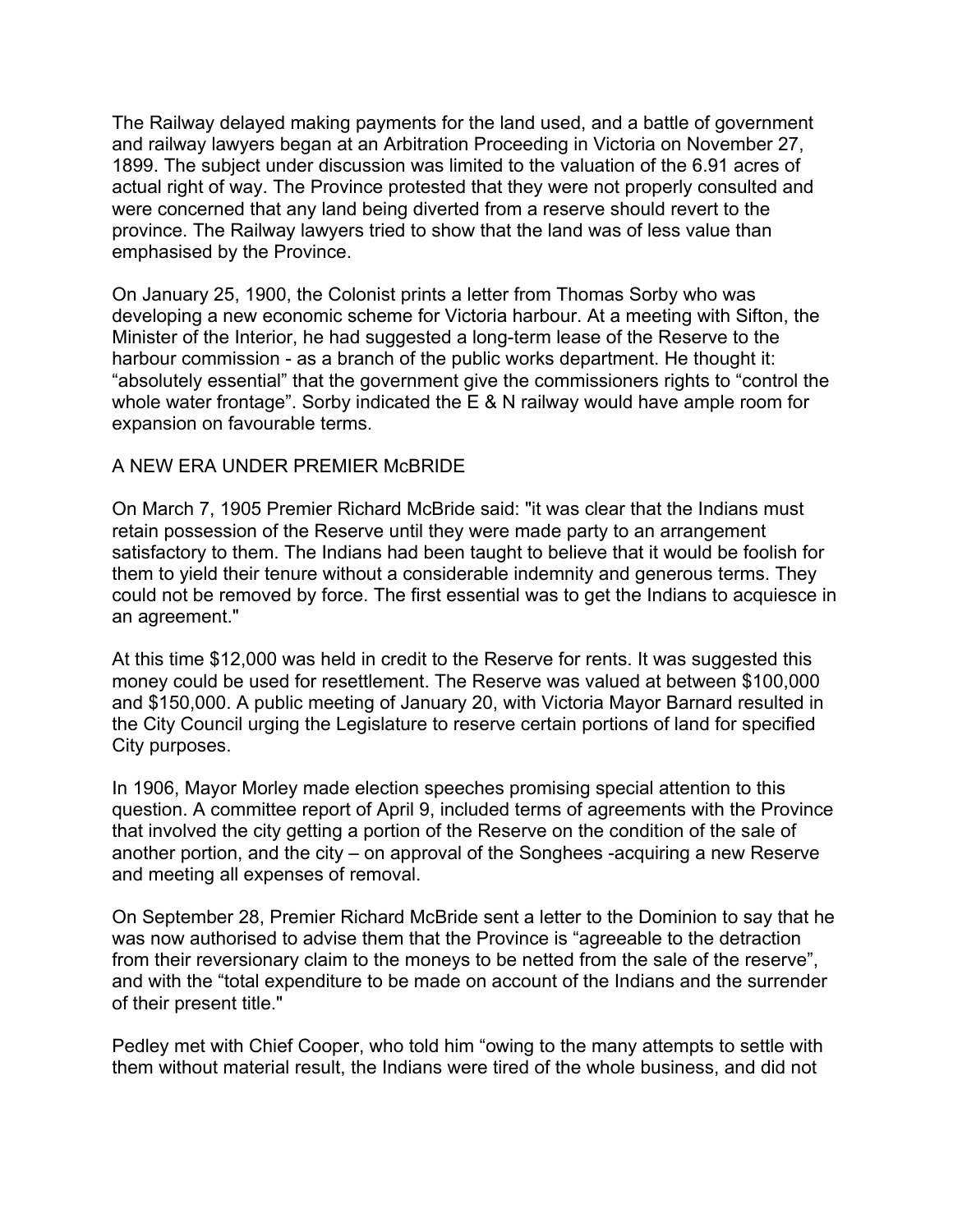care to reopen negotiations." After further discussions Pedley met with the Songhees on October 6, and proposed the following:

 "1. The Indians will be paid at the time of the surrender \$10,000 in cash and \$5000 in cash, or will be given in their place, improvements on the new reserve. 2. The owners of improvements on the present reserve will be paid for these in cash, or …improvements on the new reserve… 3. A new reserve will be provided before the removal from the present one. 4. The cost of removal …will be paid for as well as any permanent band improvements on the new reserve. 5. The interest on the band fund …after deducting the amounts necessary to carry out this proposition, will be paid to the Indians …or funded for their benefit."

The Songhees did not express an opinion and another meeting was held on October 13, where a new offer was made and rejected by the band. Pedley was then requested to have a meeting by the Songhees on October 20, to hear what they were prepared to accept as settlement. The Songhees were willing to take \$1,000 per family on a basis of 42 families and a reserve at Cadboro Bay.

Pedley agreed to the offer and tried to secure property on Cadboro Bay and "about 120 acres, at the head of Portage Inlet". Cooper and two council members visited the properties in question and rejected both. They told Pedley that "no reserve other than their old camping ground on the Hudson's Bay property at Cadboro Bay" would be acceptable. Pedley states in his later report that:

"While I am prepared to admit that with some members of this band [adult males - 26] the selection of a new reserve may be the all-important matter. I am thoroughly satisfied that with a large number, if not a majority of them, the new reserve is merely a secondary matter, but when they came to act as a band it seemed much easier for them to follow the old beaten paths and refuse to surrender than to disagree with a number of the old members."

Pedley's last offer included: \$10,000 at surrender; \$15,000 a week later; \$47,000 after move; A \$410,000 fund for implements and stock - with conditions of necessity attached; Purchase and removal to a suitable Reserve; Compensation for improvements on old Reserve; and payment of interest money to the band.

The Pedley report was made public on January 10, 1907. The next year on June 6, the Province stands firm as Premier McBride "declared publicly that he believed the reversionary interest, and therefore right of settlement" in reserve lands rests with the Province.

#### CHARLES FREESIE SONGHEES CHIEF (1892-1894)

Charlie Freesie or "Soke" (born c.1858) was the first Songhees Chief that showed a personal interest in moving the Reserve. He was the son of chief Freezy and Mary Freezy. A rental indenture in 1858 lists him as "Fresier [Chealtock] Thauawich" and then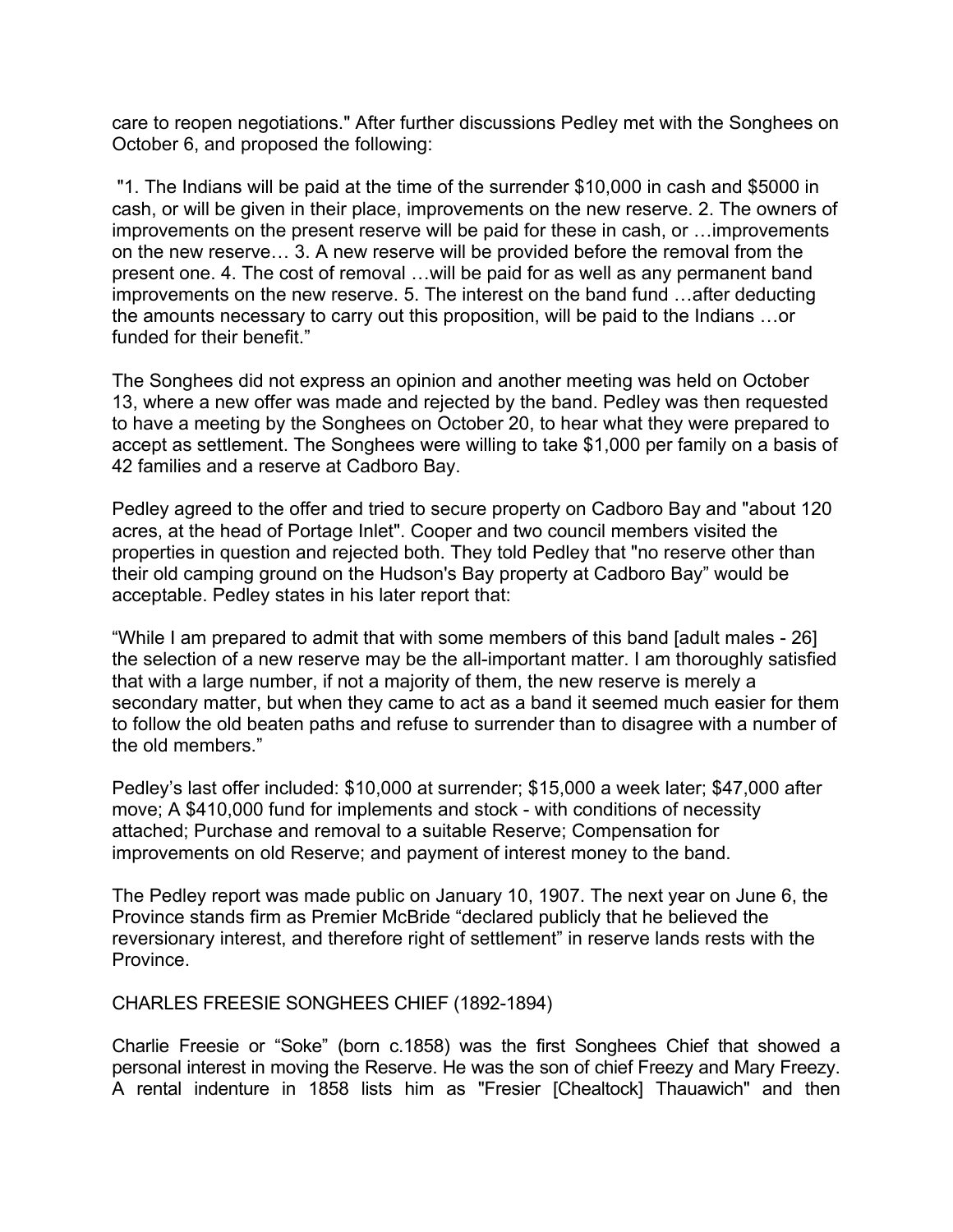"Shanawich and Charley". Fresier and his son Charley are referred to as "Chiefs of Songhees". Shanawich was likely Charlie's brother Peter. Mrs Charlie Freezie (born c.1867) was remarried in 1910 to Haynes Wheeler, a First Nations from the U.S. Her father was "Jack Sit-se-me lock" and brother "Willie Sit-se-me-loc".

Charlie's brief chieftainship lasted from October 21, 1892 until his untimely death from "consumption" at the age of 36 on October 13, 1894. He had a "simple funeral". After mourners "kept constant watch over the body as it lay in state at his home", a procession marched to St. Andrew's Cathedral. His pallbearers were Ed Purser, John Friday, Mose Kommai, Charlie Kommai, George Williams and Billy Marshall. His relatives came to the assistance of his widow and three children.

One of Charlie's daughters was Sally Freesie. She and her first cousin Sarah Weedrisk had children with Frank Albany. Sarah was married to Frank Albany, and after his death, to Chief Micheal Cooper. Sarah's grandson John Albany (who this book is dedicated to) was Songhees chief from 1954 to 1991. Charlie's daughter Mary Anne "Chathough" married Louie Jackson and then Charley Kamia.

Charlie had an older brother Louis "Unsame" Freezie (1841-1891), who married a Songhees, Elizabeth "Annie" Joseph (Born c.1846). Her brother was Robbie Daniels. Louis's daughter Elizabeth (1875-1940) married Daniel Joseph. Louis's son was the storeyteller Jimmy Fraser. The last three can be seen in the photographs.

# CHAPTER 14. EMPLOYMENT, RECREATION, AND SCHOOL, 1880-1900. (Pages 112-119)

BCARS, HP18265, H-5002. The original negative is BCARS, G-6881. (Copy RBCM, PN6835). A close-up of one of these boats leaving is in PN6839. A sterio-view looking in the other direction is a Richard Maynard Print, BCARS, HP18269, G-06933 - from Maynard, vol. 5, Van. Is. It is also neg. H-5006. RBCM, PN6827 is a similar photo that had to be taken at the same time with a different camera. A close-up of visitor camps taken at the same time at a small beach inside Songhees Point can be seen in another Maynard stereo-view print, BCARS, HP18270, H-5007. In another photograph of the same location (BCARS, HP18260, H-4997, contact print), taken by an unknown person, one can see a large woodpile similar to those collected for burning at potlatches.

BCARS, HP18268, H-5005. Another sterio-view HP18262, H-4999 taken at same time, is looking N.E. to businesses off Store Street. A third view - BCARS, HP18264, H-5001 - is nearly the same as PN6834. Richard Maynard also has a cabinet card photograph (RBCM, HP8750) of this location near the same time period. A sterio-view looking in the other direction was also taken by Maynard (RBCM, PN6834 and PN6852).

RBCM, PN06839. Family in canoe about to leave reserve. This canoe can be seen at the centre in PN6835. Note position of pole and paddle tied area [framework for cover to keep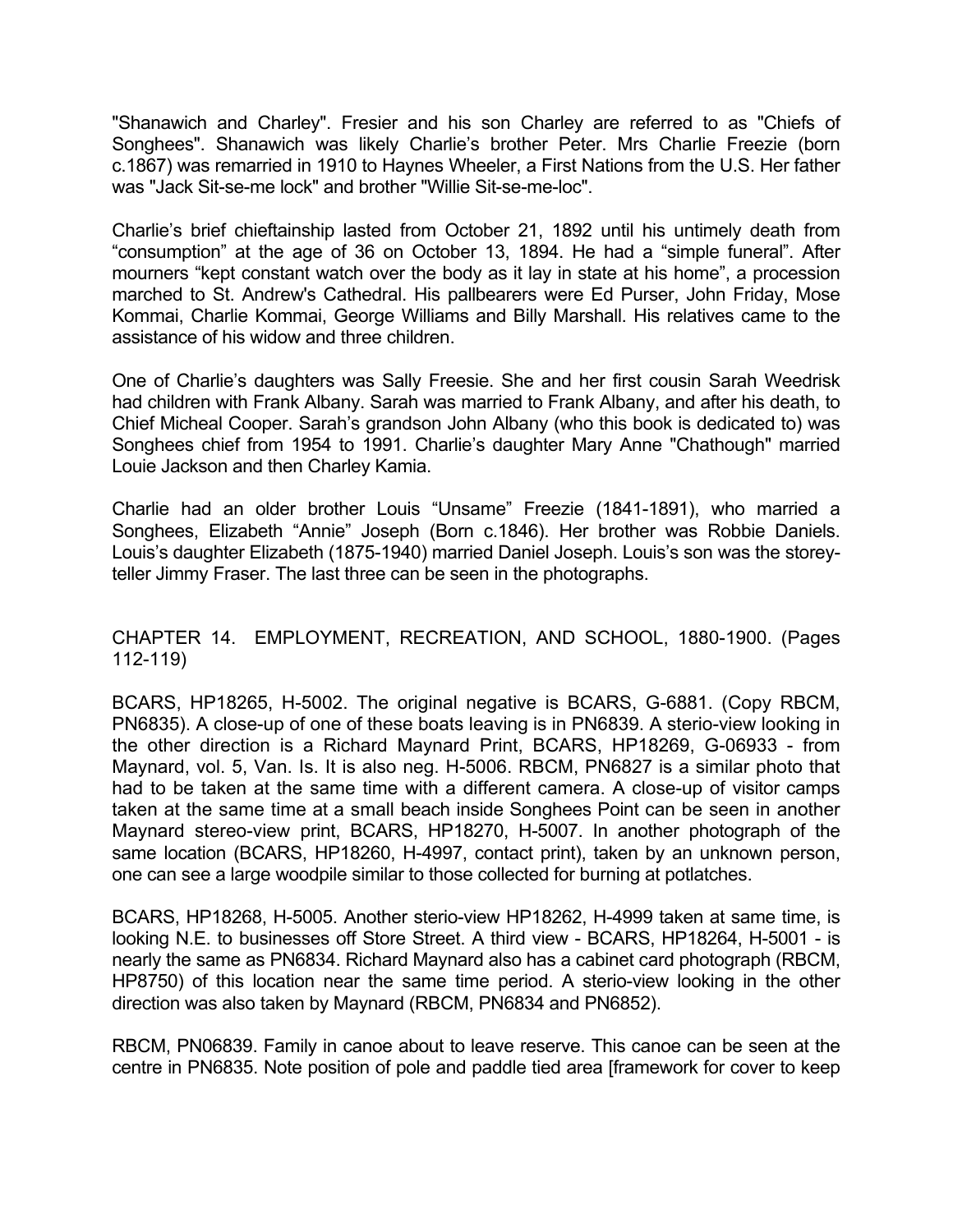canoe contents dry]. Two women in canoe similar (see hat & girl in blanket) to those in PN6842.

#### SEALING BOATS

BCARS, HP045724 C-00461 – Sealing boats in Victoria's upper harbour to the south of the Point Ellis Bridge. In 1894, over 500 First Nations were employed in sealing boats operating out of Victoria. The May Belle –  $4<sup>th</sup>$  from right was lost in 1896, with 22 men. Original Print.

HP00383, A-0183. On the left is the Reserve's Point Ellis Shipyard (On west side and south of the Point Ellis Bridge). In later times the sealing boats were sometimes moored at Fisherman's Wharf inside Shoal Point – as can be seen about 1906 in original print, BCARS, HP23409, A-08532. The latter shows the Schooners, Director, Ocean Rover, Mary Ellen, Favourite, Penelope and W.P. Sayward in first row. Also see B.C. Archives HP098816, H-02379.

RBCM PN13060. Limit Point. John Silver owned the building just to the left of the beach boathouse and Mrs. Pilkie owned the large and small buildings to the right. (Copy print from original Print, RBCM, History Collection, Cat. #972.280.2). A rare view further north from this area can be seen in the background of photographs of the Point Ellice Bridge collapse of May 26, 1896. BCARS, G-04577. In this photo today's Goose Trail is on the right beyond the rock island – that is now a point of land covered in landfill like the rest of the low tidal area in foreground. Photographer: H. Saunders, Jr. Original Print.

#### CANOE RACING

RBCM PN8831. Families gathered for canoe race. Original Print.

RBCM, PN8911. Original Print. People identified by Albert George on Nov. 30, 1982. Four of these people are in RBCM, PN8832. Originally BCARS #15706.

BCARS, HP098854 H-02417. Canoe Races on the Gorge. Just south of the falls and Tillicum Bridge. Original Print.

BCARS, HP20270. Canoe Races at the King's Birthday Celebrations. At this time canoe races sometimes started in front of the Legislative buildings and went to the outer harbour and back. Original print.

BCARS HP021832, A-07690. Songhees School House. Original Print.

Additional Information.

The Sealing Industry.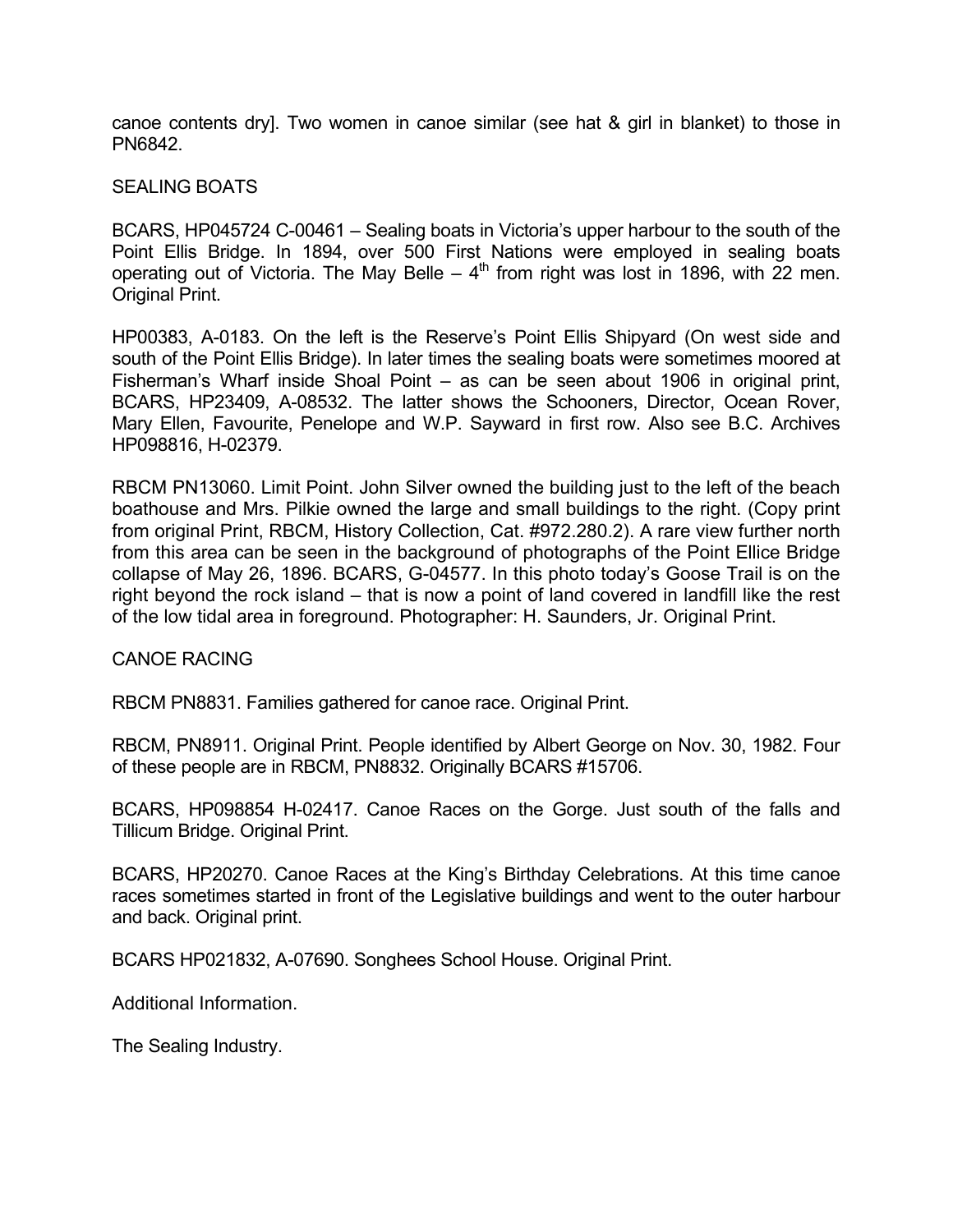The pelagic sealing business was for a time one of the major maritime industries of the North Pacific. Captain William Spring and his associate Captain Hugh McKay were the first sealers to operate out of Victoria. They began in a small trading business in the early 1850s, establishing several posts along the west Coast of Vancouver Island. Native hunters would occasionally bring a few seal and sea otter skins to barter at the trading posts.

Captain J. D. Warren commenced trading along the West Coast of Vancouver Island and the Queen Charlottes Islands in 1864 in the Thornton. He was impressed with the large herds of seals and in 1868 he induced the First Nations on the west coast of Vancouver Island to make more of a specialty of catching them. Captains Spring and McKay placed the schooners Surprise and Alert in the business, while Captain Warren had the schooner Kate.

Captain Spring & Boscowitz of Victoria took out the first native crew with their canoes on a sealing schooner in 1869. The industry started out in a small way hunting off the coast of Vancouver Island with mostly aboriginal crews from that area.

Prior to 1881 most of the vessels would go on very short cruises, but, as the habits of the seal became better known, they began to equip for longer voyages, sailing far south of the Columbia to meet the north-bound herd and follow it up the coast.

At the beginning of each year the fur seals were found off the American coast between San Francisco and Cape Flattery. They were at first scattered over the ocean - only occasionally occurring in small groups. As spring advanced, they made their way northward so that from the beginning of March to the middle of June they were found off the Coast of Vancouver Island. By the middle of July they arrive at the breeding grounds on the Pribloff Islands.

The fleet in 1881 included Captain James Warren's steam schooners Annie Beck and Alice Thorton. Captain Warren was the first person in the sealing business to send out steam schooners, and at one time operated a fleet of eight steam and sailing vessels. He married Tossamitsa (Mary Williams) of the Esquimalt band – some of their descendants living today among the Esquimalt and Songhees Nations.

After 1883 the first Victoria boats went to the Bering Sea. In 1884 Warren's fleet was the largest, including the steam schooners Dolphin, Grace, Anna Beck and Thorton, and the schooner Rustler. This year the entire Victoria fleet furnished employment to over two hundred canoes and five hundred First Nations. In 1886-87, some of Warren's schooners were seized by the American Government in Alaskan waters, causing him great financial hardship.

As the industry reached a peak about 1894 more and more local Victoria area First Nations joined the hunt. The season began in January or February and lasted until about the middle of September. The sealing fleet split into two groups, one started off the coast of California and followed the American herd northward and the other crossed the Pacific and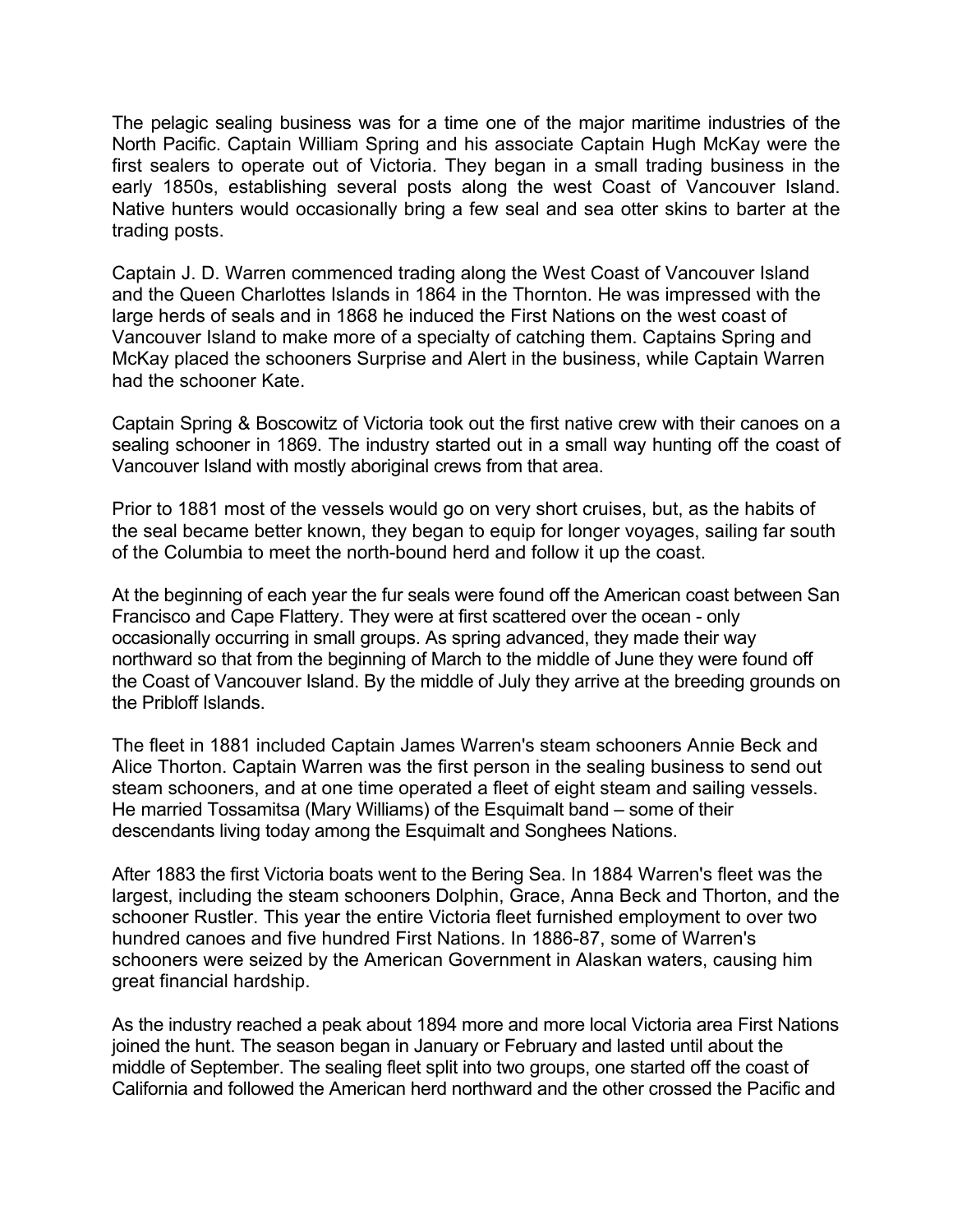hunted the Asiatic groups starting off S.E. Japan. Both groups followed the herds up to their breeding grounds in the Bering Sea.

In 1900 it was estimated that about 1000 aboriginal canoes were used in the season for sealing. Mostly harpoons were used in the hunt. Some First Peoples had guns but only sometimes used them for hunting (the animals often sank before they could be retrieved if they were shot with a gun).

The Active, a Canadian schooner built at Mayne Island in 1885, landed 1338 sealskins from the Bering Sea at Victoria in 1886 but on April 1, 1887 she sank in a gale 30 miles off Cape Flattery with the loss of 28 aboriginal crew.

The Ariel, under Captain Buckman, carried an aboriginal crew of 21 in 1889. They sailed from Victoria February 11 and returned on August 31 with a catch of 1,685 skins. The timing of the sealing industry worked well with the Songhees and Esquimalt who returned home in time for the salmon fishing season and the later hop-picking season.

The Beatrice, owned by William Grant, who leased property on the Reserve near the Point Ellis Bridge, had 24 First Peoples of a crew of 29 in 1890 when they brought 1,703 skins from the coast of Japan. The Dolphin, owned by Captain James D. Warren in 1886, brought 2,200 skins from the Bering Sea.

First Nations crew members made a lot of money when hunts were successful but two voyages in 1895-96 were devastating to many First Nations families in the greater Victoria area.

On May 8, 1895 Victorian's heard the tragic news that the sealing schooner Walter A. Earle capsized in the night in a violent storm on April 14 off Cape St. Elias Alaska with 26 aboriginal crewmembers. They included 12 from Victoria: Tom Andrew, Asi Billy, Vic Johnny, Vic Frank, Tom Frank, Isaac Robert, Joe Enday, Tom, Drew, Walter, Joe and Louis; six from Becher Bay: William John, Young Jim, Johnny James, Abraham Sam, Dan Connor, and Young William; from Sooke: Charley John, Joe Henry, George Henry, Sam Sayer and Peter Charley; from Rocky Point: Rocky Point Jim; from Metchosin: Harry Hutz and from Cowichan: Jimmy Daniel [The "George Henry" listed as lost, was Henry George. He was married to Mary Tate (c. 1858-Mar. 22, 1956) of Sooke. They were the parents of Agnes George who was born on the Old Songhees Reserve on March 1, 1878 (Died June 2, 1979). Agnes provided a great deal of information on the language and history of the Songhees to linguists and anthropologists. Agnes was married to Louis (also Louie) George of Discovery Island (Born July 1881). Louis George's father was Harry George (also George Solcwosit and Qunteenica) who was born on Discovery Island and was also reported to have drowned on the Walter Earle – yet his name does not match those listed in the official records. Mary (Tate) George mentioned above was the daughter of George MacQuinna Tate and Mary Patterson of Clo-oose. Her brother was Henry Tate (1897-Feb.7, 1958) who married Jane Ashelina Bob (born in Esquimalt c. 1918)].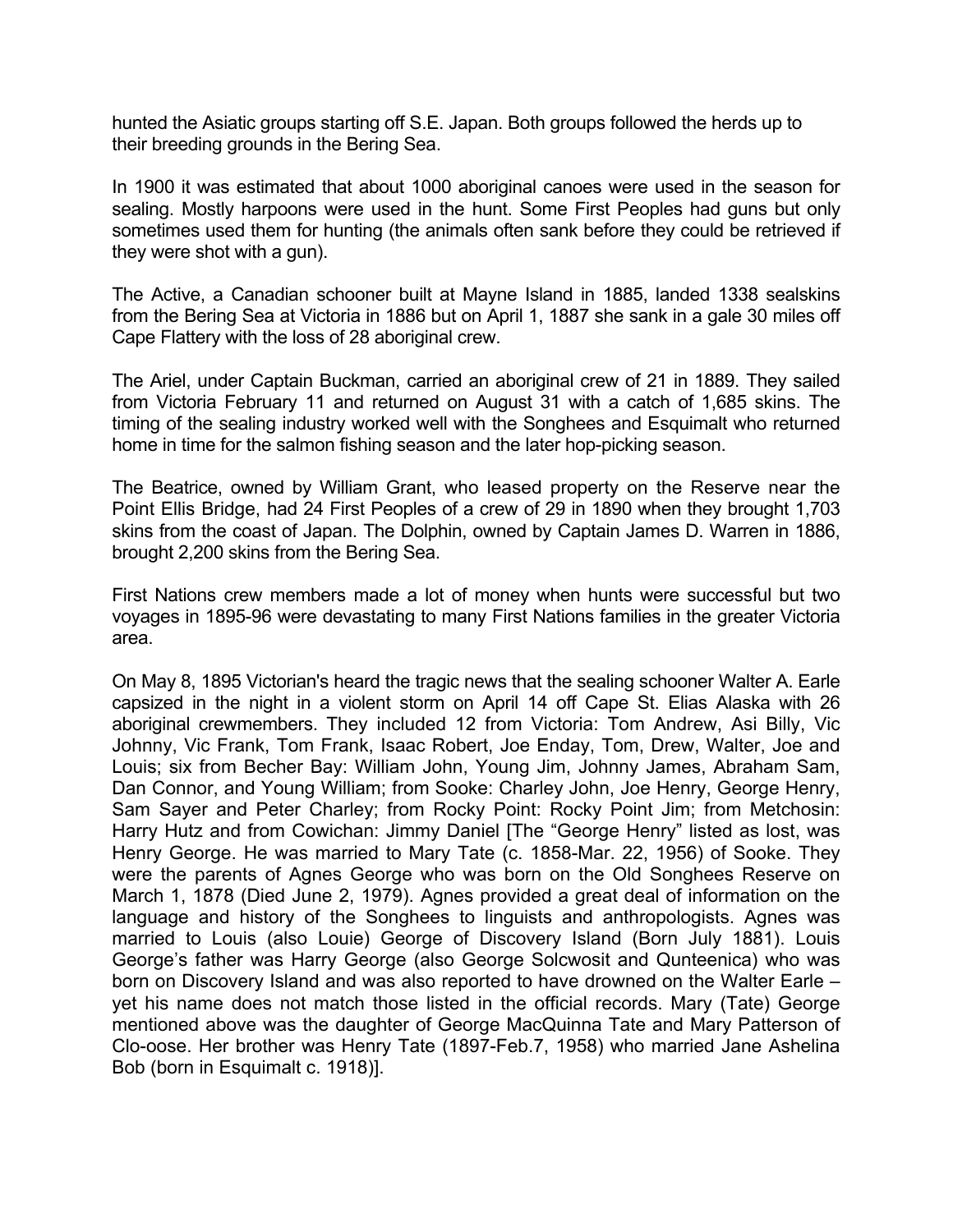The vessel had completed four successful years gathering 7717 seal skins and was the only one in the 1895 sealing fleet that had a crew of hunters and boatmen from the Victoria area.

The biggest tragedy occurred in late January of 1896 when the schooner May Belle sank off Cape Cook with twenty-two men - practically the entire adult male population - of the Becher Bay band.

Of the close to 300 vessels that participated in the hunts, at least 19 were lost at sea with all crewmembers. At least 158 First Nations, mostly men from the West Coast of the Island, were lost.

The sealing industry had begun a rapid decline by 1900. An Act of December 29, 1897, made it illegal for American citizens and American vessels to engage in it, while a treaty between the United States, Great Britain, Japan and Russia in 1911 outlawed the killing of seals at sea in the North Pacific.

In the early 1900s, the Victoria Whaling Company bought some new steam whale hunters and replaced the sealing activity.

- additional reference: B.C. Archives, GR-0215 Can. Dept. Marine & Fisheries Merc. Mar. Ship. Office, Reel B9510].

# CHAPTER 15. THE CHES-LUM GEORGE POLATCH OF 1895. (Pages 120-135)

RBCM, PN6834. In this photograph all of the canoes are of the West Coast style and rigged with sails. The event here may be First Nations holding potlatches on the Reserve after returning from the fish canneries - as reported by the Victoria Colonist on September 3, 1893, or visitors attending the George potlatch of 1895. This is a two part of an overlapping sequence of 3 sterio-view photographs. PN6854 (not shown) was taken near same time and overlaps with PN06852.

RBCM, PNX120. General scene of a memorial Potlatch held by Cheetlam George on May 27, 1895. This view with a rounded format exits as a direct duplicate 4X5 negative, RBCM, PN14238. Newcombe's register for X120 - "M/35, Victoria, canoes on old Songhees Reserve during Potlatch, Maynard". The second small house in the foreground was owned by Pierre Wyplanoc and the larger one behind it was owned by Robbie Semiramo.

RBCM, PN6884. Cheetlam George Potlatch. This is also a lanternslide RBCM PNX91. Three similar views not used here include: RBCM, PN8748, PN8752 and PN8753.

RBCM, PN6808. This house was present by 1884 and replaced by January 1901, with a new house of Cheetlam's son Tommy George. Original Print. Attributed to Richard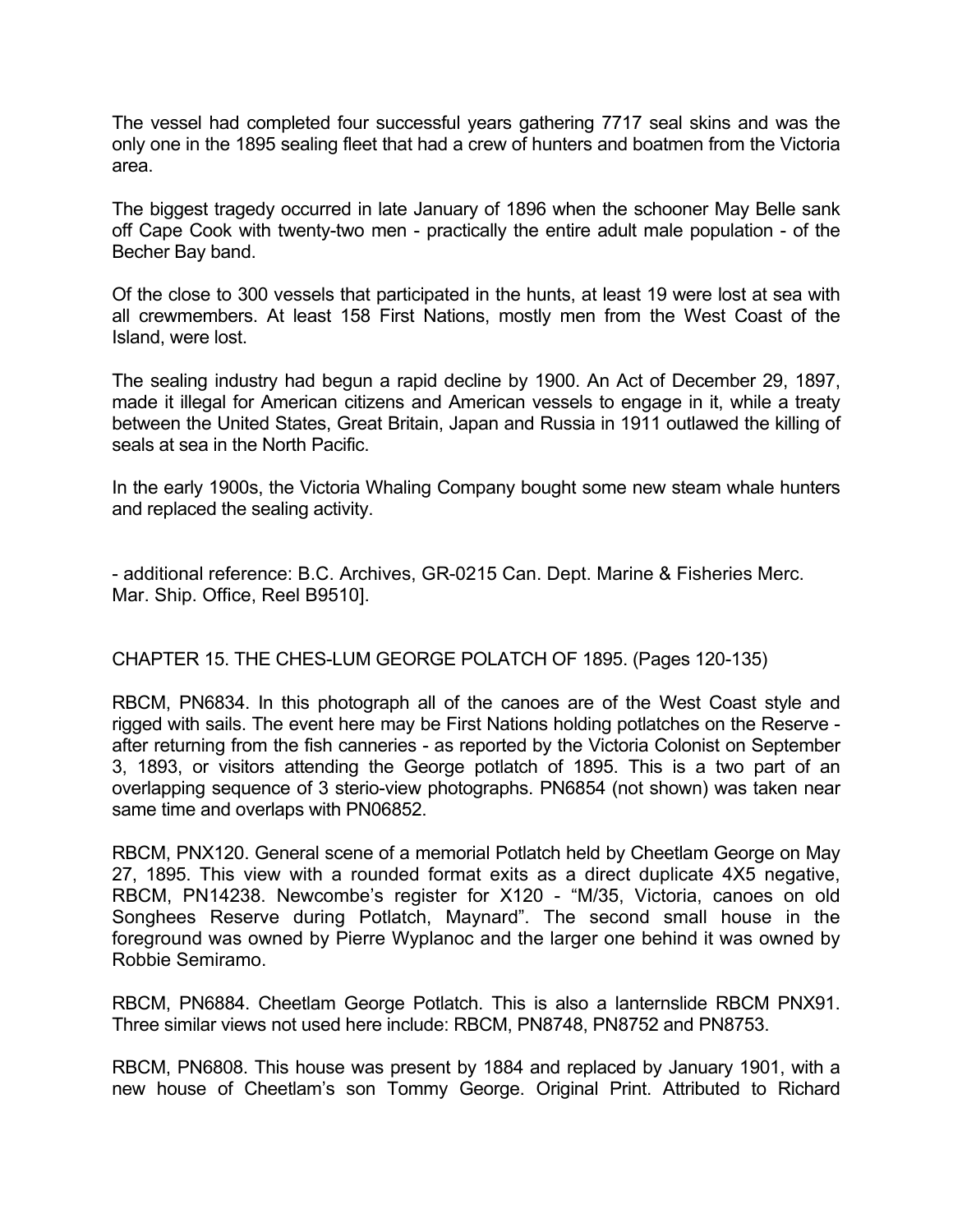Maynard on the basis of same card format as PN 8748, PN8752, PN8753 and PN6884. B.C. Archives image, A-108, of the south end of the Reserve dates to about 1880-83. This shows the old style plank houses near the Marine Hospital were torn down in July of 1899. The large European style building just in front of the Pilot Boat wheelhouse is almost finished – except for its smoke chimneys. This was the house of Cheetlam George and the site of his 1895, potlatch.

PN6492-B. Swaywey dances. Original Print. A similar photo of the same event is shown in print PN6492-A. The back of the original print of the latter has stamped: "E.J. Eyres, Imperial Studio, 76 Yates, Victoria, B.C." Face of print: "Songhee Reserve, Victoria, B.C. - Dance at Potlatch September 1895".

Another photo (Original Print, BCARS, HP18258, G-05076) likely associated with this potlatch shows children waiting outside Cheetlam George's house for the Potlatch activities. This photo is looking north toward the low area flooded at extreme high tides. Raised trestle of E&N R.R. in background is where vehicles today drive under the R.R. on Esquimalt Road. The canoes here may have been given away at the Potlatch or were pulled off the beach to make room for visiting canoes. Another view (RBCM, PNX192, Richard Maynard, Lantern slide) shows the canoes closer. It is also same as RBCM, PN6885, but with more showing. A photograph by Garrett Smith (BCARS, HP-02546) taken about 1896-97 shows the last traditional style plankhouse at the centre of photo and the front of Cheetlam George's house two buildings closer.

# MUD BAY

B.C. Archives CM B272. 1863 City of Victoria map showing Mud Bay and Lime Bay. The Colville and Coffin Islands burial sites are seen on the lower left.

MUD BAY IN THE 1880S - BEFORE THE RAILWAY. Kimta Road and the condominiums between Paul Kane and Cooperidge Places now cover this area. Not shown in the Songhees Pictorial is photograph RBCM, PN8749, an original print on cabinet card by Hannah Maynard. It is a view looking west across the beach at Mud Bay. Visitors are camped on the beach and up on the property of Hattie Dick. "Mrs. R. Maynard - Artist" written on face of card photograph in RBCM oversize file. One of three photos taken at this time. Lantern Slide RBCM X194, attributed to Hannah Maynard, shows men doing finishing work on canoes at Mud Bay. Close-up of PN8749 location. This photograph was taken from beach and shows the close-up of activities in PN8749. The second Newcombe catalogue says: "Victoria harbour, Lime Bay, canoes on the beach". The Maynard lanternslide catalogue says: "canoes on the beach, bank in the background, first bay east of Lime Bay" (Same as BCARS, print HP18261 G-05073 in Vol. 5, Vancouver Island taken at same time). Another close-up taken at the same time by Hanna Maynard, is BCARS, HP18261, H-4998. The latter was part of BCARS, Landsberg collection series HP18262- 70.

1901 – 1903 MUD BAY SERIES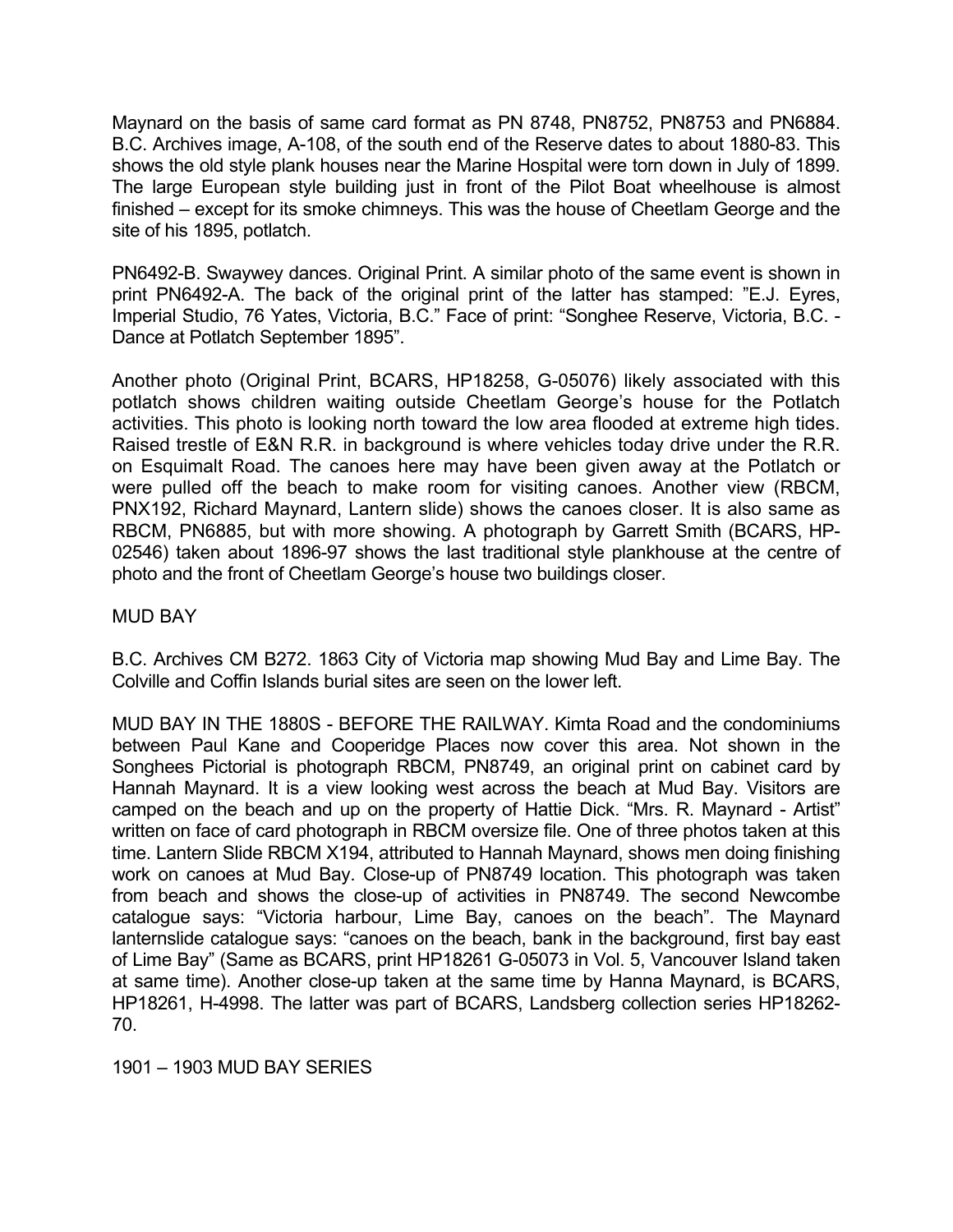A series of photographs dating to 1901-03 show many visitors to the Reserve in the area of Mud Bay and the old Village area. The activities represent either (1) various First Nations returning, at the end of the summer, after working for the Fraser River fish canneries many of the boats in the photographs are the new style of what were called Columbia River fishing boats, and/or (2) visitors to an Potlatch – possibly the Tommy George potlatch of 1901. A series of at least 7 photographs were taken at Mud Bay. Two original prints of the same view, PN6820, of a series of 13 prints have written in pen on their backs "Songhees Reserve Series, Last Potlatch held there, Nos. 1680-1691"and Print PN6891 [BCARS, 17467], has "Victoria, Last Potlatch" written on the negative. This BCARS series is the same as RBCM, PN6815-26. (This information may represent a guess based on the subject matter, by a person not having first hand knowledge of the events).

RBCM, PN6824, (Not shown) an original print, is part of the (at least) 7 photographs taken at Mud Bay that may be related to others taken in front of the Reserve village (two of which are labelled "last potlatch"). This photo shows visitors tent camps on the beach at Mud Bay. Houses in the background are off the Reserve along Catherine and Mary Streets. A larger view of this scene can be found in the two-part (overlapping) panorama that follows:

RBCM, PN6815 and PN6817. Two-part panorama looking north at camps in Mud Bay. Original Prints. Large Building and house of Hattie Dick on the left. Columbia River fishing boats in foreground of the type used at the Fraser River Canneries. The boat in the centre seen in both images has serial number TN2496. In a close-up of this panorama scene (PN6826) one of the boats has a cannery number C3417.

# MUD BAY IN 1909

In 1909 Harlan I. Smith and W.S. Taylor of the American Museum of Natural History visited Mud Bay to purchase and observe the making of aboriginal artifacts such as canoes and baskets. The people they observed and photographed were mostly visiting Nuu-chah-nulth from the West Coast of Vancouver Island.

AMNH26005. (Not shown). Unidentified Songhees man showing visitors a roughed-out carving of a Sweyway mask of the type seen in the 1895 potlatch dances. W.S. Taylor on left. Photographer: Harlan I. Smith, Print from copy negative. The original Smith notes identify this as "Songish man making a xoas xoas mask". This is next to small house above Mud Bay.

PNX125 and PN6872. Two part view of Mud Bay, 1909. The canoe finishing work area is seen in the left background. The totem pole being finished is identified as being of the "Kwakuitl style". Photographers: Harlan I. Smith, Lantern Slide, PNX125; Attributed to William Taylor, Original Print, PN6872. A two-part panorama - AMNH45998 and 45997 – was taken by Harlan Smith. PNX125 and PN6872 appear to be cropped versions of AMNH45998 and 45997. William S. Taylor, a mural artist from the AMNH expedition who accompanied Smith in 1909, may have taken PN6872. The view in PN6872 is not part of the catalogued series AMNH45996-45999 but was taken at the same time. The original print has "Vict. Harb. W. Taylor" written on the back. PN114 is part of this sequence.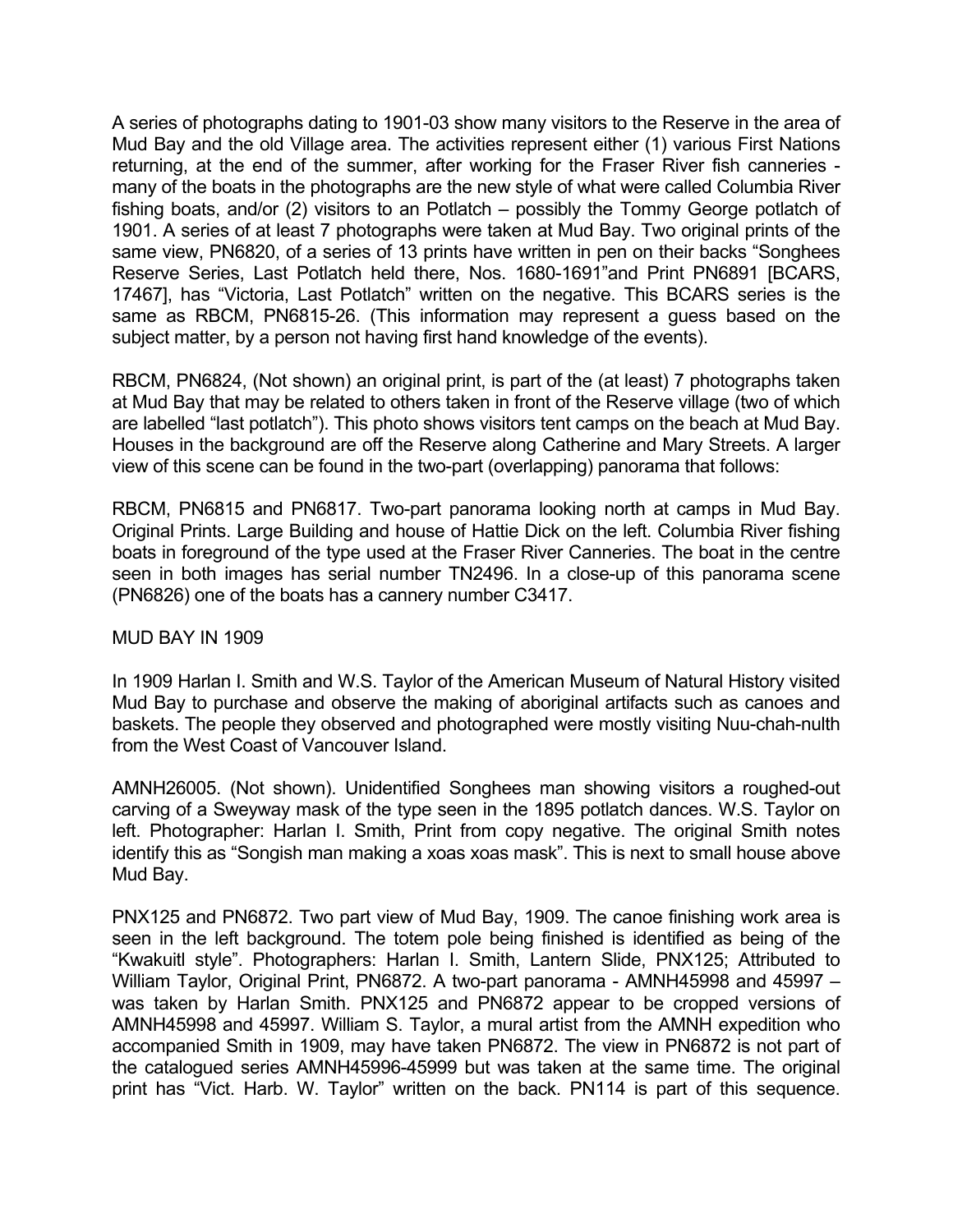Another photo series taken by Smith (AMNH45992-45994) shows a Nuu-chah-nulth man carving a Haida style totem pole in Mud Bay. The carver was using a photograph of a Haida pole as a model. Another man is carving a pole in RBCM, PN8858. A different man, who is either a Songhees or Nuu-chah-nulth, is seen adzing a canoe in two prints (PN11875, Original print and PN8835) – this was taken around the same time as the visit by Smith.

RBCM, PNX. Nuu-chah-nulth man carving inside of canoe with a D-adze. This lanternslide was made for Charles Newcombe by Smith from AMNH26009. Harlan I. Smith, AMNH45999 (Print from copy negative), is a larger view of "Chinook" canoe making area seen in PNX. Canoe at centre is one being carved in other photos. Note location of grinding stone on beach. AMHN photos 26007–26014 from Mud Bay are listed as "Canoe making, Victoria, Nootka man making Chinook canoe." Another photo AMNH26015 (Harlan I. Smith, Lantern slide, RBCM, PNX114) shows a finished canoe in Mud Bay. Lime Point is seen on the right and Shoal Point in the community of James Bay at centre.

RBCM PN8836. One of the few people that can be identified in the Mud Bay area is Songhees band member "Robbie" Semalano, who is shown with a baby at Mud Bay about 1910. Robbie was known as Robert Davis and married Martha (T'chin-tz) of Elwha Washington (her mother was "Nitinaht" and her father Clallam. She was "Mrs. R. D." – one of the Clallam informants of anthropologist Erna Gunther. He is seen with his wife and a daughter in RBCM PN5902 (original Print). Robert Davis was also referred to as Robert David and may be the person named Robbie Daniels who was the son of the brother of Jimmy Fraser's mother Elizabeth. Original print.

MUD BAY. 1910-12.

After the Songhees had signed an interim agreement in 1910 to move to another Reserve it appears that several photographers wanted to document the last scenes of First Nations activities on the Old Reserve. Howard Chapman, in particular, systematically photographed parts of the Reserve to get both panorama views and close-ups of buildings. At least one unknown photographer took close-ups of people - mostly in the Mud Bay area.

RBCM, PN8830. Close-up of backs of houses on East side of Mud Bay. Original Print. Fairell's Soda Works (not yet Silver Spring Brewery) can be seen in the background on N.W. corner of Esquimalt & Catherine Street. This was taken near same time as view of houses on beach that shows the large house of Hattie Dick above the beach at centre background (Original Print, RBCM PN8936). Also, original Print, RBCM, PN8913 shows adjoining houses above beach on East side of Bay.

RBCM, PN8858. Original print. Unidentified (Nuu-chah-nulth?) man on house platform, carving totem pole. This man was photographed carving a pole on two different occasions. See PN6451 and PN6452. The house in the background is the one seen in PN8892 and at centre in PN8936.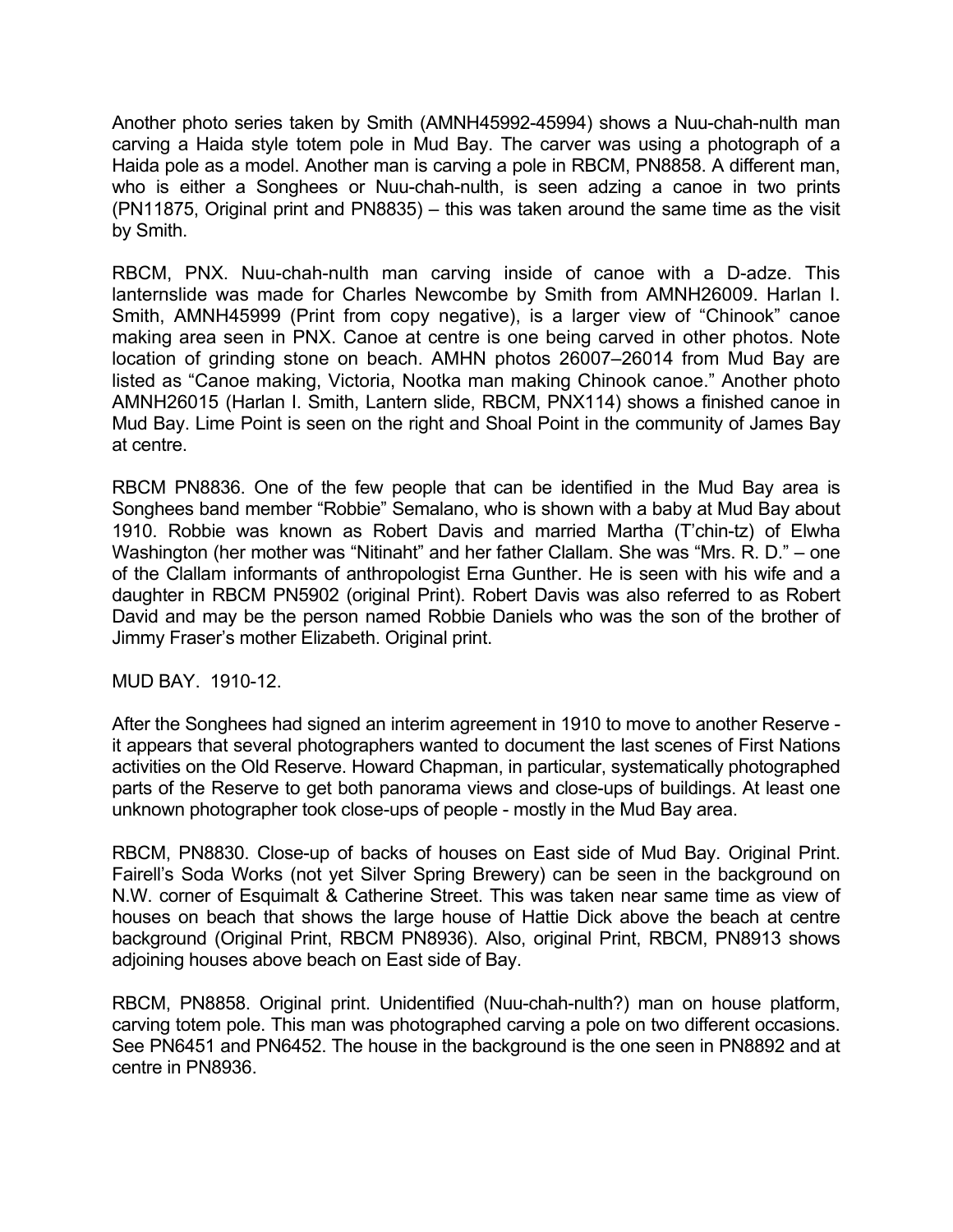RBCM, PN8880. Families in cloth drying operation. Original Print. One of the sitting men can also be seen in PN8881, which shows the same location. This man is also in PN8961. The boy with his hands outstretched seen near the man in PN8881 is the same boy in PN8805. Another view close to the latter (Original Print, RBCM, PN9479), shows a man pushing out a canoe. This man is the same as the pole carver in other photographs. He is in PN6451, PN6452 and PN8858. Another photograph (original Print, RBCM, PN8768) shows what appears to be a washtub for dying cloth. Note woman with woven baby cradle on right. This may be attributable to Chapman and taken same time as his PN8764; PN8767 and PN8856.

RBCM, HP8883. Family at Mud Bay. Original print. The girl on the left can also be seen in PN8887 [BCARS HP16509; HP16035] and PN5897 [BCARS HP16508]. A close-up of the woman is in RBCM, PN8841; also BCARS, HP16512; HP16505; HP16037.

RBCM, PN8834. Mother and daughters at Mud Bay. Original print. The two daughters, within a year later, can be seen in front of the Old village in Victoria harbour (see original print PN8838). PN8834 is also BCARS, HP15704 and HP16511. Another photograph (Original Print, RBCM, PN8892) shows children on the porch or walkway of a house at Mud Bay. Several of these children can be seen in other photos. A small girl and her mother that are together in PN8846, are seen individually in (small girl - PN8826 - same view BCARS, HP16522; HP166034) and (mother - PN8895). (Original Prints).

RBCM PN8848. Man and boy at Mud Bay. Original Print.

RBCM, PN8806. Boy at Mud Bay with the latest style of stripped shirt. Original Print.

RBCM PN8859. Man with blankets. Original Print.

RBCM, PN6887. Original print. Unidentified man. This same man is seen standing in his canoe in original Print, PN8961.

RBCM, PN8885. Small boy. Original Print. Same boy in RBCM, PN8837. (BCARS, HP16039; HP16546). MUD BAY IN THE SPRING OF 1912

Many photographs were taken of activities in Mud Bay in the spring of 1912. Howard Chapman took several of these, and it is likely that others taken at or near the same time can be attributed to him.

BCARS, HP99388, H-3206. Cemetery. Glass dry plate, in Chapman box 741, No. 4. Another view, RBCM, PN8766, taken within a few months shows houses along Catherine Street and the Silver Spring Brewery on the N.W. corner of Esquimalt Road and Catherine. The church on right of this view was St. Saviour's on the S.E. corner of Henry and Mary Streets. An original print RBCM, PN6277 has "Songhees I.R. Spring 1912" written on back. There were older style burial houses next to the Christian burial ground on Lime Point (see RBCM, PN8801, original print). These houses are more typical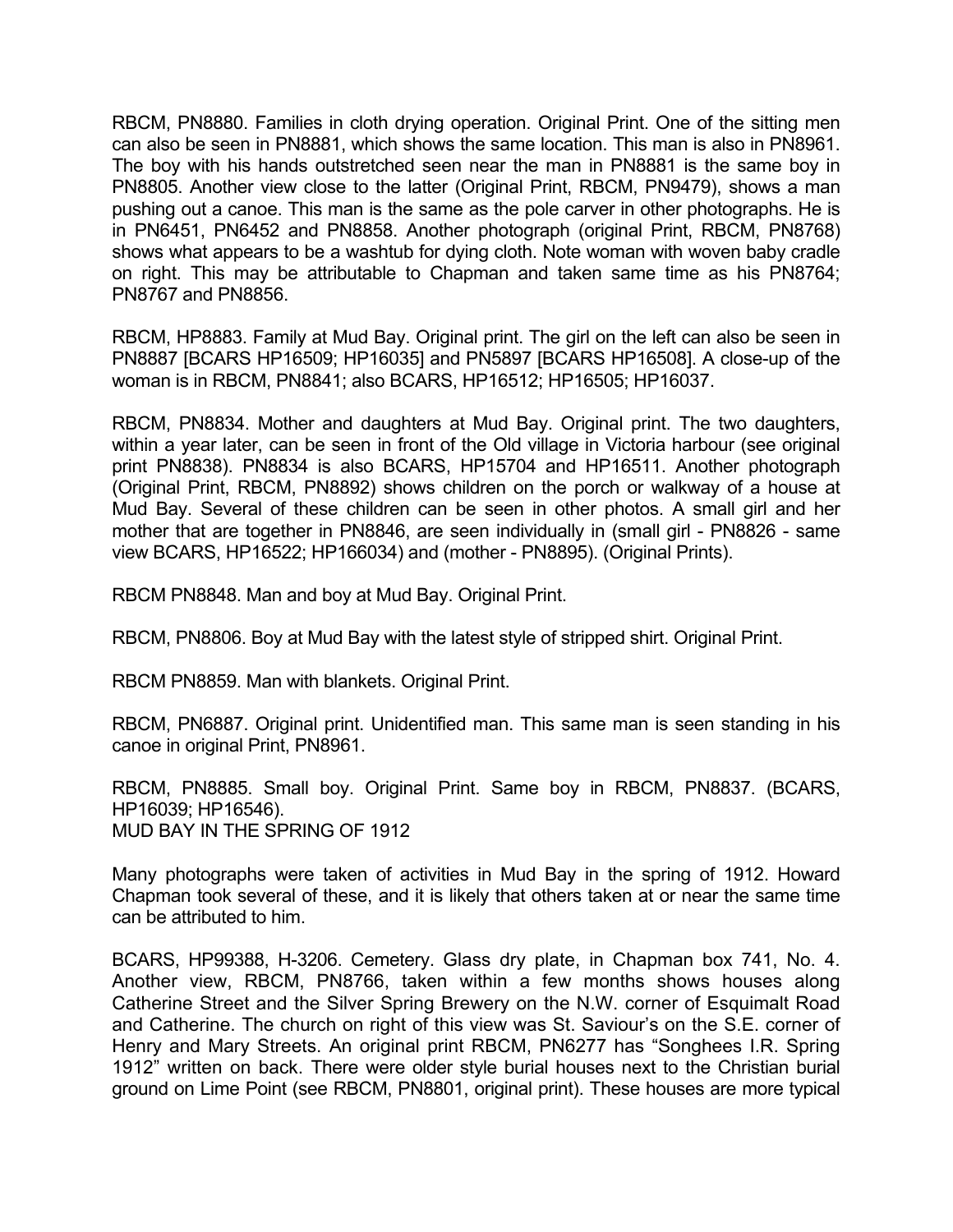of styles from the northern coast of B.C. and may have been used by northern visitors. The burials were removed from this location to the cemetery at the New Songhees Reserve in 1911.

# \*\*\*IMPORTANT PHOTOGRAPHS NOT IN BOOK

Two important photographs taken by Howard Chapman include: (1) RBCM H-4674 (Original Print from Dry plate), which is a large view of Mud Bay at low tide. Activities of the Railway are now prevalent in this area. Large bolts of cloth are drying on the clotheslines, rocks and wharfs (Original – Chapman Box 741, No. 5. Also Original print, PN5953). On BCARS, HP99388 – "Spring of 1912". Near same time as RBCM, PN8856. Original Print, RBCM, PN8930 was taken near the same time, at high tide. (also see PN8764 [BCARS HP077580, E-0025] PN8764 was BCARS, HP15702 and PN8930 was BCARS, HP15749. A Close-up view of PN8930 attributed to Howard Chapman is original Print, RBCM, PN8802. BCARS, Chapman's Box 741, No. 3 (same PN5951) is an enlarged view of this. It shows fishing boats with serial numbers P1832 and AJ1436. (2) RBCM, PN8767. (Original Print). This is a close-up of Mud Bay houses and Columbia River style fishing boats. Boat at centre – VJ1370 – was owned in 1908, by an Ahousat (west coast Vancouver Island) man named Big Jackson (c.1864-March 17, 1932). The boat next to it, S1376, was owned by Tommy Johnson and used in 1908 when fishing for the Steveston Fish Cannery on the lower Fraser River. (Attributed to Howard Chapman).

# ADDITIONAL NOTES

# THE MUD BAY ENCAMPMENT

- The South West corner of the Reserve formed a settlement area distant from the old Village. This location included the rocky shoreline to the east of Lime Bay. Half of the former Lime Bay is now located at the foot of Catherine Street. Mud Bay had a broad beach when exposed at low tide. It is now filled in and condominiums built on it. Several Songhees band members had individual properties in this area. In the 1870s visitors from the West Coast of Vancouver Island began tent camping on the beach at Mud Bay on a seasonal basis; and others invited to potlatches camped on the land above the beach.

By the early 1900s European style buildings were built along the back of the Bay. Both Songhees and their West Coast relatives lived in these houses. Visitors from the West Coast camped here on the way to and from the fish canneries on the Fraser River. The numbers on the "Columbia River fish boats" in old photographs, allow us to identify who some of these people were.

People from the West Coast and other locations began staying the winter. In 1904, a complaint was made by the Catholic Priest Vullings to Constable Deasy that non-Songhees were "residing on the Songhees Reserve there for the winter at least." When he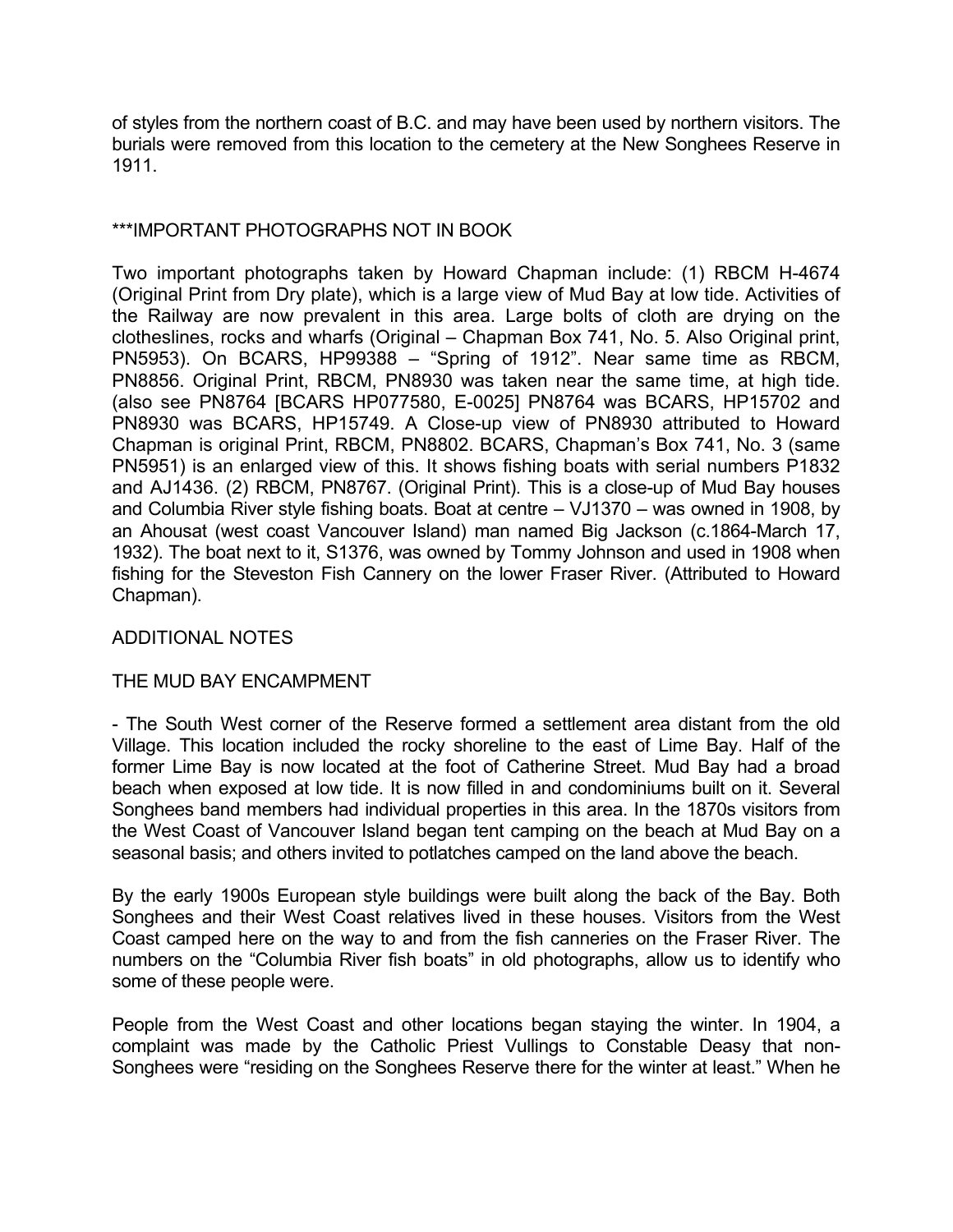requested, "that they go to their own reserves, they pay no heed." In this case they left on December 20.

CHAPTER 16. THE LAST BIG POTLATCHES, 1900-1908. (Pages 136-145)

# 1901 – 1904 PHOTOGRAPH SERIES

RBCM, PN6841. Fishing sail boats. Close-up of original Print. From Negative 35b in Newcombe, Maynard collection. Catalogue reads "Victoria Hbr. Canoes & potlatch scene". Maynard collection negative 35a is the Cheetlam George potlatch of 1895. The Fishing sailing boats that worked for the Fraser River Cannery, #FCR2541 and #FCR 2537 can be seen in RCBM, PN6820 (a direct duplicate negative). Two original prints of the same view as PN6820, of a series of 13 prints have written in pen on their backs "Songhees Reserve Series, Last Potlatch held there, Nos. 1680-1691"and Print PN6891 [BCARS, 17467], has "Victoria, Last Potlatch" written on the negative. This BCARS series is the same as RBCM, PN6815-26.

RBCM, PN6818. Fishing boats moored. Direct duplicate negative.

RBCM, PN6891. Fishing boat N302 and West Coast style dugout canoe. The buildings in the background include the Yates Block at 1244-1252 Wharf Street at centre (the one with the whale paintings); the large Board of Trade Building in Bastion square and the Hudson's Bay Co. fur storage building (now the large parking lot with the stone wall). Direct duplicate negative. The same event includes PN6816 with same boats - shows the Janion Building just above the Bridge and buildings along Johnson Street; and PN6825 which shows a large West Coast style dug-out canoe with Pacific Steamship Co. boats in the background below Wharf Street. Direct duplicate negative.

# \*\*\* CLOSE-UPS OF HOUSES NOT IN BOOK

An unknown photographer took a series of close-ups of buildings around the same time as the visiting sailing boats. In RBCM PN6821 one can see tent camps on beach platforms with European style houses in the background. The houses were owned by (right to left) Tommy George, Robbie Semiramo, Walter Joseph and Daniel Joseph. Direct duplicate negative. Notes: The close-ups here can be seen in the larger view of original print PN6888 taken about a year before. The homes in the front row from right to left were owned in 1906 by Andrew Tom; Mary Hallates; Alec Kulquulum; Jack Sput-talch and Pierre Wyplanoc; Tommy George; Robbie Semirano; Walter Joseph; Daniel Joseph. Closer views of this general scene are found in photographs RBCM PN6821 (Archives, HP1681); HP15759 (PN8934); HP15761 (PN6881); HP15760 (PN6882); HP15762 (PN6889). RBCM, PN6881 shows a visitors tent camp near the home of Tommy George (Original Print). RBCM, PN6882 (Original Print) shows tents with the house of Alec Kulquulum at centre. It was this house that was later re-surfaced and painted with designs for memorial potlatch of 1908. The house on left is owned by Pierre Wyplanoc and Jack Sput-talch and house on right owned by Mary Hallates.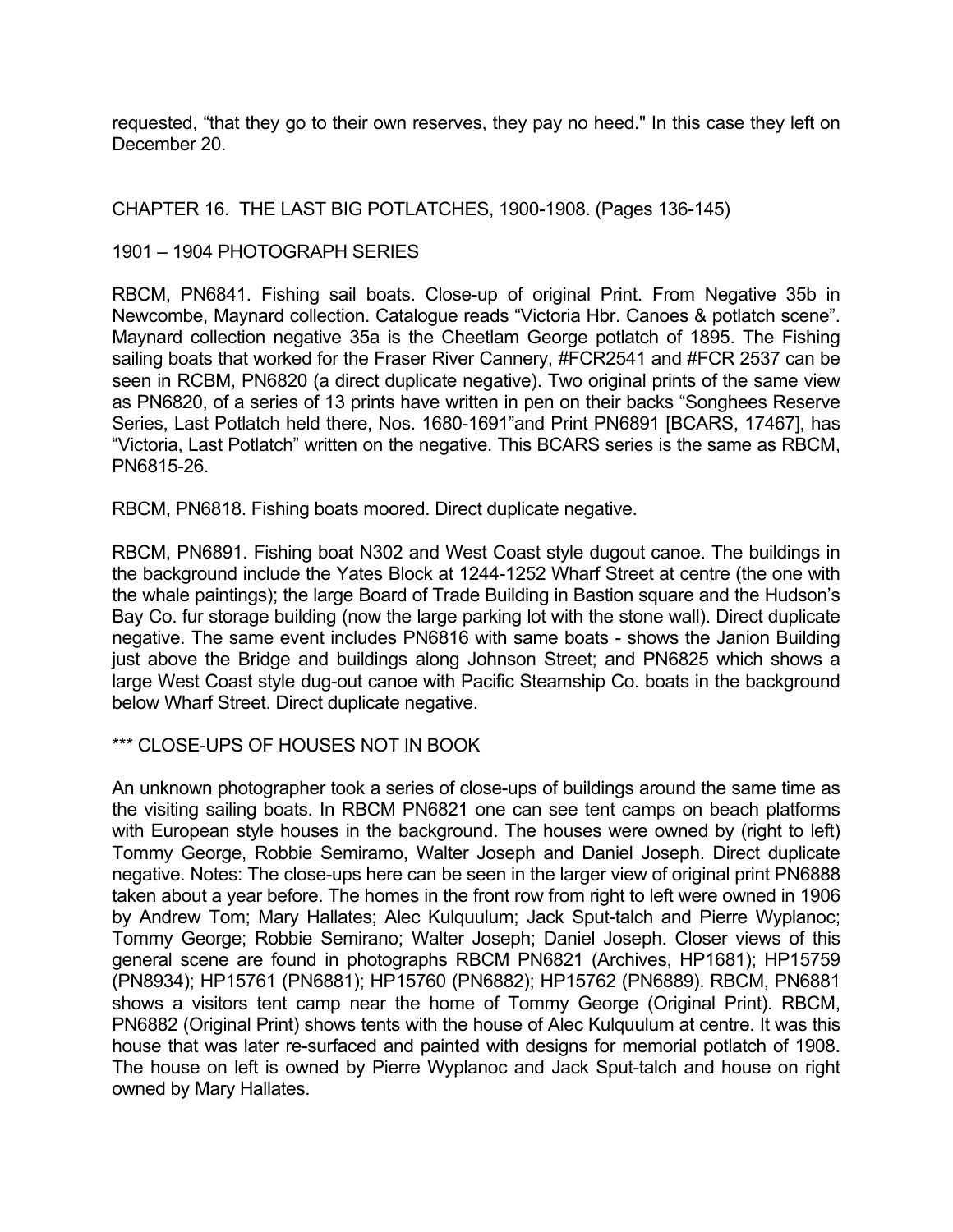BCARS, HP23887, A-08817 and HP23886, A-08816 (Close-up of two-part panorama of 1902. Original Prints). Note the large new white building at the right of the left image. This is Tommy George's 1901 house that replaced the earlier house shown in the 1895 potlatch of his father Cheetlam George. The large dark building at the left of the right view was later painted white and was the scene of the 1908 potlatch.

BCARS, HP18263, G-6882. First Nation visitors having morning tea below Limit Point. c. 1904-07. Stereo View Print.

RBCM, PN6849 and RBCM, PNX520 (PN21774 is negative from slide).

Two-part panorama of 1907-08. B.C. Soap Works and British American Paint Company were both built on Laurel Point in 1907. Another two-part panorama was taken near the same time on the East side of Hope Point. In the latter photographs visitors are camped on the beach and clearing - with Hope Point in background. The Victoria Sealing Company buildings and boats can be seen in the distant background. Photographer: Richard Maynard, Glass plates, RBCM, PN6847a-b. RBCM, PN6847a is also on post card, with same #. Glass Plate listed as M.36a in Newcombe Maynard catalogue. Another view, direct duplicate neg. PN6880, taken near same time. RBCM, PN8953 (original print) is a c. 1910 close-up of the houses seen here.

RBCM, PN8860. Unidentified Woman, c. 1904-1908. Original Print.

VISITORS CAMPS AT HOPE POINT about 1907-1908.

The large tent encampment at Hope Point can be seen in the upper right of PN8769 (original print) (not in book). The foreground of this print shows visitors in Columbia River style fishing boats about 1910. Looking N.W. from Bridge. There are similar boats in photos PN6847-a and PN6847-b. The Forth Point Ellis Bridge in the background was finished in 1904.

First Nations camped here to and from their work picking hops and working in the canning factories. They brought, and made at this location, many artifacts to sell to private and museum collectors. Changes in the making of artifacts now reflected the tastes of buyers and expediencies such as the use of commercial aniline dyes in making baskets.

On July 11, 1908 Stewart Culin of the Brooklyn Museum visited the area to purchase museum artifacts. He observed at one camp:

"The ground was littered with salmon tails. Split salmon, skewered flat with sticks, were hung up to dry on improvised frames; on all sides were salmon berries (eggs) covered with blood, which the women had obtained from the canneries."

One series of photographs of this camp is attributed to Richard Maynard:

RBCM, PN8823. Early morning at the Hope Point tent camp. Original Print.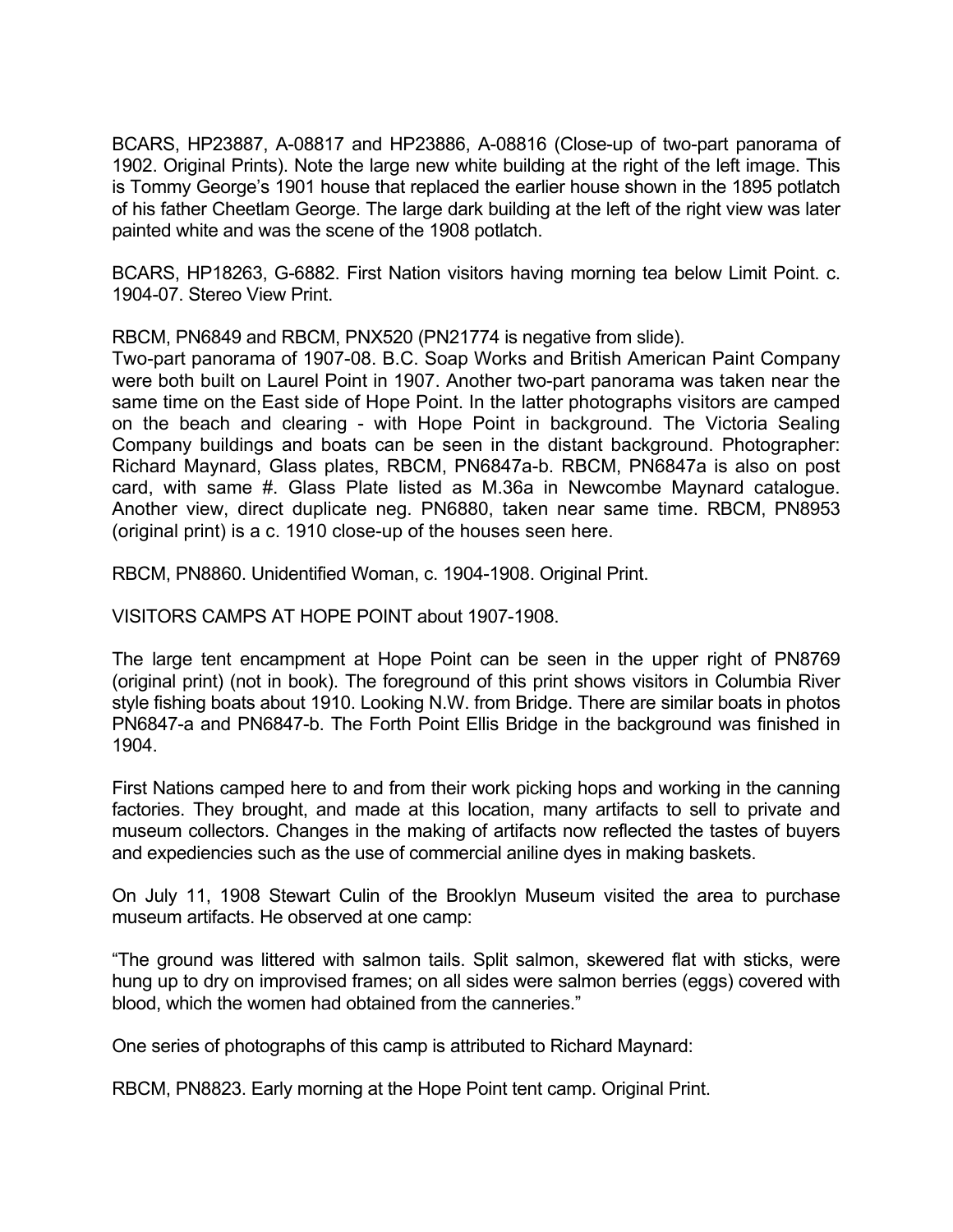RBCM, PN6147. Women with two children and man in captains' hat outside their tent. Original Print.

RBCM, PN8567. Hope Point camp showing other side of tent from PN6859 photograph (not in book). The same women and child are in both images. Original Print. In PN6859 (original print) there is a man sitting on a storage barrel in front of cross paddles that supporting a tent. The women in the background can be seen in the foreground in PN8567. The women standing may be the same person seen in PN8891 and PN8890. Another image BCARS HP18266, H-5003 (Stereo View Print; same as PN6831 and same B.C. Archives neg. G-6882) shows visitors on the south side of the Johnson Street Bridge with Tommy George's 1901 house in background. c. 1904-07.

Ida Jackson Memorial Potlatch of c. 1908.

The location of this potlatch can be seen in RBCM, PN8922 (original print – not in book). Looking north across the front of Reserve to Johnson Street Bridge about 1908. The painted potlatch house is the one with a white front, can be seen just past the people standing near the large number of canoes at centre

Notes: A similar image appeared in Colonist Nov. 6, 1910. Another image which includes this view is an Original Print, RBCM, PN8907, which is labelled beneath: "Victoria Indian Reserve, 1908" and "1908" on sticky label added to original print. The house can also be seen in images H-4673 and H-4675 at the end of chapter 17.

RBCM, PN7598. Another view of this is an original print, RBCM, PN8857. "Ward of the Colonist" photographed it about October 1910. The deterioration of the house suggests this photo was taken several years after the potlatch event and just before it appeared in the Colonist Newspaper, Nov. 6, 1910.

RBCM, PN6886. Potlatch Activities. Original Print. A slightly larger version of this view is in BCARS, HP094611, F-07780. Not show in the book is RBCM, PN8929 (original print) that shows items being thrown to the crowd from the porch platform of Alec Kulquulum's house. A reverse negative of the latter image is shown in the Colonist Newspaper for November 6, 1910 and a near similar view is BCARS HP077588, E-00258. The same view that shows more to the right of the others is in the Richard McBride Photographic Album (98904-3) (as HP15699) celebrating the transfer of the reserve, BCARS, HP094611, F07780. The latter was added to the 1911, photos to show more traditional activities than the staid group photographs of the transfer of the Reserve ceremonies. A close-up of potlatch activities is shown in PN6886. A man is speaking to a group of women on the left and men on the right, in front of the potlatch screen. Original Print, RBCM, PN8852.

RBCM, PN8927. Original Print. This view but showing more to the right is BCARS HP094610, F07618 in the Richard McBride Album. Like BCARS HP077588, E-00258, this image was not part of April 4, 1911 events that are represented by the other images. Similar view in PN8821. A similar photo taken near the same time is original Print, RBCM, PN8877. The latter image was incorrectly used with a Colonist article of June 19, 1910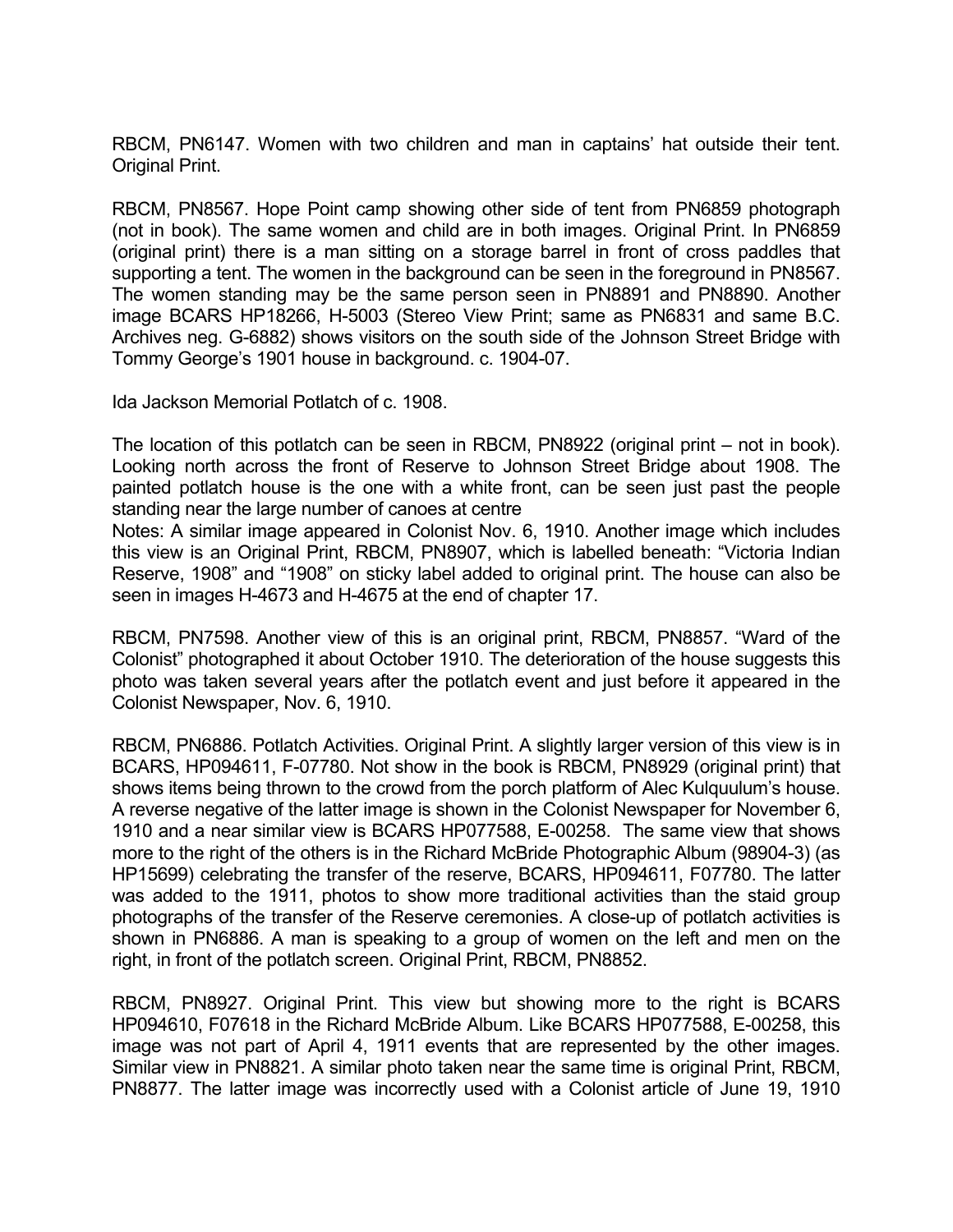describing events on the Quamichan reserve near Duncan. Page 7, described "The Potlach" - "Curious Indian Ceremonies in Progress at Duncan's".

RBCM, PN6804. Women loading canoe. Close-up of Original Print.

#### ADDITIONAL NOTES

Thomas George Potlatch. The Colonist mistakenly refers to the new longhouse construction as that of "Sub-Chief Johnny George's large new lodge". This was the new longhouse of Thomas George (c. 1879 – April 28, 1947). Thomas Ches-lum George was the son of Ches-lum George who had the large memorial potlatch in 1895, in a different house at the same location. Ches-lums house was torn down and Thomas's build at right angles to it. Thomas is listed in 1897 as "Thomas Qul-saymitsun". He had four children by his first wife Lizzie from Cole bay and seven children by his wife Elizabeth from Valdez Island. They have many descendants among the Songhees.

CHAPTER 17. THE FINAL MOVE, 1910-1912. (Pages 146-158)

Cartoon of Songhees Reserve represented as an Elephant to Premier McBride. From the Colonist, 1910. Titled: A whole lot of trouble over a "gift horse".

BCARS, HP005318, G-08917. Michael Cooper. Original Print.

RBCM, PN8817. Visit to New Reserve on October 28, 1910. Micheal Cooper second from right and McBride far right. Original print. Three related photographs appeared in The Colonist Sunday Magazine on Nov.6, 1910.

THE TRANSFER OF THE RESERVE CEREMONIES OF MAY 1911

RBCM, PN8872. Original print. This is also BCARS E-00252, HP077582. A photo album book in the B.C. Archives - catalogue number 98604-06 (Book #237430) entitled: "CEREMONY ATTENDING THE TRANSFER OF THE SONGHEESE RESERVE TO THE PROVINCIAL GOVERNMENT, APRIL 4TH, 1911", contains mostly original photographic prints of the events of April 4, 1911, plus others taken earlier that were included to spice-up the appearance of the book. This book was bound in a cover of basketry on cardboard with leather ties. It is likely that this book was given to some officials after the ceremonies as a memento. Other similar and different original prints occur in the regular BCARS print files.

The Album photographs include: 1) HP77588, E-00258 (the same view is also on-line as E-00259). A reverse of this same photograph appeared in the Colonist on Nov. 6, 1910; 2) HP77589, NA40763; 3) HP77578, E-00248; 4) HP77579, E-00249; 5) HP77581, E-00251 (also BCARS, HP15701 and PN8814); 6) HP45429, C-00180; 7) HP45431, C-00182; 8) HP45427, C-00178; 9) HP45424, C-00175; 10) HP77587, E-00257; 11) HP77586, E-00256; 12) HP45425, C-00176; 13) HP45428, C-00179; 14) HP77580; 15) HP77582, E-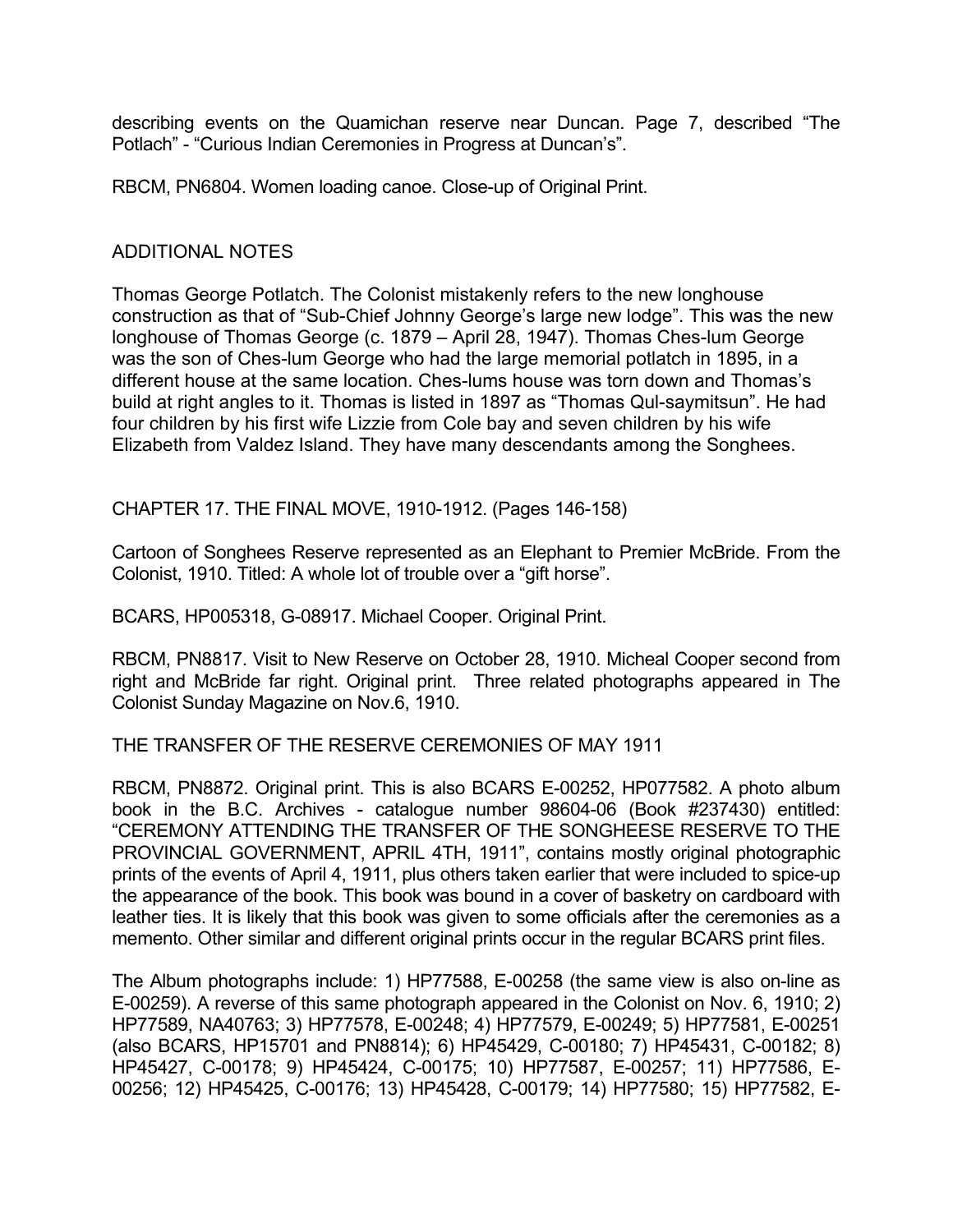00252; 16) HP77583, E-00253; 17) HP77584, E-00254; 18) HP77585, E-00255. Views not in album: HP045430, C-00181 and HP45426, C-00177.

RBCM, PN8814. Photographs before the ceremonies of May 4, 1911. Original Print. BCARS, HP15701 shows slightly more on the right side.

RBCM, PN6878. Chief and councillors. Original Print. Same as BCARS, HP077588, E-00259.

B.C. Archives HP077579 E-00249. Ceremony of May 4. Left to right: Councillor Jimmy Fraser, Federal negotiator Price Ellison, councillor William Roberts, negotiators for Songhees J.S.H. Matson and Harry Dallas Helmcken, Premier Richard McBride, Federal Reserve Inspector William Ditchburn, Provincial Minister of Lands William R. Ross, Chief Micheal Cooper, councillors Thomas George and Jimmy Johnny.

RBCM, PN6890A. Micheal Cooper and Premier McBride. Original Print. This is also BCARS, HP077584, E-00254 and HP15679. Another photograph (Original Print, RBCM, PN8873 and BCARS, HP15702) shows Michael Cooper and his son George.

Private Collection. Songhees men during Transfer of Reserve ceremonies. RBCM, PN8819 has slight border differences. Also BCARS, HP15688. The original print from which this copy was produced was given by councillor William Roberts, second from left in the first row, to his daughter Caroline - who passed it on to her son Gordon Charles. Another image (original print, RBCM, PN8867B) includes the addition of some women and government officials. The women in the foreground have been recorded as left to right: Mabel Aikman, Ellen Albany, Mary Gunion (husband is Charles Gunion) and Ellice Jackson. However, a Colonist article of April 5, 1911, p. 18 refers to the first women as "Mrs. Cooper" and the last as "Edith Jackson". Since the first woman is below chief cooper in the photo it is possible that she is Sara Cooper [previously Sara Albany (nee Peters) who was married to Frank Albany]. Ellen Albany, sitting next to her was married to Frank's brother John Albany Sr., and was therefore Mrs. Copper's niece. A different photo of this same scene is an original print, RBCM, PN8867A. The location of these events can be seen in the two original prints (B.C. Archives HP15682 (PN8863) and HP15863 (PN8809) that show Songhees men and government officials standing on the high ridge above Tyee Road and north of present day Esquimalt Road. (see also HP45428 C-00179).

#### HORWARD CHAPMAN PHOTOGRAPHS OF 1912

BCARS, H-4673. Front of Reserve looking south from Johnson Street Bridge. J.H.A. Chapman, Original Print. Original glass negative in Chapman Box 741, no.1 (#98402-1). Labeled "May 1912". Also Original Print, RBCM, PN5955. Chapman, looking S.W., took a similar view across the swing part of Johnson Street Bridge - Original Print, RBCM, PN8906. The latter print is similar to Chapman photographs in BCARS accession 98402-1, one print of which is labeled "May 1912". Near same time as PN6879. An Original Print, PN6879, attributed to J.H.A. Chapman shows the front of the Reserve and was taken in conjunction with PN5952 based on water patterns on road and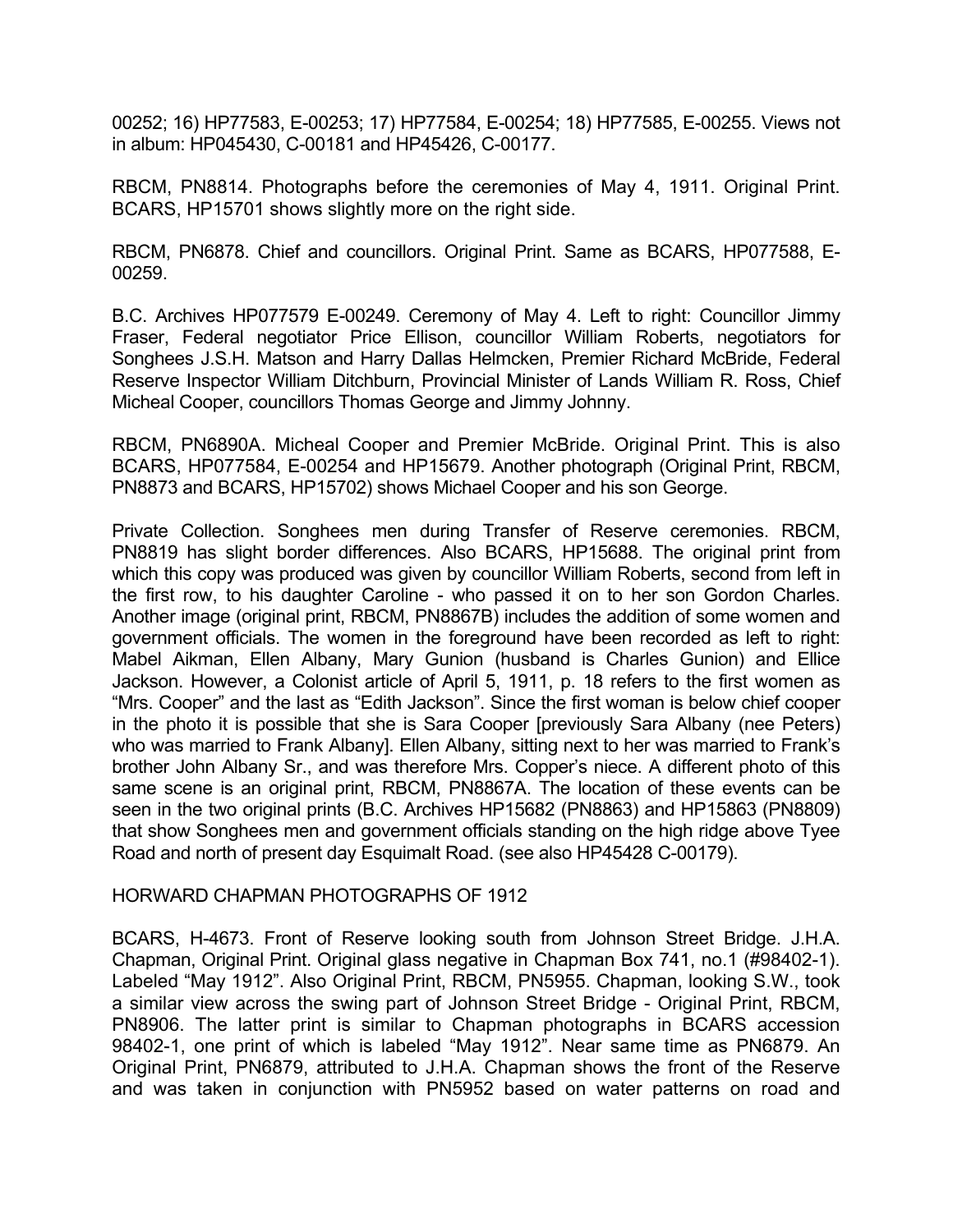material on beach. Tide further in or out. Near same general time period as PN8906. PN5955 is a larger view taken near same time. RBCM, PN5952 is an original J.H.A. Chapman print that shows Laurel Point on the left with Pendray's Soap Works and the British American Paint Company - both started here in 1907. The later is also a Glass negative (BCARS, Chapman Box 741, No.2). It shows the later built W.J. Pendray & Sons building to West of Laurel Point. Original print is same as other Chapman prints taken at the same time. Same general time period as PN21774 with same things on beach.

Family on the Porch of Andrew Tom's home. J.H.A. Chapman, Original Print, BCARS, H-4675 [Glass negative in Chapman Box # 741, No. 6 (98402-1)]. Another close-up taken near the same time (RBCM, PN8875) shows canoes on the beach with the house of Tommy George in background. Open weave workbaskets are on some posts (Attributed to J.H.A. Chapman, Original Print). These are the same boats, baskets and logs on beach as in PN5952, with some things moved and added. PN5952 is by J.H.A. Chapman. Chapman also took photos – Original Print, BCARS H-4678 – in the Hope Point area at this time. The latter is a BCARS glass negative - Chapman, box 741, no.9. (Accession #98402). RBCM, Print PN5957 has "spring 1912" on back.

## 1912 THE LAST PANARAMAS

BCARS, H-4683 and H-4684. The painted house and the small house north of it (seen in H-4675) are now gone. The building on the raft with pilings is a drilling barge placed there on March 26, 1912 to remove the navigation hazard known as Beaver Rock. Original Prints from glass negatives in Chapman Box 3529, No. 1 and No. 2. Another series of photographs that includes BCARS H-4672 shows the reserve with all the houses cleared off. The latter view is looking west across the Johnson Street Bridge (J.H.A. Chapman, Glass negative, box 411, No. 6.

BCARS, H-4682 and H-4677. Looking S. E. and E. across the Reserve. The bridge on the left extended across the tidal flats from what is now the end of Wilson Street. Original Prints from glass negatives, Archives Box 741, No. 14 & No. 8. Information on back of glass negative: "Indian Reserve, May 1912. Panorama from highest point of land".

## ADDITIONAL NOTES

- On January 14, Ellison had interviewed Cooper on the "desired removal". Helmcken responds on the 15th, that he had an hour interview with Chief Cooper and "is to see Councillor William Robert (a great friend)".

- On February 23, Helmcken tells Ellison he "had a very serious conference with Chief Cooper & William Robert …They think it best that you should make an offer which I should first entrust to them before entrusting it to the band - They want to see such an offer entrusted which they can support & not let it be defeated."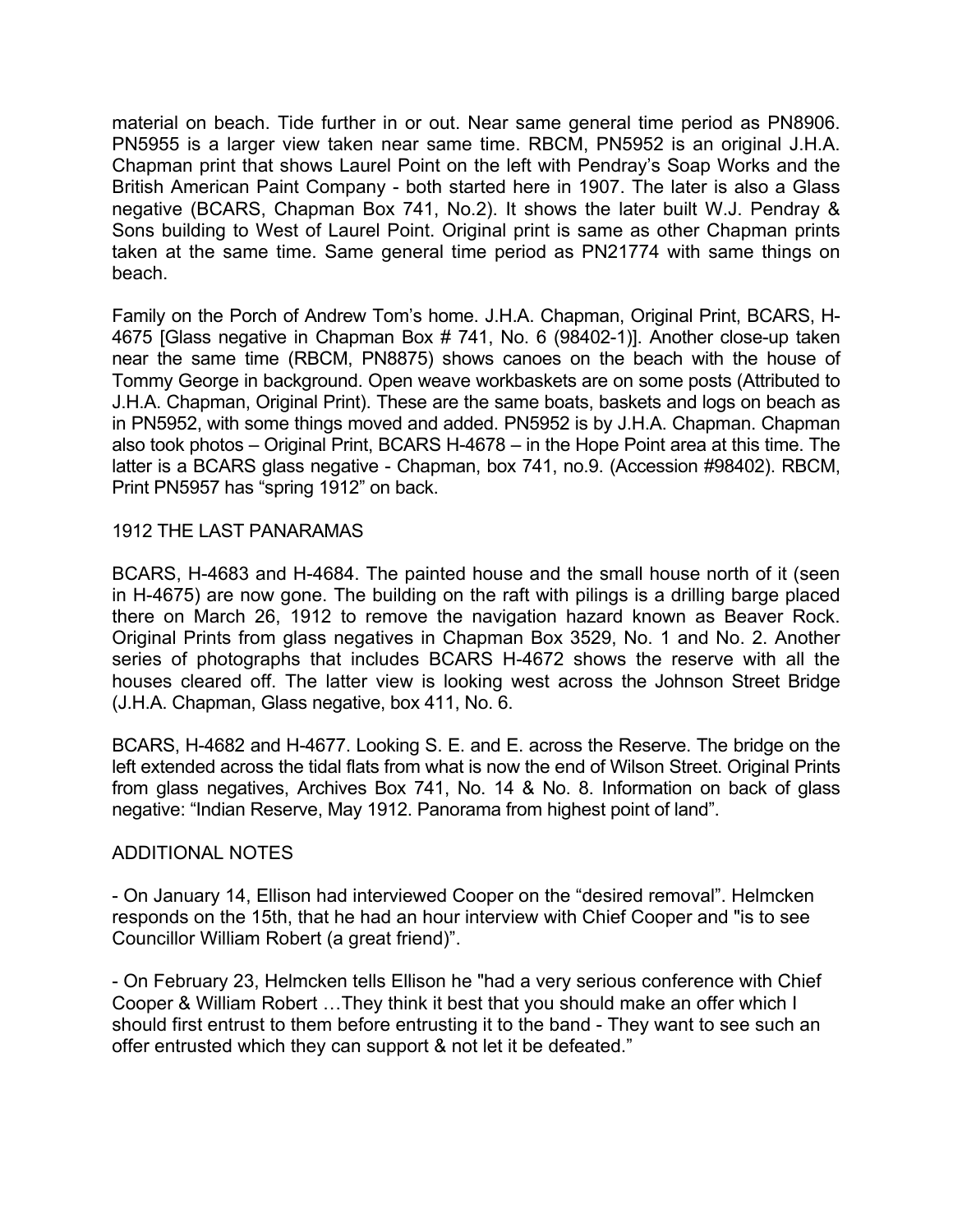- In March Indian Agent Robertson was making a census of the Songhees with "all proper data" provided by Chief Cooper. Robertson's "official census" of 94 Songhees and 43 heads of families was carefully examined by Chief Copper who was "satisfied with its correctness" (see Appendix).

- Helmcken writes Ellison on July 16, of a visit to Chief Cooper at Todd & sons Empire Cannery on the Esquimalt Reserve:

"But he was too busy sorting fish at the time …The chief feels that he is quite competent to deal with this question himself but when it comes to ecclesiastical interference it has a certain prejudicial effect on the mind of certain members of the tribe who are only seeking additional reasons for endeavouring to thwart the chief in his laudable object in endeavouring to bring this matter to a speedy settlement".

Later he writes that Cooper "is a man upon whom Todd & Co. rely altogether in the management of the Indian portion of their workmen". On August 23, he reports on what Chief Cooper had said to Charles Todd about Sir Wilfrid's speech - That Wilfrid said, "his Government had nothing whatever to do with the land" but "only the Position of Guardians and were to see that the Indians made a good bargain." On October 14, Helmken reports "most of the Indians" have been on the Olympic Peninsula hop picking and have recently returned. Chief Cooper told him that some of the younger men would favour "their right in cash" rather than a new reserve and that a minority of the band wanted to wait until a new chief was chosen before they settle.

## A VISIT TO THE PROPOSED RESERVE

- After the visit to the new reserve there was a meeting held at the legislative buildings in which the Surveyor General McKay stated that the present reserve "contains exactly 112 acres exclusive of the railroad right of way". Chief Cooper "after consulting with his councillors" indicated on a sketch map of the new Reserve the "amount of land the band would require. When this was measured …it was found to contain just 170 acres".

The next day, the lines were run defining the new Songhees reserve. The Colonist shows a sketch map of the proposed Reserve on the front page with signatures of Chief Michael Cooper and the four councillors, and a notification that a telegram was sent by Sir Wilfrid Laurier to confirm the agreement.

- Remaining in the agreement as of April 30 was the removal of human remains from:

"The little cemetery on Coffin island to the new graveyard …This work of removal will be entered upon early in the new week by the B.C. Funeral Furnishing Co., and during the present summer a stately monument will be erected by the tribe to mark the last resting place of their honored dead."

THE AFTERMATH of 1912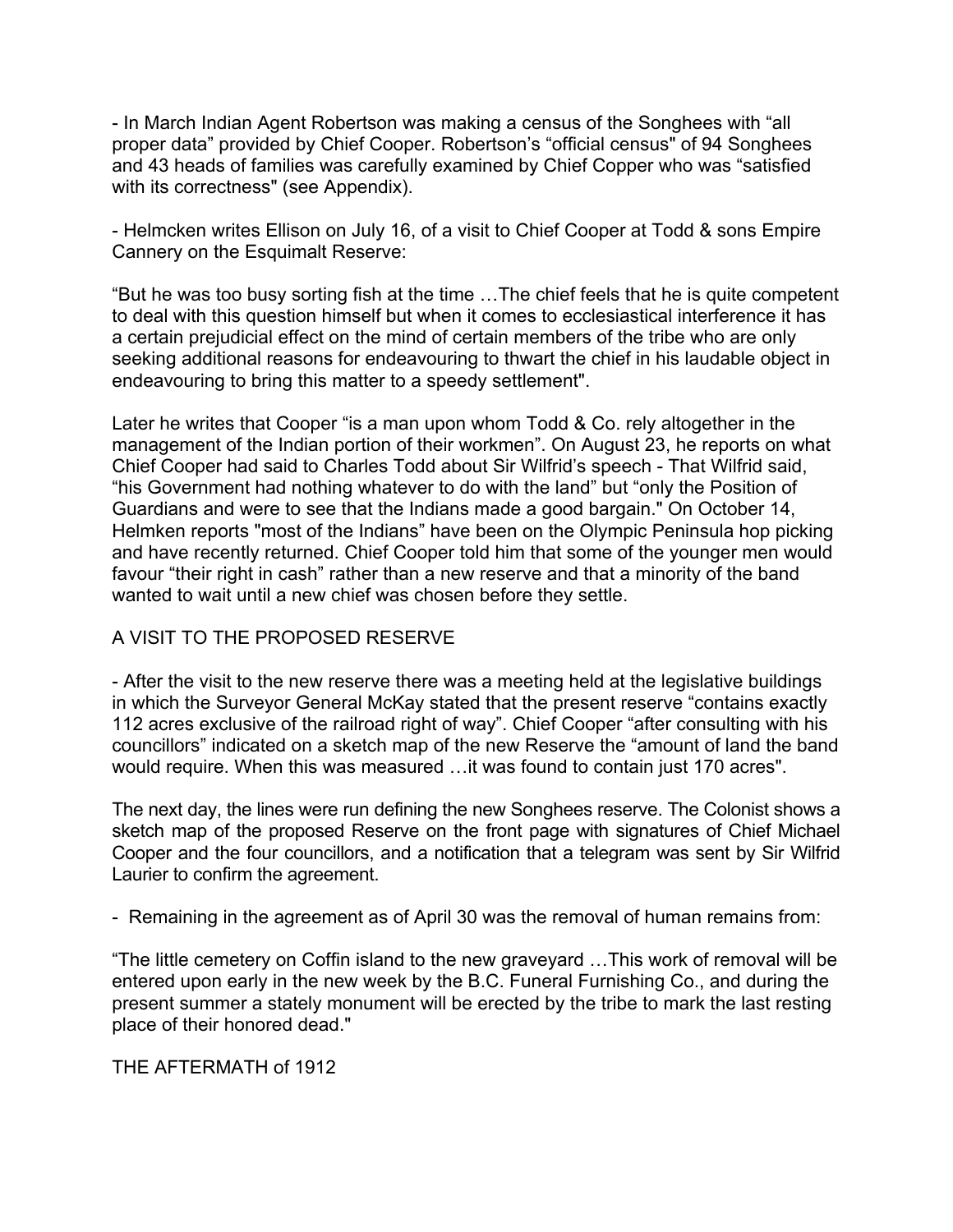A controversy surrounding the rights of First Nations' women was launched by the leaving out of Mary Ann and Tom James from the Reserve settlement money. The James's had many friends in the non-First Nations community. Among them, the Rev. Charles Tate, who often held services in the James's home, and Martha Douglas Harris, the daughter of James Douglas. The Colonist reports, under the title "An Indian Wife's Status", on January 4, 1912 about the proposed eviction of Thomas James from the Reserve:

"The case of Tom James offers some unique points of adjustment in federal law …the squatter having married into the Songhees tribe, although he himself is a Cowichan. According to tribal law, his wife became with him a Cowichan Indian. It is maintained by Tom James, acting under legal advice, that he is entitled to a share in the partition of the Songhees reserve, and for this reason he has maintained his right by occupancy. The Indian department …holds that Tom James and his wife are now Cowichans, and therefore not entitled to any rights under the Songhees reserve distribution. …The matter of right will now be adjudicated by the courts of law. This is the last claim to be submitted in account of the settlement or the Songhees reservation".

Martha Douglas Harris spoke in defense of the James family:

"There are many questions arising out of the government's settlement that cry but for satisfactory answer. If according to tribal law Mrs. Tom James, who is a true Songhees women, becomes a Cowichan on her marriage with Tom James, how is it that Chief Cooper, who was born on San Juan Island, and whose father was a soldier, does not become a white man? How does a Songhees women [Mrs. Charlie Freezie] who marries an American Indian of Neah Bay [Haynes Wheeler], …receive her share of the reserve sale? How does a Songhees women who married a Pedder Bay Indian, and whose home is in Pedder, come in for her share of the reserve sale? How do the Albany boys, whose father was a Greek fisherman, after whose death the boy's mother married Cooper and the boys are taken to the reserve and each receive \$10,000. Are they Greeks or Songhees? Tom James came as a youth to the Songhees and married a Songhees maiden …He has lived with, and as one of them for 34 years, and, with all the lavish dispensation of money elsewhere, is denied his distributive share of \$10,000. Why? If Tom James has no rights then why did Dick, of the same original tribe as James, and who married a Songhees woman, …get \$10,000 and James be ignored? If by law a white man acquired title to land by adverse possession of 12 or 20 years, why has Tom James not acquired an equally good right by 34 years undisputed possession? Is the government so poor that they must retrench by striking Tom James and his wife from the Songhees list? Must the government conjure up technicalities to find an excuse for depriving this man and his wife of their equitable claim? I would feel greatly obliged if I could get an answer to these questions."

On January 10, Songhees band Councilor, William Roberts, wrote

"Referring to the proposed eviction of Tom James. …Tom James belongs to Tatka [Valdes Island-Lyackson] and he came to work at Saanich on a ranch …for Mr. Carter,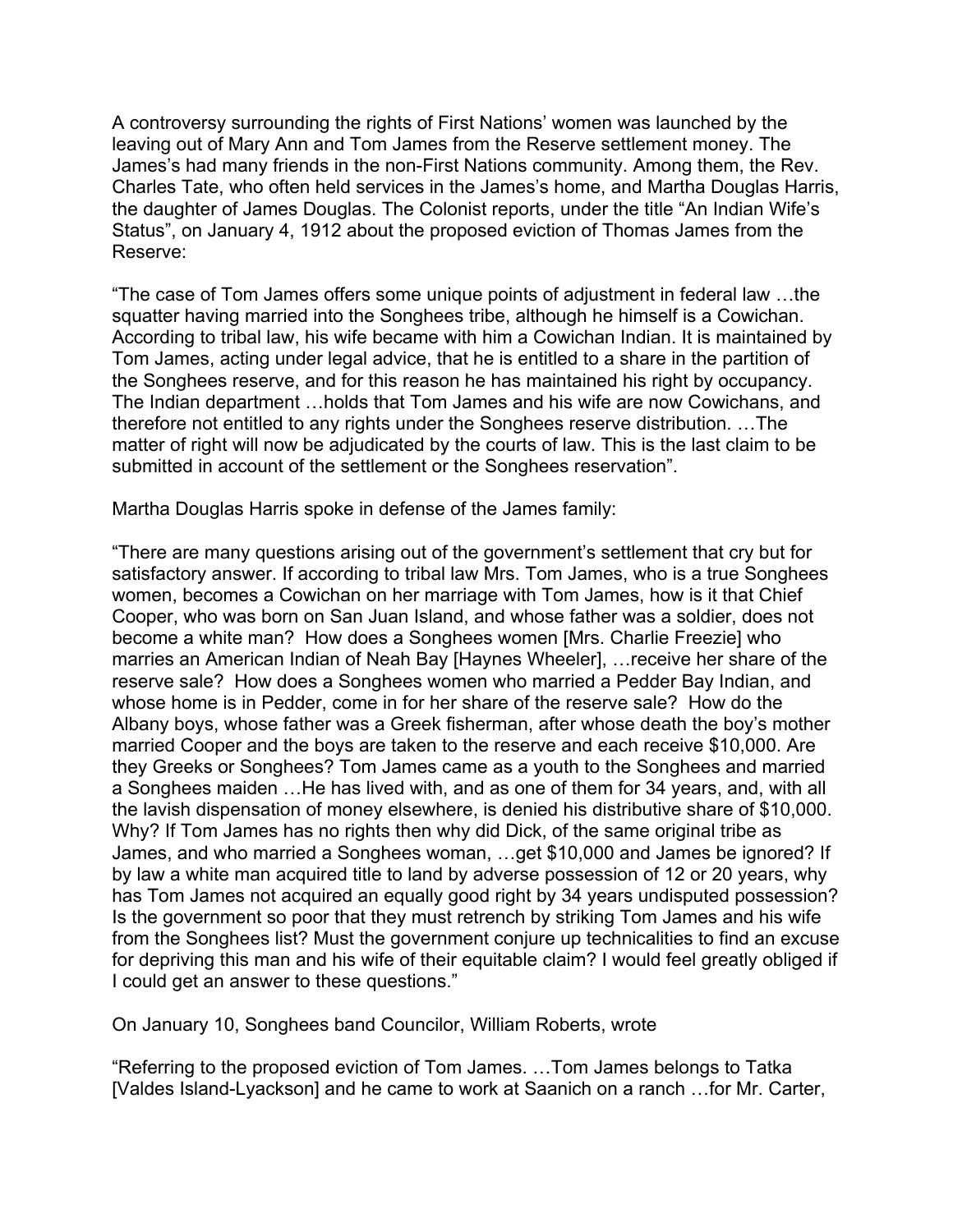which name he went by, as Tom Carter. …He went to work at Sayward's Mill. He lived there at the mill property, but when they improved the mill property he was ordered off the place with the Chinamen. Then he came to his brother-in-law, Joe Ettienne, to give him permission to build a shack on the Songhees Reserve. So Joe Ettienne went to the chief …and asked to allow Tom James to build a shack on the reserve for which he promised to pay two dollars rent per month… This promise was not a written agreement by the majority of the Songhees, which it should be. He was never known to belong to the Songhees reserve. The way Tom James came to be known as James: he took the old chief's place at the Gorge on a committee for the regatta, so he named himself as Chief James. But his right name is Tom Lepot. Also his wife belongs to Saanich Arm [upper Gorge waterway] and is of the Sapsam tribe, which is not Songhees. Therefore Tom James should be thankful to the Songhees tribe for keeping him there and not collecting any rent, also for giving him the improvements on his place. This is the history of Tom James."

On January 11, Reverend C. M. Tate, responded to Roberts; along with an earlier notarized statement from Mary Anne James. Tate was of the opinion that the "Sapsams" had more right to the Victoria area as he assumed (mistakenly) that the "Songhees" all came from the Albert Head area.

"As I have been in close touch with the Songhees Indians for upwards of forty years, perhaps I can set some matters right. Roberts says that Mrs. James belongs to the Sapsam tribe. I am glad to get this statement from one of the Songhees. …In 1873 I was the Indian missionary at Victoria, and William Roberts' father [Robert Tsough-Tzahwhul] and mother [Ann Kahtstana] were both members of our mission, and ... William was but an infant [8 years old] at that time, so that he was not born when Tom James and his wife were married. I herewith, append a sworn statement by Mrs. James and trust that British Justice will see that this poor old couple without the means of providing themselves with another."

The declaration of Mary Ann James of January 10, 1912 outlined her local heritage and stated in part:

"2. That my husband, Tom James, came to Victoria when he was a young man, and together we worked for Dr. Tolmie, Mr. LeClaire, and Tom Carter. We then moved in from the country, and my husband worked [their Christian marriage was July 26, 1899] for Mr. Sayward at the sawmill. When living in a shack near the mill, two of my children died, and were buried on the Songhees reserve. That both my husband and myself were always invited to all the functions on the reserve, in common with other members of the tribe. That at the time of my children's death Chief Skomiax asked us to build on the reserve as that was my home. My husband objected as he belonged to Cowichan, but the chief insisted on our moving, so my husband at last consented. The Chief Skomiax and Joseph Attien [or Ettienne] marked out the land for us, and there we have lived continuously for the past 34 years, and it was not till Chief Skomiax died that any one tried to make trouble. We had been in our house about 18 years, when Agent Lomas told us that some of the Indians objected to our living on the reserve, as my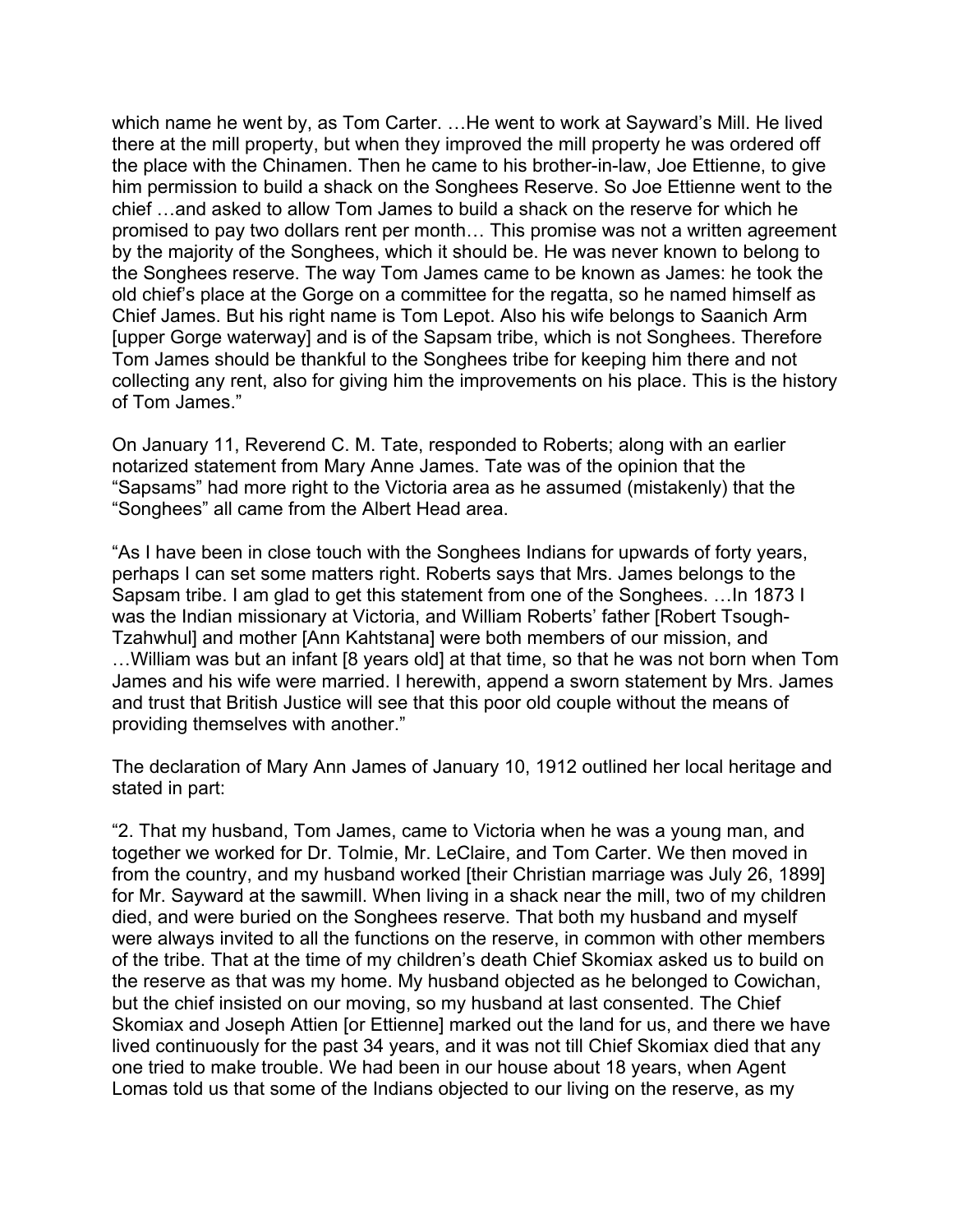husband was a Cowichan. I told Mr. Lomas that he might remove my husband if he chose, but I intended to remain with my children, as that was my home. When my cousin, Seesinak's daughter, heard that some of the Indians were objecting, she went with me to the Indian office, and Mr. McKay informed me that I was not only born into the tribe, but as the adopted daughter of Seesinak, I could claim place amongst the first families as a member of the Songhees tribe. …Chief Cooper tried again to have us removed, because our names were not on the list. I do not know who took my name off the list, nor why it was taken off, …When I got my husband, he left his home at Cowichan to live with me, as other Indians have done, and has never returned. All the time of Skomiax's chieftainship my husband took part in the affairs of the reserve, and was also provincial police. I think this is the reason why the young people objected to my husband, because he often imprisoned one and another of them for drunkenness. That I have had nine children, most of whom were born on the Songhees reserve, and eight of whom were buried there, the Songhees Indians assisting at the funerals. My remaining daughter is the wife of Willie Jack, a member of the Songhees tribe. That after spending nearly fifty years of my life on the Songhees reserve, and my husband about thirty-four years, we consider it our home".

- In February, 1913, Sir Richard McBride, was forced to defend the employment of Matson during the Reserve settlement. He made financial figures public - The total sum spent was \$759,850. Matson (proprietor of the Colonist) received \$75,000 and Helmcken (lawyer) \$30,000 for their role in negotiations. \$212,500 was spent on the reserve and indemnities of \$434,000 were paid to the Songhees.

#### APPENDIX 1 SONGHEES TRADITIONAL WORLD VIEW

RBCM, Lantern Slide # X-298. The abode of Camossung. 1870s.

RBCM. PN8804. Jimmy Fraser's mother was Elizabeth "Annie" Joseph (Born c. 1846). Porch of the home of his sister Elizabeth Joseph (1875-1940) and brother-in-law Daniel Joseph. Original Print.

The story of Sahsima. Harling Point. In initiating the second phase of the world, Hyals the transformer changed a man into stone when he was harpooning seals. The name of the nearby Trial Islands - known for their seal populations - is Kikwaynan, which means "lots of seal. Keddie, 35mm slide.

APPENDIX SUPPLEMENTS TO SONGHEES PICTORIAL.

APPENDIX 2. TRADITIONAL FOOD RESOURCES

THE FOOD RESOURCES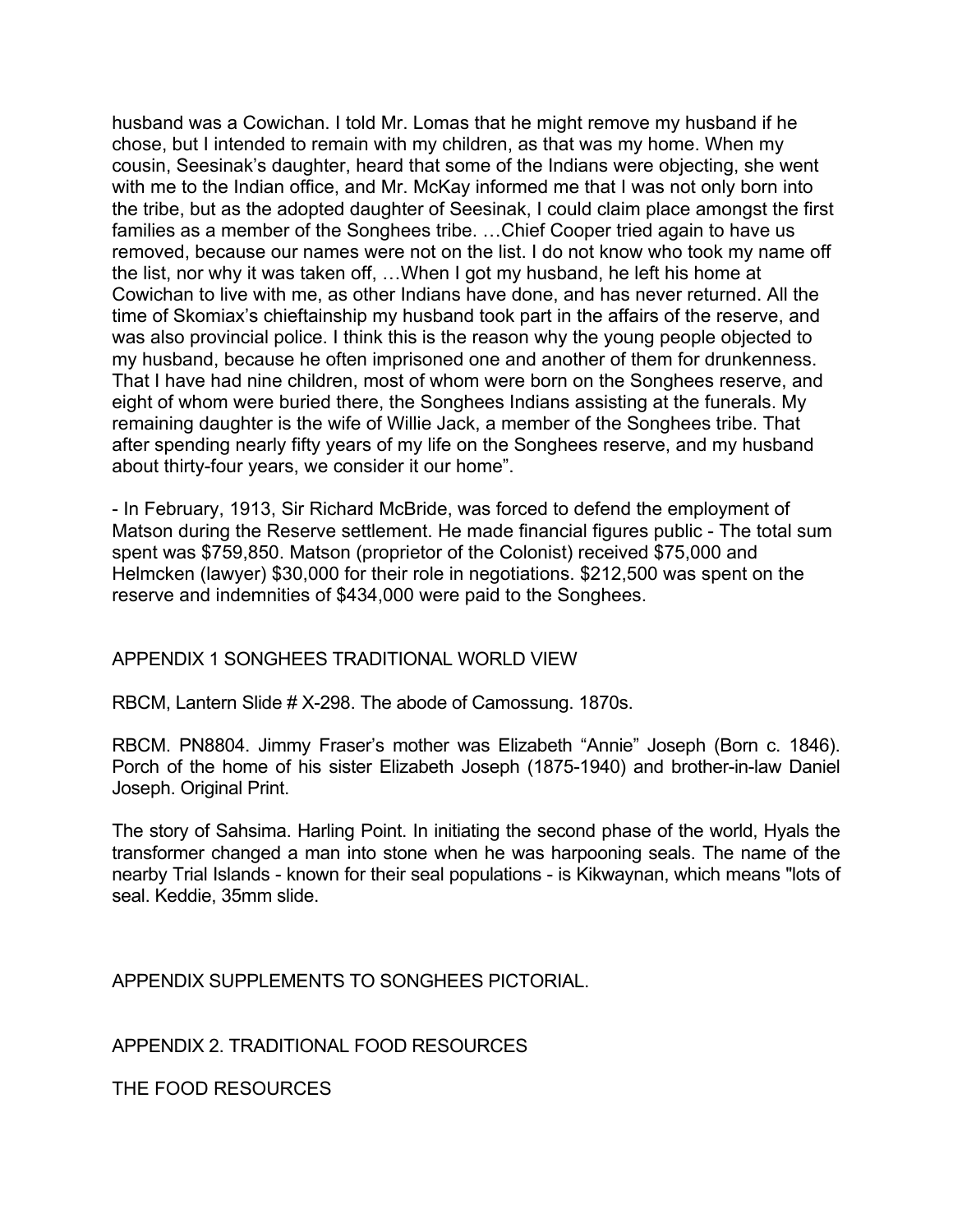Food resources are so numerous that only some kinds will be discussed here. Oral history and the written record tend to focus on fish that migrate seasonally in large numbers. The fish bones from old village sites reveal that numerous species were eaten - including many varieties of sea perch, sole, cod, sculpin, greenling and ratfish. This great variety likely proved crucial to the long-term survival of local populations. In 1848, James Wood notes that the most common fish taken in the Strait of Juan de Fuca were "halibut, flounders, skate, rockcod, sardine [anchovy], salmon, trout, and several varieties of the herring." Sole and flounder were plentiful off Esquimalt Lagoon where the Songhees "would expose flounders on spits to the sun in order to roast them." Halibut were once very plentiful on the shallow offshore banks from Victoria harbour to Discovery Island.

## HERRING AND ANCHOVY

The Pacific herring, noted James Douglas in 1843, arrive in April and are taken in great abundance in Victoria harbour. Frederick Dally described the two-month fishery in Esquimalt Harbour in 1865 - as temporary shelters sprang up "along the edges of the bays and harbours". When dried the herring were packed in 50 pound bales made of rush mats tightly lashed with bark ropes. Horses were used to carry the loads back to the "winter quarters". Some of the fish were used "as lamps for lighting their lodges". The 6-8 foot herring rakes had barbs of bone but "preferably" of nails. Edward Bogg describes this fishing technique in 1867, with the "Herrings and whiting [anchovy]". A 14-foot pole had one edge with sharp 2-inch hardwood spikes. The fisherman paddled quickly into a shoal of fish sweeping his rake through the shoal - impaling 5 or 6 fish that are dropped into the canoe by striking the rake on the "gunwale" (see herring processing station PN905 in Chapter 11, P. 84).

Bayley, in 1878, notes the "immense amount" of herring eggs preserved for winter use. The spawn is deposited on Cedar boughs placed at low water, then gathered and taken to camp and "stripped after being dried and put into boxes". Paul Kane, in 1847, describes their preparation for immediate use. After the branches are sunk to the bottom in shallow places with heavy stones, they "are all covered by the next morning with the spawn, which is washed off into their waterproof baskets by the hand into small balls and dried".

Captain Wilson observed in 1858-1859 that during October and November, herring and anchovy "appear in great numbers". Rev. Owens, after mentioning on September 30, 1869 that the Reserve had been nearly deserted over the past three months due to the Songhees being away fishing, noted: "The abundance of salmon & anchovies …has been extraordinary & unless actually seen would appear incredible".

The B.C. Guide for 1877-78 says that during the autumn the anchovy "abounds in the harbours and inlets". Anchovy bones have been found in large numbers in archaeological sites in the inner harbour and Gorge.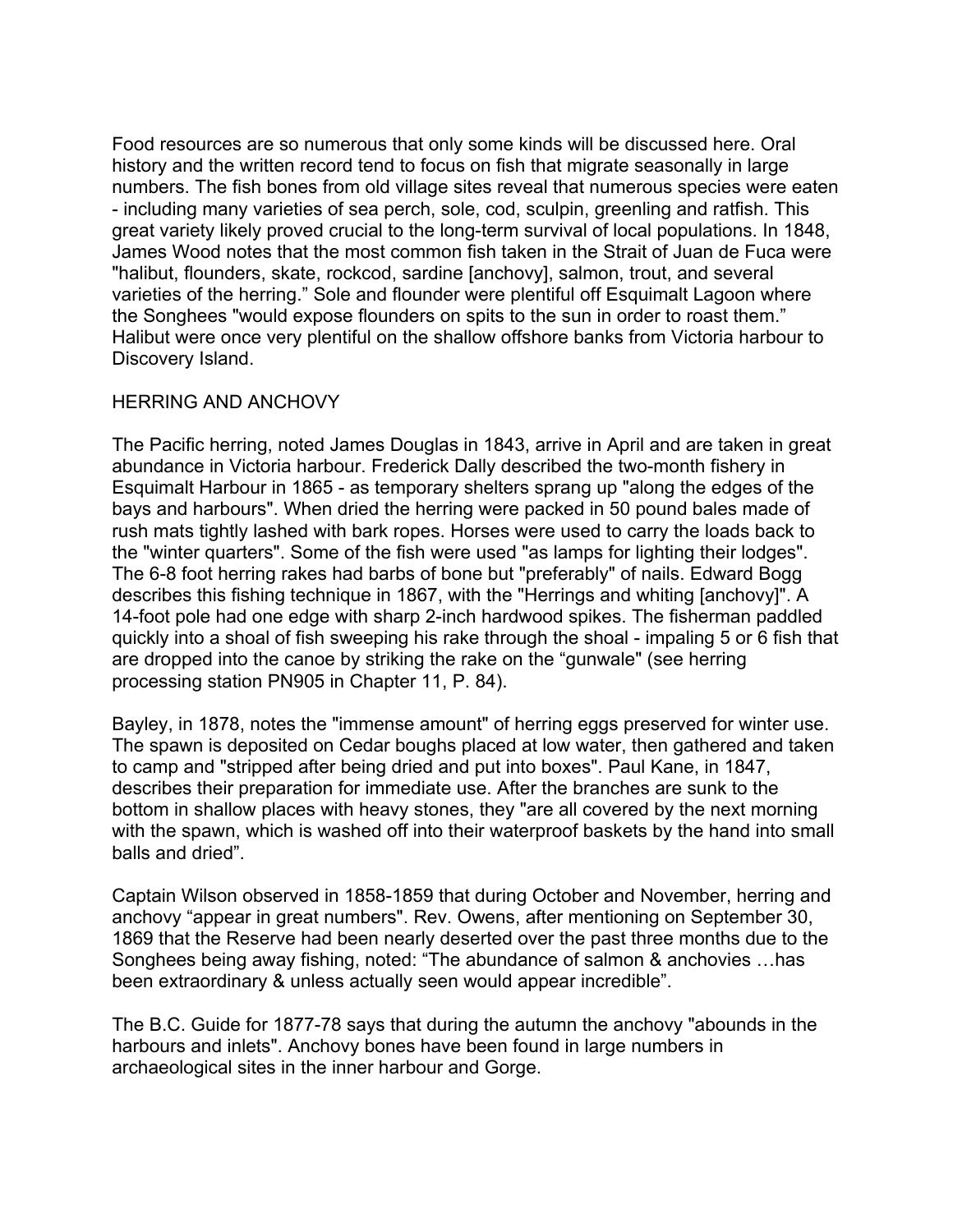### SALMON AND TROUT

Douglas noted in 1843, that the salmon "ascends the straits in August, and are caught in great quantities" and "continue to yield well until September". The "bad salmon" until November and "excellent Salmon" by trolling until the middle of February. The Spring salmon entered Victoria harbour all winter and Coho and Chum salmon ran up the Gorge in greatest numbers in June, when the Pink and Sockeye were available in the outer waters.

Salmon once ran up most of the local small creeks. As late as the 1920s Coho went up Bowker creek past Haultain Street, and trout as far as the tributaries past Hillside and Shellbourne Streets. Coho and Spring salmon once ran up Colquitz creek and its tributaries north of West Saanich road. In 1862, Forbes said trout "some of them 4-6 lbs." are found in all the local streams and lakes. At this time Herring, Flounders, Smelt, and Perch were seen as "important" fish. In 1878, Bayley said there were no fish in Langford Lake but "others in the neighbourhood are full of fine speckled fish [rainbow and steelhead trout]".

Fish were caught by a variety of equipment. Trolling and jigging with a single fishhook attached to a long kelp line was practised in both deep and shallow waters off shore. Wooden weirs of woven branches tied to posts were built across small streams to catch salmon and trout. The fish were either speared from the weirs or caught in wooden traps attached to them. In 1843, James Douglas reports the winter use of the basket trap on the Gorge waterway for catching trout. Likely places for these would be at narrows like the Gorge falls and the mouths of Colquitz and Craigflower creeks where they exit into Portage Inlet

On December 23, 1858, the Victoria Gazette reports: "The Indians, many of whom have collected at this place, …have left this region, the locality of their summer homes, and gone across to the Gulf where they can procure fish and other marine products."

Edward Bogg wrote an overview of the old Reserve and Songhees fishing practices as he observed them shortly before 1867:

"This village …is composed of long, low shed-like buildings, with the front higher than the back, …The uprights of these huts are posts, often rudely decorated, or carved into the uncouth likeness of a gigantic human form. These posts are never taken away; but the rough-hewn planks, which form the sides and roof of the dwelling, and which are fastened to the posts by ropes of seaweed, are always carried about, by the owners, in their migrations. When fishing season comes on, then the Indian takes down the planks, places them in his canoe, puts in, his baskets full of birch [wild cherry] bark, …dried salmon-roe, and some bladders of fish-oil, and departs to the fishing grounds. Adjacent to these fishing grounds is the site of the summer village …which, for six months out of the year, is only indicated by the posts …But when spring comes, with it come the fish, the salmon, the rock-cod, the skate, and the shoals of herring and whiting [anchovies]. Then the Indians come to the village, unload their canoes, tie their planks together,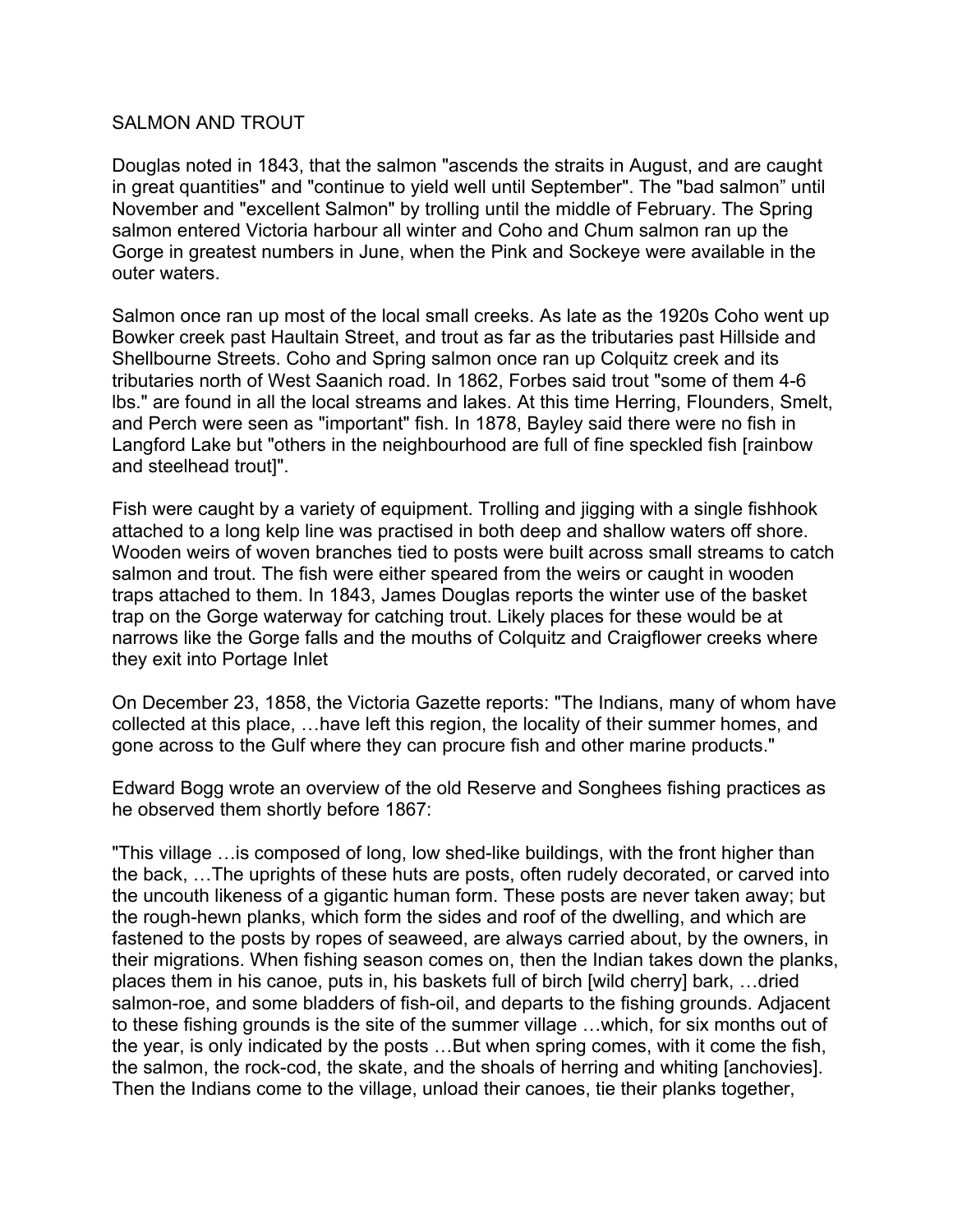fasten them to the posts, put up bunks round the sides to form their sleeping places, clear away the enormous nettle-beds, which are the constant accompaniment and sure sign of an Indian encampment".

In 1861, Forbes also notes how: "Hemp nettle grows wild around Indian lodges, and is used …to make a capital twine, which is manufactured into nets."

Bogg notes the "ingenuity" that is shown "in the numerous contrivances and the untiring skill" of the Songhees:

"When the salmon comes in season, the men go out trolling in a very fast canoe …They tow a long line astern made of seaweed, very tough and strong, and to this is attached, by slips of deer-hide, an oval piece of granite, perfectly smooth, and the size and shape of a goose-egg. This acts as a sinker, and it spins the bait. The salmon-hook is a piece of strong whalebone, at one end of which is a loop, and at the other, a piece of very hard wood, which is pointed, and lashed on to the whalebone at an acute angle. These hooks are very strong, and will hold the largest salmon. The bait is very often a red berry… but at other times it is a bit of dried salmon-roe."

BRINGING THE SALMON AND THE FIRST SALMON CEREMONY

On August 9, 1859, the Gazette describes a ritual undertaken when the salmon did not appear at their usual time. The spirits were appealed to by placing a young girl in a "cage of wicker work" and "with fasting and prayers" she "tries to cajole" the fish with the assistance of two old women. Note is made of the "devotional manner in which the Indians cross themselves after making a haul, but only when the salmon caught prove of extraordinary size is this done." Making the sign of the cross was a practice adapted from the Catholic Church - used in the continuance of Songhees tradition prayer rituals.

The First Salmon rites were celebrated locally only for the sockeye and pink salmon. It was believed that these salmon were human beings from some far-away land that transformed themselves into fish during the migration season. At this season they never referred to any species by its common name, but called it selewa, which means "rich man" or ceas meaning "elder brother". The Songhees honoured the dead bodies of the fish by cutting them up on ferns, which were then thrown into the water. When drying the fish in their houses or special smoking places they burned the seeds of the consumption plant (Lomatium nudicaule). The smoke of this plant was considered to be the food to the salmon people.

The Songhees celebrated over the sockeye, which they netted at their reef net locations off San Juan Island:

"They considered their net to represent a human being with head, body, arms and legs, …unless it was set in a certain definite way the leading sockeye would turn back disapprovingly and warn those behind. Since only a few priests knew how to set it, one always superintended the fishing, apportioned the catch, and directed the ceremonies.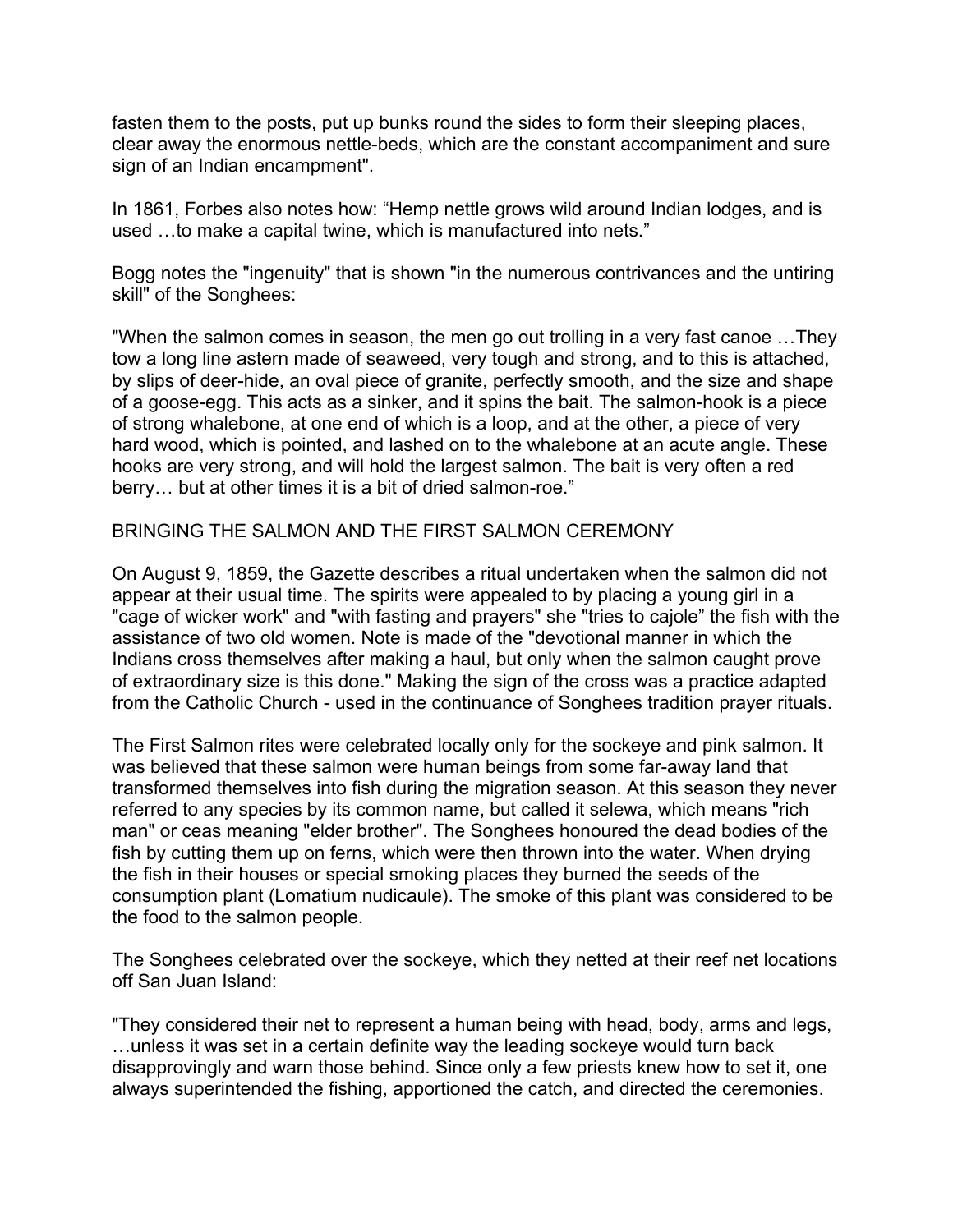In their ceremony over the first salmon that were brought in women and girls, not boys and girls, carried up the fish, men and women as well as children ate them, and the boys and girls who gathered up the bones lined up along the beach before marching into the water at a given signal and dropping them. They dried their second haul of fish on logs, the third and all subsequent ones on stagings. There was a ceremony at the first utilisation of the stagings. All the people lined up with painted faces and feathered heads, and after the priest had chanted a prayer, made three feints as hanging up their fish before completing the operation. [At seasons end] …the priest chanted a prayer and threw consumption plant seeds into the flames while the people piled all the refuse into the bonfire".

THE ORIGIN OF SALMON

Elders told a story focusing on Discovery Island:

"Once there were no seals and the people were starving; they lived on elk and …other game …Two brave youths said to each other 'Let us go and see if we can find any salmon'.

They headed out to sea and after travelling for 3 1/2 months reached shore in a strange country. A man welcomed them and asked them to look outside where they saw smoke from qathmin plant [Lomatium nudicaule]: "that the steelhead, sockeye, spring and other varieties of salmon were burning, each for itself, in their houses. …[After a month their hosts said]… The salmon that you were looking for will muster at your home and start off on their journey. You must follow them'. So the two youths followed the salmon; for 3 1/2 months [which explains why they are absent for that period today]… Every night they took qathmin and burned it that the salmon might feed on its smoke and sustain themselves".

They reached Discovery Island where they burned qathmin all along the beach as their hosts had said "to feed the salmon well" so "you will always have them in abundance". But since they had no way of catching salmon:

"The leaders of the salmon, a real man and women, taught them how to make sxwala (purse nets), and how to use qathmin. …How their people should dress when they caught salmon, and …to use their purse net in July, when the berries were ripe."

#### SALMON FISHING IN 1863

The naturalist John Lord described the use of a salmon gill net in Victoria in 1863:

"The Indians have rather a clever contrivance for catching them in the spring and autumn months in the bays and harbours. They use a sort of gill net… [40' by 8'], with very wide meshes; the upper edge is buoyed up by bits of dry cedar wood as floats, and kept stretched tight by small pebbles [at] four foot distances along the lower margin as sinkers".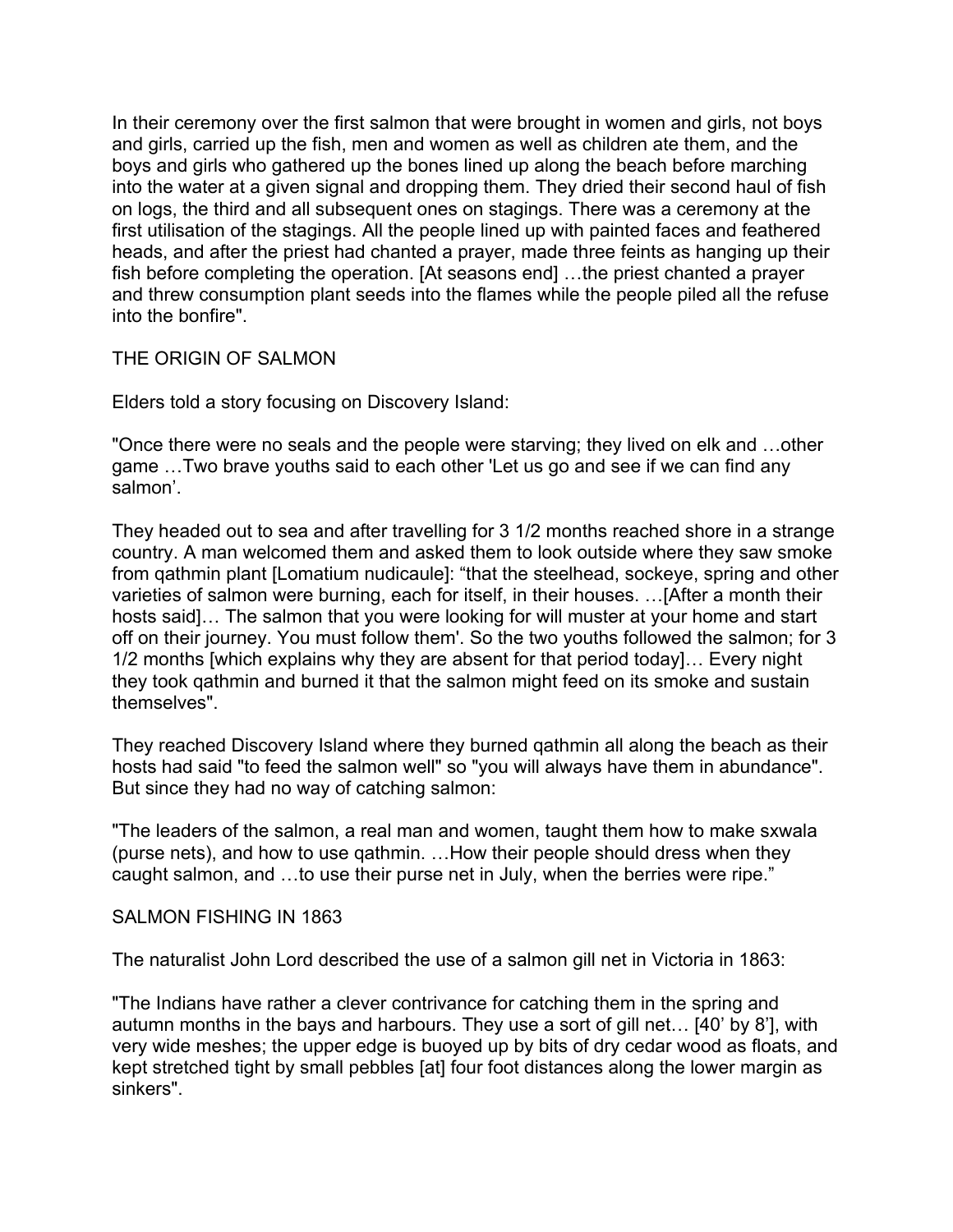This net was stretched across the mouth of a small bay while the person fishing sat in their canoe watching. As the shoals of anchovies and herrings escaped through the nets to the inner bays the pursuing salmon caught their heads in the net causing the floats to bob. The fisherman pulls up part of the net, clubs the salmon and drops it into the canoe, and waits for the next fish.

"With this kind of net immense numbers of spring and fall salmon are taken. All their nets are made from cord made from a native hemp… This the Indians pick about a week before the flowering time, soak it, and then beat into fibre. This fibre is picked carefully over and arranged in regular lengths and then made into little bundles. The Indians …using only his naked thigh and hand, twists these little bundles of fibre into cord, and he lays it up …symmetrically as a rope maker could with his revolving spindles".

### THE SXWALA OR REEF NET

A large purse or reef net called a sxwala was used for sockeye and pink salmon. The Songhees net was 36' by 48' with a mesh of 2  $\frac{1}{2}$ -4 inches. It could sometimes pull-in as many as 700 fish. The top and bottom ropes were made from twisted cedar boughs, and the meshes from willow, gathered in May or June, peeled, and split into thin strands that were then twisted to form a long rope. Blocks of cedar held the net up and rocks held it in place. Several families co-operated by making sections of the net:

"The leader of the group then supervised the fishing, appointed one man to watch, with painted face and feathered head, which way the shoals were running, and apportioned the catch equally among the several families, without regard to their social rank. Each family then dried its share on its own rack. Not until all their requirements were satisfied did the leader provide for himself; but thereafter he appropriated the entire catch, which his followers cut up and dried for him."

A Story called the "Origin of the Willow Fish Net" was told by elder David Latess. A Saanich couple on a fishing excursion had a daughter who used to wander outside. One night while her parents were sleeping some one approached her and returned every night. Wanting to know who it was, the girl smeared red ochre on her hands and rubbed it on the back of his clothing, allowing her to identify him the next day.

Her suitor urged her to go away with him, but she refused unless he spoke to her parents. Her father consented to their marriage only if they remained for a time with her family.

Soon after fish became scare, and the village was threatened by famine. The youth asked his new wife to:

"Tell your father and his people to bring me a lot of sgwala. No one knew what he meant by sgwala; all the names… he gave to the various plants and animals were strange. …They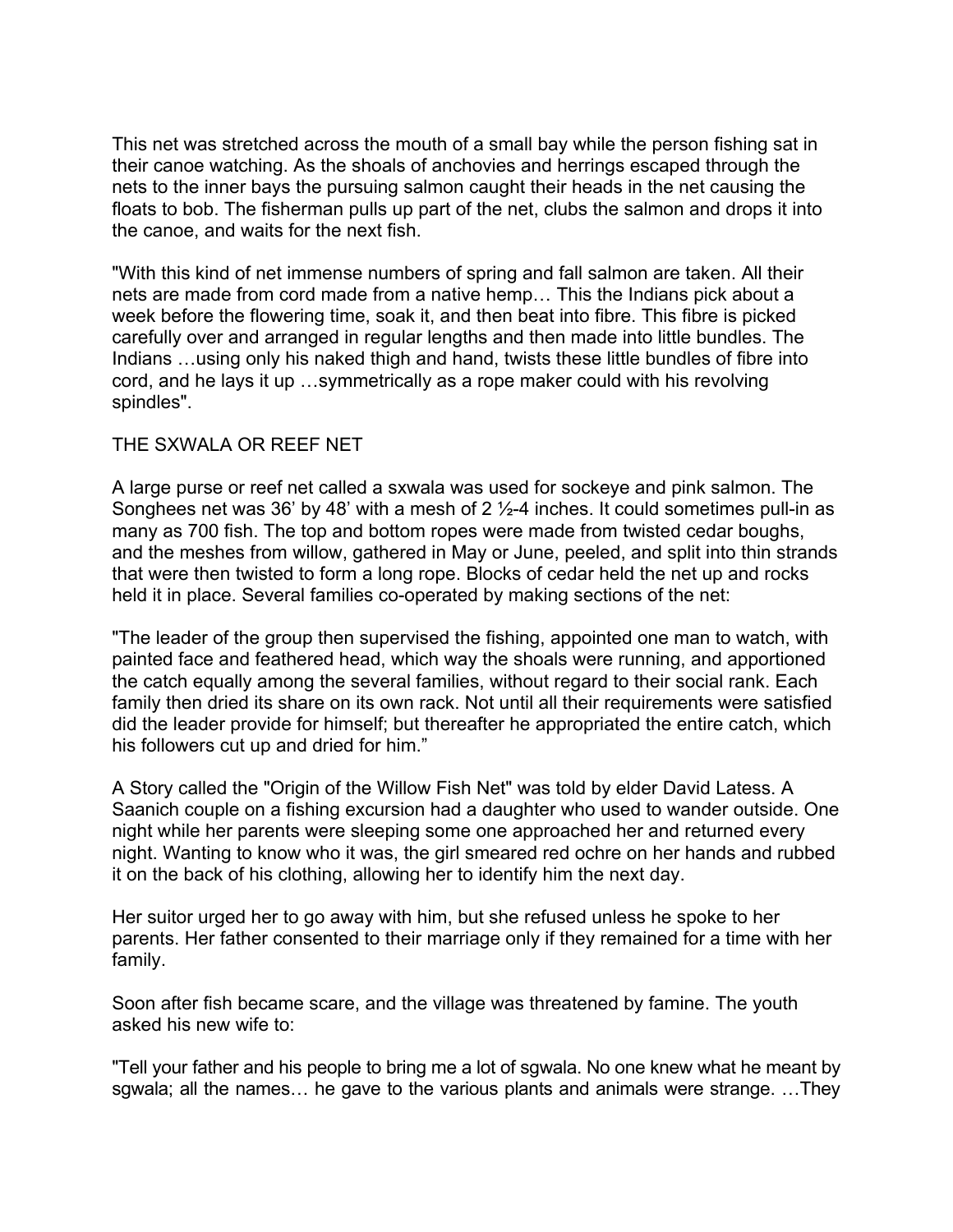brought him bunches of willow. From its bark he made a net sgwala, showed them how to use it and taught them the expressions that should accompany its handling. Then they were able to catch plenty of fish again".

They became prosperous and the youth proposed to take his wife to his home. They embarked in a canoe "toward a very deep place in the sea not far from shore" - where they vanished. Days later the girl reappeared on the water to show herself to her people, and vanished again. She never returned because she had "married the fishspirit sgwala."

## PLANT FOODS

Over a hundred species of plants were used by the Songhees for food, medicines and for numerous items used in food procurement and preparation, shelter and ceremony. Only a few of these are discussed here.

Important food plants include the Wild onion, Western crab apple, Chocolate lily bulbs, Oregon grape, Salmonberry, Elderberry, Pacific blackberry, Red huckleberry and Thimbleberry.

In an origin story, after the Sun created people, a boy named Tzahn learned to eat the "roots of the fern" dug during a period of hunger. These would be the large and fleshy rhizomes of the sword fern and those of the Bracken fern. His father was upset because Tzhan "would rather eat fern roots than the best meat or fish". The father's mother said, "When I was a child we had little else. Let him eat the fern roots, they can do him no harm."

Charles Bayley makes observations in 1878, about the importance of several local plants for consumption and trade. The giant kelp "growing on the rocks and eaten with herring roe it is very nice and sweet". Salal is gathered and dried and "made into cakes and put away in boxes". Bayley notes the importance of "the service berry" and "blue berry" [bog berry or cranberry] which "grows in the damp bottom lands and is gathered in immense quantities and hundreds of canoe loads are brought to the settlement barrelled and shipped away." These "cranberries constitute a large article of export… more especially on the Cowichan bottoms [and Fraser River Delta] …hazel nuts [wild filbert] grow in certain localities which are gathered… as an article of trade". Filberts once grew in large numbers along Colquitz creek and James Bay.

## CAMAS

The Songhees - not only for their own consumption, but also as important trade products - harvested many edible plants requiring open growing areas. The importance of the edible camas bulb as food and for trade noted by the early Spanish explorers has already been mentioned. Malcolm Sproat indicated that the camas and swamp rushes for making mats were the most important items traded to the west coast of the Island in exchange for cedar bark baskets, dried halibut and herrings.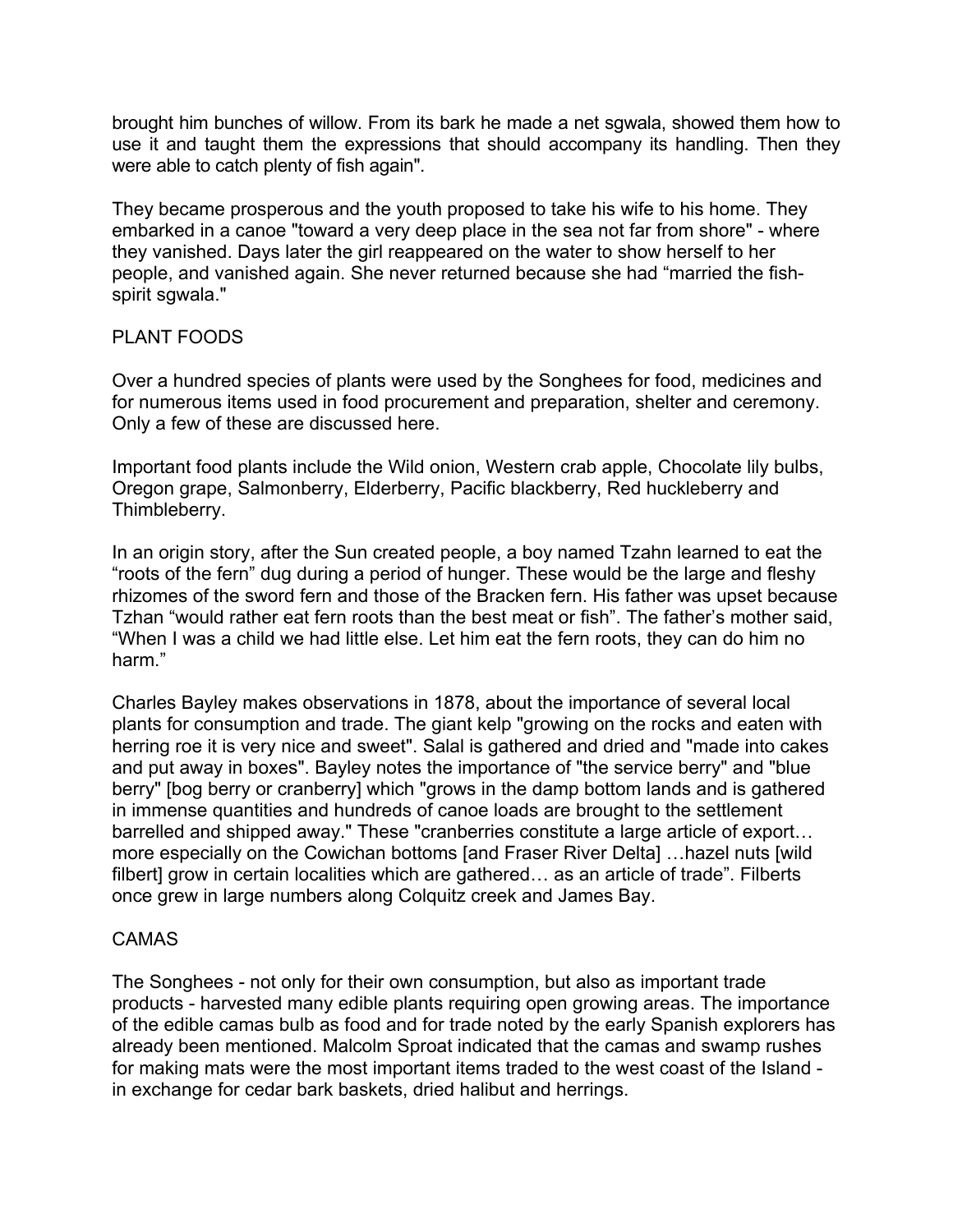John MacKay further stressed the significance of camas when referring to the Victoria Treaties of 1850:

"You will remember that the Districts for which the Indians received payments in blankets were the main producers of the Kamass root for the whole surrounding country. The destruction of this plant by cattle and sheep caused a great loss to the Songhees, Saanich and Sooke Indians as it was the most important article of trade which they had to offer in dealing with the neighbouring tribes."

Charles Bayley stressed that camas "provides food for the Indians and gives employment for hundreds of them in procuring and drying it for winter food". He goes on to say - "also to the pigs of the settlers as they fatten on it".

## ABORIGINAL FIRE BURNING

The burning of vegetation to promote the growth of edible plant bulbs, tubers and berries, was widely practised. Ethnologist Wayne Suttles recorded from elders that camas growing islands on the southern Coast were "burned off" to make them "more fertile the next year". Songhees elders pointed out that the camas beds around Victoria "were burned off at the end of the digging".

There are several eyewitness accounts of intentional fire burning recorded in the mid-19th century in the territory of the Songhees and their neighbours. In the Fort Victoria Journal for August 20, 1846, a complaint is made about the hazy weather created by the Songhees making fires in all directions. Colonist and Surveyor, Walter Grant, in speaking of the Sooke area in 1849 indicates:

"The frequency of the fires kindled promiscuously by the Natives both in wood & prairie between the months of August & October. Their object is to clear away the thick fern & under-wood in order that the roots and fruits …on which they in a gt [great] measure subsist may grow the more freely & be the more easily dug up - I have endeavoured in the neighbourhood of Mullachard [Mullochaird was Grant's settlement at Sooke] to check these fires by giving neither potlache (presents) or employment to any Indians as long as a fire was blazing within sight of my house."

Grant indicates that Metchosin was an excellent agricultural district because "there being no Natives residing on the spot the plain has been less burnt over by fires than other parts of the island". In a letter to James Douglas on September 10, 1850, Grant blames his inability to finish survey work on fires - which in another letter are clearly implied to be of aboriginal origin:

"I beg to report my having concluded the survey of Victoria district as far as Trial Island. The thick fog & smoke which at present so overclouds the district that I cannot see above 300 yards in any direction." He points out that the local First Nations "have an abominable habit of burning the woods, & the smoke arising hence, together with the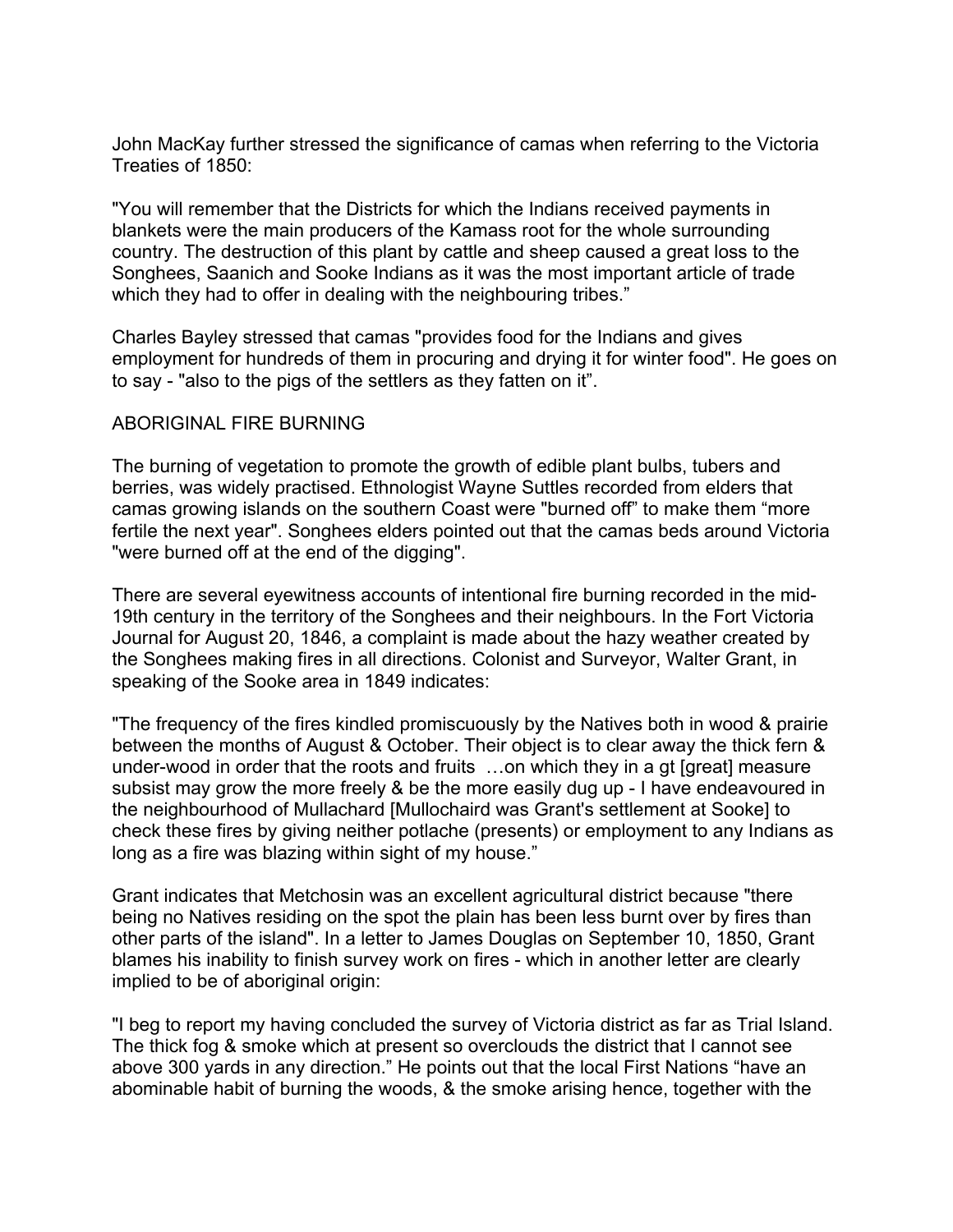fog… wd. [would] prevent one from recognising one's dearest friend at 100 yards, nay sometimes at 100 feet."

### BIRD RESOURCES

All varieties of large birds were hunted and their eggs collected. Especially in the winter and during the spring migrations, tens of thousands of birds could be found in the Victoria Region. On October 9, 1858, Charles Wilson describes how duck, geese, cranes, and other birds all arrive "in myriad's, so numerous indeed that when they are disturbed on the harbour, the flapping of wings can be heard a couple of miles off."

Food remains found in ancient village's show that species of ducks and seagulls represent a large number of the birds consumed. Evidence at one old village has shown that the Short-tailed albatross, no longer found in this area, was a common food source. Scoters, grebes, geese, swans, sandhill cranes, loons and cormorants, grouse, pigeons and predator birds such as eagles and hawks were all consumed.

Birds were commonly caught in several types of nets. As herring spawn represents an important food source for many marine birds during late winter and spring, underwater nets were used to catch them. A net was stretched horizontally and set at an angle about a meter above the bottom of the sea in areas where herring spawned. When birds dove down to eat the spawn they became enmeshed in the net and drowned. The bottom was held down by stone net weights.

Another type of net was supported by large poles, which stretched across a stream or channel, placed on a sand spit, or near a lake or swamp. Some nets could be drawn from one side to the other. The pole net was for catching large birds as they flew to their feeding grounds at dawn and returned in the evening.

Birds were also caught using fire as an aid. Two men paddled out at night to a place where two currents met and where waterfowl usually rested. A small fire was kindled in an earth filled box. The light from the fire caused the ducks to swim into the shadow in front of the bow of the canoe where they were easily caught. Some people used a hand net, which they threw over the birds. Others used a club and a special bird spear 2m to 3m long with two to five long barbs.

Grouse were once plentiful as suggested by the charging on June 9, 1875, of two aboriginal men under the game ordinance law with having "over 30 fine blue grouse".

Grouse and marsh ducks were caught in nooses and swans and eagles were shot with arrows. Sticky tree sap on branches near their nests caught humming birds whose skins were attached to clothing.

Bird parts were used for many things, often related to spiritual or ceremonial use. Women plucked waterfowl and mixed the down with twisted pieces of goose skin and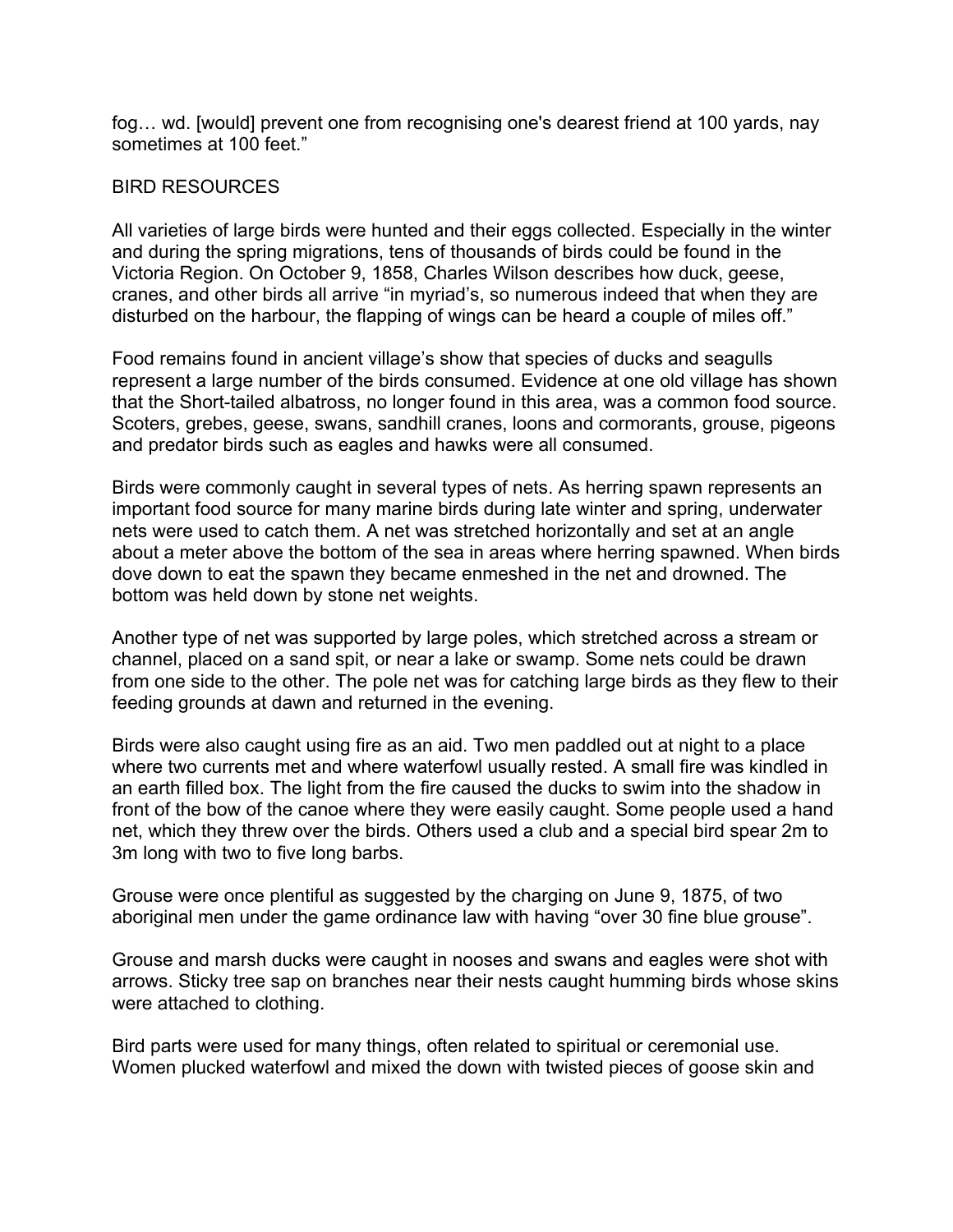stinging nettle fibre twine to make a textile used for shirts and robes. Bird down was stored in a bag made of a swanskin.

Feathers were used on masks, headdresses, clothing and many small ritual objects. Feathers of the redshafted flicker were of special importance. Bird skulls, beaks and wings were carried as charms associated with special spirit powers.

#### **MAMMALS**

James Douglas pointed out in 1849 that deer and elk were abundant on every part of the Coast - producing "the finest venison in the world". In 1791, Eliza saw in the clearings of Esquimalt harbour "a great abundance of deer, among which some are to be found which are larger than any horse". One of the latter elk was shot and fed the 70-man crew of the packet boat for 3 days.

Deer are the most common mammal food remains found in old village sites. Elk bones are common, but in much smaller numbers. Artifacts of both elk and deer antler and bones are very common. These include wedges, tool hafts, harpoon, spear and arrow points, awls, chisels, needles, blanket pins, combs, scrapers and fish hook barbs. In cold weather capes of deer and elk skin were worn and their meat was dried for the winter.

Male deer and elk were killed in the late spring and early summer when they were in the best condition. Females were hunted in the fall when they were fat and the fawns were weaned. They were hunted with bows and arrows, usually with the assistance of dogs, caught in snares and in pit traps where they were impaled on stakes. They were driven into nets by groups of hunters or driven into the water by dogs where they could be easily killed. The nets were made of the tough sinews found along the spine of the elk and deer and also of thick strands of willow bark.

A Songhees elder pointing to southern Victoria in 1911 said:

"Over there where your great town is now no one lived. There we hunted… Our young men made nets of rawhide and snared the deer and the elk on the grounds… men stretched the nets between two leaning poles across the runways… The deer ran against the net and the poles fell, tangling the unwary victims."

With the growth of the population of Victoria came professional hunters who began to exterminate animal populations in the area. Frederick Whymper describes these as he saw them in the Sooke area in the 1860s:

"The hunters would remain for weeks shooting for the Victoria market. The deer come down to the lowlands in winter in immense numbers, and can be easily shot. The price of venison in Victoria is from 2-1/2d. to 5d., and an elk a little dearer. Indeed a great deal of the beef eaten in Victoria restaurants is elk's meat."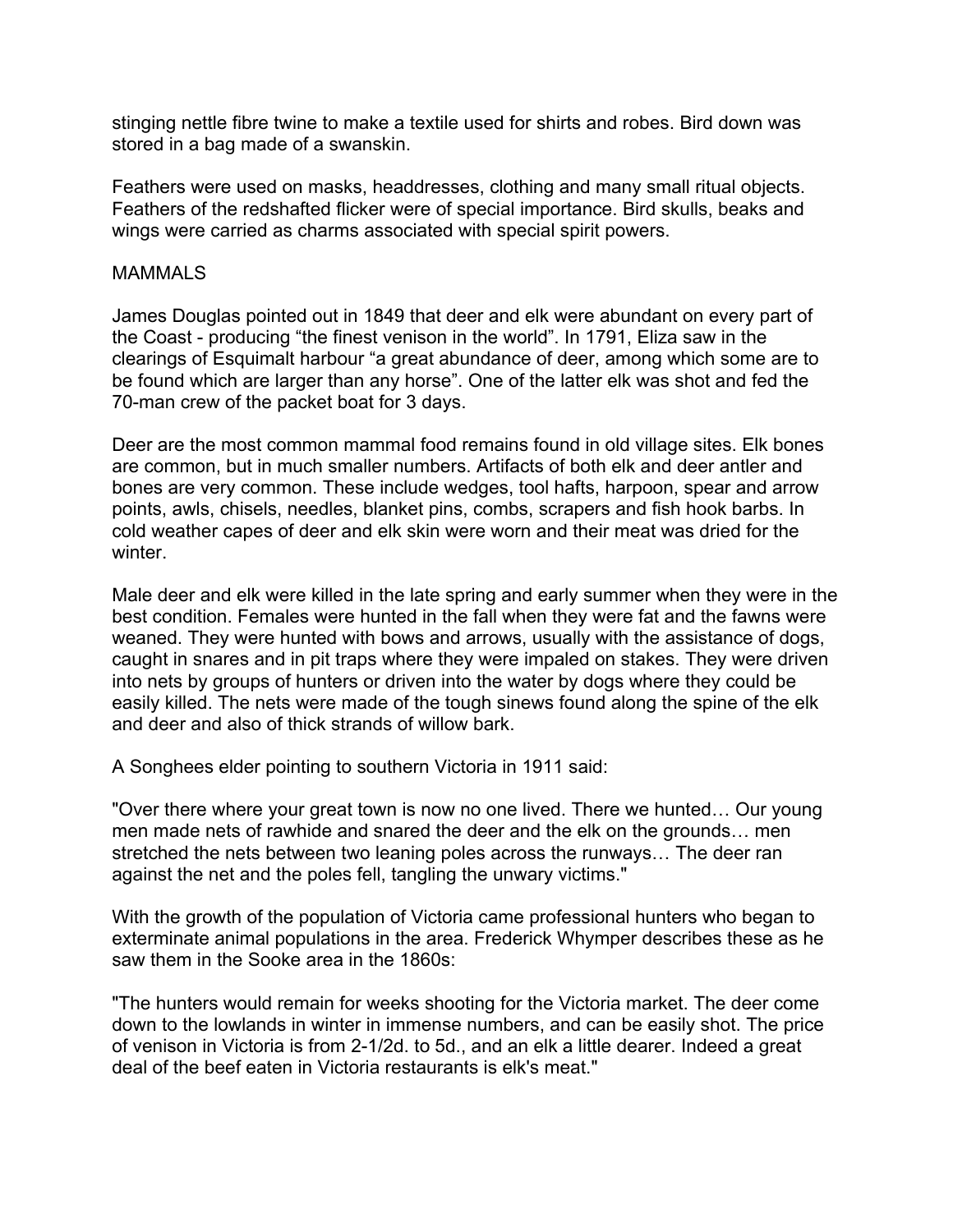The slaughter of "game" was happening at such an alarming rate that a Bill was presented on April 28, 1859 to make it unlawful to buy or sell game during certain periods of the year.

#### SHORELINE RESOURCES

Sea urchins and the many varieties of shellfish - found in all the protected bays - formed an important part of the diet. The Gorge was often described as "abounding in oyster beds". An 1847 map shows Victoria Harbour as "Shallow, with large beds of Muscles".

An important marine animal high in protean is the octopi. Songhees, James Fraser called the "big rock" in Gonzales bay "devil-fish rock". He said they spawned there and: "If you touch that rock, devilfish come up".

The local hunting of octopi was observed in the 1860s in Esquimalt harbour near the bay to the east of the steep peninsula at the foot of Stewart Road. Eleanor Smyth who lived above the east side of the bay from 1861 to 1866 gave this account:

"One day she saw our Indian handyman in his canoe pushing his spear into the rocks just below the sea level …Presently he landed his catch, a large octopus, now lifeless, into his canoe, and then took it home to his village opposite."

Near the same time, British naturalist, John Lord was in Esquimalt harbour: "The Indians were going after the Octopus, and I felt a strong curiosity to see how they caught him. …The Octopus of our own seas is a mere dwarf as compared to the gigantic size he obtains in the land-locked harbours so common to the east side of Vancouver Island. …I have measured the arm five feet long, and where it joins the central disc, as large as my wrist. … [Aboriginal Peoples] estimates the Octopus as we do turtle, and devours him with as much gusto and relish, …roasts his glutinous carcass instead of boiling. …The Indian well knows, …that were the Octopus to get his huge arms over the side of the canoe, and …a hold-fast on the wrack, he could …easily upset the canoe, …paddling the canoe slowly and quietly amongst the wrack, he steadily looks …until his practiced eye detects the Octopus, his great arms stiffened out, patiently biding his prey. Armed with a formidable spear carefully barbed, and about twelve feet in length, [the hunter] …passes it carefully through the water until within an inch or so of his great pear-shaped centre, then sends it in as deep as he can plunge it. Twisting and writhing …the monster coils his terrible arms round the spear; then …[the hunter] resting his spear on the side of the canoe, keeps him well away and raises him to the surface of the water. [The hunter]…has ready another spear, long, smooth, unbarbed, and very sharp, and with this stabs the Octopus where the arms join the body".

APPENDIX 3. LIST and COMMENTS on SELECT POPULATION REFERENCES TO THE SONGHEES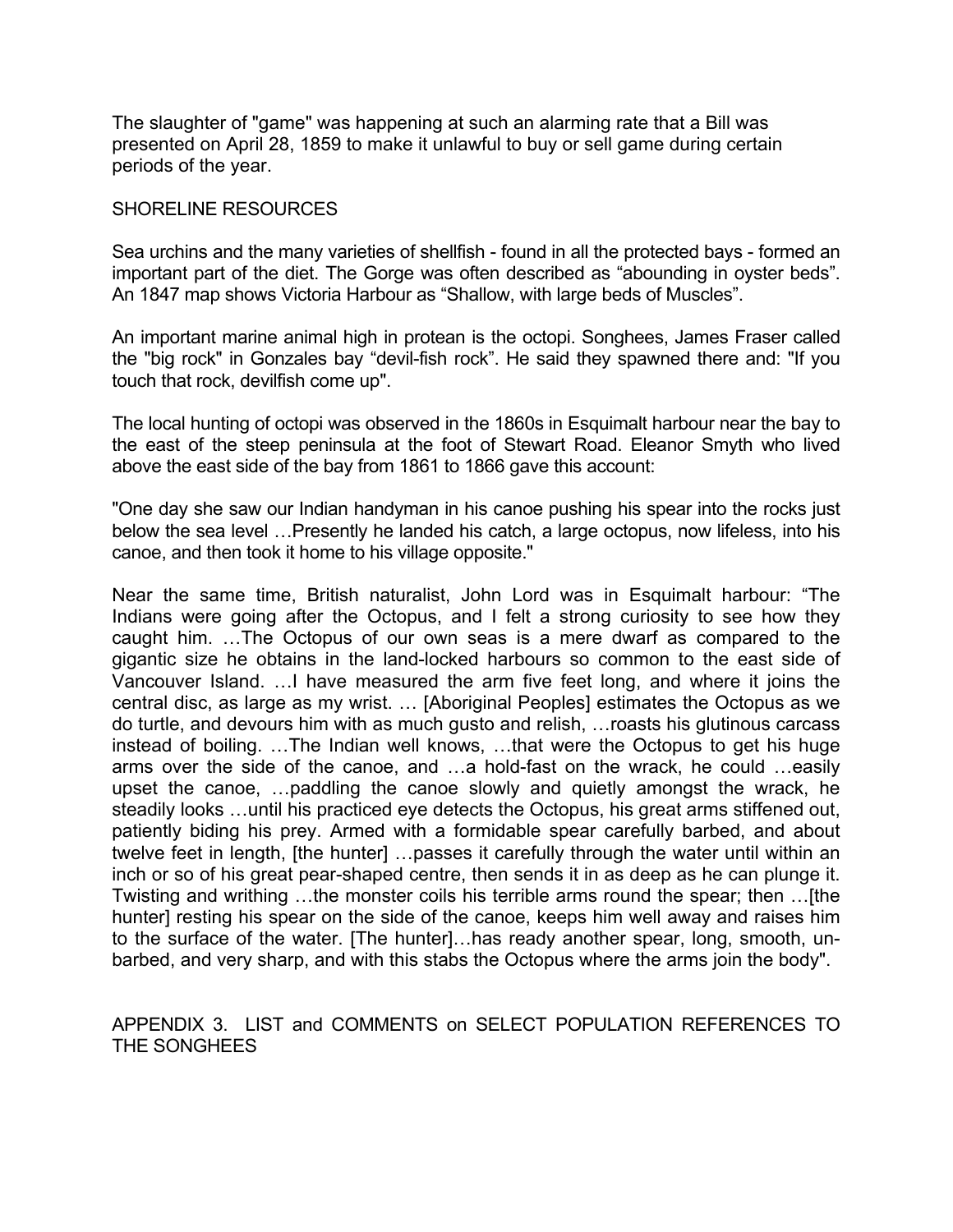(1) c. 1826-27 list. Census of Indian Population compiled by Archibald McDonald, Fort Langley. In: Report to the Governor and Council, Feb. 25, 1830. H. B. Co. Archives, Provincial Archives of Manitoba, Winnipeg, D.4/123. Pub. 1979. In: The History of Fort Langley, 1827-96, by Mark K. Cullen, as Appendix A. Canadian Historic Sites: Occasional Papers in Archaeology and History, Paper No. 20, National Historic Parks and Sites, Ottawa.

The list for "Vancouver's Island" moves geographically from the "Nanemoos" (Nanaimo) with 100 men; the "Cowaitchins" (Cowichan) with 200 men; the Sanutch (Saanich) with 60 men; the Tchanmus (Songhees) with 40 men; to the "Soaks" (Sooke) with 50 men. There is no mention of Klallam on Vancouver Island. The Songhees information may have been acquired indirectly from Cowichan visitors to Fort Langley as the word "Tchanmus" for the Songhees was that used by the Cowichan. The "Tlalams" on the south side of the Strait of Juan de Fuca are listed with other "Halams" as being west of Puget Sound. The "Tchanmus" referred to here probably include only the group of people at Cadboro Bay. The population of this group would be about 140 based on an average of 3.5 women and children per adult male.

(2) 1838 & 1839. "Census of Indian Population crossing over to Vancouver's Island and coasting at about latitude 50' from there returning southward along the mainland and up Frasers River to Simpson Falls". Compiled by James M. Yale. H.B.Co. Archives, (B223/Z/1, fos. 1-21). Typescript in BCARS (B/20/1853) from Bancroft Library is titled: "Population of Indians at Fraser's River" – includes groups on southern Vancouver Island and does not mention any Klallam on Vancouver Island [has addition mistakes] Microfilm of this census: BCARS 737A, pp. 7-33.

The Songhees are referred to here [on the typescript] as the "Samus" on the "East side of Vancouver Island, Point Gonzales". At this time Point Gonzales was the name given to what is now 10 Mile Point - that forms the eastern side of Cadboro Bay and not what later became Gonzales Point. They include 127 people with a core group of 57 people and 70 "Male and female followers".

The Saanich are referred to as the "Eusanitch" on the "East side of Vancouver Island in Canal de Arro" [Haro Strait]. They include 183 people with a core group of 76 people and 107 "male and female followers".

(3) 1841, Tolmie List - "Vancouver Island Tribes" given by William F. Tolmie to Schouler and published in the Journal of the Geological Society (NW 910.6 R888). [also published by Alex S. Taylor in the California Farmer and Journal of Useful Sciences, San Francisco, July 19, 1862]. It includes the following: "The Songees, 700 souls, inhabiting S.E. part of the Island". Sanetch, 500 souls, inhabiting N. E. 10 miles N. W. of Mt. D'g's." [East Saanich Reserve area]. "Soke - 100 souls, inhabiting E. Pt S. Juan to Songes tery". A copy of this list dated March 14, 1848 and signed by Roderick Finlayson was given to Captain James Wood. In Wood's Admiralty correspondence of September 19, 1848, he indicates that it was a "Copy of a return made by Mr. Roderick Finlayson to Captain Courtenay of her Majesty's Ship Constance". He states: "The following is a list of the different tribes of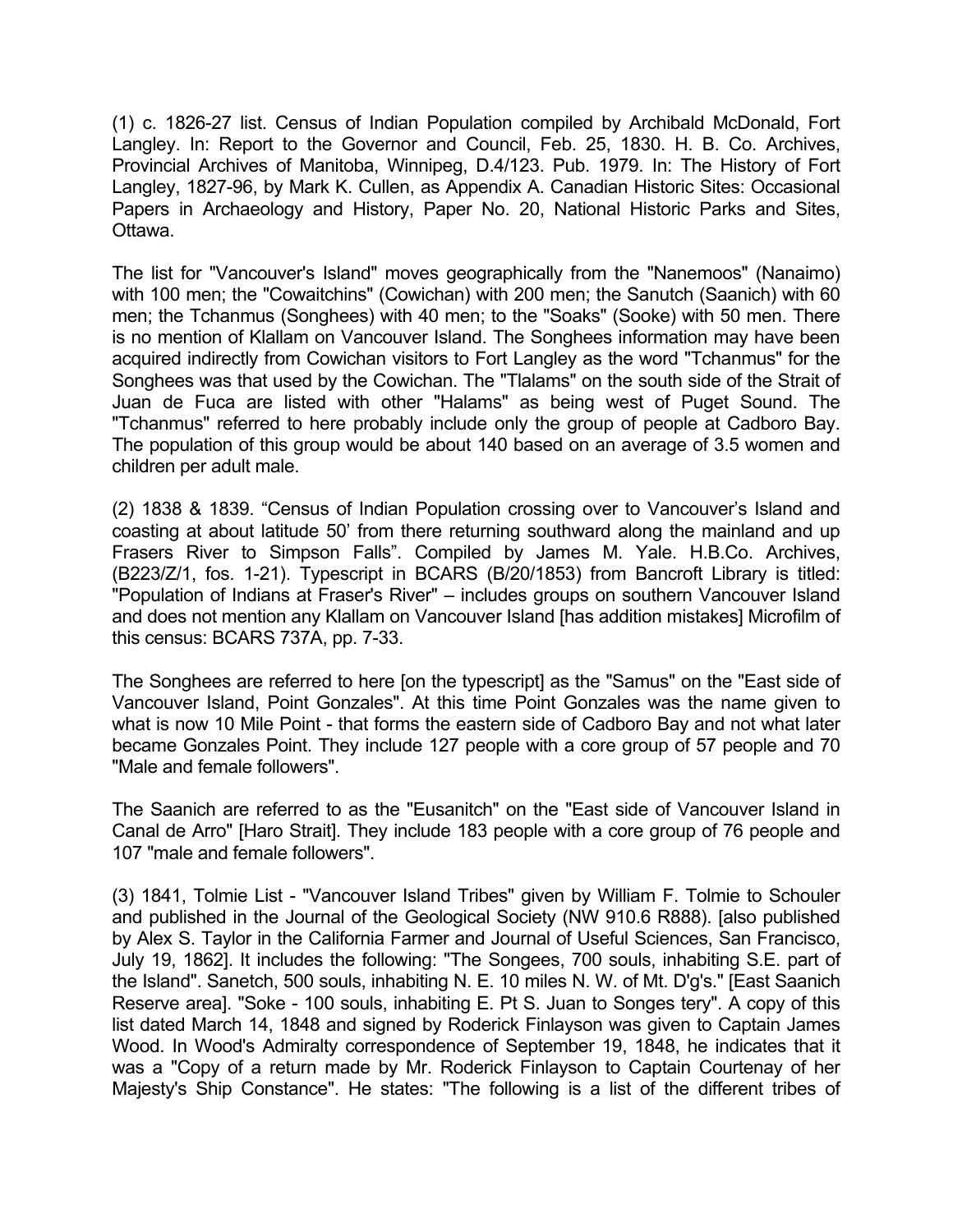Indians that inhabit Vancouver Island". This Wood version is more complete than the 1841, publication version: "Soke -100 - East Point of San Juan to the Songes territory".

(4) 1844, Tolmie List. "Census of various tribes living on or near Puget Sound, N. W. America, taken by W. F. Tolmie in the autumn of 1844". Groups listed "Between Olympia and Na-wau-kum river". Part of Section J. "Indian Affairs". "39. Report of Mr. George Gibbs to Captain Mc'Clellan, on the Indians of the Territory of Washington. Olympia, March 4, 1854". In: Pacific R. R. Reports. Vol. 1, p. 434, Washington, 1855. [also included is "Captain Wilkes's Estimate - 1841" and "Estimate of tribes in the Western district of Washington Territory - January, 1854". This is followed by "Form of Census Return - General Instructions" which shows the "185-" form with lines for Men, Women, Boys, Girls, Slaves, Total, Canoes, Horses, Cattle, Bushels of potatoes and remarks.

(5) 1845, List. M. Vavasour & Henry Warre produced a "Census of the Indian Tribes in the Oregon Territory, from Latitude 42 [degrees] to Latitude 54 [degrees], derived from the trading Lists of the Hudson's Bay Company, and from the best obtainable Information." This list labelled "Fort Vancouver 1845" was submitted with a report dated October 26, 1845. Vavasour and Warre remark that "The gentlemen in charge of the Hudson's Bay Company's post, on the north of the Columbia, have made very accurate estimates of the Indian population in the neighbourhood of their several stations, and we have every reason to believe, from our own observations, in the accuracy of these statements."

Only the Sooke and Songhees are recognised on the southern tip of the Island.

"Soke Indians, 1 tribe Straits of St. Juan de Fuca, Males 39, Females 39, Slaves none, children under 12 years 12" Total "90". This census now shows the "Hallams" being composed of "11 tribes - Straits of St. Juan de Fuca, Vancouver's Island" and gives a population of 517 men and 461 women for a total of 1,485 (same total as Finlayson 1848, list). This geographical description is a very broad regional term; as Puget Sound groups such as the Skagit and Snohomish are also listed under it. The use of the term "Vancouver's Island", therefore, does not imply the existence of "Hallams" on the Island.

Listed are the "Challams Corvaitehims" as "24 tribes, speaking the Challam and Corvaitzchim languages" they are found along the mainland from north of the Fraser River to Whitbey Island and "part of Vancouver's Island". This grouping includes Halkomelem and possibly some North Straits speakers. It is not known weather the Songhees and some Klallam were subsumed under this grouping.

[Miscellaneous Papers relating to Vancouver Island, 1848-63, Vancouver's Island, No. 5, Extract from a Report by Lieutenants Warre and Vavasour, dated 26 October 1845. (BCARS, NW971 K/G786mi)].

The population information on this 1845, list was extracted in part from the census taken on the northern coast, from the 1839 New Caldonia census and the Tolmie census published in the 1841. There were also a few other unidentified censuses dating to 1845, or earlier that were used.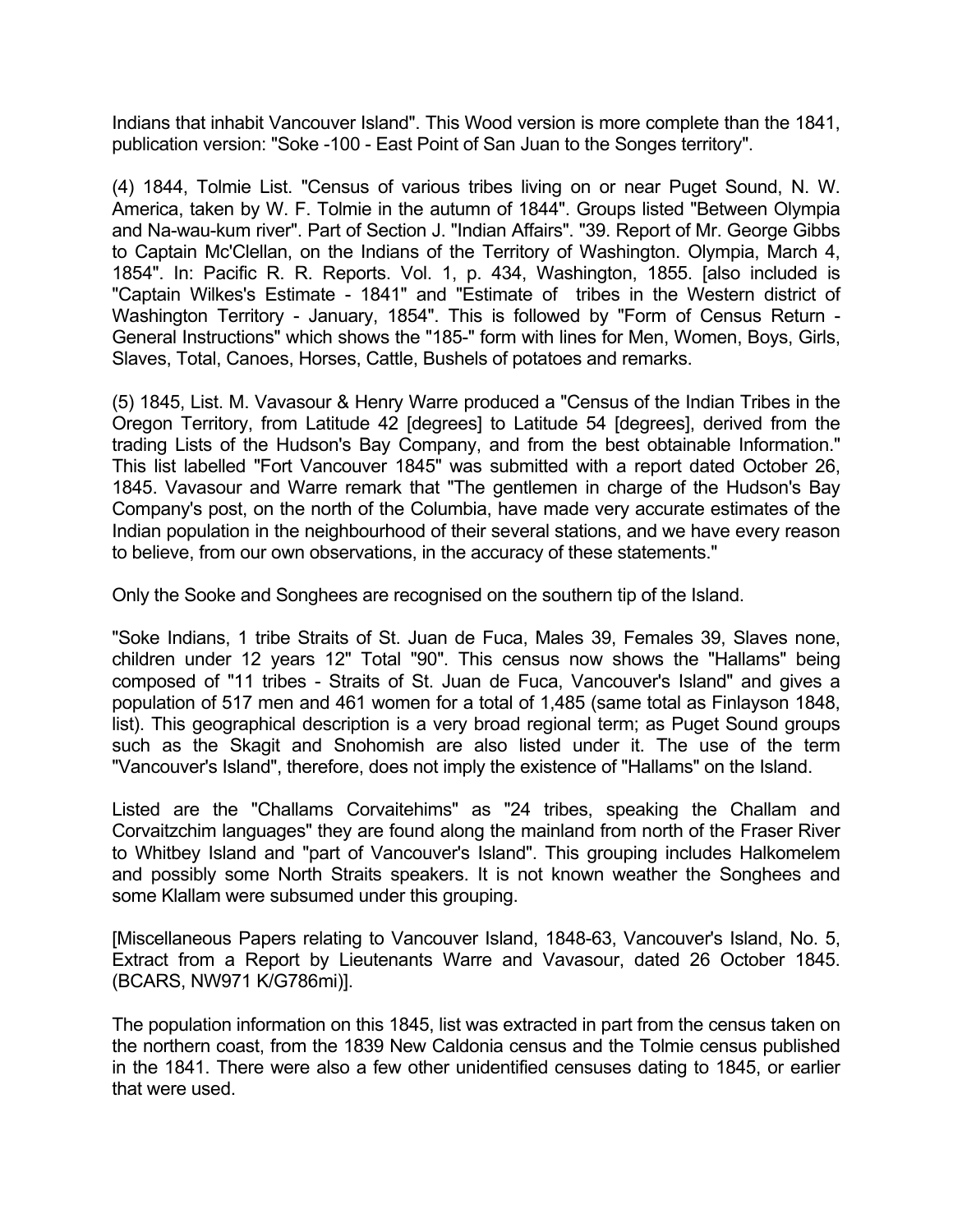(6) 1845 List. In 1845, Roderick Finlayson "made a count of the Klallams" (Myron Eells 1887, p. 612). He also appears to have undertaken one for the Saanich and Sooke in the same year - which may be the source of some of the figures for the Warre and Vavasour report submitted Oct. 26 of that year. The census return copied for Courtney in 1848, and attributed by Wood to Roderick Finlayson has many of the same totals as the 1845, Vavasour and Warre report. Relevant to the southern coast are the same population totals for the Cowichan, Clallam, Saanich and Sooke tribes. This copy of the Finlayson census (signed by Finlayson on March 14, 1848) likely dates to the first part of 1845, or previously, and is the source of data for the Vavasour and Warre report. A typescript of this Finlayson (1845?) census is found in the Private Papers of James Douglas, second series, (BCARS, B/20/1853). "Census of the following Indians inhabiting the Straits of Juan De Fuca".

One transcription of this census is with the September 19, 1848, correspondence of Lt. Wood of H. M. ship Pandora to the Secretary of the Admiralty, London (O/A/P19w). This was published by Wood in the Nautical Magazine and Naval Chronicle for 1849, p. 301. Wood arrived in Victoria on Aug. 27, 1848. Wood states: "I subjoin a list of the Indian population in the Straits and Puget's Sound according to the last census, allowing a decrease of 1/5 th for the effects of the late mortality amongst them from the measles, Influenza, etc. which has made great havoc this year, part of this list I was kindly permitted to copy from a return made to Captain Courtenay [who was surveying the south end of the Island in the ship Constance] by Mr. Finlayson; the rest I collected from the above gentlemen and Doctor Tolmie, the tracing which accompanies this, was copied from a manuscript chart supplied by the latter gentlemen which though incorrect as a chart gives the locality of the various tribes correctly". The Woods census includes Cowichan population totals that are the same as the more general 1841, Tolmie list - this is likely that part Wood acquired from Tolmie. As the measles first occurred in Victoria in March of 1848, the census predates 1848.

There are a minor number of coping errors in the various versions. The Finlayson version with the Douglas Papers lists the Sooke as follows: "General name - Soke. Names of Tribe - Skuningis. Number of Tribes - 1. Names of Chiefs - Tling.ilt. Men - 39, women - 39, slaves - none, children under 12 - 12. Total 90".

Also in Wood's 1848 letter he lists the same general numbers for groups as reported by Schouler (received from Tolmie) in 1841. These include 700 "Songes" "Inhabiting Country N.W. of Sanetch Territory"; 500 "Sanetch" "Inhabiting North East 10 miles North West of Mount Douglas"; 100 "Soke" "East point of San Juan to the Songes Territory".

(7) 1856 Census. Presented Dec. 18, 1856, by James Douglas to the House of Assembly for the Colony of Vancouver Island. The document is referred to as "No. 2 Indian population Vancouver's Island 1856". In submitting this Douglas states, "Not having time to procure copies, I have sent the original documents which the House will probably cause to be returned when convenient". (Journals of the Colonial Legislatures of the Colonies of Vancouver Island and British Columbia 1851-1871. 1980, Vol. II, p. 17). The original of this is in the J. S. Helmcken papers, (BCARS, Ms.505, Vol. 10,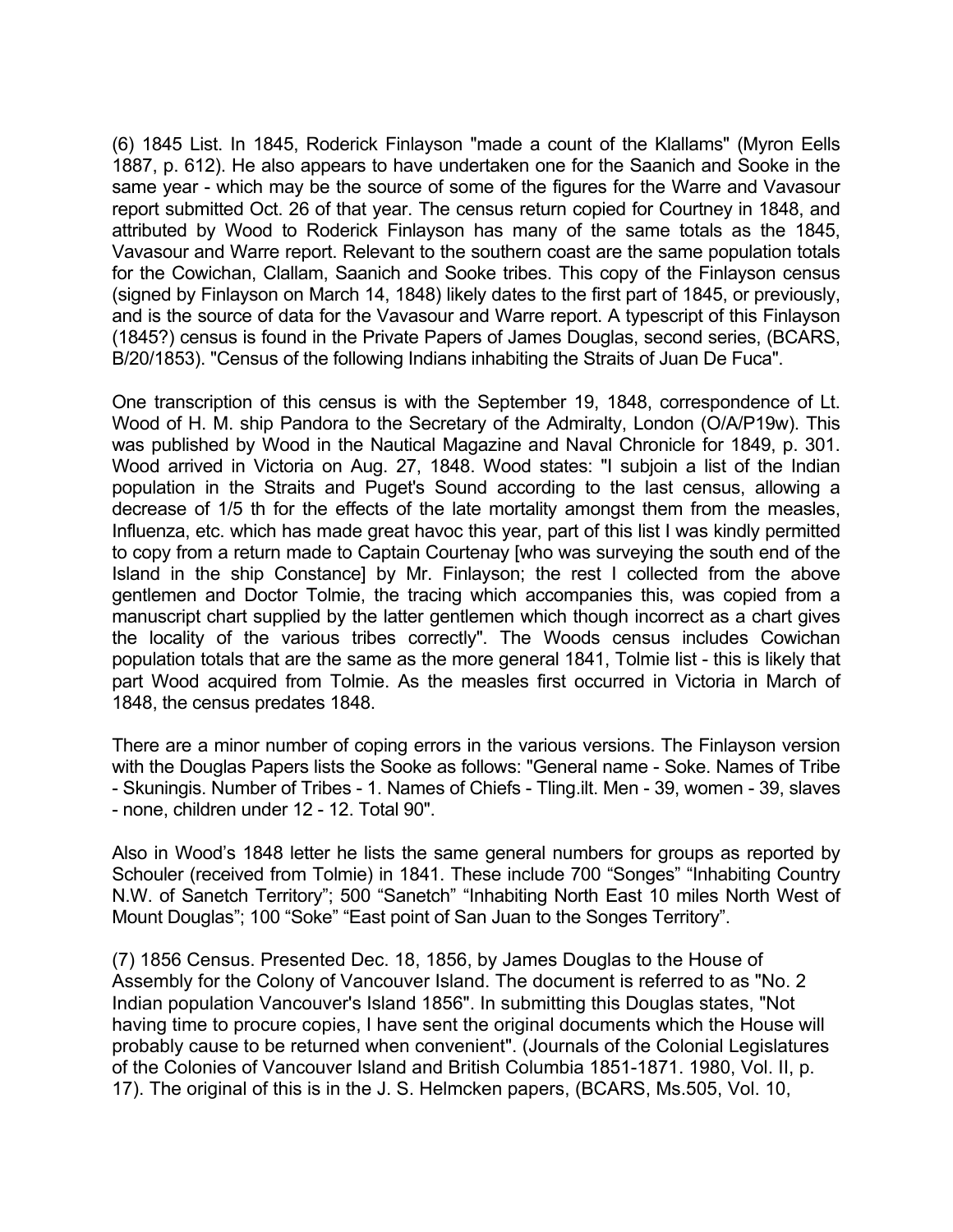Folder 4). (A copy - BCARS A E H37 H37.13). In the Private Papers of Sir James Douglas, second series (B/20/1853) is a Typescript census list entitled: "Original Indian Population - Vancouver Island". [This list is arranged in these documents from the "University of California Academy of Pacific Coast History" between Diary information of Jan. 1852, and Jan. 3, 1853]. The number of men with beards given for each group in the Songhees and Saanich treaties is mostly the same as given in the 1850 and 1852 treaties - implying that some of the data was collected in 1850-52]. Differences occur in numbers given for the "Metchosin", "Rocky Point" and "Soke Inlet" groups. (see - Douglas to Smith, Oct. 16, 1856. "A census of the native tribes of Vancouver's Island, which may be considered as a close approximation to the total population of nearly 25,873 souls"- (A/C/20/Vi3)]. The total number of Songhees of 700 is the same as given on the 1841, list by Tolmie. It seems unlikely that this Songhees list was originally developed in 1841, and used in the Victoria Treaties of 1850. Since the 1841 figure may have been rounded off to the nearest hundred like all the other groups on the same list (except the Cowichan) it may be just a coincidence that the detailed lists came to a total of 700.

APPENDIX 4. Songhees Agreement to Move to Cadboro Bay, Feb. 7, 1881.

Letter to Superintendent–General of Indian Affairs. B.C. Archives, Ms, F/52/So5.

"We the undersigned members of the Songhees tribe of Indians resident in the vicinity of Victoria, B.C. hereby agree to remove from our Reservation at Victoria to a suitable location at Cadboro Bay".

Chish; Koo-lai-mult; Koo-lai-sa lue; Hul tsai mult; Quoss l sits; Whe-nook; Lipp; Sala-hala-noo; Louis (Noo-noo-wha-nuk); Ai-Whin; Ka-wai-tsim; Qua-mi-ai; Hoo-tihwi-ai; Shoto-hoom; Henry (Sauk); Tomaikh; Tse-al-ton; Tchillack; Hltahulto; Tshenal klum; Teeai(t or l)ou; Se-ol-sut; Shil-uh (Jimmy); Yallelth; Dick (Hai-tsa-kanum).

APPENDIX 5. LIST OF DECEMBER 3, 1893, OF SONGHEES RESERVE MEMBERS WILLING TO PROCEED TO DISPOSE OF THE RESERVE UNDER ARRANGEMENTS BENEFICIAL TO THEM:

1. Charley Freezie 2. George Cheetlam 3. Sam Qullamet 4. Tom We ooth or Wearth multon 5. Johnny Ha who 6. Louis Freezie 7. William Robert (see-see muse) 8. S'pu la'ethl 9. Moston Ske teelth-sut 10. Charley Ka-my 11. Annie Fallardeau 12. Jack Shar to whon 13. Joe Ettienne 14. Jimmy Shel-looth 15. Johnny Hum que mitstun 16. Louis Whon wain ock 17. Jimmy Freezie 18. Daniel Spul-uckset 19. Louis Shar with kun 20. Peter Whaywhock 21. Dick Klumquemitstun 22. Willaim David 23. David Le Tesse 24. Jennie Sinsan Koomah 25. Mary Gunnion 26. Nicholas Kepoitie 27. Mary Chungranes 28. Alec Chil-tay-el-tun 29. Susan Cut-tay-sa look 30. Joe Cut-tay-sa look 31. Dennis Fallardeau 32. Jack Sit-se-me-loc 33. Billy Sulk-ka-num 34. Walter Ser pe loc 35. Charley Gunnion 36. Tom Sul-lair-(w)muts-tun 37. Davey Sim-e-larno 38. Peter Swel-up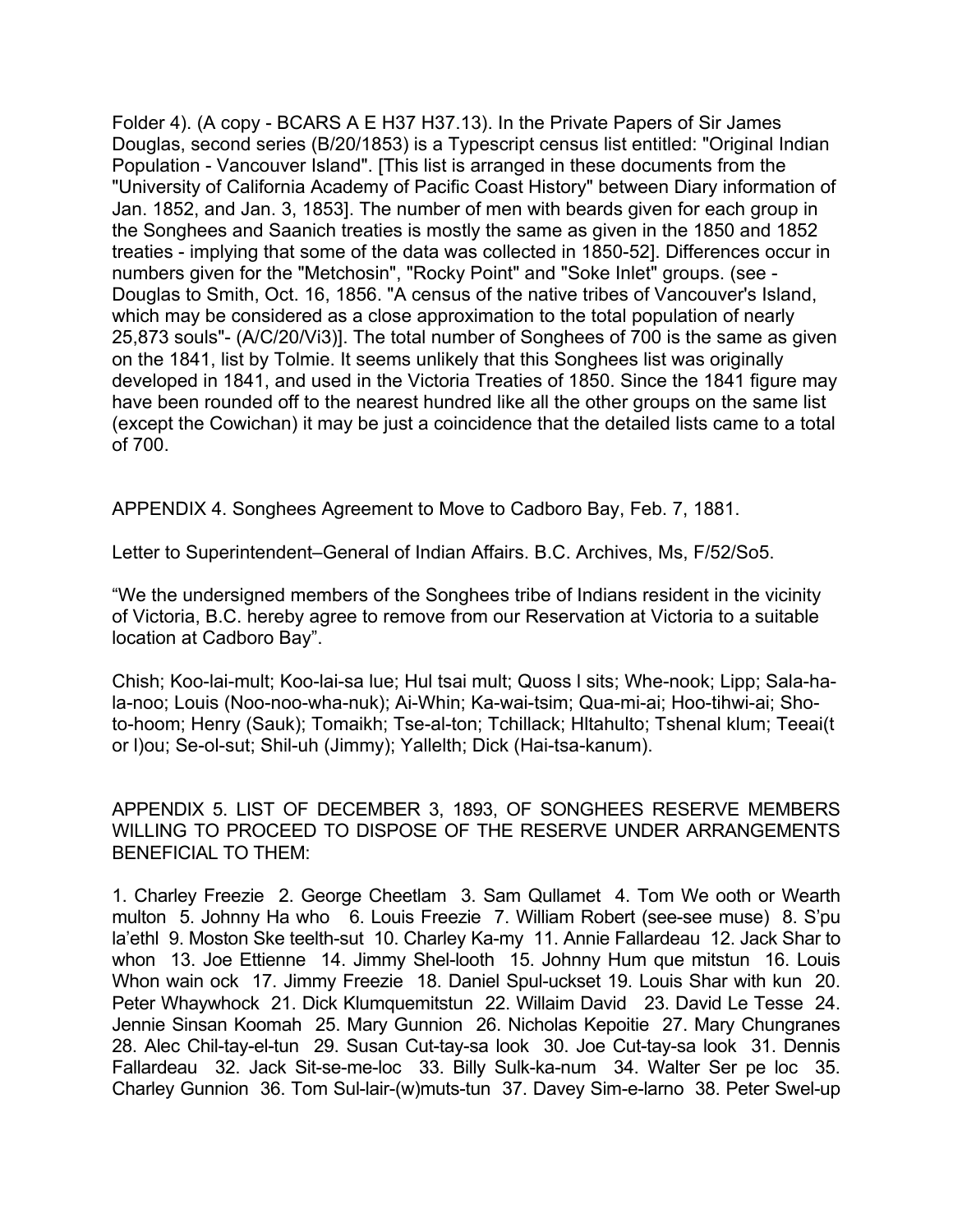elarno 39. Gus With wuom tun 40. Louis Ko-my 41. Tom Fallardeau 42. Isaac Roberts (Thesus) 42. [# repeat] Willie Sit se me loc 43. Jimmy Shel wooth 44. Too wearth 45. Frances Ser pe loc [46. missing] 47. Michael Cowper 48. Caroline James 49. Hannah Sam Seh 50. Julia Kala-gie 51. Amelia Will-lay-geh 52. Joe Kil-lay-na-hun 53. Susan Cuts-seen 54. Jack Dick - Widows – 55. Mrs. Jim Skomass 56. Mrs. Wah we air 57. Mrs. Kutch ten er (Annie) 58. Mrs. Saw thk 59. Mrs Whip-whorp (Mrs Bagley) 60. Mrs. Pilkie (Da-way-her) 61. Mrs. Kil-tay-ook (Mary) 62. Chil-lauh truen 63. Mrs. Freezie 64. Mrs. Annie Nomi eth 65. Mrs. Chilar me air 66. Mrs. Ke-op-peah 67. Annie Ko-my 68. Catherine Ko-my 69. Mary Karnie.

# APPENDIX 6. SONGHEES BAND CENSUS MARCH 12, 1910

Census undertaken by Indian agent Robertson and sent by H. Dallas Helmken to Price Ellison Commissioner of Lands. Each person is given a number and the head of each household is given another number (here in brackets).

- 1. Michael Cooper, Chief (1)
- 2. Sarah Cooper
- 3. Mabel Cooper
- 4. Georgie Cooper
- 5. William Robert (See muse) (2)
- 6. Ellen Robert
- 7. Alfred Robert
- 8. Delia Robert
- 9. Caroline Robert
- 10. Walter Joseph (3)
- 11. Mabel Joseph
- 12. Willie Jack (4)
- 13. Caraline Jack
- 14. Aleck Qull qualum (5)
- 15. Katchina Qull qualum
- 16. Tommy George (6)
- 17. Lizzie George
- 18. Frank George
- 19. Edward George
- 20. Lucy George
- 21. Walter George
- 22. Charley Gunion (7)
- 23. Charley Gunion
- 24. Clara Gunion
- 25. Charley Karmia (8)
- 26. Mary Ann Karmia
- 27. Robbie Karmia
- 28. Alice Karmia
- 29. Elsie Karmia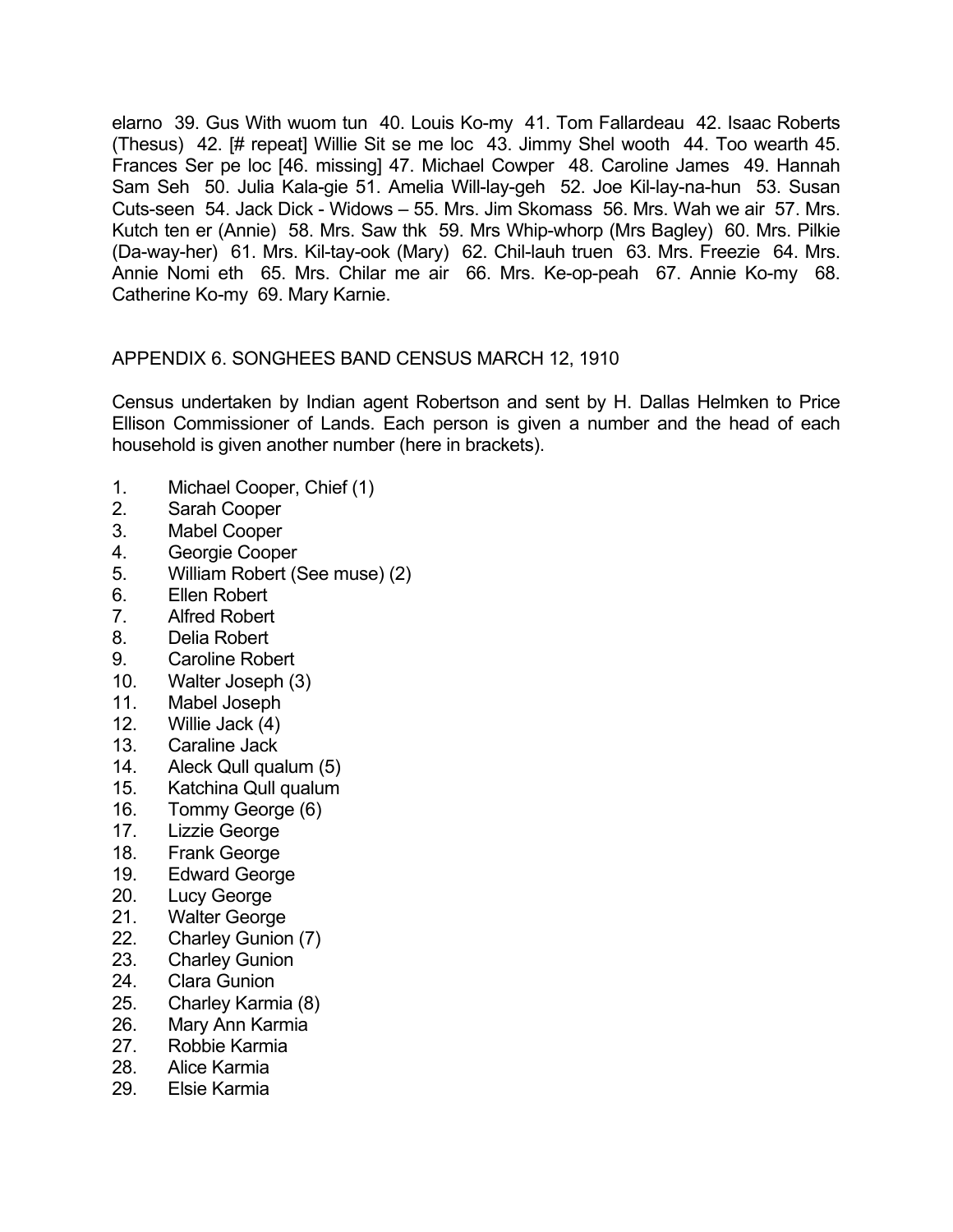30. Julia Jackson (9) [children of the late Louie Jackson, mother married to Charley Karmia]

- 31. Eddie Jackson
- 32. Freeman Jackson
- 33. Hamlet Karmia (10)
- 34. Louie Karmia (11)
- 35. Annie Karmia
- 36. Alice Karmia
- 37. Walter Karmia
- 38. Frank Karmia
- 39. William Karmia
- 40. Jimmy St. Loie (12)
- 41. Thelace St. Loie
- 42. Sophia St. Loie [at Kuper Island School]
- 43. Dick Qull quimston (13)
- 44. Kutseen Qull quimston
- 45. Jack Hocqualock (14)
- 46. Mary Hocqualock
- 47. Hutty Dick (15)
- 48. Mary Ann Dick
- 49. Child [name not known]
- 50. Jimmy Gabriel (16)
- 51. Anna Fallardeau (17)
- 52. Jimmy Freezie (18)<br>53. Catherine Freezie
- 53. Catherine Freezie
- 54. Daniel Joseph (19)
- 55. Elizabeth Joseph
- 56. Samuel Joseph
- 57. Sophia Joseph
- 58. Andrew Tom (20)
- 59. Mrs. Tom
- 60. Joseph Tom
- 61. Norbert Tom
- 62. Mary Ann Tom
- 63. Boy [name not known]
- 64. Johnny Golliage (21)
- 65. Sarah Golliage
- 66. Johnny Silva (22)
- 67. Dora Silva
- 68. Sarah Silva
- 69. Sam Qullamult (23)
- 70. Jack Spotieth (24)
- 71. Jack Tschesh (25)
- 72. Johnny Albany (26)
- 73. Ellen Albany
- 74. Arthur Albany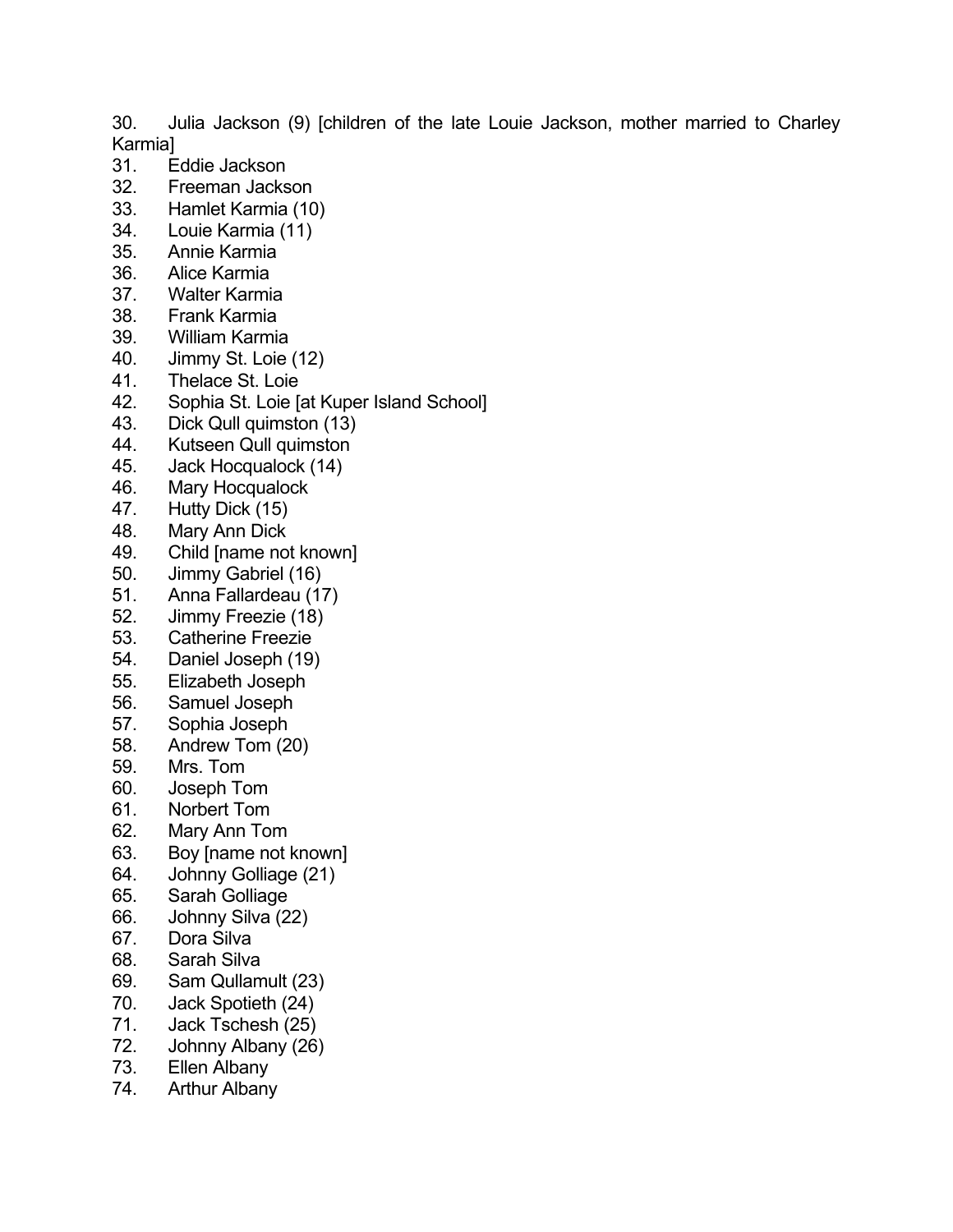- 75. Frank Albany
- 76. Austin Albany (27)
- 77. Lizzie Albany
- 78. Mrs. Pilkey (28)
- 79. Tsullace (29)
- 80. Mrs. Friday
- 81. Percy Ross (30)
- 82. Mrs. Louie Freezie (31)
- 83. Oshea (32)
- 84. Antoine (33)
- 85. Francis (34)
- 86. Hibben (35)
- 87. David Falleaudeau (36)
- 88. George Falleaudeau (37)
- 89. Robbie Semalano (38)
- 90. Martha Semalano
- 91. Maggie Etienne (39)
- 92. Daisy Sapelock (42) [with mother in Oregon U.S.A.]
- 93. Ada
- 94. Edith Jackson (42) [at Coqualeetza School]
- 95. Mrs. Charley Freezie (43) [married to Haynes Wheeler, American Indian]

\*An official census list made November 21-25, 1910, has the same heads of families to receive money as the March 10 list, with the deletion of #70 Jack Spotieth.

\*\* On April 5, 1911, a new Family Heads list is made to determine who will receive a final cash payment for removal from the Reserve. Tsullace (the mother of Willie Jack), listed as group 28 on the official list has died and was listed with no payment. Four new names – J. Silva and Sarah Gollage, Tom James, Josie Morris – are on this list but are noted as receiving no money. Only 40 people were now listed to receive money.

\*\*\*In 1909, the Department of Indian Affairs shows the Songhees and "sub-families" of Esquimalt and Discovery Islands with a population of 140. They are "chiefly engaged in fishing, hunting, stevedore work, farming, working in saw-mills and factories".

# APPENDIX 7. QUOTES FROM SONGHEES CHIEF JOHN ALBANY

# THE WAY OF THE INDIAN

The Way of the Indian was an award winning CBC radio documentary of thirteen programs heard by millions of Canadians in 1961. Chief John Albany of the Songhees Band was one of the two narrators. This program, now over thirty years old, was innovative for its time in having native leaders give their views on what some white men were calling "the Indian problem". Anthropologist Douglas Leechman of Victoria and Clifford Carl director and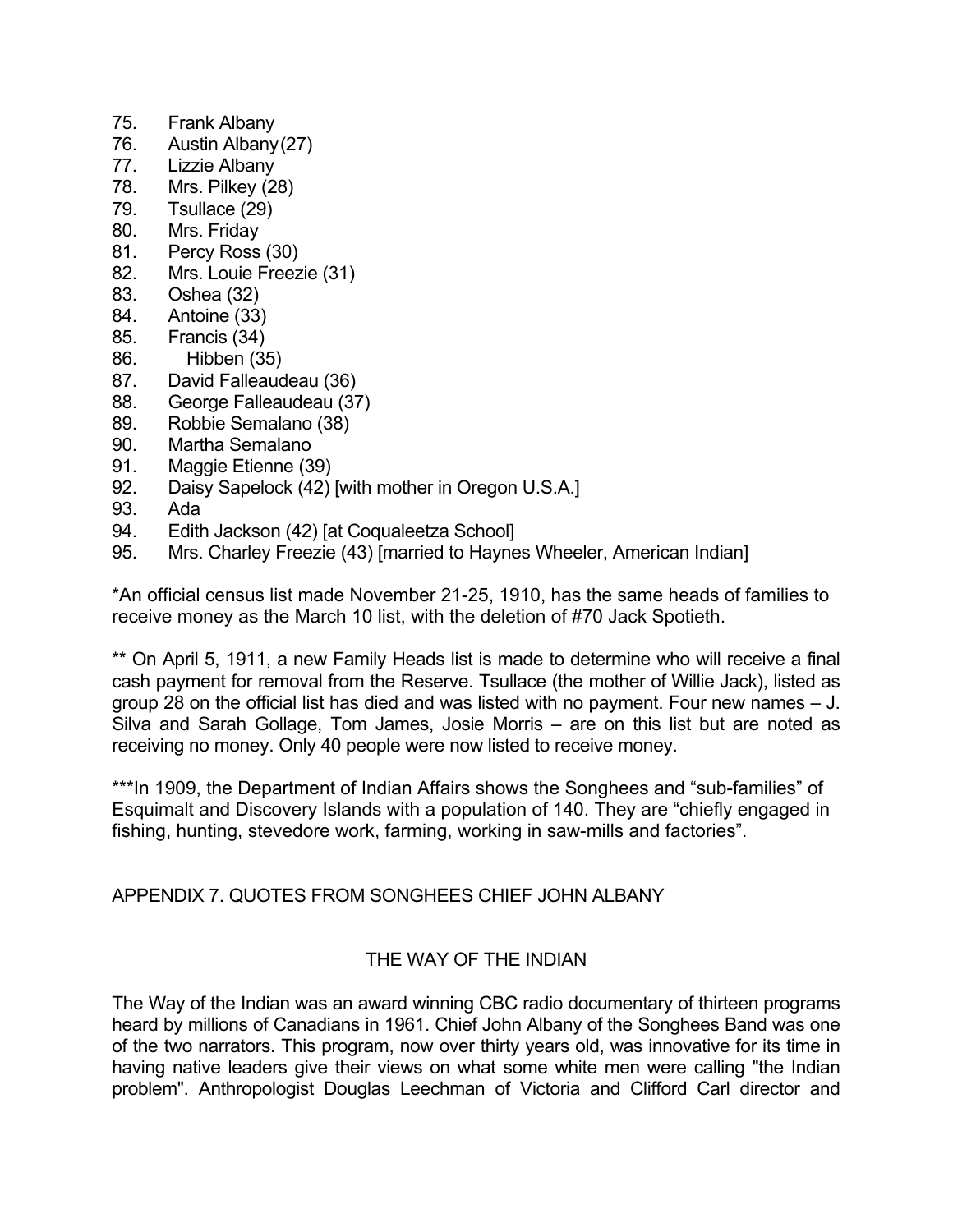Wilson Duff anthropologist of the Provincial Museum participated in the program. An edited version of Chief Albany's introductions for some of these programs is quoted here.

## PEOPLE OF NATURE

"The way of the Indian isn't at all like the way of the white Man. And that's the reason for this documentary - to tell the White Man some of the things he doesn't know about us, the Indian peoples of Canada: our history, our origins, the way we live on the 2,200 reserve all across Canada, the jobs we do, the reason we are different from the eighteen million other Canadians, and the way we are accepted or not accepted by our white brothers. The first big question is, what is an Indian? My name is John Albany, chief of the Songhees Band of the Coast Salish Tribe in British Columbia. I don't speak for all the Indians; they'll be speaking for themselves".

## RICH MAN, POOR MAN

"More and more the Indian is forced to live by following the White Man's way of life, and working at a White Man's job. Even if we live close to nature, like the trappers, we're still working for money to buy our groceries. Some work in fish-packing plants, or as miners or loggers. Or go berry picking and beet picking. In a few parts of Canada we're still trying to follow the old ways. On the West Coast we're still fishing just like our ancestors; on the Prairies the old buffalo hunters are growing wheat and raising cattle, what we call the White Man's buffalo".

## FOR POSTERITY

"The way of the Indian, like the way of the White Man, has its foundations in the cultures and the traditions of our races. It's not very long since our art, our religion, our songs and dances and all the traditions that make a people different from the rest of the world were flourishing without any outside influence. But when the white Man came, the winds of change began to blow."

# STREET FULL OF STRANGERS

The way of the Indian leads him more and more away from the reserve, more and more into the cities. We want to tell you some of the problems we meet when we leave the reserve to try to make our way in the world outside. It's an unfriendly world to most of us we call it Street Full of Strangers.

## MORE ROOM IN THE SCHOOLHOUSE

The way of the Indian has been a way of darkness. The Indian has been forgetting his traditional skills, but he hasn't been learning much of the White Man's knowledge to replace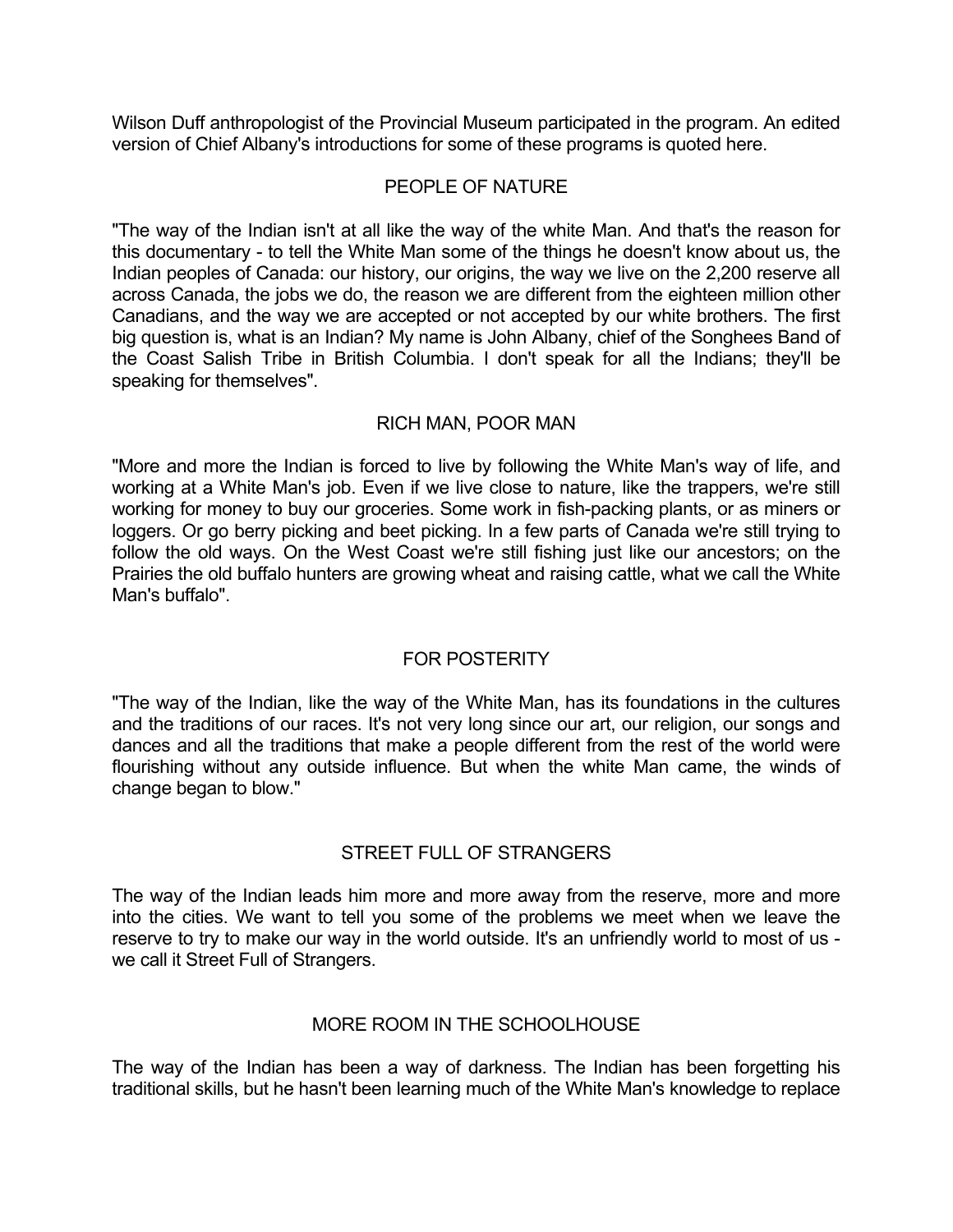them. Education is one of the most important factors in anyone's life, and this applies more especially to the Indian."

## THE WHITE PROBLEM

The way of the Indian has never been left to run its own course since the White man first came. When the first White Man arrived to disturb our way of life our ancestors should have known that things could never be the same again. It's easy to see, now, where the mistakes were made, where the faults lay. And now that Canadian society has inherited what the White Man calls the Indian problem, most people like to think it's up to the Indian to straighten it out. But is it an Indian problem? I don't think so; and that is why I've called this program The White Problem.

## HALFWAY TO TOMORROW

"The way of the Indian has been a downward trail ever since the White Man first came to upset our long standing social organization. Our religion and our dances have been suppressed, much of our culture forgotten. The old way of life, the customs and traditions, the authority of the chiefs, the family discipline, all these have had to change as we tried to adapt to the White Man. It's pretty difficult, changing your whole way of life in a few generations. ... But there's a new age beginning, and the Indian is looking forward to getting a fair chance in everything. The improvement has already begun, but there's a long way to go yet."

## APPENDIX 8. THE SECRET FEAST

## "THE SECRET FEAST - AN INDIAN LEGEND FOUNDED ON FACT"

With the above title, the Victoria Daily Times begins an overview of a manuscript on October 17, 1864. The "legend" must have been gathered from Songhees elders at the time. It tells the story of internal conflicts from a time before the coming of Europeans. This manuscript was to be published shortly and further extracts published in the Daily Colonist. This manuscript appears to have been lost, but it may have been published in some obscure magazine or awaits re-discovery in some British library. It goes as follows [parenthesis in brackets are mine]:

"The scenes are all laid near the shores of Camosack (our harbor); or between it and Kulla kulla Chuck (Fowl Bay)[This Bay now includes both McNeil Bay and Ross Bay], and are destined …to cast a semi-historical shade over these legendary localities. The author …portraying all the passions that influence leading men in a small and rude community of a few thousand; and …brings together a number of persons, …to take part in the legend; but the most prominent place is bestowed on five or six chiefs, of which the plotting of four at a secret feast gives the name to the tale. ... Where Victoria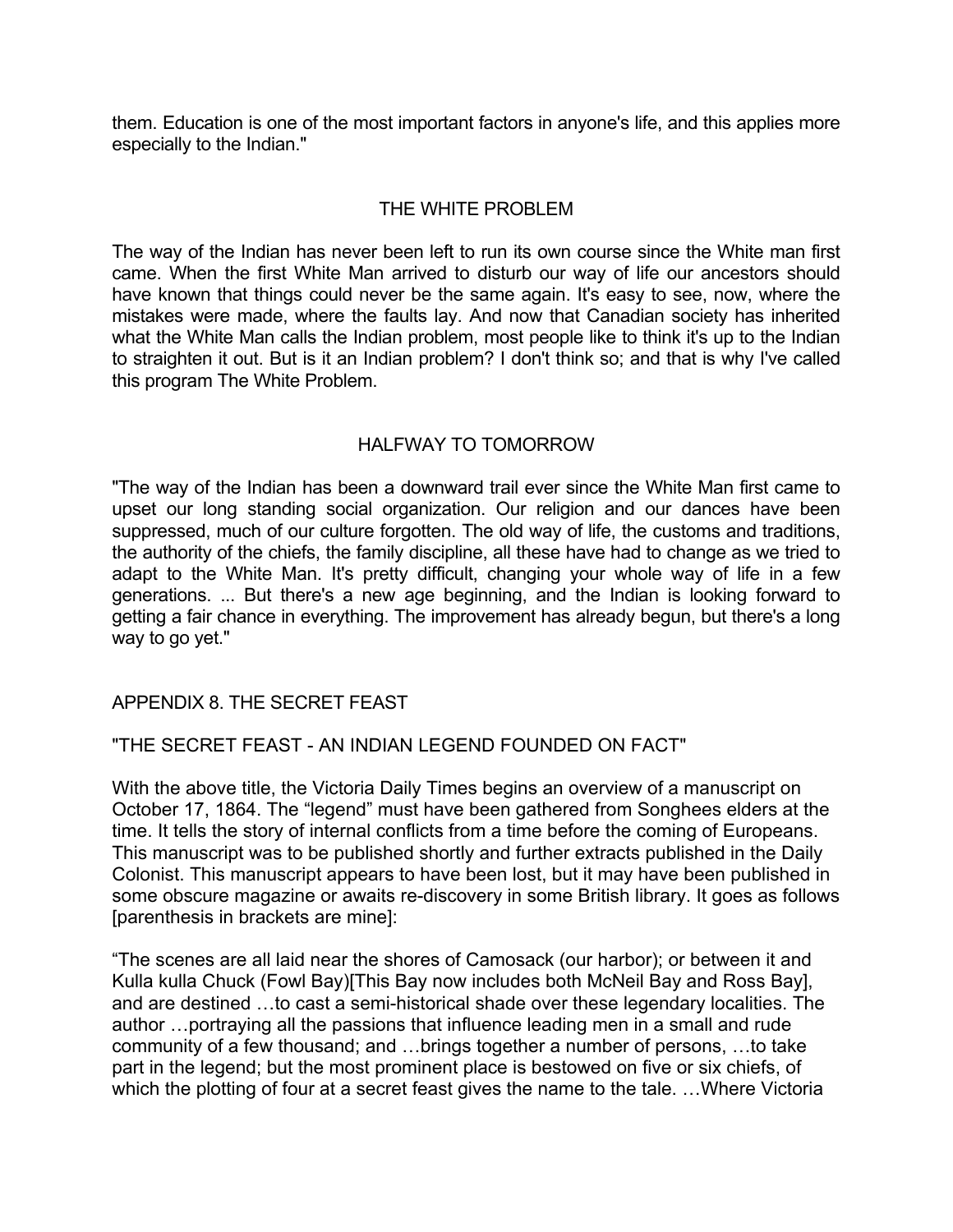now stands, says the legend, there was once a large tribe, over which presided a great tyhee, who was ambitious of ruling with absolute authority, but with the semblance of consent from the subordinate chiefs in the councils of the nation. …he resolved to elevate a certain cunning but not wise tamanawas or great medicine man over all the others in the tribe, in order to make use of the superstitious reverence of his people, to reduce them to greater obedience to his will and awe of his authority. His design was that the tamanawas-man of his choice should with assumed supernatural knowledge decide on all the laws and usages of the nation. If he could achieve such an object, he knew there was no appeal for any of his people, except to the great spirit far beyond the Eastern mountains and near the rising sun, and therefore he would be practically absolute. There stood, however, in the way of his scheme and aged tamanawas-man, who had, with conscientious belief in his supernatural arts, interpreted the laws during many years, even from the time when the nation was exceedingly small; for owing to geographical position and freedom of the laws within his territory the nation had rapidly grown to be a large one by attracting many from contiguous nations. Before the accession of the great tyhee …the younger chief …had noticed that the aged tamanawas-man was too old to work quickly his enchantments or deliver rapidly his oracular interpretations of the laws; and besides the numerical increase of the tribe rendered it impossible for him to discharge his duty. So with laudable respect for the aged tamanawas-man …the subordinate chiefs agreed to give him a donation annually of fish and game, and seeds and roots, and mats and skins if he would retire, when the Great Spirit near the rising sun sent them a younger and a wiser tamanawas man able to celebrate all the rites of his order. He agreed. That occurred during the reign of another great tyhee who founded the tribe. But the great tyhee, his successor to whom we first alluded was not only disposed to rule with absolute authority, assisted by a cunning tamanawas-man of his choice; but he was covetous. He wanted for himself all the fish and game and seeds and roots and mats and skins and to let this aged tamanawas-man starve. So to attain both of these ends he provided a secret feast to which he invited three of the subordinate chiefs who were entitled to sit in one of the councils. On the evening of the secret feast the three chiefs went to the lodge of the great tyhee, which was situated on a rocky knoll [possibly Finlayson Point] near the trail to Kulla-kulla chuck. One belonged to the 'lost tribes'. Another was of no use to the tribe except for his skill in cutting off the legs and arms of such as were wounded in war or injured by accident and was known to the nation by a name that may be freely translated into our language "Trim Belie." The other was a young chief who had just been elected but had not been allowed to speak or vote in any of the Councils of the nation. No fitter men among the chiefs could be found to engage in the plot of the great tyhee. They ate and drank with the great tyhee and swore to assist him in placing the tamanawas-man of his choice... In truth the rights of the younger medicine men were treated with scorn, particularly by the young chief and the well being of the nation as a whole was totally disregarded by them; and instead of a conscientious and wise tamanawas-man …they preferred one of limited knowledge and a subservient disposition. The Great tyhee… sneered at the council of chiefs for not speaking out boldly their real reason why they asked the Great Spirit near the rising sun to send them a wise tamanawas-man, and the Trim-bell and he of the 'lost tribes' promised to do so as soon as they had an opportunity. That part of the plot having been decided on, the